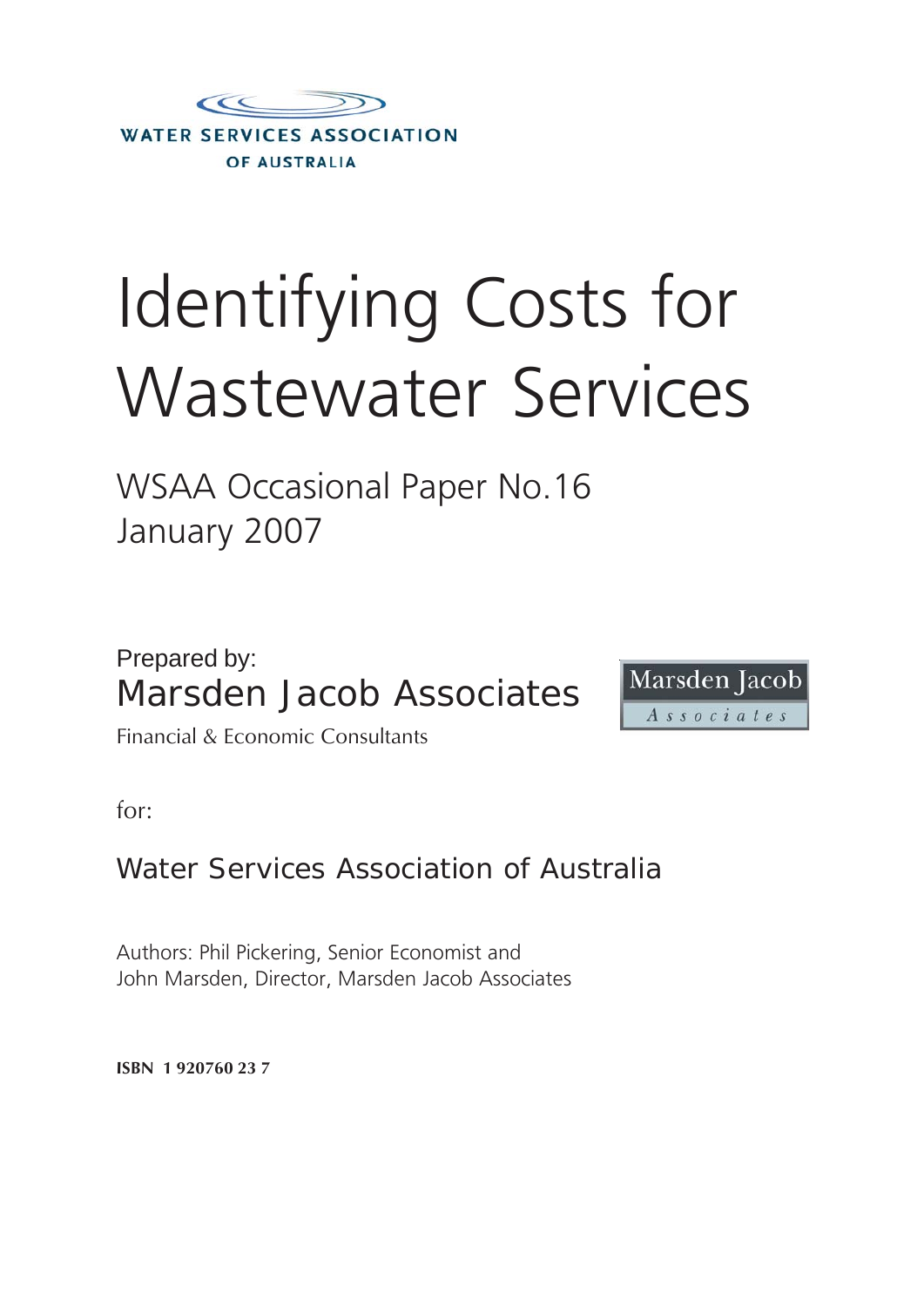# Overview of WSAA

The Water Services Association (WSAA) is the peak body of the Australian urban water industry. Its 30 members and 27 associate members provide water and sewerage services to approximately 15 million Australians and to many of our largest industrial and commercial enterprises.

WSAA was formed in 1995 to provide a forum for debate on issues important to the urban water industry and to be a focal point for communicating the industry's views. WSAA encourages the exchange of information and cooperation between its members so that the industry has a culture of continuous improvement and is always receptive to new ideas.

# Disclaimer

This occasional paper is issued by the Water Services Association of Australia Ltd. on the understanding that:

- 1. The Water Services Association of Australia Ltd., Marsden Jacob Associates and individual contributors are not responsible for the results of any action taken on the basis of information in this occasional paper, nor for any errors or omissions.
- 2. The Water Services Association of Australia Ltd., Marsden Jacob Associates and individual contributors disclaim all and any liability to any person in respect of anything, and the consequences of anything, done or omitted to be done by a person in reliance upon the whole or any part of this occasional paper.

The functions of WSAA are:

- be the voice of the urban industry at the national and international level and represent the industry in the development of national water policy,
- facilitate the exchange of information and communication within the industry,
- undertake research of national importance to the Australian urban water industry and coordinate key national research for the industry,
- develop benchmarking and improvement activities to facilitate the development and improved productivity of the industry,
- develop national codes of practice for water and sewerage systems,
- assess new products relating to water, sewerage and trade waste systems on behalf of the water industry,
- jointly oversee the Smart Approved Watermark Scheme for products and services involved in conserving water use
- coordinate annual metric benchmarking of the industry and publish the National Performance Framework with the Federal and State Governments.

# Copyright

This document is copyrighted. Apart from any use as permitted under the Copyright Act 1968, no part of this document may be reproduced or transmitted in any form or by any means, electronically or mechanical, for any purpose, without the express written permission of the Water Services Association of Australia Ltd.

© Water Services Association of Australia Inc, 2007 ALL RIGHTS RESERVED



#### **WATER SERVICES ASSOCIATION**

OF AUSTRALIA http://www.wsaa.asn.au

MELBOURNE OFFICE 469 LATROBE STREET, MELBOURNE 3000 VICTORIA AUSTRALIA TEL: 03 9606 0678. FAX: 03 9606 0376 EMAIL info@wsaa.asn.au

SYDNEY OFFICE 321 PITT STREET, SYDNEY, NSW PO BOX A812, SYDNEY SOUTH, NSW, 1235 TEL: 02 9283 0725. FAX: 02 9283 0799 EMAIL: david.cox@wsaa.asn.au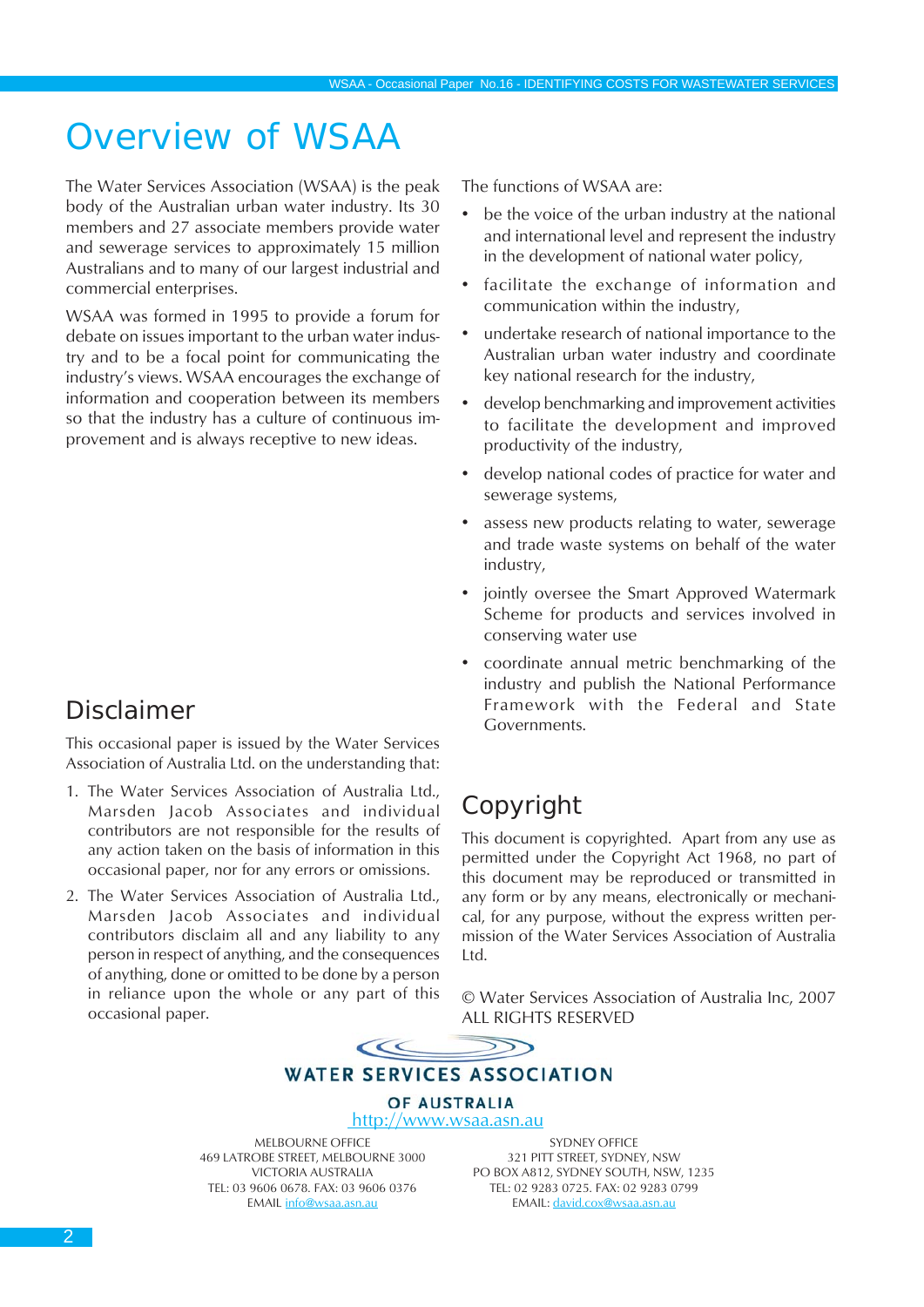# Contents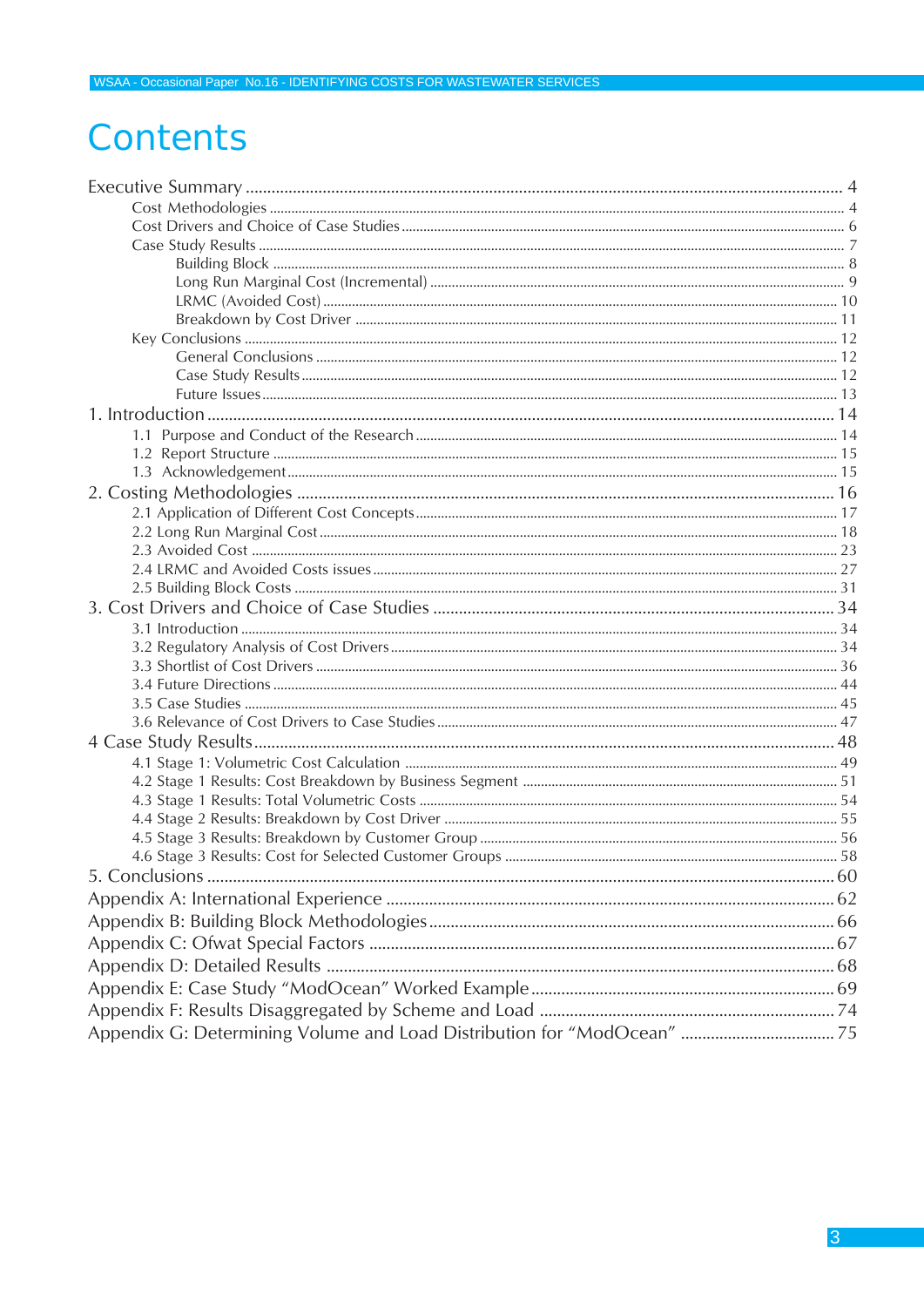# <span id="page-3-0"></span>Executive Summary

Wastewater service providers are currently facing a number of significant, industry wide<br>cycling conomic regulation, the increasing prevalence of wastewater re<br>firmly demonstrate the need to look beyond traditional "whole challenges, including economic regulation, the increasing prevalence of wastewater re cycling and, to a lesser extent, third party access applications. These emerging issues firmly demonstrate the need to look beyond traditional "whole of business" cost analysis and to develop an understanding of the elements that drive wastewater service costs, including the drivers of future expenditure and the relative magnitude of costs by location and business segment.

WSAA has previously commissioned a systematic review of the cost of potable water services and the impact of a cost-based pricing regime. WSAA has commissioned Marsden Jacob Associates (MJA) to expand on the previous study through identification of the costs of providing wastewater services.

# Cost Methodologies

There are multiple methods of cost analysis. The most appropriate method depends on the precise question asked. Relevant considerations include:

- whether costs are **forward-looking** or **backwardlooking**. The economic focus on forward-looking costs contrasts with the traditional accounting focus on costs that have been previously incurred or sunk into a project;
- the **time period** of the analysis determines which assets or operating activities must be considered. In the short run very few costs are variable. Over the longer term, costs which are fixed in the short term, such as labour and capital expenditure, can also become variable;
- whether the costs are expressed as **total costs** (e.g. \$million), **annual costs** (e.g. \$million per year), **unit costs** (e.g. dollars per household or equivalent tenement), **marginal or incremental costs** (e.g. dollars per incremental household or incremental equivalent tenement)

Each methodological consideration relates to a different question or purpose. For example, backward-looking costs may be used to evaluate the past performance of a business while forward-looking costs might be used to evaluate potential new business opportunities. Methodological considerations are also important for different pricing applications. Economic theory suggests that the volumetric element of the tariff should reflect the long run marginal cost of supply. However, while marginal costs are useful in designing tariff structure, pricing for full cost recovery must also recognise the cost of past investments. Therefore, in accordance with COAG guidelines on pricing, most Australian water businesses employ a two-part tariff, where the volumetric charge is intended to reflect marginal costs and the fixed annual charge recovers the residual revenue required to ensure overall revenue adequacy. Charges based on marginal costs alone are typically insufficient to ensure overall revenue sufficiency for the service provider.

The WSAA Project Steering Committee identified that the current study should examine the three cost methods most commonly employed for regulated pricing

- incremental costs, measured using the Long Run Marginal Cost (LRMC) methodology – commonly used for calculation of the volumetric component of two part tariffs;
- costs relating to the long run costs "avoided" from a significant reduction in demand or transfer of demand to a third party;
- the cost associated with servicing existing demand, measured using the 'Building Block' methodology and commonly applied in price path and revenue target setting.

**Long Run Marginal Cost** can be approached two ways - the Average Incremental Cost approach or the Marginal Incremental/Decremental Cost approach. The Average Incremental Cost (AIC) approach measures the total cost of servicing all new demand (expressed as a unit cost), while the Marginal Incremental/Decremental Cost (MIC) approach measures the change in cost caused by a defined increase or decrease in demand (also expressed as a unit cost). Each approach is employed for a different purpose. The AIC method is appropriate for the net impact of new demand (e.g. for determination of new customer contributions), while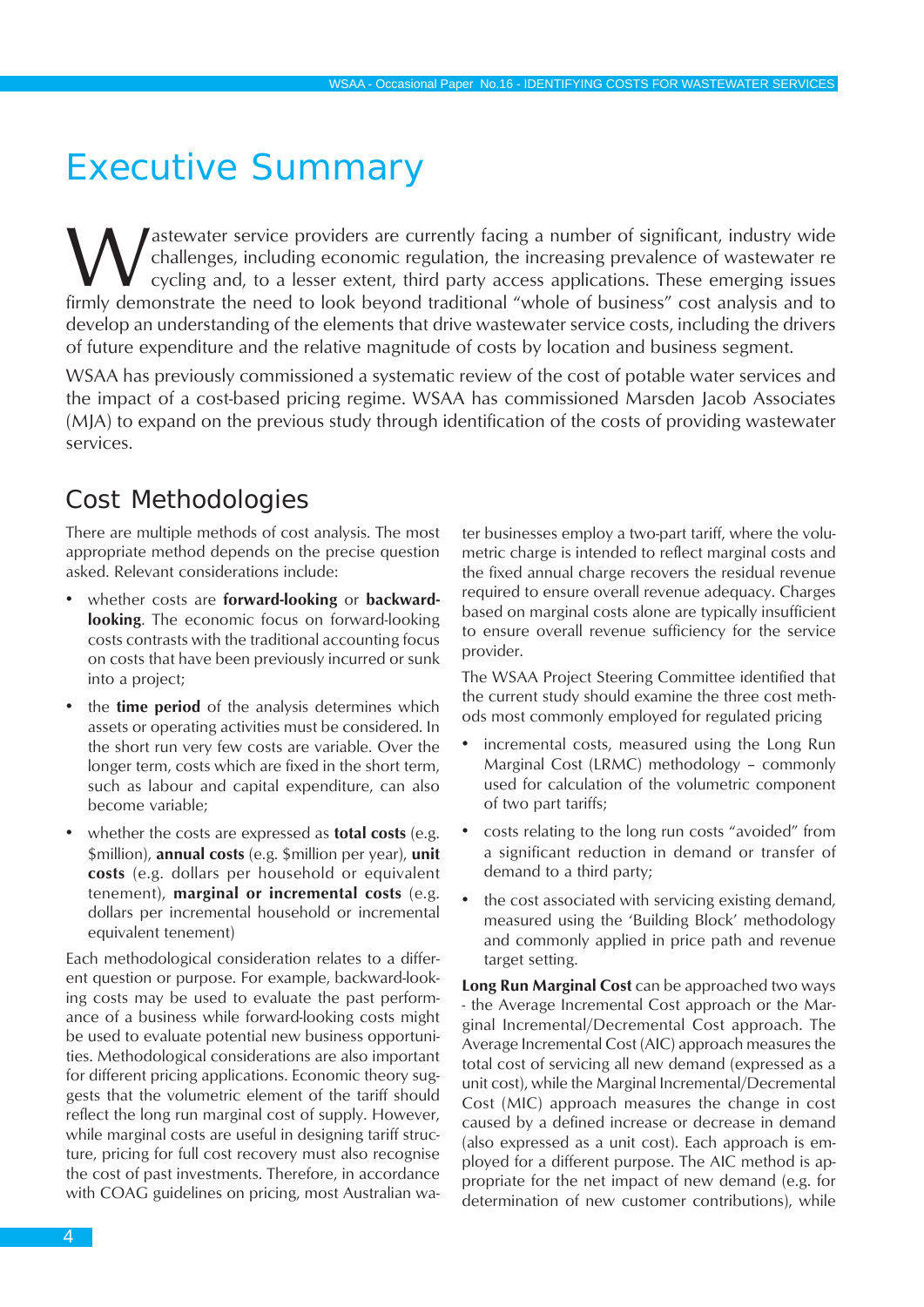the MIC approach is appropriate for sending economic price signals and use in option evaluation, as it reflects the actual change in cost if demand is altered. The Marginal Incremental/Decremental Cost requires more intensive planning and modelling than the Average Incremental Cost approach to achieve accurate results. Both methods require good knowledge of the options available to meet future wastewater treatment and disposal needs and the optimum timing and sequencing of these options.

**Avoided costs** are effectively a subset of Long Run Marginal Costs and represent the cost savings if demand is reduced by a defined amount. The costs avoided by a particular action or change in customer behaviour could impact any segment of the system (retail, collection, transmission, treatment or disposal) and is highly dependent on the characteristics of the particular case. To illustrate the concepts and issues involved in determining avoidable costs, this report includes the calculation of avoidable costs for each of the case studies examined. For the purposes of this exercise, the avoided cost calculation is based on a sewer mining "access" arrangement, in which a third party provides retail, treatment and disposal services, but requires access to the incumbent's transmission system. Transmission costs are therefore not considered avoidable. It is important to reiterate that avoided costs could relate to any, or none, of the segments of the wastewater system, depending on the particular circumstances and purpose of the calculation.

The calculation of long run costs requires careful specification and must take into account considerations such as:

- the forecasting, planning and sequencing required to develop a least cost supply schedule;
- the size of the increment or decrement results demonstrate that a relatively small change in the size of the increment or decrement applied in the Marginal Incremental/Decremental Cost calculation can have a substantial impact on the LRMC result;
- physical constraints timing and locational constraints such as local infrastructure needs, supply/ demand "catch-up" and constructability;
- timeframe the timeframe of the analysis will be dependent on the application of the calculation. In general, a longer time frame is preferred for most applications;

• whether the site is established or a greenfield site – greenfield sites have greater flexibility to alter both short and long run costs and would therefore typically have a higher unit long run marginal or avoided cost.

The **Building Block method** is applied differently than the two marginal cost approaches and is favoured by Australian water regulators for calculating revenue targets and price paths. Long run marginal cost approaches typically calculate a net present value or a unit cost for expenditure over the coming 20-50 years. In contrast, the Building Block method calculates a total annual cost of supply for existing and new demand within a defined regulatory period (typically 3-5 years).

The Building Block cost is calculated as:

Annual operating and maintenance expenditure

- *plus* Depreciation
- *plus* A Return on Assets (ROA).

The Building Block approach has a number of advantages for revenue target setting including:

- it is relatively easy to calculate from existing and forecast accounting reports;
- over time the Building Block approach generates a return for the service provider approximately equal to the initial asset value; and
- if calculated using "optimised" or "efficient" replacement cost, Building Block costs indicate the cost at which a competitor could efficiently duplicate the system, in theory placing an upper bound on prices (in practice, the actual bypass price is typically much higher than the Building Block cost).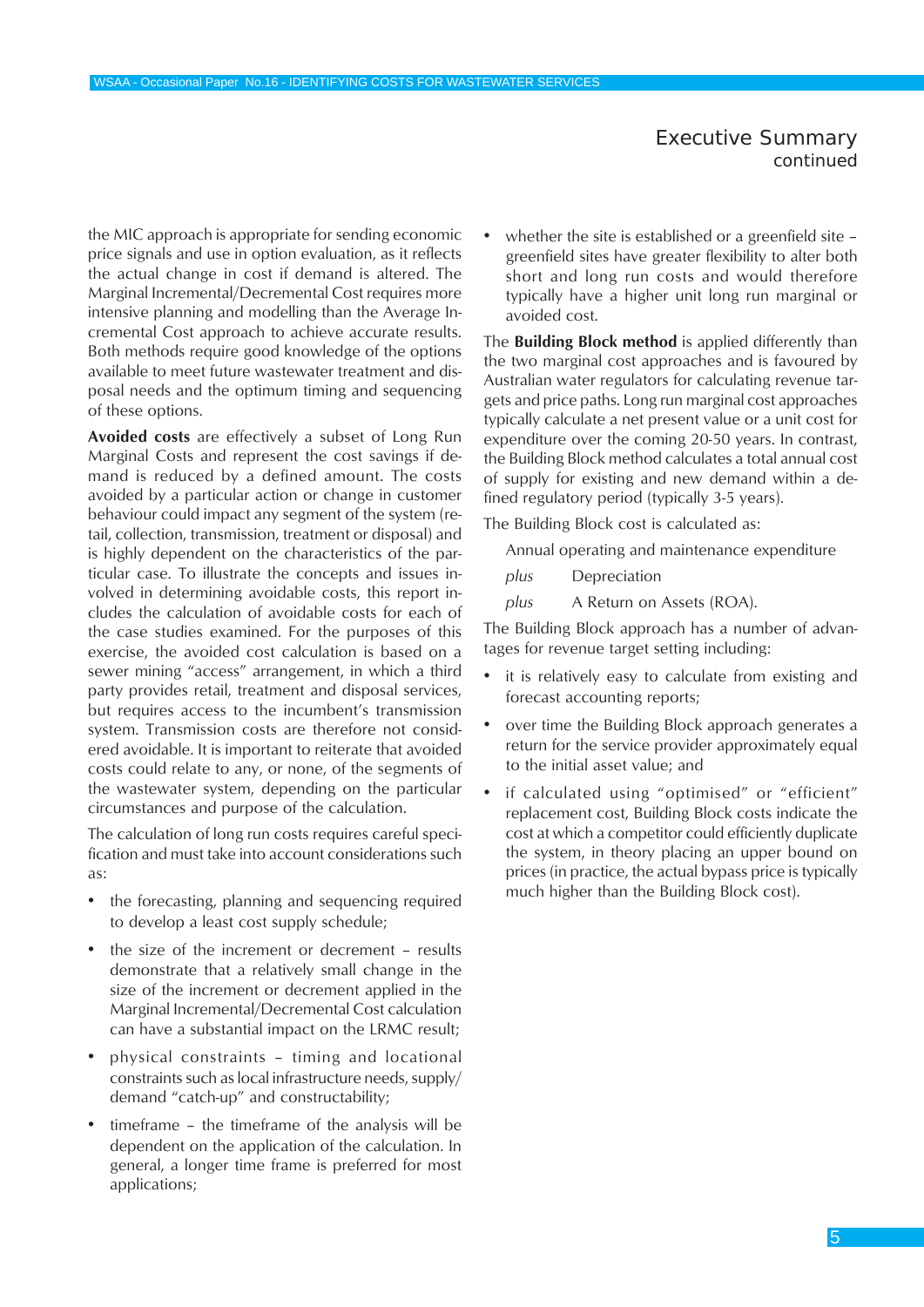# <span id="page-5-0"></span>Cost Drivers and Choice of Case Studies

To illustrate the levels and distribution of the costs of wastewater systems in Australia, this study examines six hypothetical case studies. The case studies were developed to illustrate different physical characteristics, such as location and the type of system. Information from a number of actual service providers was manipulated to create realistic case studies with sufficient variance to demonstrate the plausible impact of different characteristics. The case studies have been developed purely for illustration purposes and do not represent any actual wastewater system.

To inform the choice of case study that best illustrates the differences in cost between locations and business segments, it is necessary to identify and understand the drivers of cost for wastewater services. To develop a shortlist of the primary drivers of cost, the MJA team relied on a number of sources, including interviews with wastewater planners, investigations by the UK economic regulator (Ofwat), the WSAA Project Steering Committee and MJA's own experience in advising water businesses across Australia and New Zealand. The shortlist is shown in Table 1.

Collection (reticulation) capital costs are typically met by land developers in Australia and have therefore been excluded from the case study analysis. For the sake of simplicity, the ongoing cost of operation and maintenance of the collection system has been included within the transmission costs.

Five of the primary factors influencing cost – growth, disposal method, peak wet weather flow, transmission distance and the size and timing of capacity increments – were represented through the use of six schemes variations. Each scheme contains combinations of elements that reflect "typical" groupings of each of the drivers, as detailed in Table 2. The two remaining primary drivers which could be modelled through available case study information – volume and chemical/ biological load – were captured "cross-sectionally". That is, the impact of volume and load was modelled for each of the six case studies, based on expert engineering assessment, and a unit cost for each chemical/biological load factor was derived separately.

After identifying the relevant case study elements, MJA met with actual wastewater service providers to identify costs and cashflows for catchments with relevant attributes. After consultation with the WSAA Project Steering Committee, several hypothetical case studies were developed based on a synthesis of data from actual schemes to reflect the required attributes. MJA then undertook intensive modelling of the case study data to determine the relevant costs by location and business segment.

| <b>Cost Driver</b>                               | <b>Primary business segments impacted</b>                      |
|--------------------------------------------------|----------------------------------------------------------------|
| Number of connections                            | Retail, Collection, Transmission, Treatment and Disposal (All) |
| Disposal method                                  | Treatment, Disposal                                            |
| Peak wet weather flow                            | Transmission, Treatment and Disposal                           |
| Volume discharged                                | Collection, Transmission, Treatment and Disposal               |
| Chemical and biological load factors, including: |                                                                |
| Biological Oxygen Demand (BOD)<br>$\circ$        | Transmission, Treatment and Disposal                           |
| Suspended Solids (SS)<br>$\circ$                 | Treatment and Disposal                                         |
| Salt<br>O                                        | <b>Treatment and Disposal</b>                                  |
| Topography                                       | Transmission                                                   |
| Density of development                           | Collection, Transmission                                       |
| Collection/transmission/disposal distance        | Collection, Transmission, Disposal                             |
| <b>Other cost considerations</b>                 |                                                                |
| Size and timing of capacity increments           | Collection, Transmission, Treatment and Disposal               |
| Critical sewers                                  | Transmission                                                   |

#### **Table 1: Key Cost Drivers and impact on business segments**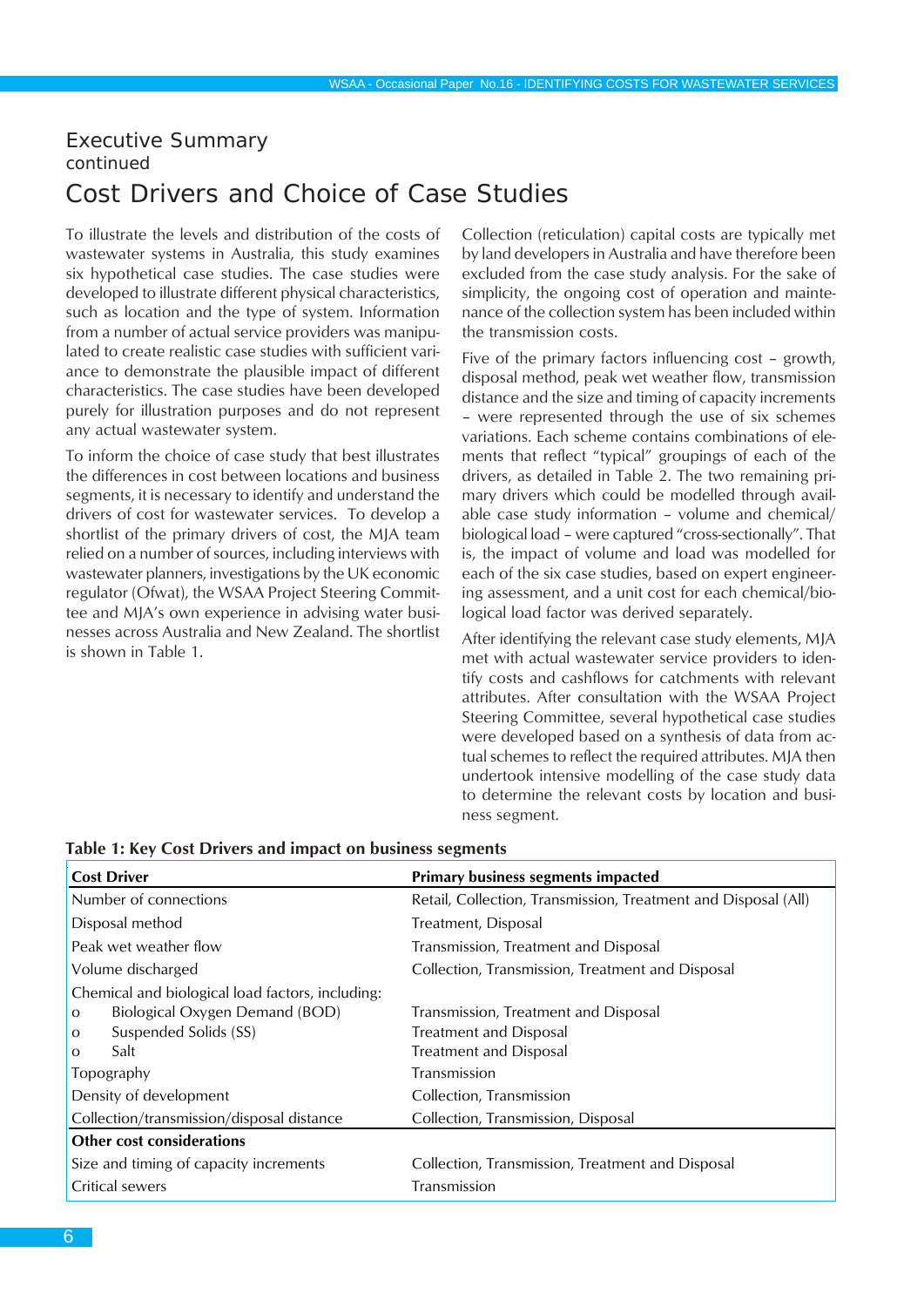| <b>Scheme</b> | <b>Characteristics</b>                                                             | Disposal method              | Wet Weather:<br>Dry Weather<br>Flow |
|---------------|------------------------------------------------------------------------------------|------------------------------|-------------------------------------|
| "ModOcean"    | Moderate growth, ocean disposal                                                    | Ocean discharge              | 4x                                  |
| "MOLoWWF"     | Moderate growth, ocean disposal, reduced Ocean discharge<br>wet weather flow       |                              | 1.5x                                |
| "MO10yrscap"  | Moderate growth, ocean disposal, ten<br>years' growth capacity                     | Ocean discharge              | 4x                                  |
| "MOHiTrans"   | Moderate growth, ocean disposal, long<br>transmission distance                     | Ocean discharge              | 4x                                  |
| "ModInland"   | Moderate growth, inland disposal, some<br>recycling planned, big growth allocation | River discharge              | 4x                                  |
| "HiRcycl"     | High growth, recycling, greenfield                                                 | Recycling/Ocean<br>discharge | 4x                                  |

#### <span id="page-6-0"></span>**Table 2: Case Study characteristics**

# Case Study Results

The results were determined through a three-stage process, illustrated in Figure 1.



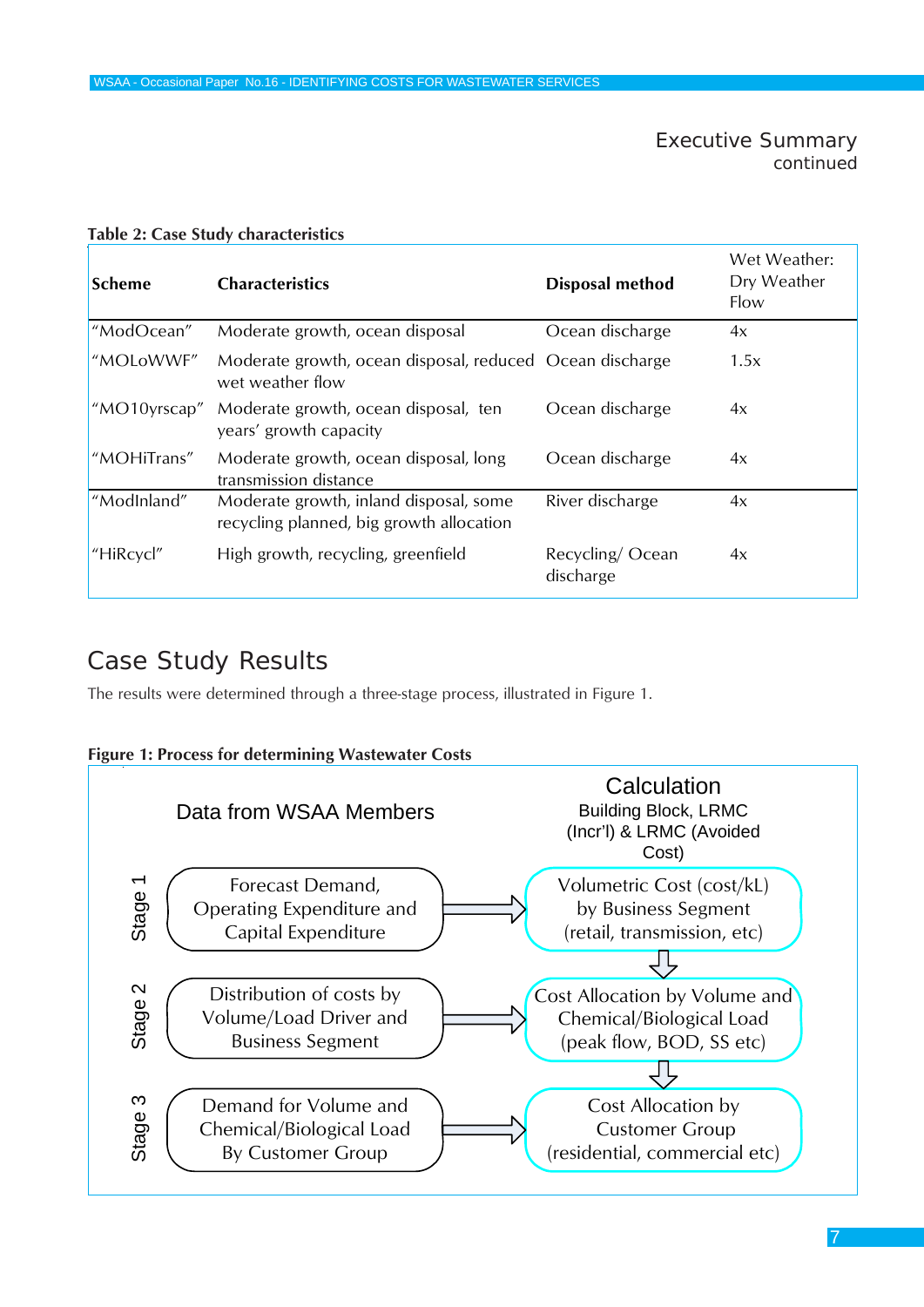<span id="page-7-0"></span>In consultation with WSAA members, the information from actual wastewater schemes was synthesised to reflect the six case studies identified in Table 2. For Stage 1, the volumetric cost by business segment was determined by comparing total costs (Building Block, LRMC or Avoided Cost) for each segment against the total volume of wastewater treated. For Stage 2, the costs of each business segment were allocated by volume and chemical/biological load driver, based on a cost allocation matrix developed through expert engineering assessment. Finally, Stage 3 of the analysis combined the usage information for each customer group (by volume and chemical/biological load) with the unit costs derived in Stage 2 to derive costs for each scheme and each customer group.

Each case study includes the full cost of water recycling. In practice, water recycling might be the least cost, or indeed the only, water supply solution and it could be more appropriate to allocate recycling costs to the water rather than the wastewater system. Alternatively, water recycling costs might be considered part of a holistic integrated water management system (including water, wastewater and stormwater management) and benefits might not be allocated to any one system element in isolation. For the purposes of this report, each case study analysis includes the full cost of recycled water transmission and treatment, however recycled water costs have been separately identified wherever possible.

The volumetric cost results for each methodology and for each of the six case studies are reviewed in turn below. To facilitate a coarse comparison of results, unit costs are presented on a purely volumetric basis (i.e. total cost divided by total wastewater volume treated). We then consider the impact of separate volume and chemical/biological load drivers across all schemes.

### Building Block

The unit cost results of the Building Block approach for each of the six case studies are shown in Figure 2.



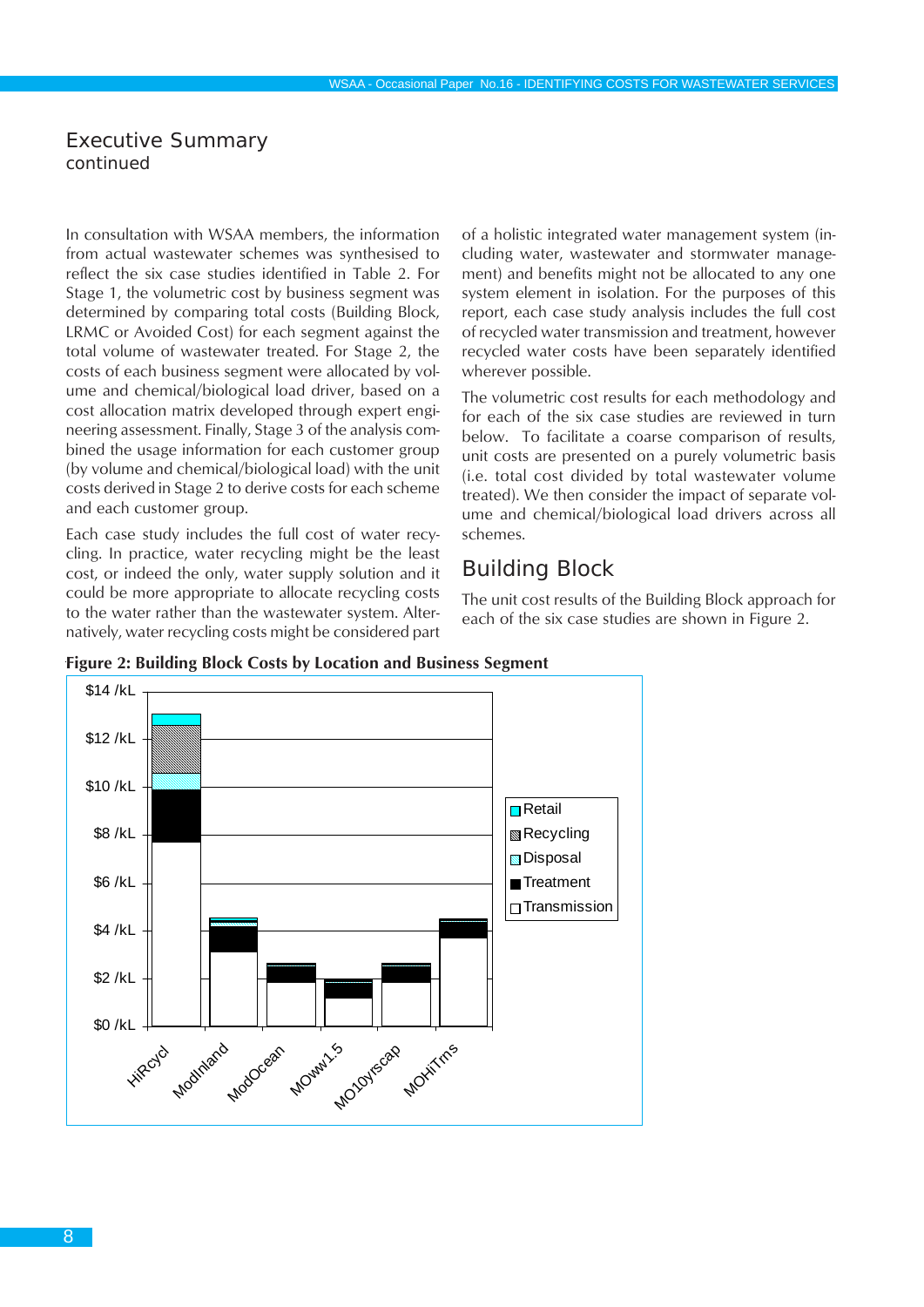<span id="page-8-0"></span>In all of the case studies, the cost of existing assets is dominated by the cost of transmission. This is a common trait of water and wastewater supply systems. By comparison, the cost of treatment and disposal in the modelled schemes represents between 22% and 37% of the total cost. Retail customer management represents a relatively small component of overall cost, as does recycling (other than Location 1).

The costs for the high growth recycling scheme are substantially higher than the cost of all other schemes, even when the cost of recycling is excluded (note that recycled water transmission assets are included under "Recycling" in the figure above). The high cost is in part due to the small size of the scheme – initially the scheme has only 10% of the flow of the ocean disposal case studies. Furthermore, interpreting results on a purely volumetric basis can be misleading. For example, the cost of the "HiRecycl" scheme does *not* account for savings in the water system or in the developer's reticulation infrastructure. In addition, the scheme operators are assumed to employ community education and technology to substantially reduce the volume of water use and 'smart sewers' to reduce sewer infiltration, both of which will lower the volume of wastewater requiring treatment (thereby reducing the denominator of the unit cost calculation).

### Long Run Marginal Cost (Incremental)

As illustrated in Figure 3 *future* costs present a quite different story. Across Australia, increasing regulatory standards and public expectations are substantially increasing the cost of wastewater treatment and disposal. Of the six modelled schemes, the fastest growing scheme ("HiRcycl") relies primarily on recycling for treatment and disposal. The capital expenditure on recycling for this scheme represents almost a third of the entire capital budget for the six schemes combined.



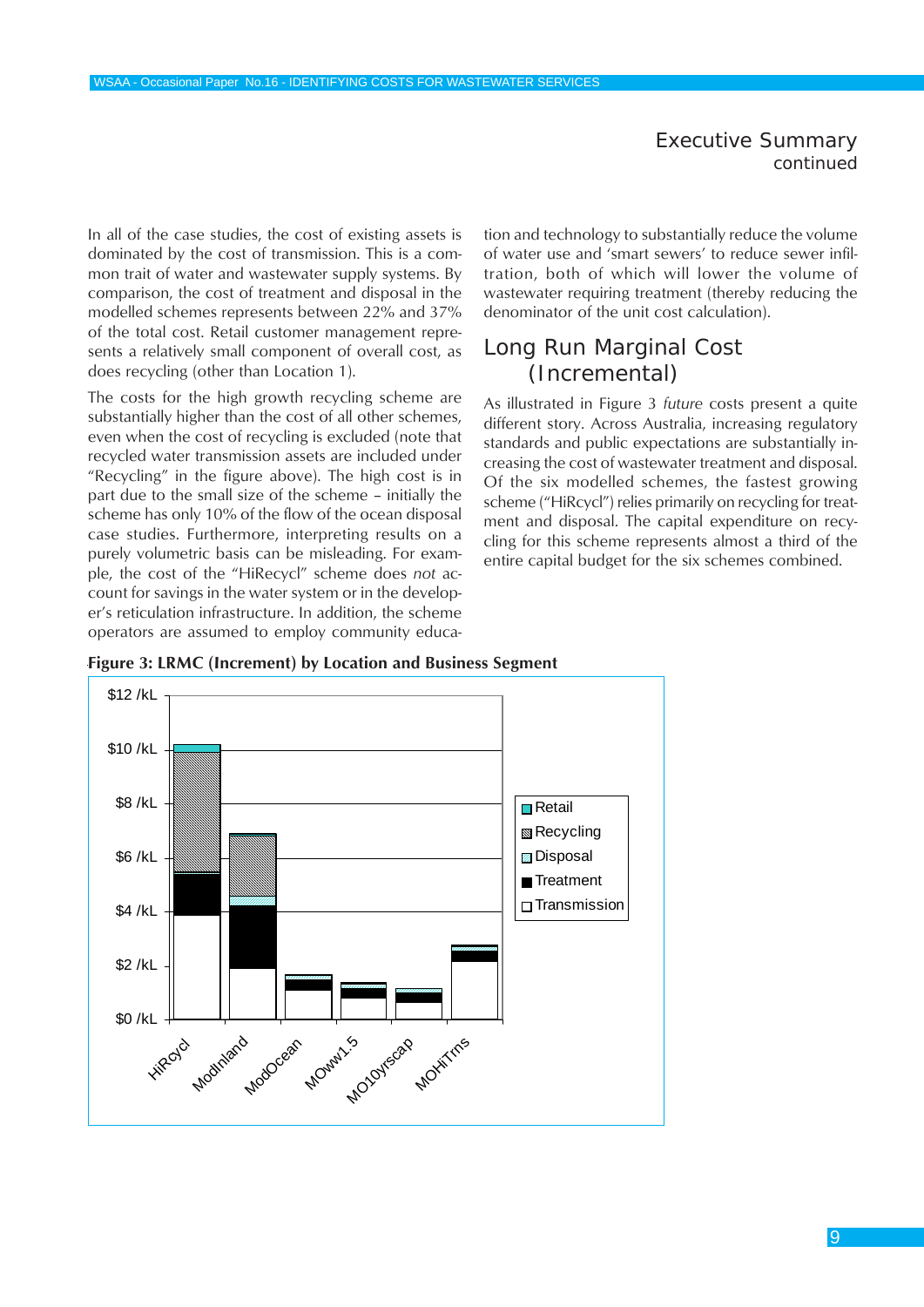<span id="page-9-0"></span>The long run costs for the high growth recycling scheme are substantially higher than the cost of all other schemes. Approximately half of the expenditure on water recycling is for dual reticulation and transmission, with the other half accounting for capital and operating costs to treat the water beyond the tertiary level. It should be noted that this result does *not* account for savings in the water system, which could represent savings in the order of \$1/kL to \$2/kL. In addition to the large expenditure on recycling, the figure above also demonstrates the continuing high proportion of wastewater transmission costs in non-recycling schemes.

The results demonstrate that the existing average costs are higher than future costs for all schemes other than the inland disposal case study ("ModInland"). This implies that under a cost reflective pricing system (noting the strict incompatibility of the different costing methods), it would be anticipated that costs would fall over time. The LRMC for the inland disposal case study is higher than the average cost due to substantial wastewater treatment plant upgrades planned to improve discharge quality over coming years. The transmission network will also be upgraded due to the increasing pressure on the existing, inadequate pipe network and the need for new infrastructure to cater for planned recycling measures. The high cost of treatment is typical for inland wastewater schemes, which tend to have more stringent environmental and health regulation governing discharge.

# LRMC (Avoided Cost)

The case study analysis assumes that the avoided costs relate to an access arrangement in which a third party supplies retail, treatment and disposal services. The avoided costs are shown in Figure 4 (below) and demonstrate relativities similar to the incremental LRMC results, except that it has been assumed that wastewater transmission costs are not avoidable. Avoided costs are therefore significantly lower than incremental LRMC costs. As transmission costs have been excluded, wastewater treatment and recycling costs dominate the avoided cost calculation.

**Figure 4: LRMC (Avoided Cost\*) by Location and Business Segment**



\* Note: Avoided Cost case studies assume that wastewater transmission costs are unavoidable. Recycled water transmission costs are assumed to be avoidable and are included under "Recycling".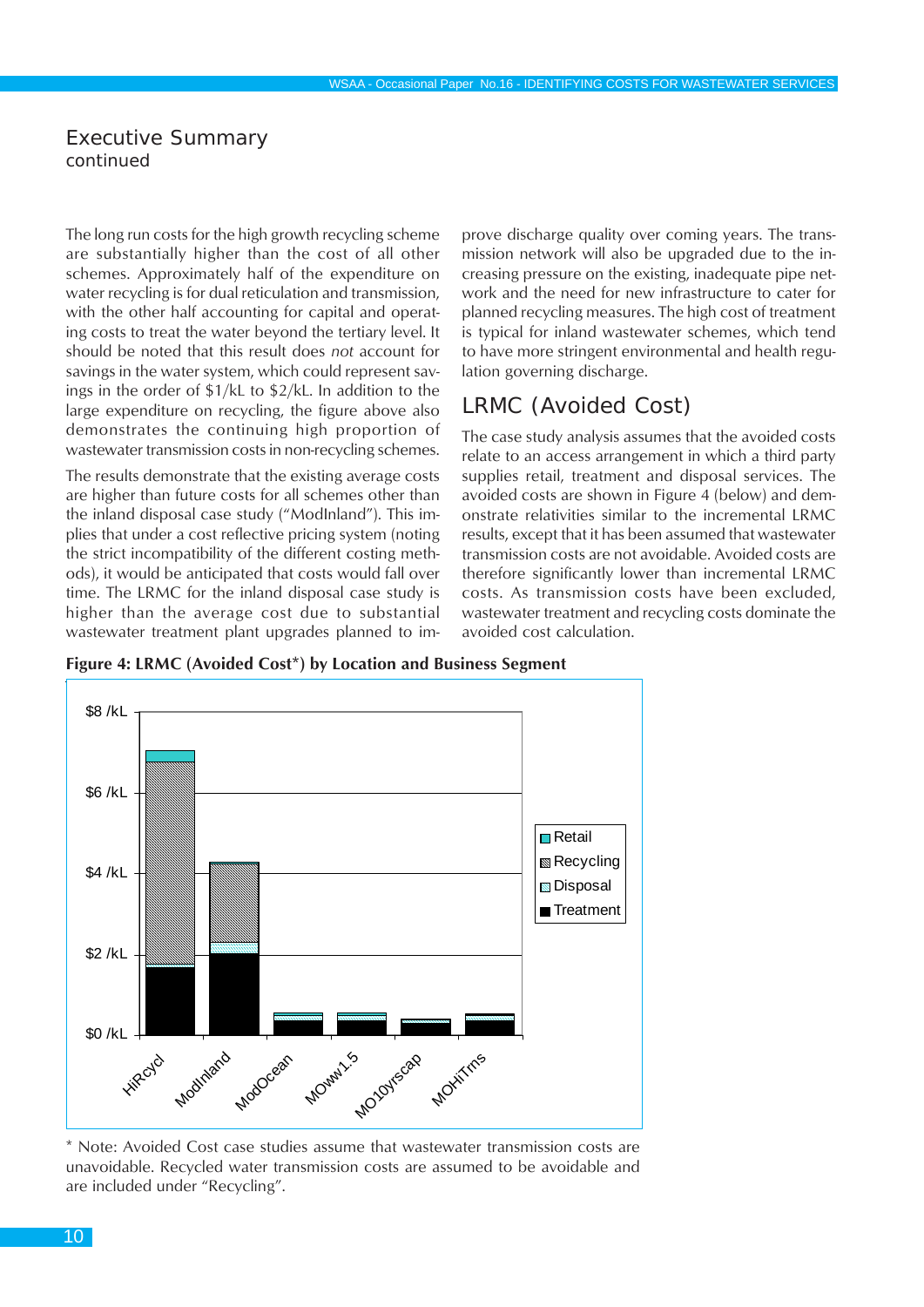# <span id="page-10-0"></span>Breakdown by Cost Driver

The three costing methodologies were also segregated by individual volume and chemical/biological load cost drivers. The net contribution of each cost driver to final cost allocations is summarised in Figure 5.

As illustrated, around 40% of Building Block costs across all case studies are driven by wet weather flows. This reflects the large proportion of transmission assets, which are predominantly driven by peak volumetric flows. By contrast, the annual volume discharged accounts for relatively little of the overall cost. BOD and SS combined account for more than 40% of existing costs due to their impact on wastewater treatment and transmission pipelines.

The costs are more evenly distributed when the incremental LRMC method is applied. The increased impact of volume and "other" reflects the high degree to which water recycling features in the future capital program. A significant element of the "other" category is pathogen removal for recycling. Annual volume also plays a more prominent role in the LRMC analysis as the water recycling network removes only a baseload of waste from the treatment plant and is therefore relatively unaffected by peak wet weather events.

The long run avoided cost results show a similar story, but wet weather flows play a further reduced role as transmission assets are assumed to be unavoidable or sunk costs.



#### **Figure 5: Contribution to Total Cost by Cost Driver**

Note: Avoided Cost case studies assume that transmission costs are unavoidable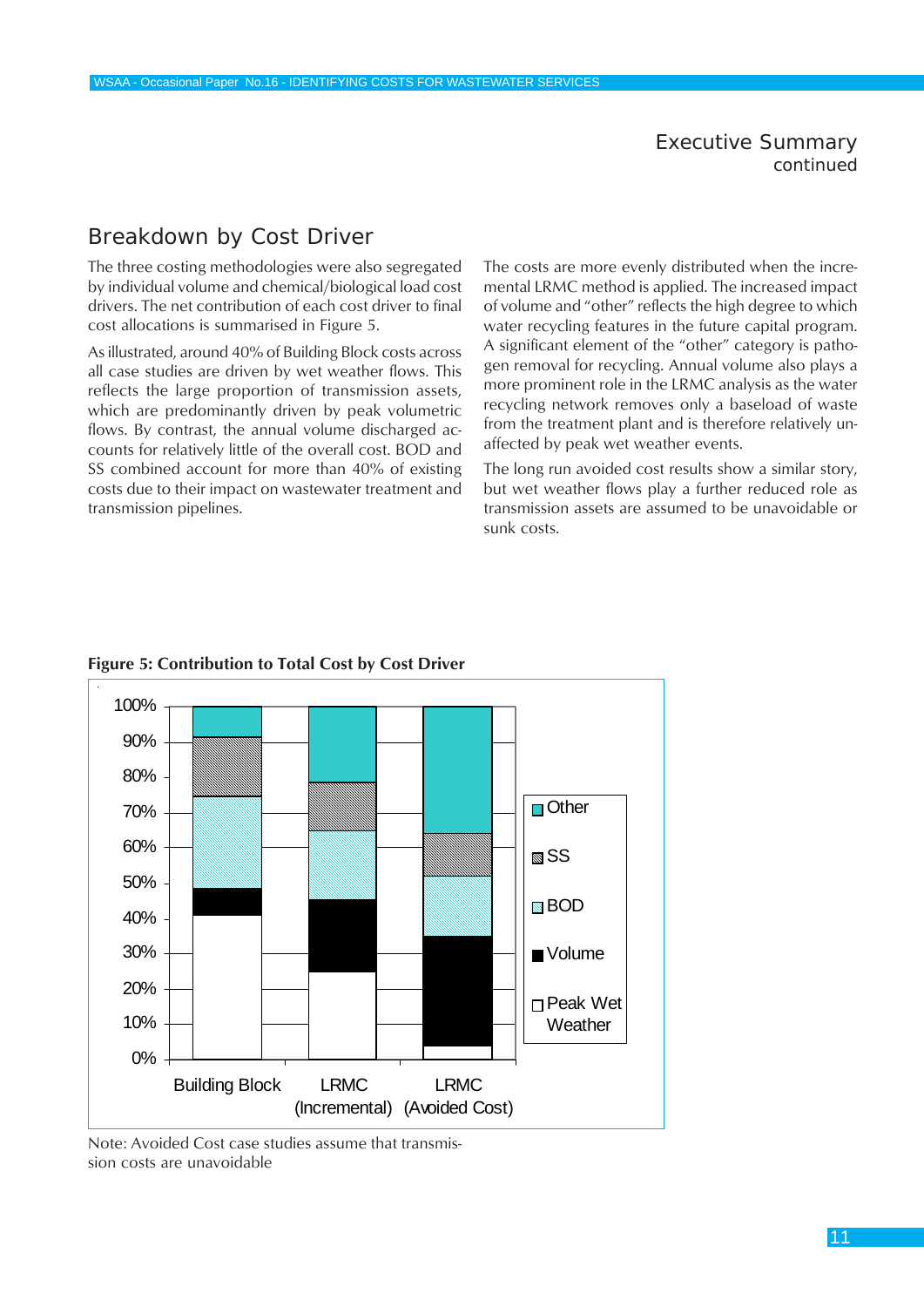# <span id="page-11-0"></span>Key Conclusions

### General Conclusions

The case study analysis emphasises that the cost of wastewater systems across Australia are highly relative to the location and the particular circumstances of the service provider and the receiving environment. The case studies examined in this report demonstrate substantial variations in both locational costs and costs distributed amongst business segments (i.e. retail, transmission, treatment, disposal and recycling).

The review of methodologies indicates substantial differences in results for each of the different methodologies, reiterating the importance of applying the appropriate methodological approach for each particular application or scenario. Contrary to common opinion, the review highlights that there may be a significant variation in results from applying different LRMC methodologies (i.e. long run Average Incremental Cost compared with long run Marginal Incremental Cost).

Furthermore, the analysis demonstrates that the long run Marginal Incremental Cost result is highly sensitive to the exact choice of increment or decrement. The results demonstrate the importance of choosing policy relevant increments or decrements when calculating LRMC. The high variance in results and inherent uncertainty of demand estimates also indicates that results should be considered across a range of volumes rather than relying on a single point estimate.

# Case Study Results

The results support the traditionally held view that wastewater transmission costs form the most substantial part of a wastewater service provider's existing asset base. The long transmission distances modelled for one of the case studies ("MOHiTrans") had the highest impact on cost compared with all other drivers examined, with the exception of the method of disposal (both LRMC and Building Block costs increased by 60- 70% compared with the "ModOcean" case study). Peak wet weather flows, were also shown to have a substantial impact on the cost of transmission and therefore the overall cost of service provision (costs were reduced by around 20-25% in the "MOLoWW" case study).

The case studies clearly illustrate the comparatively fast growth in wastewater treatment costs and in particular water recycling costs. The rapid increase in water recycling costs will put significant upward pressure on absolute wastewater treatment and disposal costs in the future, which may be at least partly offset by a reduction in the cost of, or need for, new potable water sources.

Retail customer service costs such as billing and meter reading were found to be a relatively small component of total costs (less than 3% of both existing and long run costs).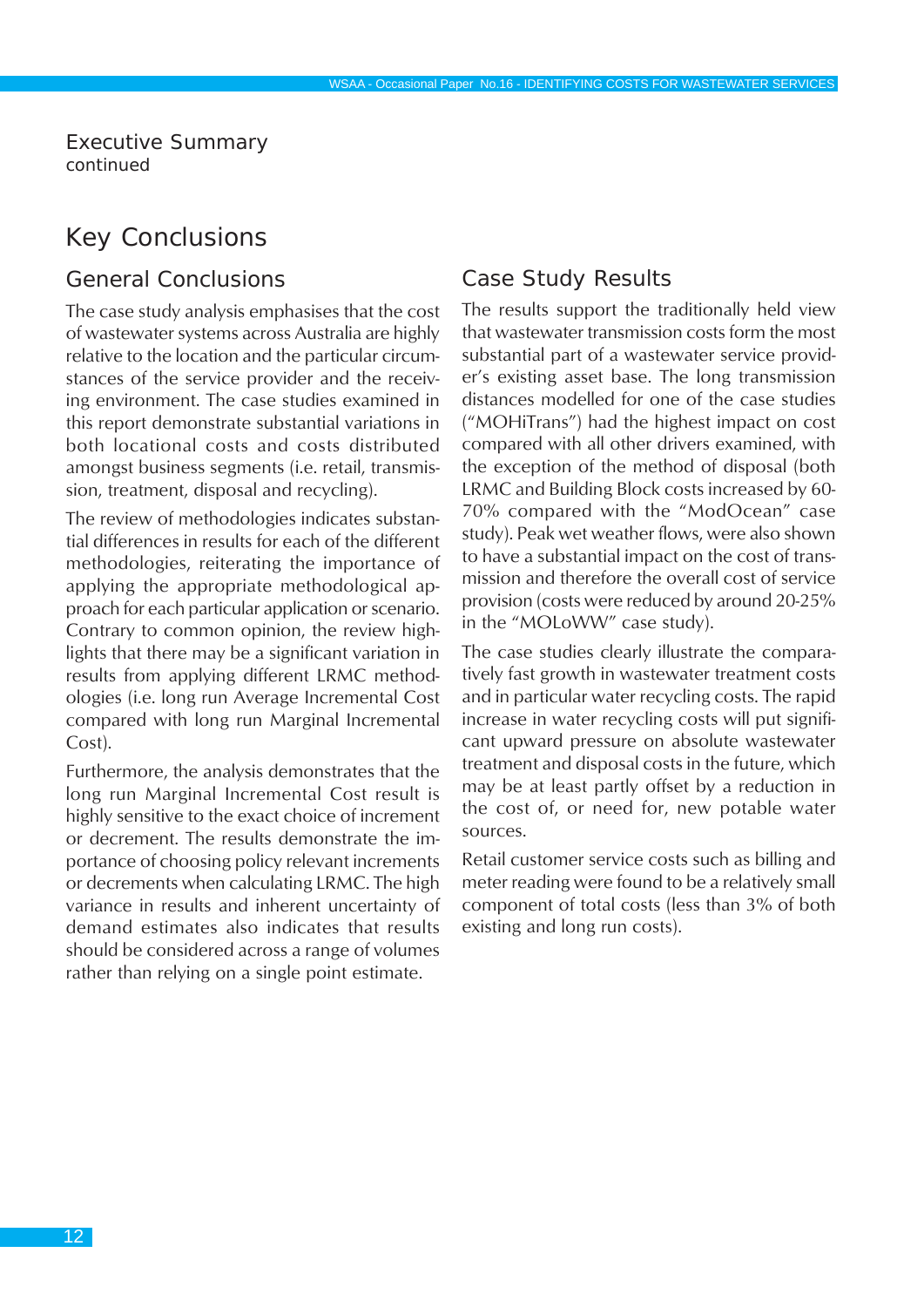# <span id="page-12-0"></span>Future Issues

The high variability of results between locations demonstrates the potential susceptibility of wastewater schemes to inefficient "cherry picking" if third party access to infrastructure is granted and uniform pricing policies or regulations are maintained. The results also demonstrate the potential for significant under-recovery of past investments (represented by the Building Block cost) if access prices are based on LRMC alone. If incumbent service providers are required to charge new entrants at marginal cost, then the incumbent will not recover the full cost of their investments and the new entrant may gain a windfall benefit by acquiring access at a low cost and on-selling the service to customers at the full retail price. Various strategies can be employed to adjust prices to either the third party access applicant or the customer to compensate for these pricing issues.

Incumbent water utilities within jurisdictions that are developing access regimes would benefit from a firm understanding of the costs of each system element and the translation of these costs into a comprehensive pricing framework. The current study outlines cost results for six specific case studies, however each organisation will face a unique set of costs and cost drivers. To assist the industry, further research could be undertaken to improve the understanding of cost functions that relate to the major drivers of cost (e.g. the relationship between the capacity of a wastewater treatment plant and the cost).

With increasing economic regulation and the possibility of access challenges, utilities can expect mounting pressure to develop robust estimates of long run cost, in addition to the impact of incremental or decremental variations in demand. It is anticipated that regulators will require a far greater level of detail and disaggregation than has historically been required. As evidenced by preliminary requests from the ESC, it can be expected that regulators will require utilities to conduct long run incremental analysis of individual load variables (i.e. the change in cost resulting from a specific change in volume or load concentration) for the calculation of trade waste and other forms of wastewater pricing.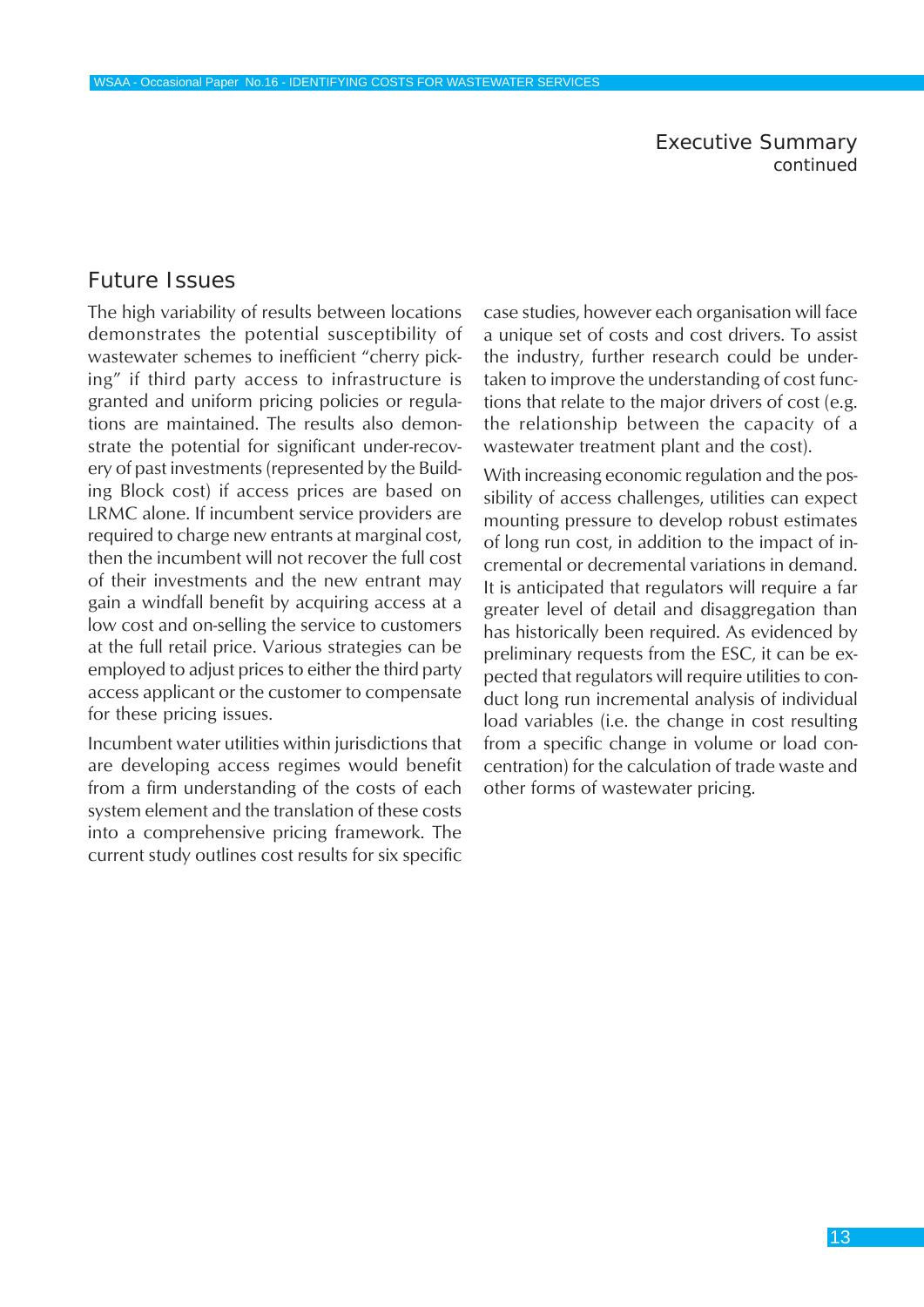# <span id="page-13-0"></span>1. Introduction

Centralised treatment and disposal of wastewater underpins the health of modern urban settlements around the world. In Australia, residential and other customers pay more than \$2 billion a year for these services, while the book value of wastewater infrastructure is over \$26 billion.<sup>1</sup>

Identification and understanding of the cost of wastewater services by location and by business segment (i.e. retail, transmission, treatment and disposal) conveys important information for decision making regarding:

- the choice between different projects and options for wastewater services. Knowledge of costs is required by the relevant analytic tools such as benefit-cost analysis, cost effectiveness analysis or triple bottom line analysis;
- the relative profitability of each product or service;
- the relative cost and efficiency of servicing different locations and business segments;
- the identification of loss making areas and the inherent cross subsidies implied by uniform pricing arrangements;
- setting of regulated revenue/price levels for access to services or access to the infrastructure;
- developing tariff structures that send appropriate signals and incentives regarding marginal costs.

Accounting for costs by activity, business unit and locational node is common practice in Australian water and wastewater utilities. However, conventional accounting practices have major limitations, including:

- the primary focus on past or sunk costs. This focus is useful for performance reporting and the recovery of past costs, but does not relate to the forwardlooking costs on which future investment and operating decisions need to be made;
- reporting is typically centred around internal business divisions and regulatory requirements rather than the drivers of cost or areas of threat or opportunity. This often necessitates special "off-line" costing analyses to understand the impact of emerging challenges such as new technologies, different regulatory pricing regimes, changes in customer behaviour and the potential impact of new market entrants.

WSAA has previously commissioned a systematic review of the cost of potable water services and the impact of a cost-based pricing regime. WSAA has commissioned Marsden Jacob Associates (MJA) to extend the previous study to identify the costs of wastewater services.

The process of analysis undertaken has been responsive and interactive: first, it was recognised that there were a number of interpretations of the term "cost". The Steering Committee suggested that the study should examine:

- incremental costs, measured using Long Run Marginal Cost methodology;
- marginal costs relating to the costs "avoided" from a significant reduction in demand or transfer of demand to a third party;
- the cost associated with servicing existing demand, measured using the 'building block' methodology.

Second, the Steering Committee also requested that the study provide an explicit set of guidelines so that WSAA members could readily understand and apply the relevant analyses themselves.

# 1.1 Purpose and Conduct of the Research

The purpose of this study is to investigate the costs associated with:

- the major business segments of urban wastewater systems (i.e. retail, collection, transmission, treatment and disposal);
- different locations for a system and its components; and
- costs due to degree of treatment.

To understand the level and distribution of costs between the major business segments and locations the study examines the costs of some six case studies. These case studies are specified with attributes reflecting the major drivers of the cost of wastewater schemes.

Cost information for each of these six case studies has been gathered and examined in terms of major business segments, namely:

<sup>1</sup> WSAA*facts* 2004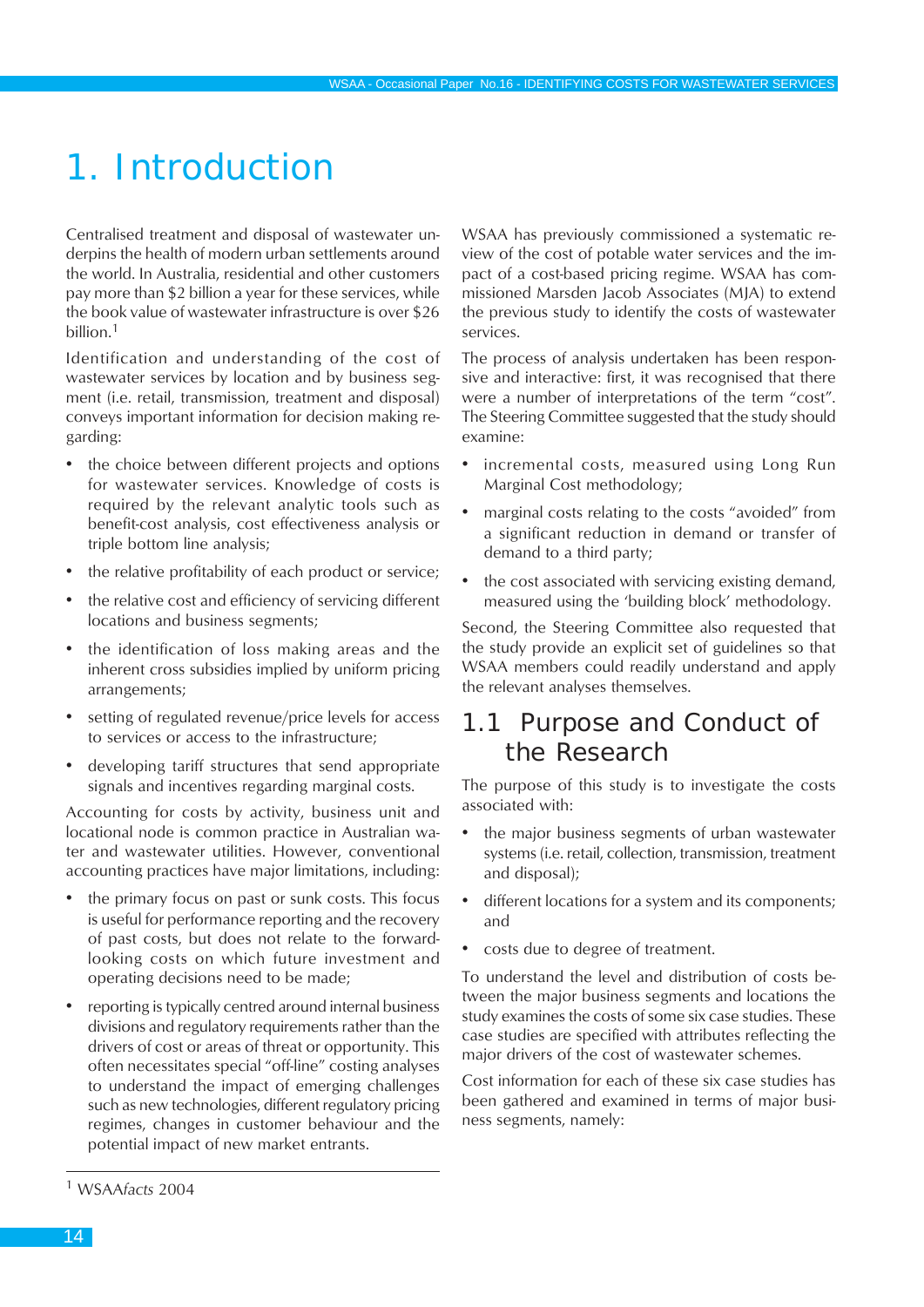Introduction *continued*

- <span id="page-14-0"></span>**• collection:** reticulation mains and associated fittings
- **• transmission**: gravity mains, pressure mains, pump stations, wet wells, emergency overflow structures
- **• treatment**: pre-treatment, primary treatment, secondary treatment, disinfection, biosolids removal
- **• disposal**: ocean and river outfalls
- **• retail**: call centre management, customer billing, meter reading

To inform the choice of case study that best illustrates the differences in cost between locations and business segments, it is necessary to identify and understand the drivers of cost for wastewater services. To develop a shortlist of the primary drivers of cost, the MJA team relied on a number of sources, including interviews with wastewater planners, investigations by the UK economic regulator (Ofwat), the WSAA Project Steering Committee and MJA's own experience in advising water businesses across Australia and New Zealand.

After identifying the relevant case study elements, MJA met with actual wastewater service providers to identify costs and cashflows for catchments with relevant attributes. After consultation with the WSAA Project Steering Committee, several hypothetical case studies were developed based on a synthesis of data from actual schemes to reflect the required attributes. Realistic case studies were developed to illustrate the plausible impact of different scheme characteristics. MJA then undertook intensive modelling of the case study data to determine the relevant costs by location and business segment.

A useful investigation of the reported costs of one wastewater system is provided by IPART (2005), in the investigation of the Sydney water and wastewater system. For this engagement the Marsden Jacob Associates' team included Mr Paul Webber, a principal of Wedgwood White, who assisted IPART to develop their case studies and cost modelling for that investigation. Mr Webber's role in this engagement was to conduct a methodological review and sample audit of the cost analysis.

# 1.2 Report Structure

In Chapter 2 we describe relevant measures of costs, how they are defined and calculated. We provide worked examples of the method for calculating incremental Long Run Marginal Cost, long run avoided costs and Building Block costs.

To ensure that the selection of available case studies illustrates the issues to the most useful extent possible, the study then examines the evidence on the drivers of costs (Chapter 3). Thus, we examine the primary drivers of cost and the impact they have on both existing costs and future expenditure.

Chapter 4 reviews the costing data provided for the study and outlines the results. The final chapter draws conclusions about relevant trends and issues.

# 1.3 Acknowledgement

MJA would like to acknowledge the assistance of WSAA members who provided cost data, insights and comment on the issues and the investigation.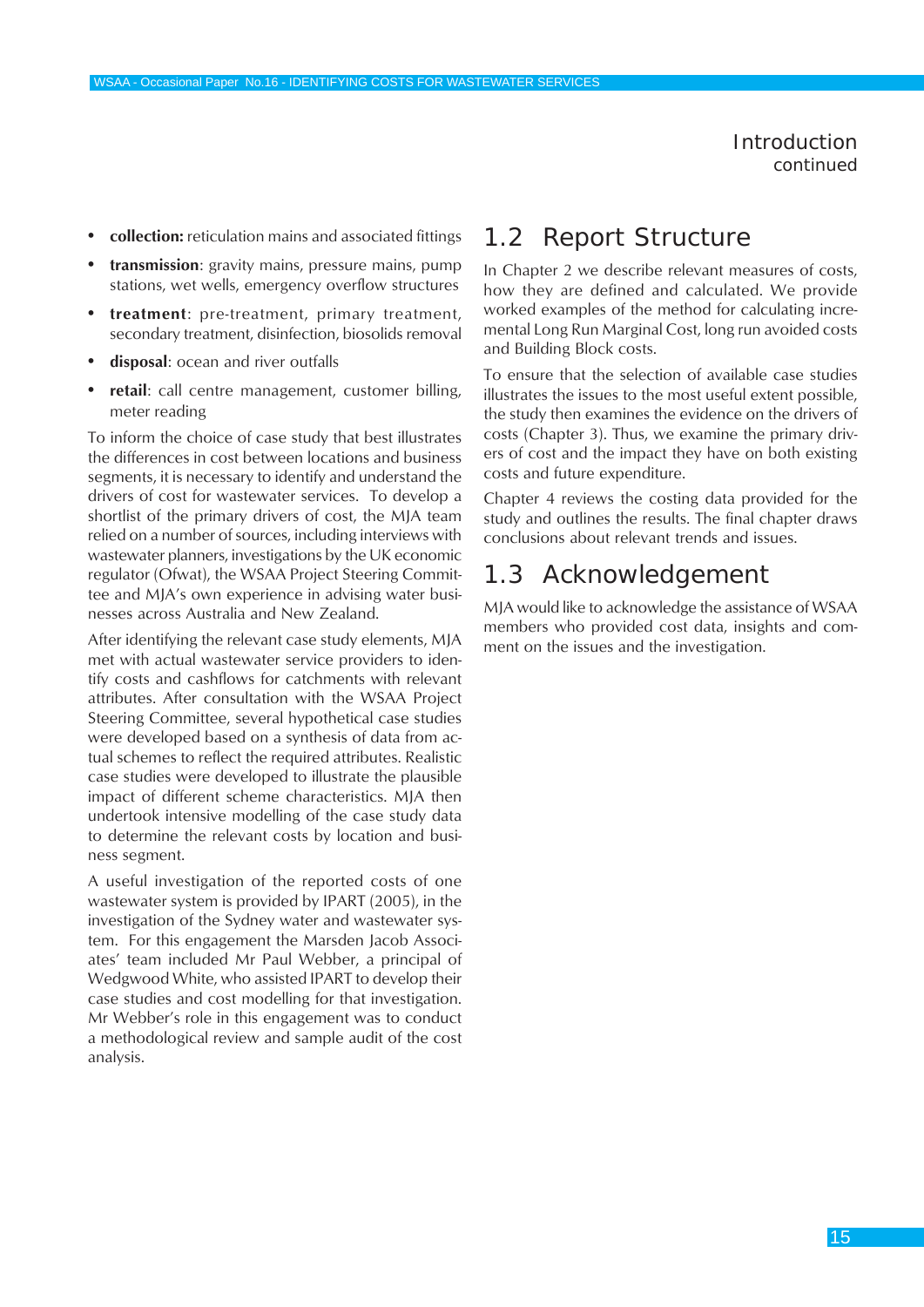# <span id="page-15-0"></span>2. Costing Methodologies

To understand the cost attributable to a location, a business segment or a particular customer, it is essential to understand that the appropriate concepts or measure depends upon the question asked. For the purposes of this study, the relevant concepts relate to the direct costs incurred or avoided by a water business or by government.

The costs of wastewater services – as with any service – can be defined in multiple ways. Relevant distinctions for this study include:

(i) whether costs are **forward-looking** or **backwardlooking.** Economic concepts of costs are forwardlooking in the sense that the focus is on the amounts that need to be outlaid in the future under specified assumptions. The economic focus on forwardlooking costs contrasts with the traditional accounting focus on costs that have been previously incurred or sunk into a project.

Forward-looking costs refer to:

- (a) the amount that will need to be spent now or in the future to purchase the input or service. Where there is a ready market for the inputs or services in question, this amount is determined simply by the quantities used and the market prices. However, where the availability of a good is limited, this cost can be set with reference to the opportunity cost in the next best use; and
- (b) the amount that can be saved or avoided now or in the future as a result of a reduction in demand or a decision to invest or take some other action.
- (ii) the **time period** of the analysis determines which assets or operating activities must be considered. In the short run very few costs are variable – items such as electricity and chemicals may rise or fall with a short term change in demand, but fixed labour costs and sunk asset costs will not vary. Over the longer term, costs which may be considered fixed in the short term can also become variable – for example, "sunk" assets will eventually require replacement and "fixed" labour costs can ultimately be varied by increasing or reducing staff numbers. Indeed, the point at which all costs become variable is the economist's definition of 'long run';

(iii)whether the costs are expressed as:

- **a. total costs** (e.g. \$million): economists will typically apply discounted cash flow analysis to calculate total costs;
- **b. annual costs** (e.g. \$million per year): methods for calculating the annual costs include:
	- **i. annuities**, where the capital expenditure (or asset value) and operating expenditure are converted to an annualised repayment schedule, using the WACC as the discount rate;
	- **ii. building block costs**, where the annual cost in any particular year is equal to the sum of annual operating cost, annual depreciation and the written down asset value multiplied by the WACC. Depending on the application, the asset value may be defined by engineering estimates (e.g. a written down replacement cost) or through regulatory determination (i.e. a regulatory asset value).
- **c. unit costs** (e.g. dollars per household or equivalent tenement): typically calculated as the present value of total costs divided by the present value of demand; or
- **d. marginal** or **incremental** costs (e.g. dollars per incremental household or incremental equivalent tenement): marginal costs are the amount that can be saved or avoided now or in the future as a result of certain actions such as a change in demand or an investment toward efficiency. Marginal costs are always measured as a change from a particular baseline scenario, which for some purposes may be a zero growth in demand or a zero expenditure scenario. Marginal costs can be expressed either as a total marginal cost (i.e. the absolute change from the baseline scenario) or as a unit marginal cost (i.e. the change in cost per unit of change in demand).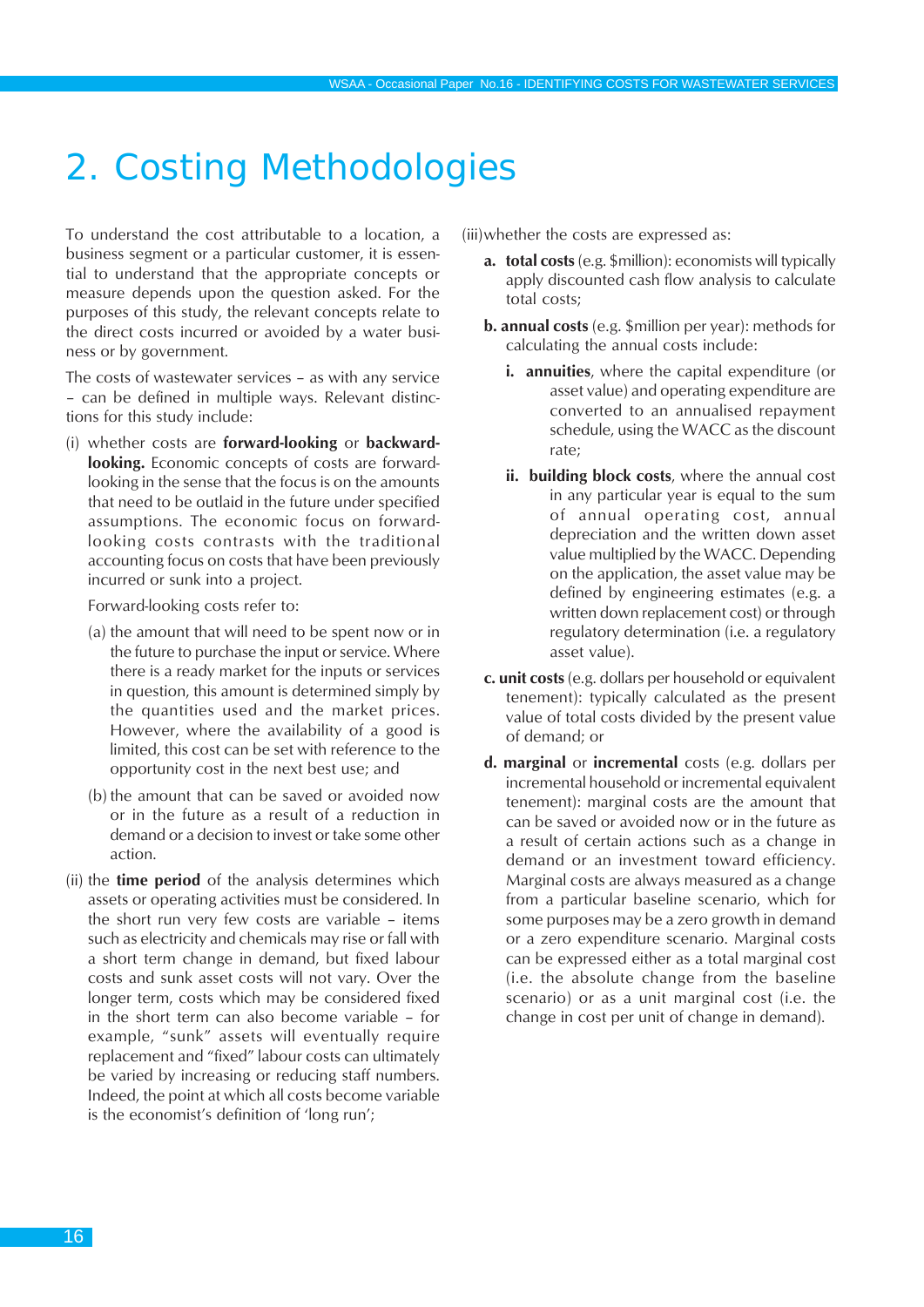# <span id="page-16-0"></span>2.1 Application of Different Cost Concepts

Table 3 summarises some of the key applications of different cost concepts in the water and wastewater industry.

| Cost concept                                                                    | Expressed as       | <b>Relevant Application</b>                                                                                                                                   |
|---------------------------------------------------------------------------------|--------------------|---------------------------------------------------------------------------------------------------------------------------------------------------------------|
| Short Run Marginal Cost<br>(SRMC)                                               | Marginal cost      | Short run pricing                                                                                                                                             |
| Long Run Marginal Cost<br>(LRMC)                                                | Marginal unit cost | Volumetric price<br>New customer contributions<br>Option evaluation<br>Evaluation of new business opportunities<br>Evaluation of third party supply proposals |
| Annuity                                                                         | Annual cost        | Water pricing for major customers<br>Telecoms price path regulation (TSLRIC)                                                                                  |
| Building Block costs based on Annual cost<br><b>Regulated Asset Value</b>       |                    | Water price path regulation                                                                                                                                   |
| Building Block costs based on Annual cost<br><b>Optimised Replacement Value</b> |                    | "Upper Bound" pricing                                                                                                                                         |
| Cost per property (Building<br>Block or annuity)                                | Unit cost          | Review of business performance over time<br>Benchmarking                                                                                                      |

#### **Table 3: Applications of different cost concepts**

There is no one 'true cost' of servicing a customer. Each form of cost analysis is relevant for a specific decision or purpose. For example, backward-looking costs may be used to evaluate the past performance of a business while forward-looking costs might be used to evaluate potential new business opportunities. Methodological considerations are also important for different pricing applications.

Two of the above cost concepts (and one variation) were agreed with the Steering Committee as the costing methods that would be applied throughout this study:

- the **Long Run Marginal Costs** (LRMC) to service **incremental** demand. Incremental LRMC can be defined as the long run, marginal cost to service either:
	- o all new demand growth; or
	- o a defined increase from the forecast level of demand.
- **• Long Run Marginal Cost** of a **decrement** in demand – also referred to as long run **Avoided Costs**. 2 Long run Avoided Costs can be defined as the long run costs avoided if:
	- o no new demand growth is serviced (similar to the LRMC to service incremental demand, except that some costs may be unavoidable); or
	- o demand is reduced by a defined amount from expected levels.

LRMC and Avoided Costs represent two aspects of the 'economic price approach' from the previous Cost Reflective Pricing Study for water.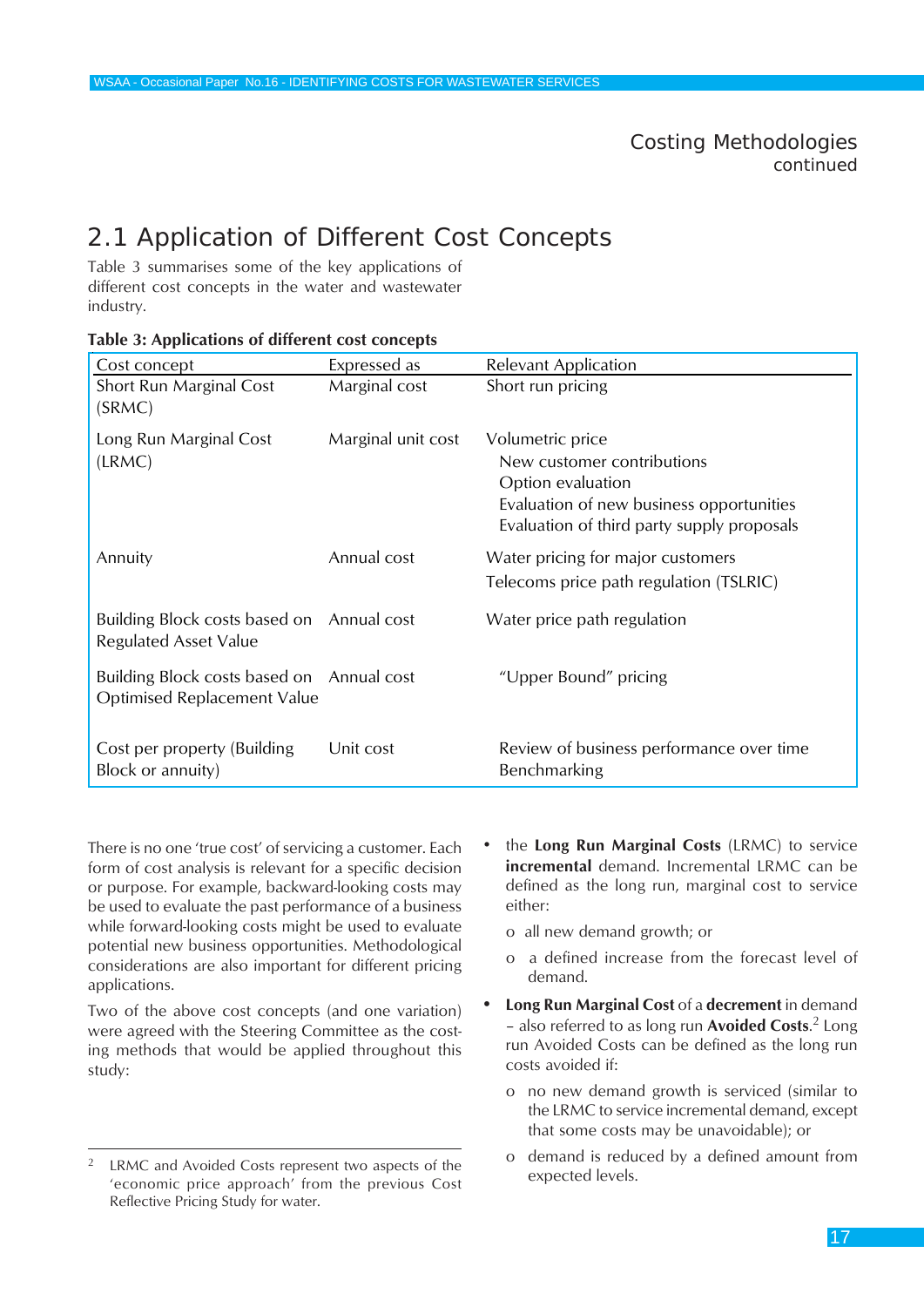<span id="page-17-0"></span>• the cost of supplying **existing services** using the regulatory **"Building Block"** approach.3 This approach is commonly used by economic regulators to define price paths for water utilities. The Building Block approach is defined as annual operating expenditure, plus depreciation and a return on assets. Both depreciation and return on assets are typically calculated with respect to an efficient (or optimised) asset base.

# 2.2 Long Run Marginal Cost

Long Run Marginal Cost is a critical concept for both modern utility pricing and for project evaluation. The calculation of total long run marginal cost is a key input into "lower bound" pricing, as it determines the financial impact of growth, and is also widely used as the basis of the volumetric prices in a two part tariff. In addition, an understanding of the long run cost of planned water and wastewater infrastructure is important when determining the efficiency or otherwise of alternative solutions. For instance, the economic evaluation of new wastewater treatment technologies requires a firm understanding of the expected cost of conventional wastewater treatment methods.

Economic theory suggests that the volumetric element of the tariff should reflect the long run marginal cost of supply. However, while marginal costs are useful in designing tariff structure, pricing for full cost recovery must also recognise the cost of past investments. Therefore, in accordance with COAG guidelines on pricing, most Australian water businesses employ a two-part tariff, where the volumetric charge is intended to reflect marginal costs and the fixed annual charge recovers the residual revenue required to ensure overall revenue adequacy. Charges based on marginal costs alone are typically insufficient to ensure overall revenue sufficiency for the service provider.

The two primary approaches to calculating LRMC in the water industry are:

- the Average Incremental Cost approach; and
- the Marginal Incremental/Decremental Cost approach.

### 2.2.1 Average Incremental Cost

This method calculates the cost of increasing capacity above the current level of usage. The Average Incremental Cost (AIC) methodology measures all growth related expenditure against the growth in demand.

The AIC approach is represented in Figure 6.

#### **Figure 6: Framework for estimating AIC**



Suppose the optimal strategy for a water company is composed only of increases in supply capacity and the company's forecast in demand is given by D1. Given the existing capacity this implies a future supply deficit, equivalent at any point in time to the vertical distance between the vertical line representing existing capacity and forecast demand D1. Supposing the supply/demand balance is to be maintained through three successive infrastructure augmentations, with the stepped line representing changes in capacity, the AIC would be estimated as the present value of the costs of the three augmentations required to close the supply deficit divided by the present value of the contribution to supply/demand balance (represented by the shaded area).

As a formula the AIC method may be illustrated as fol $lows:4$ 

$$
LRMC^{AIC} = \frac{PV \left(Incremental \_{Cost}\right)}{PV \left(Incremental \_{Demand}\right)}
$$

 $3$  Referred to as 'proportional distribution' in the previous Cost Reflective Pricing Study for water.

<sup>&</sup>lt;sup>4</sup> "PV" denotes the present value using a discounted cashflow analysis.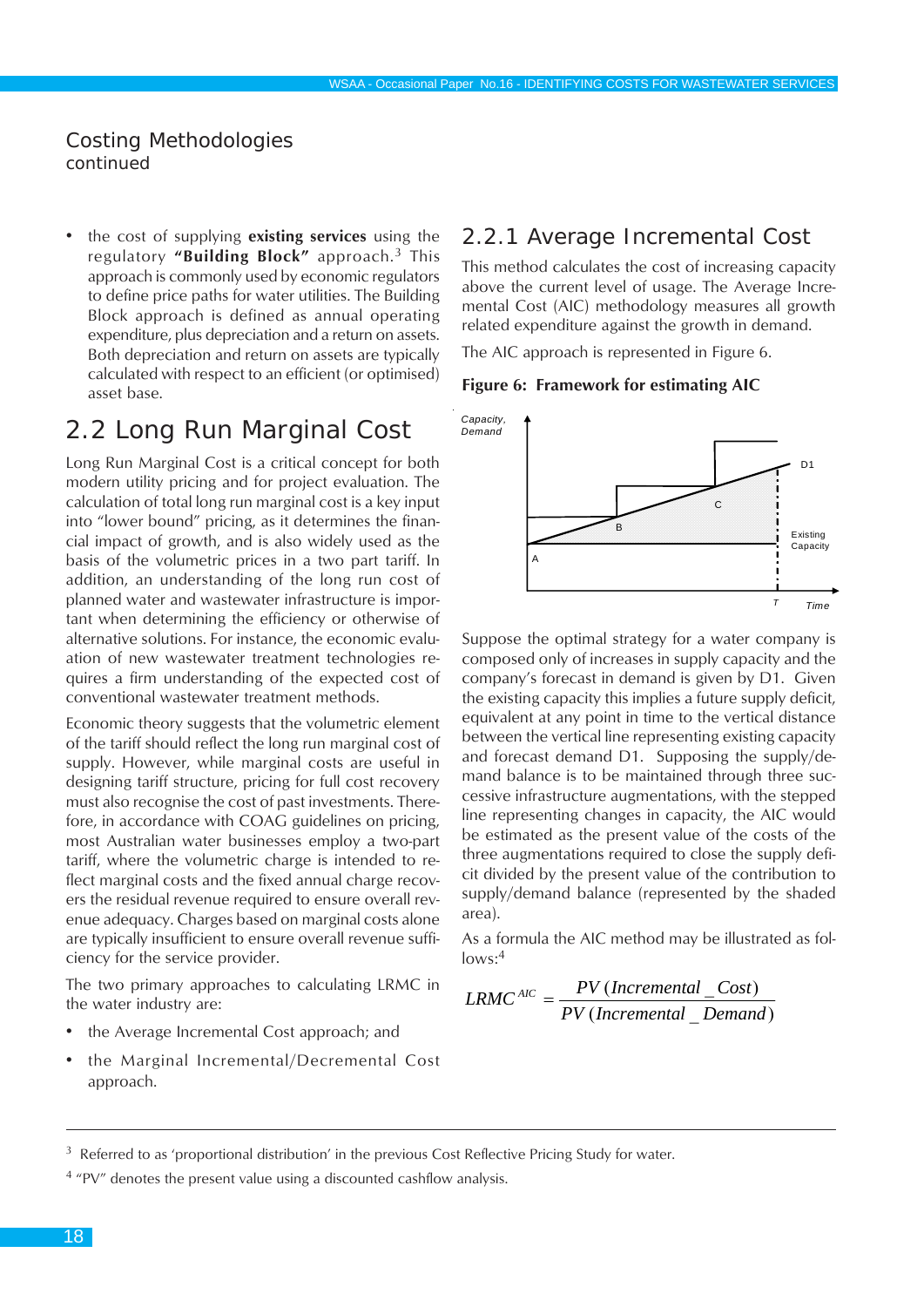The information required to calculate the AIC is therefore:

- incremental capital cost, i.e. the capital expenditure schedule that relates to servicing growth in demand;
- incremental operating cost, i.e. the operating expenditure that relates to servicing growth in demand;
- the expected demand forecast.

#### 2.2.2 Average Incremental Cost – Worked Example

Suppose a wastewater service provider currently treating 100GL per year had a growth in the volume of wastewater treated of 5 GL per year. The organisation has a capital expenditure of \$50 million per year to

maintain the condition of existing assets, and an additional \$50 million per year on new transmission assets to service growth. An upgrade in 2006 will provide a total treatment capacity of 125 GL per year. For every additional 25 gigalitres treated, the organisation also requires a new wastewater treatment plant (WWTP) upgrade at a cost of \$400 million.

The operating expenditure grows comparatively slowly each year, reflecting the growth in short run variable costs such as electricity and chemicals, increasing transmission maintenance costs and increasing administrative costs. With every wastewater treatment plant upgrade, the operating cost increases at a faster rate, reflecting the additional labour and materials required to operate a new wastewater treatment plant.

The demand, supply and cost schedule for this hypothetical service provider are tabulated in Table 4.

| Year | Demand       | <b>WWTP</b><br>capacity (GL) | Forecast<br>Capital | Forecast<br>Operating | Comment                 |
|------|--------------|------------------------------|---------------------|-----------------------|-------------------------|
|      | (GL treated) |                              | Expenditure         | Expenditure           |                         |
| 2006 | 100          | 125                          | 500                 | 50.0                  | Current (baseline) year |
| 2007 | 105          | 125                          | 100                 | 50.5                  |                         |
| 2008 | 110          | 125                          | 100                 | 51.0                  |                         |
| 2009 | 115          | 125                          | 100                 | 51.5                  |                         |
| 2010 | 120          | 125                          | 100                 | 52.0                  |                         |
| 2011 | 125          | 150                          | 500                 | 54.0                  | <b>WWTP Upgrade</b>     |
| 2012 | 130          | 150                          | 100                 | 54.5                  |                         |
| 2013 | 135          | 150                          | 100                 | 55.0                  |                         |
| 2014 | 140          | 150                          | 100                 | 55.5                  |                         |
| 2015 | 145          | 150                          | 100                 | 56.0                  |                         |
| 2016 | 150          | 150                          | 500                 | 58.0                  | <b>WWTP Upgrade</b>     |
| 2017 | 155          | 175                          | 100                 | 58.5                  |                         |
| 2018 | 160          | 175                          | 100                 | 59.0                  |                         |
| 2019 | 165          | 175                          | 100                 | 59.5                  |                         |
| 2020 | 170          | 175                          | 100                 | 61.5                  |                         |
| 2021 | 175          | 200                          | 500                 | 62.0                  | <b>WWTP Upgrade</b>     |
| 2022 | 180          | 200                          | 100                 | 62.5                  |                         |
| 2023 | 185          | 200                          | 100                 | 63.0                  |                         |
| 2024 | 190          | 200                          | 100                 | 63.5                  |                         |
| 2025 | 195          | 200                          | 100                 | 64.0                  |                         |

#### **Table 4: Anticipated Demand and Cost Schedule – Worked Example**

The long run Average Incremental Cost is the present value of the costs associated with new demand divided by the present value of the new demand (in megalitres). The extract of information required to calculate AIC is shown in Table 5.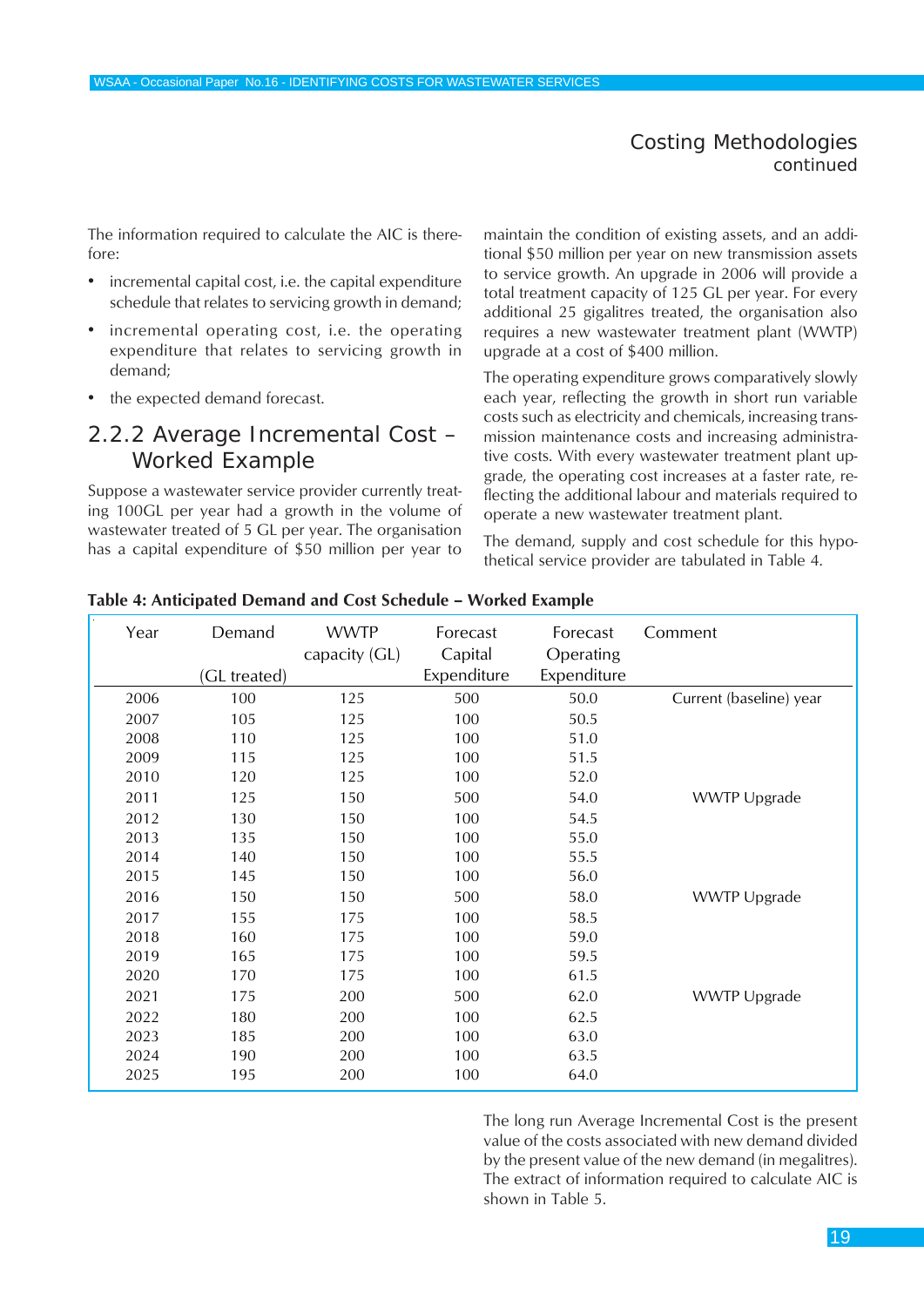| <b>Table 5: Anticipated Demand and Cost Schedule</b> |  |  |
|------------------------------------------------------|--|--|
| – Worked Example                                     |  |  |

| Year             | Incremental  | Forecast Growth     | Incremental         |
|------------------|--------------|---------------------|---------------------|
|                  | Demand       | Capital Exp         | Operating           |
|                  | (GL treated) | $(\$'000)$          | Expenditure         |
| 2006             | Current Year | <b>Current Year</b> | <b>Current Year</b> |
| 2007             | 5            | 50                  | 0.5                 |
| 2008             | 10           | 50                  | 1.0                 |
| 2009             | 15           | 50                  | 1.5                 |
| 2010             | 20           | 50                  | 2.0                 |
| 2011             | 25           | 450                 | 4.0                 |
| 2012             | 30           | 50                  | 4.5                 |
| 2013             | 35           | 50                  | 5.0                 |
| 2014             | 40           | 50                  | 5.5                 |
| 2015             | 45           | 50                  | 6.0                 |
| 2016             | 50           | 450                 | 8.0                 |
| 2017             | 55           | 50                  | 8.5                 |
| 2018             | 60           | 50                  | 9.0                 |
| 2019             | 65           | 50                  | 9.5                 |
| 2020             | 70           | 50                  | 11.5                |
| 2021             | 75           | 450                 | 12.0                |
| 2022             | 80           | 50                  | 12.5                |
| 2023             | 85           | 50                  | 13.0                |
| 2024             | 90           | 50                  | 13.5                |
| 2025             | 95           | 50                  | 14.0                |
| Present<br>Value | 462.3        | 1,247.10            | 67.8                |

Based on the information derived in Table 5 the long run Average Incremental Cost is:

$$
LRMC^{AIC} = \frac{PV \left(Incremental \_{Cost}\right)}{PV \left(Incremental \_{Demand}\right)}
$$

( \_ ) *PV Incremental Demand*  $=\frac{PV(Capex - for - Growth) + PV(Incremental - Oper)}{P(Capex - for - Growth)}$ 

> $= 1,247.1 + 67.8$  462.3  $= $2.84/kL$

# 2.2.3 Marginal Incremental/ Decremental Cost

Sometimes also referred to as the "Hanke Turvey" approach, this method measures possible changes in forecast demand against the corresponding change in forecast expenditure. The long run Marginal Incremental/ Decremental Cost (MIC) method is represented in Figure 7.





D1 (solid line) represents a firm's original or "baseline" demand forecast. D2 (dotted line) is the alternative ("perturbated") forecast. The solid stepped line represents a series of increases in system capacity to meet the central forecast demand estimate, D1, at least cost, i.e. investment project A, B and C. The dotted stepped line is the investment schedule brought forward (represented by the arrows) to meet forecast demand plus the increment indicated by D2.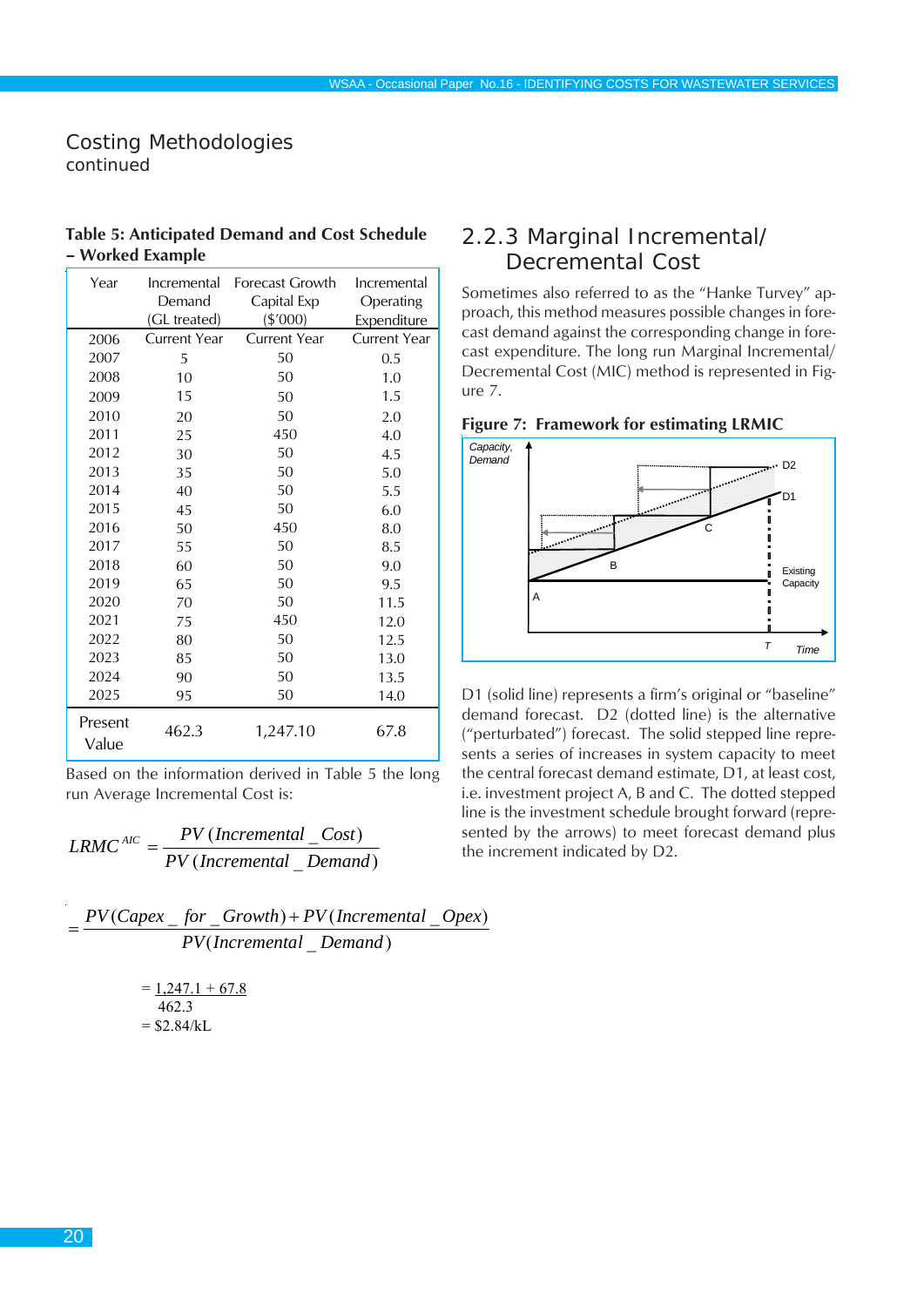While this example uses an increment to demand, marginal cost can also be considered in the context of a decrement. With a decrement in demand, capital expenditure is deferred as the investment schedule may be posted to a later date. This is illustrated in Figure 8.

#### **Figure 8: Framework for estimating Marginal Costs with a Decrement in demand**



D3 (dotted line) is the alternative ("perturbated") forecast. The difference between the incremental cost and the decremental cost is not purely semantic since different estimates of the MIC are typically obtained.

The long run MIC is calculated as the difference between the present value of the expenditure implied by the two different demand forecasts divided by the present value of the marginal change in expected demand (represented by the shaded area in either Figure 7 or Figure 8).

The formula for calculating Marginal Incremental/ Decremental Costs (MIC) is shown below:

$$
LRMC^{MIC} = \frac{PV(Change\_in\_cost)}{PV(Change\_in\_demand)}
$$

where,

Change\_in\_cost is the forecast expenditure after the increment or decrement in demand *minus* the original or "baseline" forecast of expenditure; and

Change\_in\_demand is the forecast demand after the increment or decrement in demand *minus* the original or "baseline" forecast of demand.

The information required to calculate the long run MIC is therefore:

- the original or "baseline" capital expenditure typically only growth expenditure is required as capital maintenance expenditure and expenditure to improve existing service levels will not be impacted by increments or decrements of demand;
- the capital expenditure after the increment or decrement of demand;
- the original or "baseline" operating expenditure;
- the operating expenditure after the increment or decrement of demand;
- the original or "baseline" demand forecast'
- the demand forecast after the increment or decrement of demand.

# 2.2.4 Marginal Incremental/ Decremental Cost – Worked Example

Assuming the same demand and expenditure profile as the previous example, Table 4 represents the original or "baseline" forecast of demand and expenditure.

The long run Marginal Incremental/Decremental Cost is the present value of the difference between the original or "baseline" forecast of expenditure and the forecast expenditure *after* the increment or decrement in demand, divided by the present value of the difference between the original forecast of demand and the forecast of demand after the increment or decrement.

In the simplest case, the impact of the increment or decrement of demand is to accelerate or decelerate capital and operating expenditure, as illustrated in Figure 7 and Figure 8. In practice, the timing may vary due to physical constraints on expenditure or location specific timing requirements. In addition, it may be possible to optimise the configuration of the infrastructure or to redesign the infrastructure requirements entirely. For the purposes of this example, we have applied the simplest assumption that capital and operating expenditure in any year is linked to the demand forecast for that year. The demand shown in Table 4 reflects the "trigger point" at which capital and operating expenditure is required. Perturbations of demand will therefore move the capital and operating expenditure to the new "trigger point" year.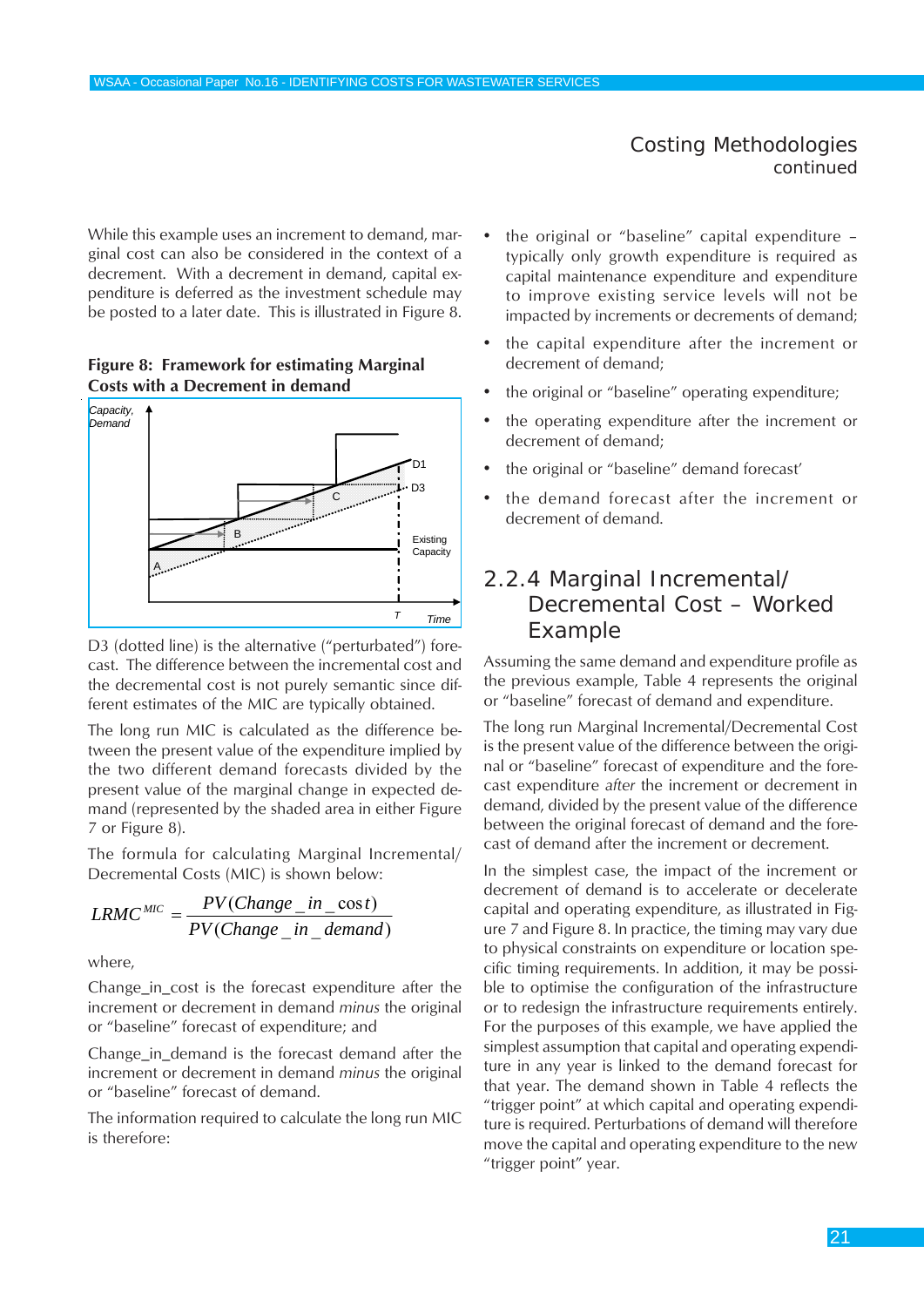The original schedule of capital expenditure, operating expenditure and demand are shown in the table below, in addition to the costs and demand schedule associated with an increment of 10GL per year (note that the capital expenditure reflects growth expenditure only). This could reflect, for example, a proposal to create a new industrial park with a waste discharge of 10 GL per year (equivalent to more than 60,000 residential customers). The current WWTP has a capacity of only 125 GL per year (see Table 4), therefore if the scheme is growing at 5 GL per year (or approximately 30,000 residential customers per year), the treatment facilities planned for construction in 2011 time would require acceleration to 2009. In addition, expenditure related to transmission infrastructure would also be required – we have assumed for simplicity that the transmission infrastructure required for the increment in demand is exactly equal to the transmission infrastructure for the baseline growth in demand (i.e. \$50 million capital expenditure plus associated operating expenditure for each 5 GL increase in demand).

As illustrated in Table 6, the increment of 10GL moves the original 2009 demand of 115 GL forward to 2007. This requires all expenditure originally planned for years 2007 to 2009 to be accelerated to 2007. From that point forward all capital and operating expenditure has been accelerated by two years.

Based on the information derived in Table 6 the long run Marginal Incremental Cost is:

| Year             | Original               | Adjusted               | Original         | Adjusted              | Original             | Adjusted         |                          |
|------------------|------------------------|------------------------|------------------|-----------------------|----------------------|------------------|--------------------------|
|                  | Demand                 | Demand                 | Capital          | Capital               | Operating            | Operating        |                          |
|                  |                        |                        | Expenditure      | Expenditure           | Expenditure          | Expenditure      |                          |
|                  | (demand <sub>1</sub> ) | (demand <sub>2</sub> ) | $(capex_1)$      | (capex <sub>2</sub> ) | (open <sub>1</sub> ) | $(open_2)$       |                          |
| 2006             | <b>Base Year</b>       | <b>Base Year</b>       | <b>Base Year</b> | <b>Base Year</b>      | Base Year            | <b>Base Year</b> |                          |
| 2007             | 105                    | 115                    | 50               | 150                   | 50.5                 | 51.5             |                          |
| 2008             | 110                    | 120                    | 50               | 50                    | 51.0                 | 52.0             |                          |
| 2009             | 115                    | 125                    | 50               | 450                   | 51.5                 | 54.0             | Additional               |
| 2010             | 120                    | 130                    | 50               | 50                    | $52 - 0$             | 54.5             | transmission<br>required |
| 2011             | 25                     | 135                    | 150              | 50                    | $.54.0\le$           | 55.0             |                          |
| 2012             | 130                    | 140                    | 50               | 50                    | 54.5                 | 55.5             |                          |
| 2013             | 135                    | 145                    | 50               | 50                    | 55.0                 | 56.0             |                          |
| 2014             | 140                    | 150                    | 50               | 450                   | 55.5                 | 58.0             | <b>WWTP</b>              |
| 2015             | 145                    | 155                    | 50               | 50                    | 56.0                 | 58.5             | upgrade                  |
| 2016             | 150                    | 160                    | 450              | 50                    | 58.0                 | 59.0             | accelerated              |
| 2017             | 155                    | 165                    | 50               | 50                    | 58.5                 | 59.5             |                          |
| 2018             | 160                    | 170                    | 50               | 50                    | 59.0                 | 61.5             |                          |
| 2019             | 165                    | 175                    | 50               | 450                   | 59.5                 | 62.0             |                          |
| 2020             | 170                    | 180                    | 50               | 50                    | 61.5                 | 62.5             |                          |
|                  |                        |                        |                  |                       |                      |                  |                          |
| 2107             | 605                    | 615                    | 50               | 50                    | 105                  | 105              |                          |
| Present<br>Value | 3,106.8                | 3,273.0                | 2,010.2          | 2,250.3               | 1,021.6              | 1,043.9          |                          |

#### **Table 6: Anticipated Demand and Cost Schedule – Worked Example**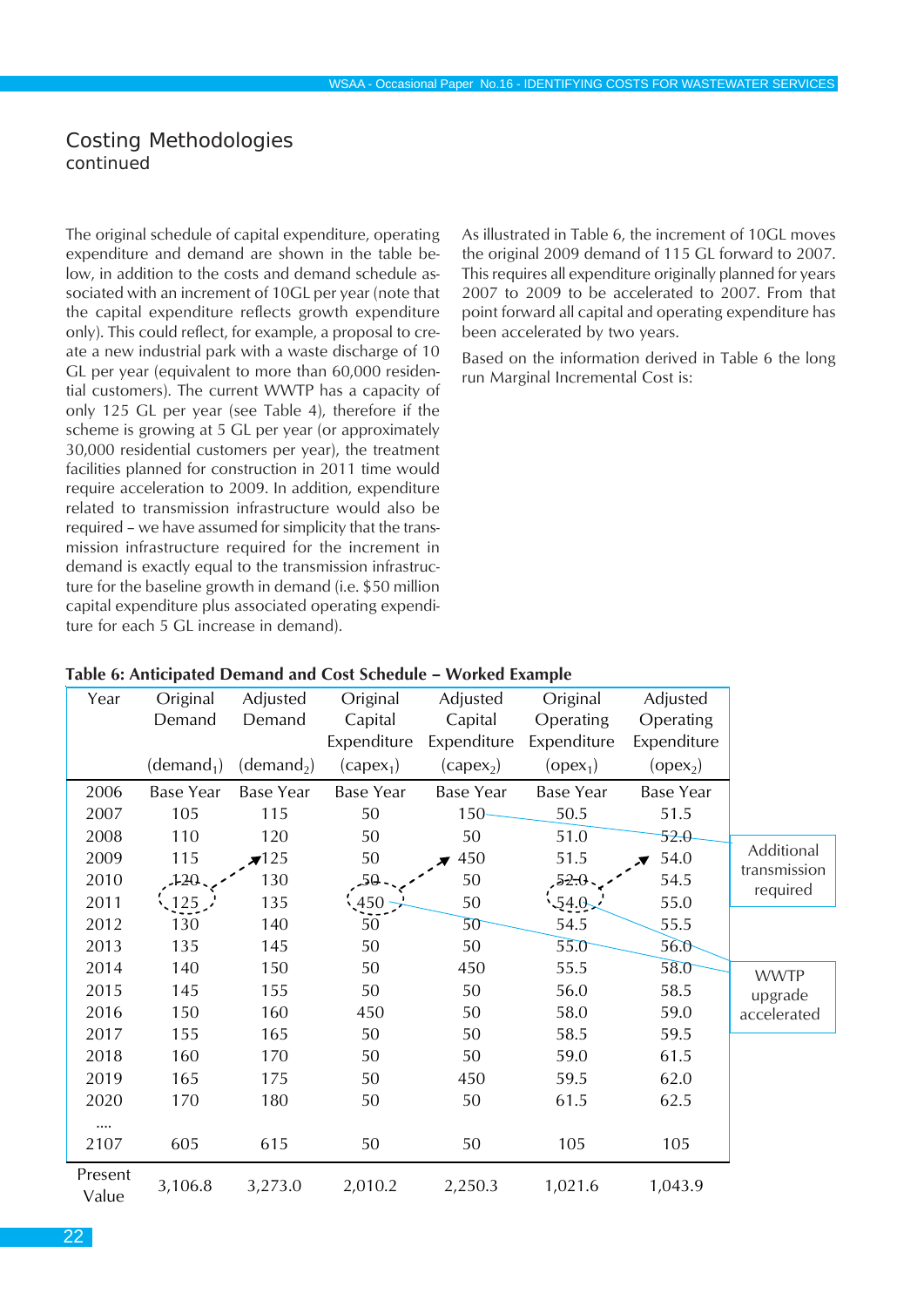<span id="page-22-0"></span>
$$
LRMC^{MIC} = \frac{PV(Change\_in\_cost)}{PV(Change\_in\_demand)}
$$
  
= 
$$
\frac{PV(Capex_2) - PV(Capex_1) + PV(Opex_2) - PV(Opex_1)}{PV(demand_2) - PV(demand_1)}
$$
  
= 
$$
\frac{2,250.3 - 2,010.2 + 1,043.9 - 1,021.6}{3,273.0 - 3,106.8}
$$
  
= 
$$
\frac{262.4}{166.2}
$$
  
= \$1.58/kL

### 2.2.5 Marginal Incremental Cost vs Average Incremental Cost

The AIC and MIC methods are each appropriate for different applications. For example, the AIC method may be employed to calculate the net impact of new demand (e.g. for determination of new customer contributions). The MIC approach is appropriate for sending economic price signals and use in option evaluation as it reflects the actual change in cost that will occur with a change in behaviour rather than relying on an averaged approach. The MIC methodology requires more intensive data collection, planning and modelling. The MIC method can also produce volatile results depending on the increment chosen, particularly if future expenditure occurs in relatively large "chunks". In these cases, small changes in demand increments can have a significant impact on the result. Appendix A outlines international experience in the use and estimation of LRMC in the water industry and indicates that AIC is the more common methodological approach. By contrast, the Victorian ESC recently released an Information Paper outlining its preference for the MIC method (referred to as the "perturbation" method).<sup>5</sup> The ESC website also provides an Excel spreadsheet model to allow calculation of wastewater LRMC (available at http://www.esc.vic.gov.au/).

This study applies the long run MIC approach, but removes the high volatility from the results by considering a number of MIC results for different increments and decrements in demand. The issues surrounding LRMC calculation in practice are explored further in Section 2.4.

# 2.3 Avoided Cost

Avoided costs represent the costs that are not incurred if a particular driver is absent.

- $x_1$ ) For example:<br>a propose a proposed recycled water scheme may draw feed water *after* the wastewater treatment process. The water recycling proposal may therefore result in limited or no avoided cost for the wastewater scheme, but substantial savings for the potable water scheme. If the recycling process allows nutrients to be removed from the final discharge to waterways, there may be potential for the treatment plant to avoid future upgrades driven by nutrient load;
	- a third party access applicant may seek access to an incumbent's transmission system to collect waste from existing customers within the incumbent's operating area. In the short run, the costs avoided by the incumbent might be limited to a reduction in electricity and chemical costs for treatment and pumping. In the longer term, the reduced volume may defer the incumbent's wastewater treatment plant and pump station upgrades;
	- in a greenfield site, the long run avoided cost can represent the entire wastewater scheme. If the proposed greenfield development does not proceed, the cost of the entire system will be avoided.

The examples above demonstrate that avoided costs are highly situation dependent and rely on the precise specification of the scenario to be evaluated.

Avoided costs are, in a sense, a subset of Long Run Marginal Costs, representing the change in costs if demand is reduced from current levels. While long run marginal cost may be measured with respect to either an increase or decrease in demand from existing or future demand forecasts, the term "avoided cost" typically refers to the impact of a significant decrement from current demand from a particular location. For instance, this may represent the costs avoided costs by introducing water recycling or third party "sewer mining".

<sup>5</sup> ESC (September 2005), *Estimating Long Run Marginal Cost: Implications for Future Water Prices*, Information Paper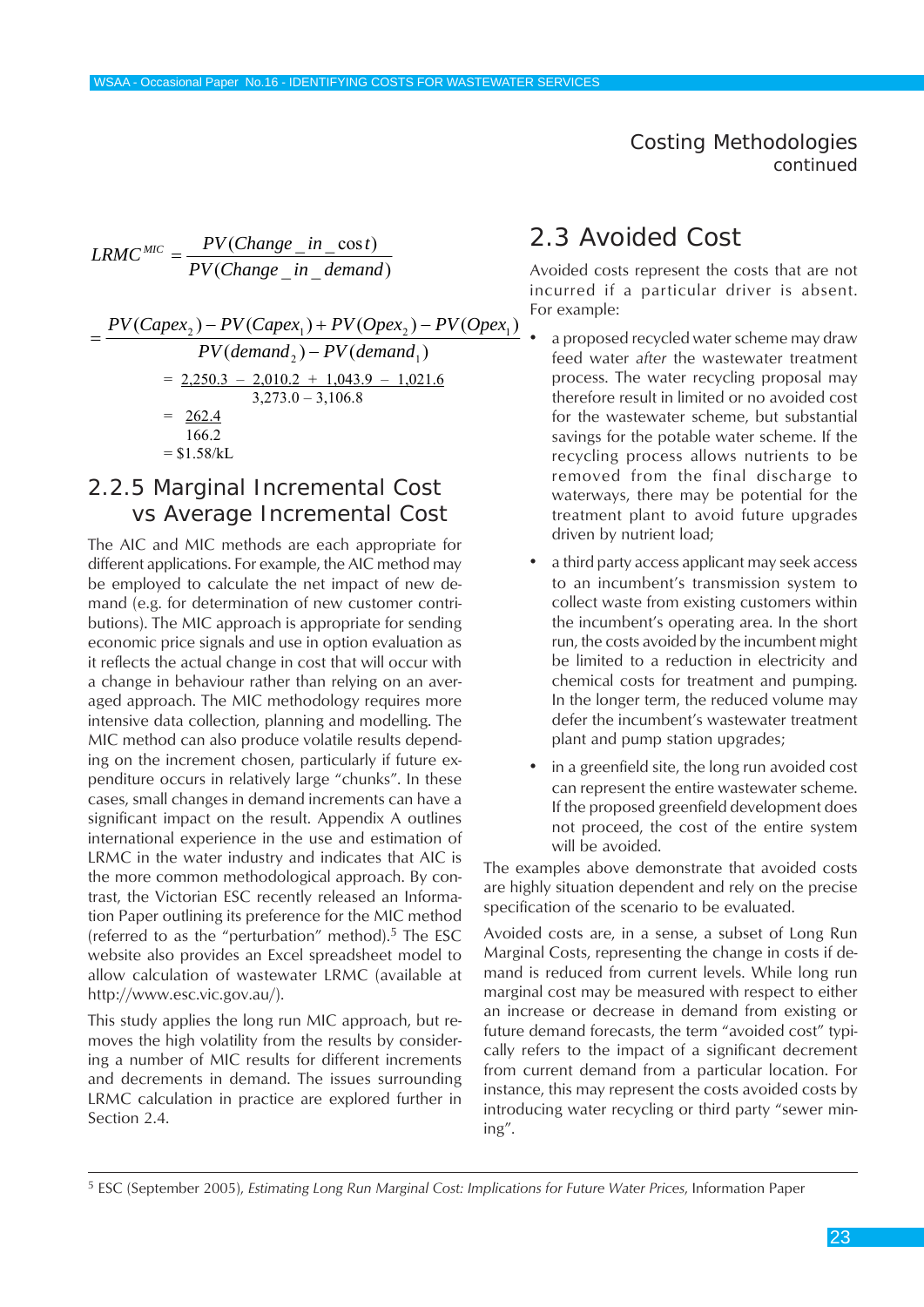To illustrate the concepts and issues involved in determining avoidable costs, this study includes the calculation of avoidable costs using a practical case study. For the purposes of this exercise, the avoided cost calculation is based on a sewer mining "access" arrangement. The scenario assumes:

- the operation will draw raw wastewater from the incumbent's system immediately prior to treatment;
- the third party would be required to treat and dispose of the wastewater at their own expense (it is irrelevant for the wastewater avoided cost calculation whether the third party on-sells the water or disposes of it in some other way – the distinction would be important if the avoided costs of water were also being calculated);
- this will be a true "access" arrangement, whereby full retail services are also provided to the retail customers.

Table 7 outlines the approach taken for this study.

| <b>Avoided Costs</b>                         | Capital                                                   | Operating                                                 |  |
|----------------------------------------------|-----------------------------------------------------------|-----------------------------------------------------------|--|
| Transmission                                 |                                                           | No avoided costs No avoided costs                         |  |
| Treatment<br>Disposal<br>Recycling<br>Retail | Marginal cost<br>for a significant<br>demand<br>decrement | Marginal cost<br>for a significant<br>demand<br>decrement |  |

**Table 7: Avoided Costs applied in Case Studies**

It is important to reiterate that avoided costs could relate to any, or none, of the segments of the wastewater system, depending on the particular circumstances and purpose of the calculation. The scenario used for this report (i.e. that only transmission costs are considered unavoidable) has been developed for illustrative purposes only.

We work through an example of Avoided Costs using the Marginal Decremental Cost methodology below.

# 2.3.1 Avoided Cost: Marginal Decremental Cost – Worked Example

Assuming the same demand and expenditure profile as the previous example, Table 4 represents the original or "baseline" forecast of demand and expenditure. This example assumes that all expenditure other than transmission expenditure can be avoided. Transmission expenditure of \$50 million capital per year and \$10 million operating per year should therefore been removed from the information required to calculate Avoided Cost. The remaining capital costs represent expenditure on WWTP upgrades of \$400 million as shown in Table 8.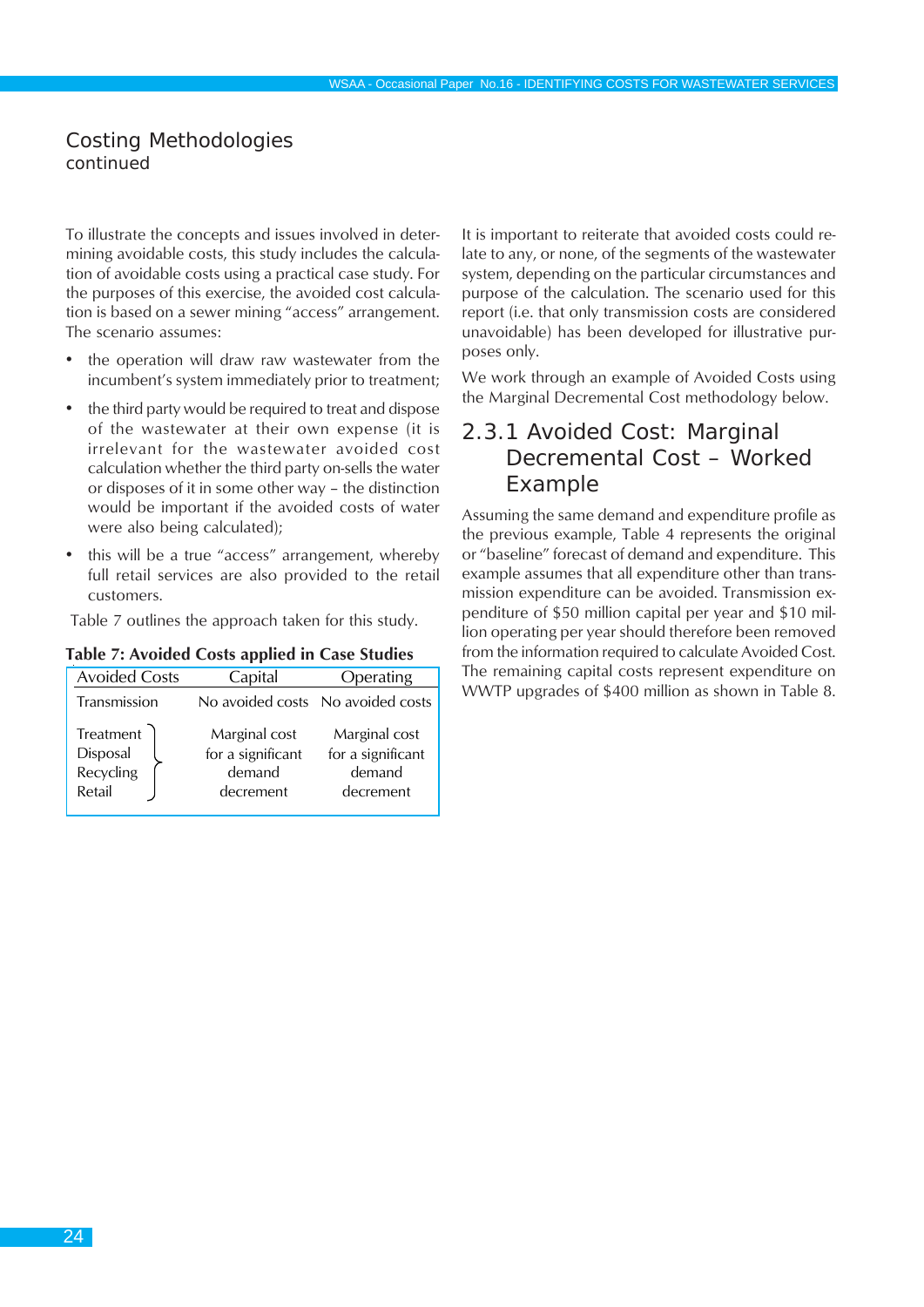| Year | Demand (GL |                  | Forecast Capital Forecast Operating Comment |                         |
|------|------------|------------------|---------------------------------------------|-------------------------|
|      | treated)   | Excl             | <b>Excl Transmission</b>                    |                         |
|      |            | Transmission     |                                             |                         |
| 2006 | 100        | $\mathbf 0$      | 40.0                                        | Current (baseline) year |
| 2007 | 105        | $\Omega$         | 40.5                                        |                         |
| 2008 | 110        | $\Omega$         | 41.0                                        |                         |
| 2009 | 115        | 0                | 41.5                                        |                         |
| 2010 | 120        | 400              | 42.0                                        | <b>WWTP Upgrade</b>     |
| 2011 | 125        | $\boldsymbol{0}$ | 44.0                                        |                         |
| 2012 | 130        | $\Omega$         | 44.5                                        |                         |
| 2013 | 135        | $\overline{0}$   | 45.0                                        |                         |
| 2014 | 140        | $\overline{0}$   | 45.5                                        |                         |
| 2015 | 145        | 400              | 46.0                                        | <b>WWTP Upgrade</b>     |
| 2016 | 150        | $\boldsymbol{0}$ | 48.0                                        |                         |
| 2017 | 155        | $\Omega$         | 48.5                                        |                         |
| 2018 | 160        | $\Omega$         | 49.0                                        |                         |
| 2019 | 165        | $\Omega$         | 49.5                                        |                         |
| 2020 | 170        | 400              | 51.5                                        | <b>WWTP Upgrade</b>     |
| 2021 | 175        | $\overline{0}$   | 52.0                                        |                         |
| 2022 | 180        | $\Omega$         | 52.5                                        |                         |
| 2023 | 185        | 0                | 53.0                                        |                         |
| 2024 | 190        | $\Omega$         | 53.5                                        |                         |
| 2025 | 195        | $\mathbf 0$      | 54.0                                        |                         |

#### **Table 8: Anticipated Demand and Cost Schedule – Worked Example**

The LRMC Marginal Decremental Cost is the present value of the original capital and operating expenditure forecast less the present value of the perturbed expenditure forecast, divided by the difference between the present value of the original demand forecast and the present value of the perturbed forecast.

The information required to calculate the LRMC Marginal Decremental Cost is therefore:

- the original or "baseline" capital expenditure typically only growth expenditure is required as capital maintenance expenditure and expenditure to improve existing service levels will not be impacted by increments or decrements of demand. In some cases, upgrades for nutrient removal driven by environmental regulation could be avoided with a significant decrement in demand;
- the capital expenditure after the decrement of demand;
- the original or "baseline" operating expenditure;
- the operating expenditure after the decrement of demand;
- the original or "baseline" demand forecast;
- the demand forecast after the decrement of demand.

In the simplest case, the capital and operating expenditure after the decrement involves a deceleration of the timing of expenditure (as illustrated previously in Figure 8). In practice, the timing may vary due to physical constraints on expenditure or location specific timing requirements. In addition, it may be preferable for economic or other reasons to redesign the capital program entirely if demand is significantly reduced. For the purposes of this example, we have applied the simplest assumption that capital and operating expenditure in any year is linked to the demand forecast for that year. The demand shown in Table 4 reflects the "trigger point" at which capital and operating expenditure is required. Perturbations of demand will therefore move the capital and operating expenditure to the new "trigger point" year.

The original forecast and a decrement of 10 GL is shown in the following Table 9.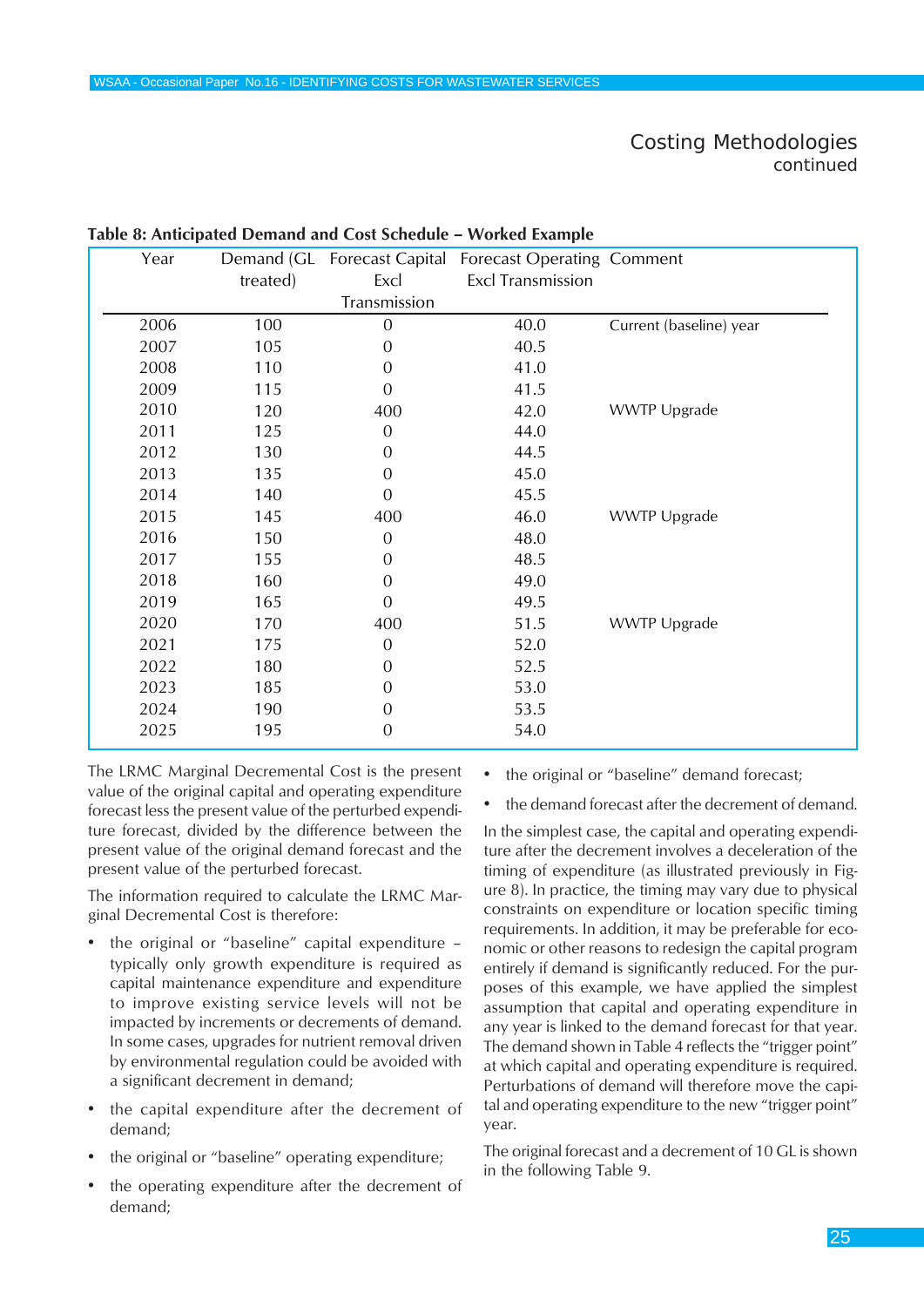| Year          | Original               | Adjusted               | Original         | Adjusted         | Original    | Adjusted    |
|---------------|------------------------|------------------------|------------------|------------------|-------------|-------------|
|               | Demand                 | Demand                 | Capital          | Capital          | Operating   | Operating   |
|               |                        |                        | Expenditure      | Expenditure      | Expenditure | Expenditure |
|               | (demand <sub>1</sub> ) | (demand <sub>2</sub> ) | $(capex_1)$      | $(capex_2)$      | $(open_1)$  | $(open_2)$  |
| 2006          | Base Year              | Base Year              | <b>Base Year</b> | <b>Base Year</b> | Base Year   | Base Year   |
| 2007          | (105)                  | 95                     | 0                | $\overline{0}$   | (40.5)      | 39.5        |
| 2008          | 110                    | 100                    | 0                | 0                | 41.0        | 40.0        |
| 2009          | 115                    | 105                    | 0                | 0                | 41.5        | 40.5        |
| 2010          | 120                    | 110                    |                  | 0                | 42.0        | 38.0        |
| 2011          | 125                    | 115                    | 400              | 0                | 44.0        | 43.0        |
| 2012          | 130                    | 120                    | $\overline{0}$   | 0                | 44.5        | 43.5        |
| 2013          | 135                    | 125                    | 0                | 400              | 45.0        | 44.0        |
| 2014          | 140                    | 130                    | $\Omega$         | $\overline{0}$   | 45.5        | 44.5        |
| 2015          | 145                    | 135                    | $\boldsymbol{0}$ | $\mathbf 0$      | 46.0        | 42.0        |
| 2016          | 150                    | 140                    | 400              | $\boldsymbol{0}$ | 48.0        | 47.0        |
| 2017          | 155                    | 145                    | $\mathbf{0}$     | $\mathbf 0$      | 48.5        | 47.5        |
| 2018          | 160                    | 150                    | 0                | 400              | 49.0        | 48.0        |
| 2019          | 165                    | 155                    | $\boldsymbol{0}$ | $\overline{0}$   | 49.5        | 45.5        |
| 2020          | 170                    | 160                    | 0                | $\mathbf 0$      | 51.5        | 50.5        |
|               |                        |                        |                  |                  |             |             |
| 2106          | 600                    | 590                    | 400              | $\mathbf 0$      | 94.5        | 93.5        |
| 2107          | 605                    | 595                    | $\mathbf 0$      | $\overline{0}$   | 95.0        | 93.4        |
| Present Value | 3,106.80               | 2,940.60               | 1,179.20         | 1,048.40         | 855.4       | 833.2       |

#### **Table 9: Anticipated Demand and Cost Schedule – Worked Example**

Table 9 shows that a decrement of 10 GL moves the 2007 demand of 105 GL back to 2009. The expenditure of \$50 million on capital maintenance remains at the forecast timing, but expenditure on wastewater treatment plants has been deferred for two years. All operating expenditure estimates have also been moved back by two years because the difference in operating expenditure between years is assumed to be entirely driven by growth.

Based on the information derived in Table 9 the long run marginal (avoided) cost using the Marginal Incremental/Decremental Cost methodology is:

$$
LRMC^{MIC} = \frac{PV(Change\_in\_cost)}{PV(Change\_in\_demand)}
$$

$$
= \frac{PV(Capex_1) - PV(Capex_1) + PV(Opex_1) - PV(Opex_1)}{PV(demand_2) - PV(demand_1)} = \frac{1,048.4 - 1,179.2 + 833.2 - 855.4}{2,940.6 - 3,106.8}
$$
\n
$$
= \frac{-152.8}{-166.2}
$$
\n
$$
= \$0.92/kL
$$
\nby

This example illustrates that the long run cost calculation for a decrement in demand (avoided cost) is similar in nature to the long run marginal cost calculation for an increment in demand. The avoided cost calculation results in a substantially lower unit cost because transmission has been excluded from the calculation. If transmission system costs were also avoided, the total

avoided (MIC) cost would be \$1.47/kL.6

he difference between this result and the LRMC (incremental) result relates to the difference in the present value of an acceleration compared with a deceleration and the constrained timing of initial acceleration of demand (i.e. the first year's demand can not be accelerated by two years).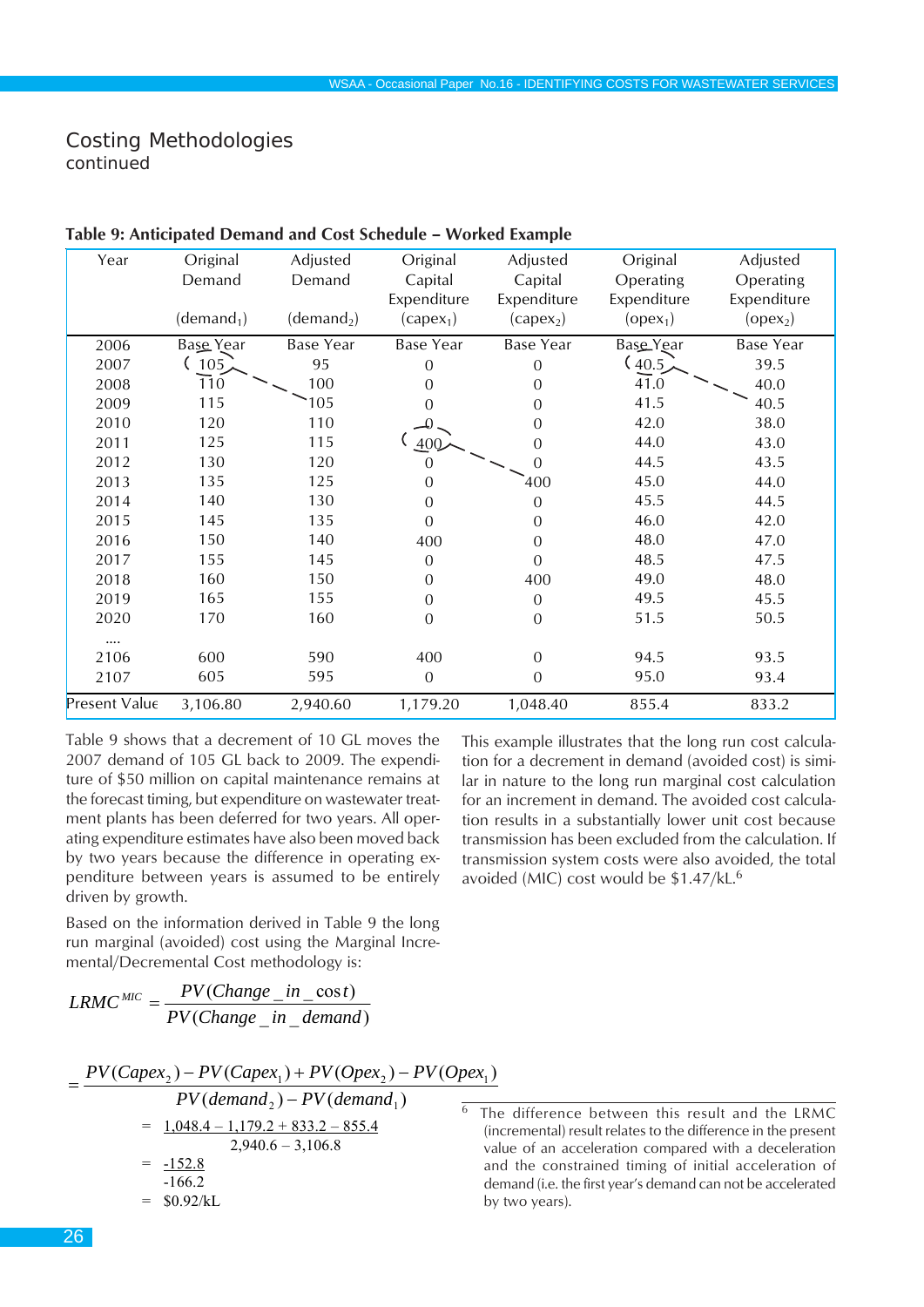# <span id="page-26-0"></span>2.4 LRMC and Avoided Costs issues

LRMC and Avoided cost calculation raise a number of difficult methodological and practical issues of calculation. We address a number of these in turn below.

#### 2.4.1 Developing a Least Cost **Schedule**

A common feature of long run cost approaches is that they assume that the investment (or series of investments) necessary to meet output has been optimised. This means that the resulting costs are such that a least cost schedule is created.

There are number of ways to achieve this "optimal" cost schedule, including mathematical modelling involving operations research and multi-period linear programming. Any mathematical model, however, is a simplified representation of the real world and as such may fail to accurately reflect practical issues and concerns such as environmental and social issues related to site selection. In any case, any estimation will be reliant on businesses having a thorough understanding of the relationship between demand and expenditure.

From a practical perspective, it may be more appropriate to rely on general business skills when developing a least cost schedule. This could entail using different investment analysis techniques such as ranking expansion alternatives on a whole-of-life or cost per unit basis (eg. annual yield for a dam, peak day capacity for WTP, peak hour capacity for balancing storages and peak flows per second for pipelines and rising mains).

Following is a typical approach for developing a least cost source development schedule:

- develop a list of alternative supply sources, their supply capacity and associated capital and operating cost;
- project the base case demand for 20-50 years into the future;
- calculate the unit cost of different demand and supply options and rank the alternatives;
- determine the sequence of supply and demand options based on a least cost schedule;
- adjust the demand schedule to reflect selected demand management options;
- determine the timing of supply options required to meet demand, allowing for appropriate security of supply buffers.

In the approach above we have excluded considerations related to externalities, such as social and environmental interactions. Costs to the environment or costs associated with impacts on social welfare are a critical part of water supply management and should be overlaid on these steps to determine the optimum sequencing and timing of water sources and demand strategies.

# 2.4.2 Size of Increments/ **Decrements**

When applying LRMC and Avoided Cost methods to examine incremental costs, we are interested in the way that changes in demand for existing or potential customers affect the investment profile of a utility. In the case of greater incremental demand, capital expenditure will be brought forward; conversely, where incremental demand falls, capital expenditure may be delayed.

The size of the increment or decrement in demand has a significant impact on the results. The size of the perturbation could be as little as the impact of adding or subtracting a single customer. The change in demand by a single customer will have relatively little impact on the system, but the combined impact of changes by many customers can have a profound impact. For most purposes, the choice of a large increment or decrement better reflects the potential impact of the aggregate of possible demand impacts.

Figure 9 demonstrates the impact of different increments and decrements on the Long Run Marginal Cost calculation under the LRMC (MIC) approach, based on an analysis of capital costs for the "ModInland" case study (see Section 3.5 for more details on the case study). The chart illustrates the significant difference in results between the AIC method and the MIC method. In this case, decremental volumes result in a LRMC around a half to two thirds of the AIC method. Incremental volumes also result in a LRMC around 20% lower than the AIC. The exact difference will vary according to the characteristics of the demand and expenditure profile.

The chart demonstrates that the LRMC result can be very sensitive to the choice of increment or decrement when considering small perturbations of demand. A decrement of 50 GL per annum results in a LRMC of \$4.02/kL, while a decrement of 100 GL results in cost of \$6.46/kL. The story is similar across each of the modelled schemes. It is unrealistic to expect the forecast of baseline demand, the size of capacity increments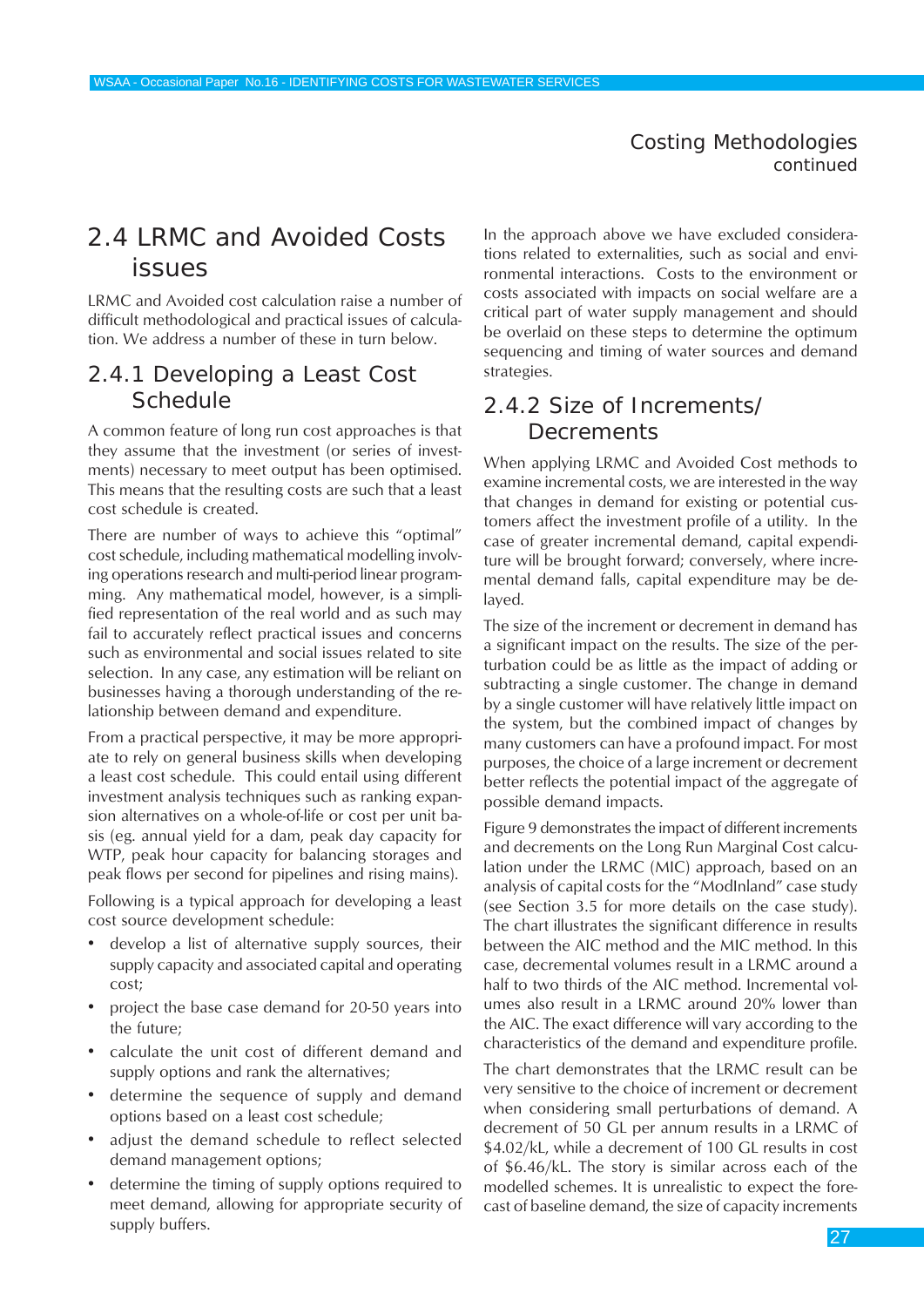

#### **Figure 9: LRMC by Demand Increment**

or the change in customer demand to be within this level of accuracy. As the increment or decrement becomes larger, the results begin to cluster but become less relevant to real world planning. The extreme ends of the figure represent an increase or decrease in demand by almost 50% of the forecast demand in 2026.

In practice, regulators and customers with an interest in LRMC may prefer to define a precise increment or decrement rather than use a range of estimates. However, the chart above demonstrates the inherent difficulty in relying on a single point estimate. The problem is exacerbated by the fact that typically neither the "base case" nor variations in demand can be predicted with accuracy. The "base case" demand can be influenced by a range of factors including weather conditions, water restrictions and conservation campaigns, population growth, income and industrial development. Similarly, the nature and the timing of the "base case" capital program is a forecast based on current information – in practice social, political and environmental concerns may change the program or the relative order in which water sources are brought on line. Finally, the increment or decrement itself is typically uncertain unless there is a well-defined customer seeking to access a contractually agreed volume of water.

modelled to test the sensitivity of varying the prescribed At a minimum, a range of LRMC results should be increment or decrement. If a single point increment or decrement is adopted, then the point estimate of LRMC should be compared against the modelled results to test its "fit" with other increments or decrements. Ideally, regression analysis can be applied to develop a single best-fit line.

If uncertainty precludes the use of a single point increment or decrement, an alternative approach may be to determine the average of all relevant increments or decrements. Preferably, the result would be weighted by the likelihood of the occurrence of each particular increment or decrement. The exact choice of mathematical technique will depend on the purpose of the calculation and the specific uncertainties involved.

For this exercise, we have assumed a maximum increment or decrement in demand of around 20% by 2026 (illustrated in Figure 10 below). For the remainder of this report "LRMC" refers to the average of all *incremental* LRMC results for perturbations between 0% and 20%, based on the assumption that current estimates of growth are conservative. The Avoided Cost result refers to the average of all *decremental* LRMC results for perturbations between 0% and 20%. These simplifying assumptions are intended for illustrative purposes only. The exact choice of increments and/or decrements will depend on the particular application.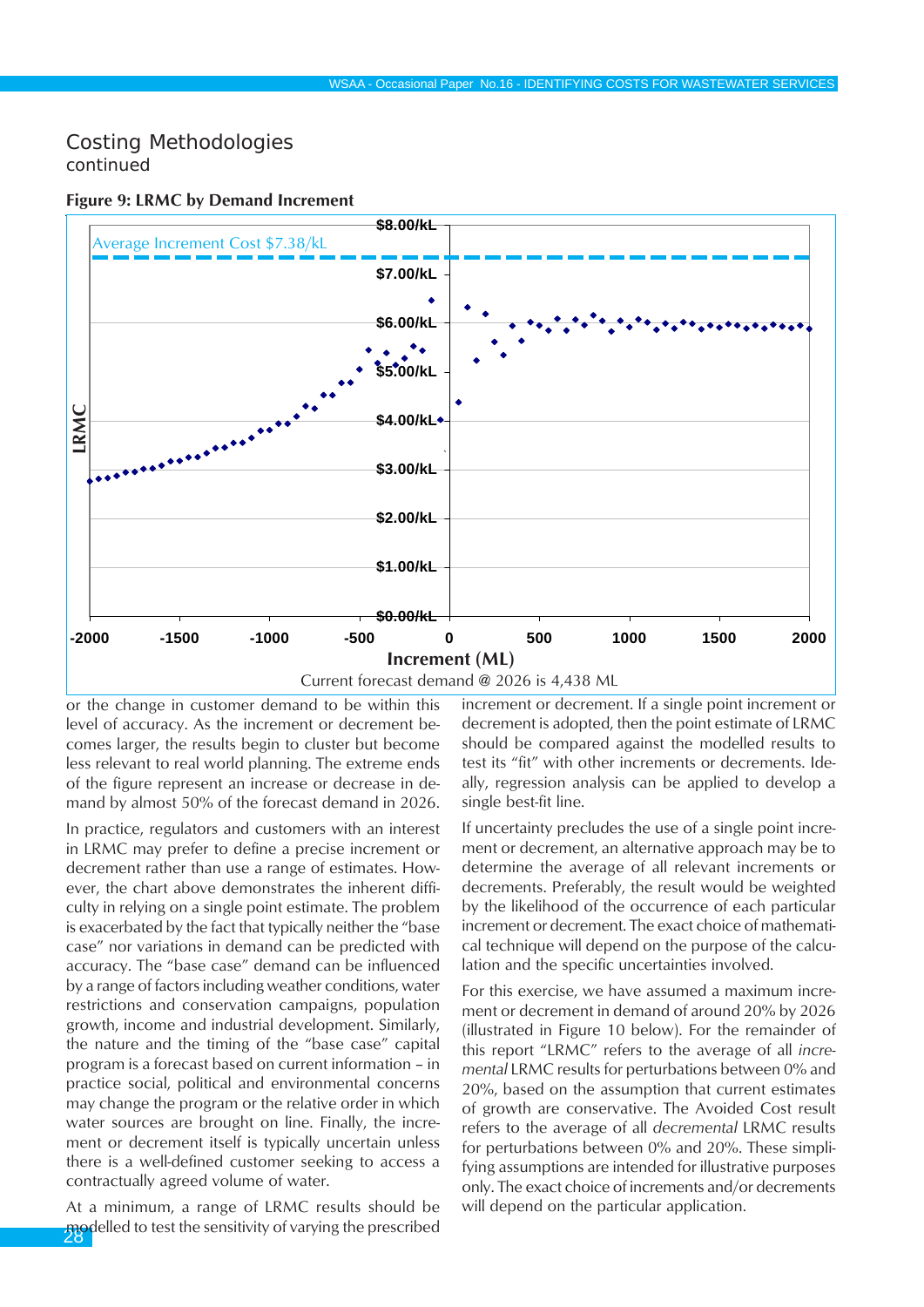

#### **Figure 10: LRMC Increments/Decrements Applied in Case Study Results**

# 2.4.3 Physical constraints

The impact of perturbations in demand can be measured by identifying demand "triggers". The change results in a shift in timing of the capital expenditure from the forecast timing to a new point corresponding to the adjusted demand schedule. The exact timing of the new capital expenditure will also be tempered by real world constraints. For example, a change in demand may notionally bring forward capital expenditure by several years. However, as there are lead times in building infrastructure, acceleration of works may not be possible in some cases.

The location of land development may also be a determinant of capital expenditure timing. Capital expenditure on items such as treatment plant sites and major sewer mains are often required well ahead of the development front to minimise disturbance and construction costs.

Finally, capital sequencing may differ with optimisation for different increments or decrements in demand. Small perturbations may favour modular capital solutions that can be gradually upgraded over time (eg upgrading of an existing treatment plant). Major perturbations may favour the development of a major new standalone facility. An economic analysis of alternative solutions is required to develop the least cost whole of life solution.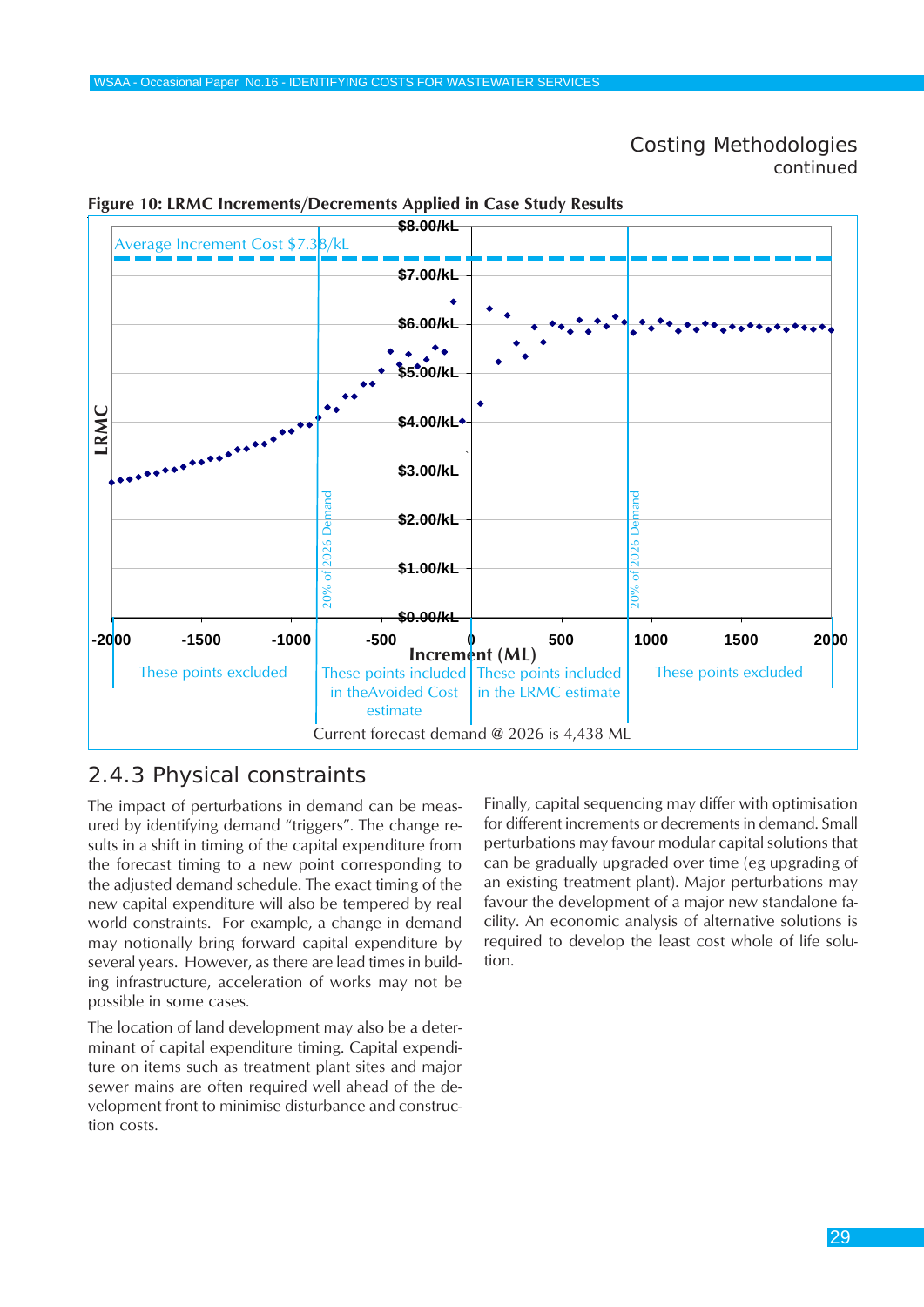# 2.4.4 Time frame

The choice of timeframe is both a methodological and practical issue. In cases where the evaluation of long run costs is related to a contract or a particular asset with a finite life, the appropriate timeframe is determined by the life of the project. Examples may include the increase in costs associated with supply to a major industrial customer, or the costs avoided during a fixed term recycled water trial. Importantly, the analysis should be extended such that flow-on impacts (after the contract expires) can be modelled. For example, at the expiry of a wastewater trial, new infrastructure may be immediately required to replace the lost capacity.

When calculating the long run marginal or avoided cost for an ongoing concern such as a water utility, there is no clear termination point for the analysis. Assets are continually being replaced or renewed and each property is effectively granted the opportunity to draw water from the system into perpetuity (subject to water supply availability and water restrictions).

For some applications, the timeframe for calculation of long run costs is determined by the purpose of the calculation. If the calculation is conducted to derive a volumetric charge for a two-part tariff, then the choice will depend on the nature of the intended price signal. In pure theory, economic efficiency is best served by setting prices closer to short run marginal cost. In practice, setting prices based on short run costs can cause serious market failures due to the large incremental cost of main sewers and wastewater treatment plants. In addition, considerations of equity and customer preference support a longer term approach.

For most applications, including option evaluations and the calculation of the long-term impact of adding new customers, the long run incremental or avoided cost should reflect the ongoing nature of water businesses and effectively be extended to perpetuity. Extension of the timeframe to perpetuity can be achieved either through the application of mathematical perpetual replacement formulae or by extending the timeframe such that changes in the cashflows become negligible in present value terms. At a 6% discount rate, a cashflow of:

- \$100 in 20 years time would be worth \$31 in present value terms;
- \$100 in 50 years time would be worth \$5 in present value terms;
- \$100 in 100 years time would be worth less than 30c in present value terms;

Cashflows in 20 and even 50 years time can therefore still have a material impact on long run cost calculations. It is recommended that cashflows be identified or extrapolated for a minimum of 50 years, preferably 100 years where practical.

In practice, cashflow estimates are often not available for 50 years or more. A common method of approximating the cashflows after the final year of the analysis is through the use of "terminal values". Terminal values typically represent the remaining value of an asset at the end of an analysis period by adding a credit in the final year equal to the written down replacement cost of the asset. This credit is intended to approximate the remaining income generating potential of the asset. The terminal value is an imperfect estimate of either future income generating potential or future cashflows and is therefore typically less effective than extension of the cashflow model.

# 2.4.5 Established vs Greenfield **Sites**

The individual components of LRMC and Avoided Cost will vary depending on the status of the scheme:

*• New scheme:* In greenfield schemes, assets have not yet been constructed. All assets are therefore marginal and may be influenced by developer behaviour, such as the installation of water efficient appliances, or water recycling schemes. Prior to any expenditure on infrastructure, all costs are considered variable (i.e. potentially avoidable). Thus, these schemes will produce the highest estimate of LRMC or Avoided Cost. The greater flexibility of a greenfield site has been illustrated recently by the innovative Pimpama Coomera recycled water scheme. The wastewater and water schemes were able to be designed with maximum flexibility because the recycled water scheme was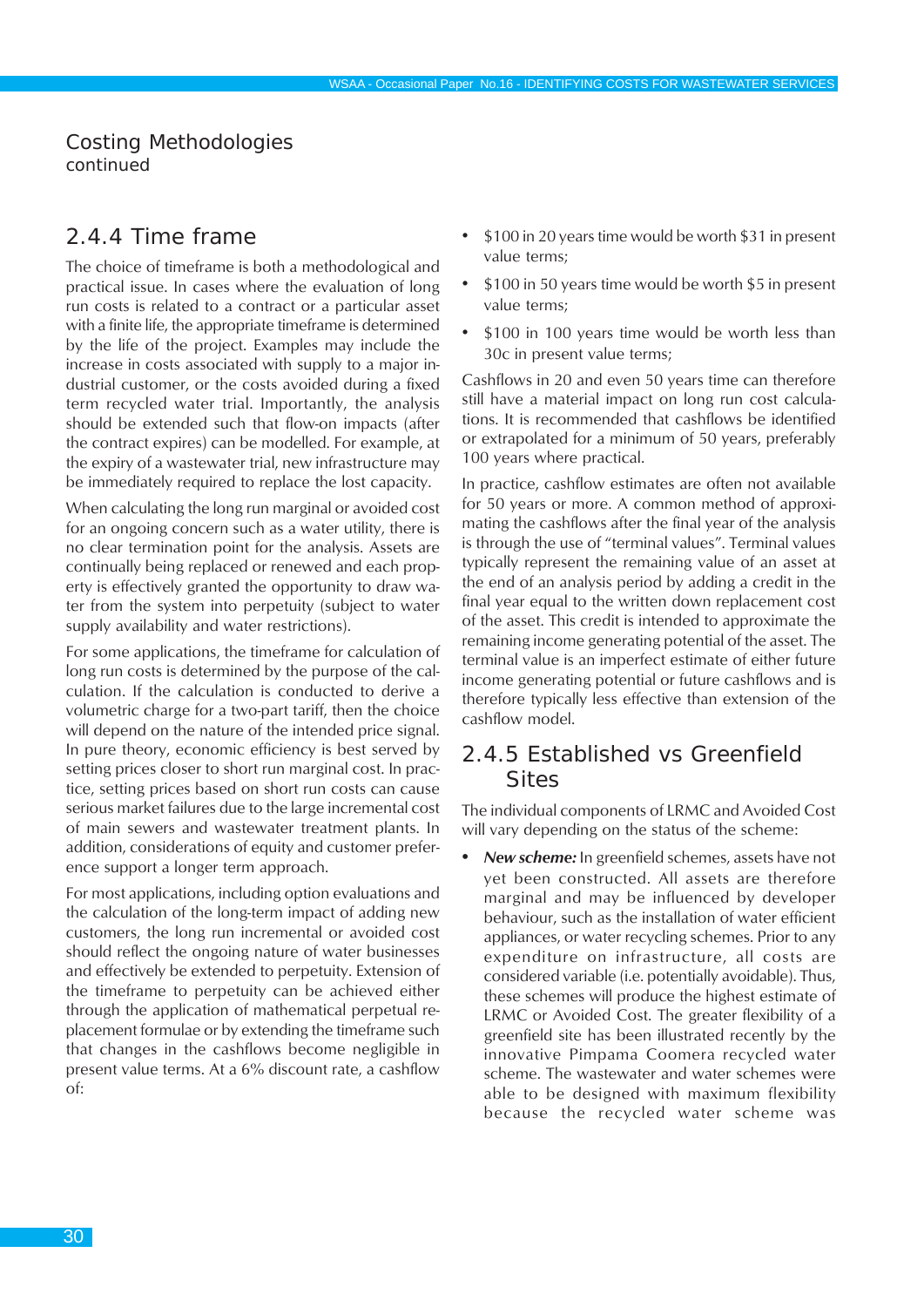<span id="page-30-0"></span>conceptualised and designed before the site was established. Brownfield sites offer far less flexibility in overall scheme design and therefore limit the ability to avoid costs.

- *• Existing scheme, new development:* For new developments connecting to an existing scheme, existing sewers, major pump stations and treatment plants are sunk costs and excluded from the LRMC calculation. There may be scope to influence the cost of future upgrades. The cost of reticulation and other local assets will only be included in the calculation prior to the commencement of the development. If sized for ultimate capacity, the capital cost of these assets can not be affected after installation.
- *• Existing scheme, existing development:* For existing developments, many mains are sized for ultimate capacity and will not be significantly influenced by changes in customer behaviour (particularly reductions in demand). Upgrades in pump stations and treatment capacity may still be affected by changes in demand, particularly those that have been staged. These established sites will typically have the lowest estimates of LRMC or Avoidable Cost.

# 2.5 Building Block Costs

In its simplest form, the Building Block approach calculates total annual cost as:

Annual operating and maintenance expenditure (including support costs)

*plus* Depreciation, i.e. return of capital

*plus* A Return on Assets (ROA) equal to the Weighted Average Cost of Capital

The Building Block approach is used by economic regulators for three primary reasons:

- it is relatively easy to calculate from existing and forecast accounting reports. In particular, the Building Block approach does not require estimates of long run infrastructure requirements beyond the regulatory period (typically 3-5 years);
- over time, setting revenue equal to the Building Block cost will generate a return approximately equal to the initial asset value. The depreciation and Return on Assets act in a similar way to a loan repayment schedule by returning the initial investment over time (depreciation) plus an allowance for interest on the reducing balance (ROA). If the asset value is not written down to reflect "optimisation" or changes in technology, the present value of the Building Block revenue will, over time, approximate the initial (regulatory) asset value; and
- if calculated using "optimised" or "efficient" assets and operating expenditure, Building Block costs indicate the cost at which a competitor could efficiently duplicate the system, in theory placing an upper bound on prices. In practice, large entry costs in the water industry mean that customers will only bypass the incumbent's system at a much smaller scale. The unit cost of bypassing the system for any particular customer or customer group will typically be much higher than the prices produced under an "optimised" asset value approach.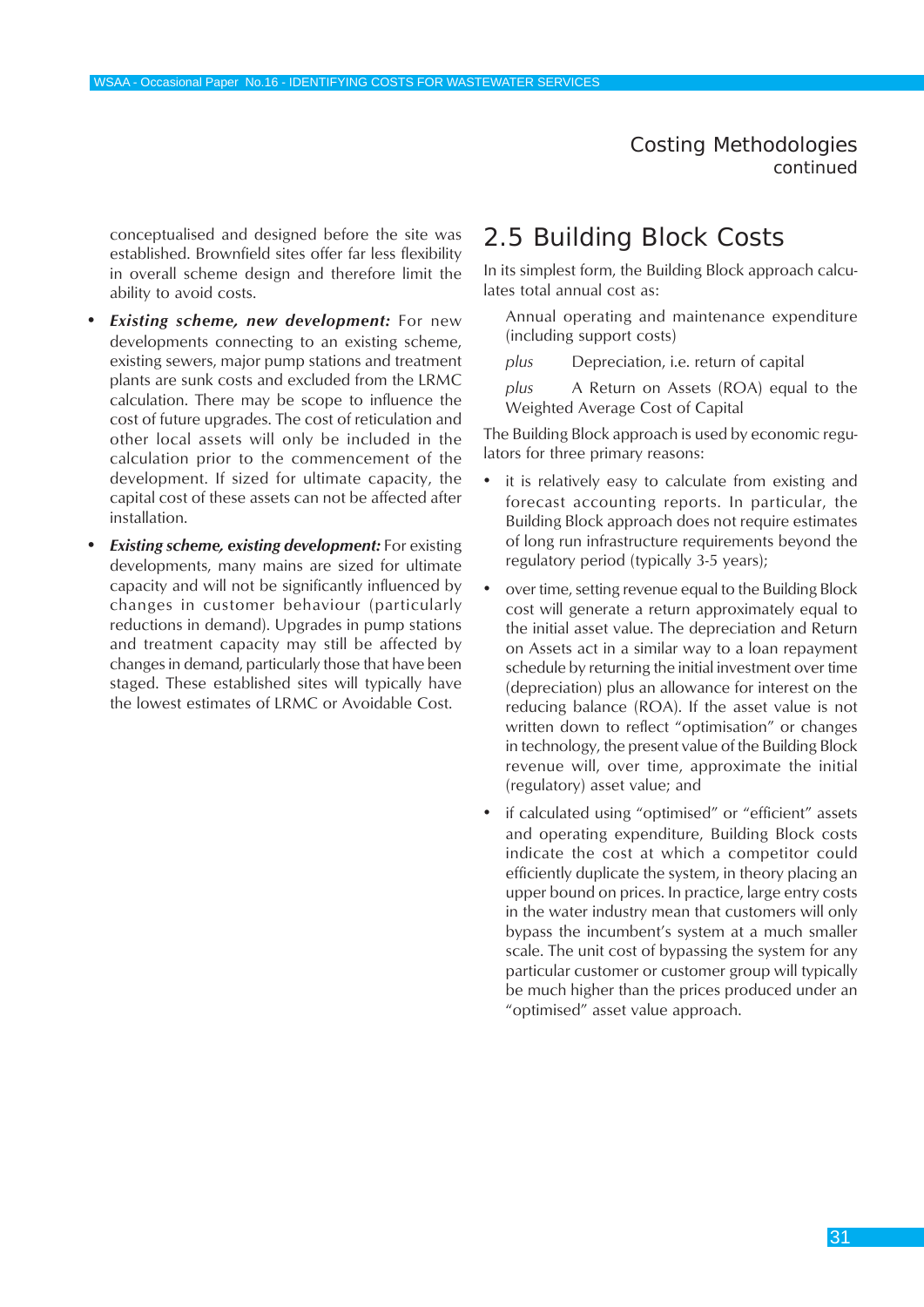Building Block costs can be calculated a number of ways and can incorporate historic asset values, replacement costs, "optimised" replacement costs, regulatory asset values or renewals annuities.7 A detailed list of Building Block methodologies and their key features is provided in Appendix B.

The use of "optimised" values for assets removes any over-design in the original asset. This reflects only the cost of those assets that would have been commissioned if the scheme were reconstructed today. When applied to pricing, this ensures that customers are not paying for over capacity that is no longer required.

A feature of the more sophisticated methods such as optimised replacement cost and renewals annuities is the need for extensive data and planning. These methods are often considered theoretically superior, but are relatively uncommon in practice due to limited information and the large investment required to obtain the necessary information.

More recently, economic regulators in the NSW, Victorian and WA water industry have set regulatory asset values for Building Block pricing. The initial Regulatory Asset Value (RAV) is commonly set to yield a revenue level between the economically efficient lower and upper bound ranges, with the precise level of the RAV set with reference to expected pricing outcomes. Regulators may, for example, set a RAV with the aim of maintaining current price levels or achieving a certain rate of return on past investments. This is sometimes described as setting a 'line-in-the-sand' valuation. Thus the initial asset value, and therefore the Building Block calculation, used in water industry price regulation is rarely related to independently verifiable costs.

The choice of initial Regulatory Asset Value involves a degree of judgement that cannot be deduced from costs alone and may take into account past commitments, impact on customers and government expectations. In the Australian water industry, the RAV will generally be less than the depreciated optimised replacement value of the assets. In the short term, regulators will typically set a RAV that minimises "price shocks", however in the longer term the price may increase (or decrease) depending on the relative quantum of future costs per customer compared with the existing Building Block cost per customer.

Box Insert A shows the several bases for determining the RAV that were examined and applied by the Victorian economic regulator, the Essential Service Commission.

The Building Block methodology can readily be calculated with known regulatory asset values and reported operating expenditure. Moreover, since it relates to the whole business it is often reasonably stable. In contrast, concepts such as LRMC, particularly marginal incremental cost, can be volatile and vary significantly according to the particulars of the case. The familiarity and stability of Building Block costs makes this a common approach for benchmarking across the industry.

Based on available water industry data, the current study has applied an "upper bound" approach to determining Building Block costs. That is, the total Building Block cost is equal to:

Annual operating and maintenance expenditure (including support costs)

*plus* Optimised Replacement Cost Depreciation

*plus* A Return on the Depreciated Optimised Replacement Cost equal to the Weighted Average Cost of Capital.

The long life of urban water industry assets has seen an almost complete move away from historic cost approaches with regard to both accounting and pricing. The original cost of assets that may have been constructed more than 100 years ago is considered to bear little relevance to current cost or pricing requirements. In practical terms, the historic cost recovery formula results in a very high cost recovery in early years and an extremely low recovery in later years as both depreciation and inflation erode the asset value. Replacement cost approaches have therefore been favoured by the industry for many years.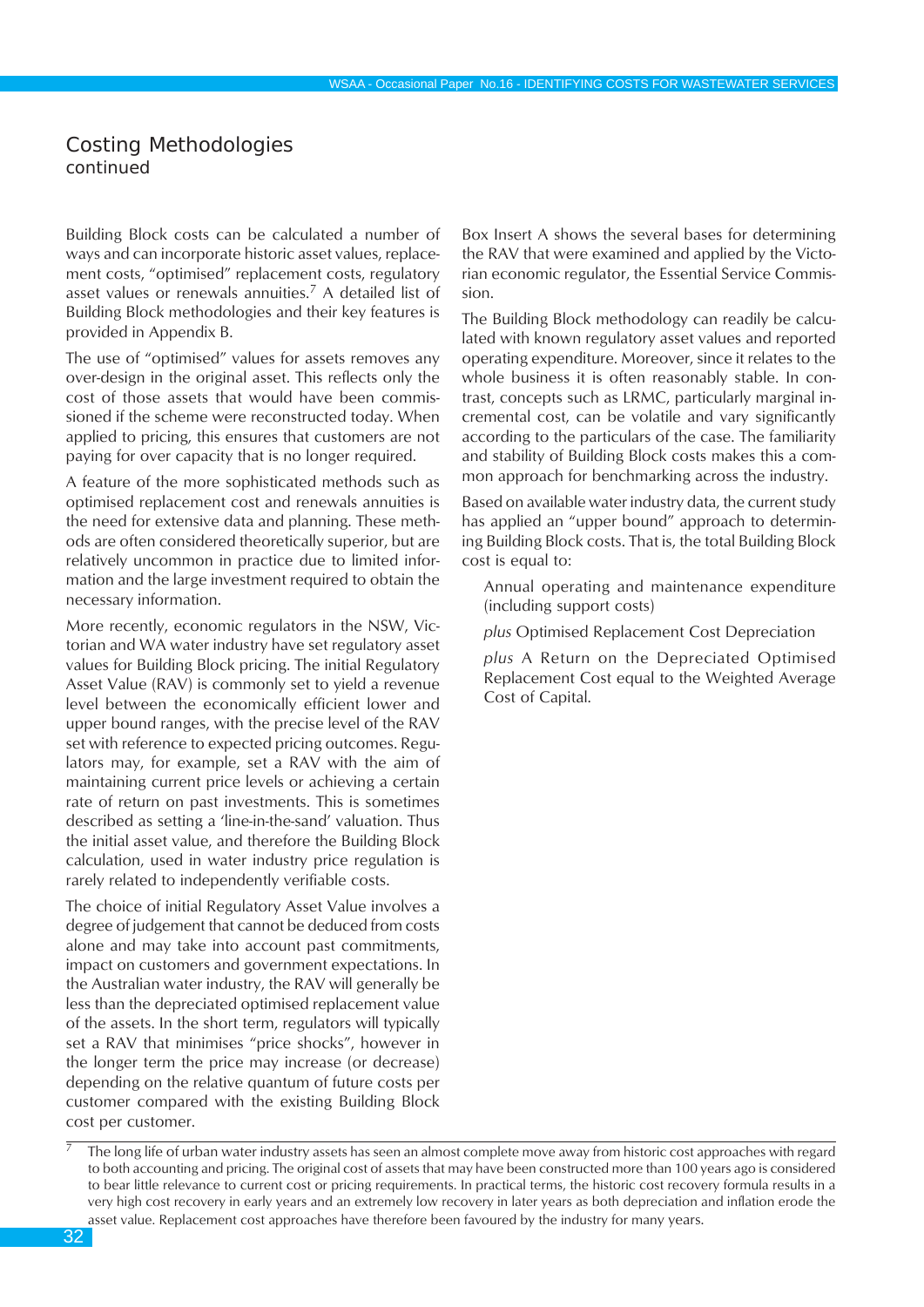# Box Insert A: ESC Determination of RAV

The Essential Services Commission (ESC) used a number of scenarios to derive initial RAVs that were consistent with one of the following outcomes:

**Scenario 1** - Businesses' proposed prices and returns (unadjusted). This derives an initial RAV that delivers the prices and returns on past investments proposed by the water businesses as part of their respective Water Plans. This includes the businesses' assumptions about expenditure, demand, cost of capital and the level of capital contributions from new customers.

**Scenario 2** - Businesses' proposed prices. This derives an initial RAV that delivers the proposed prices by the water businesses in their Water Plans. However, it reflects the ESC's view on assumptions about expenditure, demand, cost of capital and the level of capital contributions from new customers. As a result, any differences from the businesses' proposals in this regard will be reflected in a higher or lower return on past investments (and hence higher or lower initial RAV).

**Scenario 3** - Businesses' proposed returns on past investments. This derives an initial RAV that delivers the dollar return on past investments assessed in the businesses' Water Plans. However, it reflects the ESC's view on assumptions about expenditure, demand, cost of capital and the level of capital contributions from new customers. As a result, any differences to the businesses' proposals in this regard will be reflected in higher or lower prices than proposed by the businesses.

**Scenario 4** - Expected 2004-05 return on past investments This derives an initial RAV that delivers the return on past investments that the water businesses expected to make in the initial year as outlined in their Water Plans, and consistent with 2004-05 corporate plans. Under this scenario, any difference between the businesses' proposals and the ESC's view about expenditure, demand, cost of capital and the level of capital contributions from new customers would flow into higher or lower prices than those proposed by the businesses. Prices (and returns) would similarly be affected by any difference between the return on past investments proposed by the businesses as part of their Water Plans and that expected to be achieved in 2004-05 as set out in their corporate plans.

The four scenarios described above are depicted in Figure 11.



Adapted from: Essential Service Commission (March 2005), *Advice to the Minister for water, Regulatory asset values for the Victorian water businesses*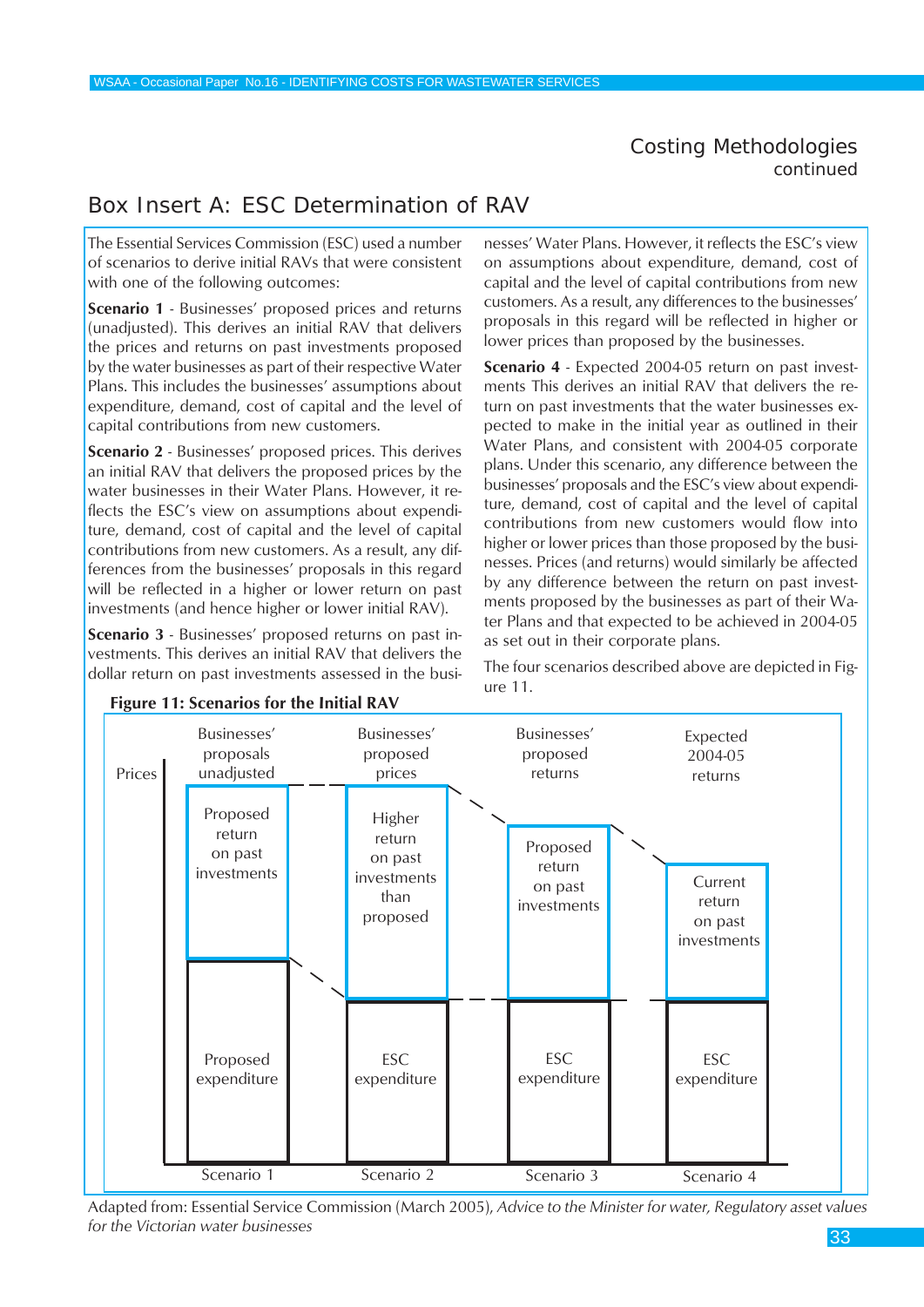# <span id="page-33-0"></span>3. Cost Drivers and Choice of Case Studies

# 3.1 Introduction

The case studies in this study have been chosen to illustrate the levels and distribution of the costs of wastewater systems in Australia and how these may be affected by physical characteristics, such as location, and by the type of system. The case studies reflect the cost of supplying wastewater services from the standpoint of a major urban wastewater service provider, including the provision of retail services, transmission, treatment and disposal. Collection (reticulation) capital costs are typically met by land developers in Australia and have therefore been excluded from the case study analysis. For the sake of simplicity, the ongoing cost of operation and maintenance of the collection system has been included within the transmission costs.

A fully systematic and statistically rigorous study of the role of different drivers on the level and distribution wastewater costs would require the development of significantly more case studies. There are multiple relevant drivers and to examine these definitively would involve case studies from each member of WSAA. The current four-year benchmarking study commissioned by WSAA may provide such information but is beyond the scope and timeframe of this study.

To inform the choice of case study that best illustrates the differences in cost between locations and business segments (i.e. retail, collection, transmission, treatment and disposal), it is necessary to identify and understand the drivers of cost for wastewater services. To develop a shortlist of the primary drivers of cost, the MJA team relied on a number of sources, including interviews with wastewater planners, investigations by the UK economic regulator (Ofwat), the WSAA Project Steering Committee and MJA's own experience in advising water businesses across Australia and New Zealand.

# 3.2 Regulatory Analysis of Cost Drivers

An integral element of economic regulation of water in the UK is the use of econometric models to compare the economic efficiency of companies. The relative efficiency of individual companies determines the discount applied in calculating the regulator's approved price path. These econometric equations provide a basis for examining the key drivers of cost for wastewater service provision.

For the analysis of wastewater, there are five models for each of operating and capital expenditure. While the applicability of Ofwat's econometric analysis in the Australian context is debatable, the analysis behind the modelling provides useful insights into the drivers of wastewater systems generally. The models<sup>8</sup> include drivers for load, population, the relative spread of the network, and the number of sewer outflows and critical sewers<sup>9</sup>. Table 10 outlines the general composition of the models related to sewerage.

<sup>8</sup> The model definitions and elements derive from Ofwat (2003) *Water and sewerage service unit costs and relative efficiency 2002–2003 report*, Appendix 1, pp. 44-52.

<sup>9 &</sup>quot;*Critical sewers are those, whose collapse repairs will be expensive or disruptive or those, which are considered to be strategically important. The principal structural criterion is that if a sewer should fail, the subsequent costs would be significantly higher than if rehabilitated before failure"* Ofwat (2006) *June return reporting requirements and definitions manual 2006*, March, Section2 Chapter 16, p. 6. Accessed at http://www.ofwat.gov.uk/aptrix/ofwat/publish.nsf/AttachmentsByTitle/ jr06\_repreq\_sec2\_chap16\_050106.doc/\$FILE/jr06\_repreq\_sec2\_chap16\_050106.doc on 18 May 2006.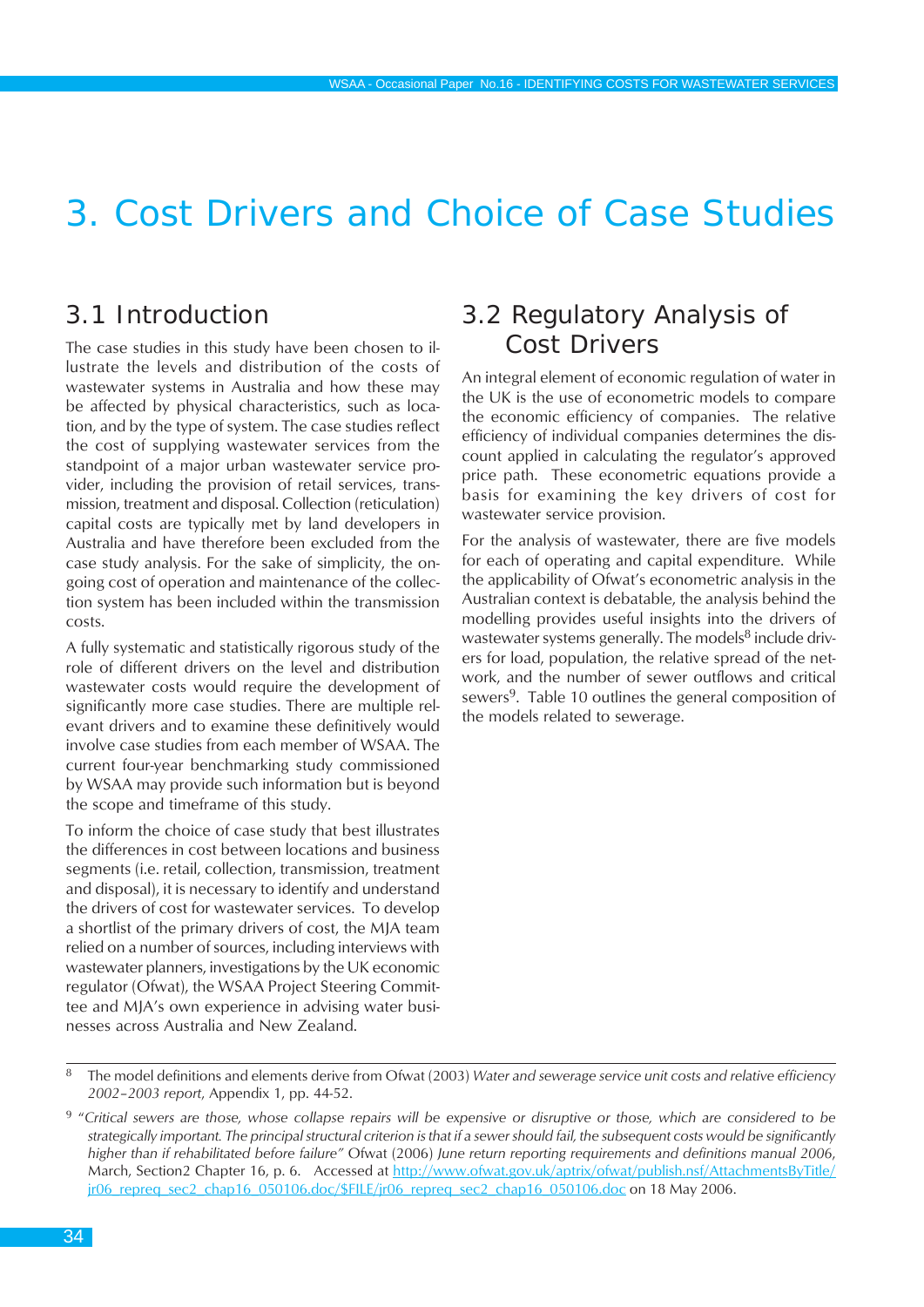Cost Drivers and Choice of Case Studies *continued*

| Model                                         | Model type | <b>Explanatory factors</b>                                                              |
|-----------------------------------------------|------------|-----------------------------------------------------------------------------------------|
| <b>Operating expenditure</b><br>Sewer network | Log linear | Sewer length*, area*, resident population*, holiday population                          |
| Large sewage treatment works                  | Log linear | Volume <sup>*</sup> , use of activated sludge treatment, suspended solids<br>and BOD5*  |
| Small sewage treatment works                  | Unit cost  | Works size, works type, volume <sup>*</sup>                                             |
|                                               |            |                                                                                         |
| Sludge treatment & disposal                   | Unit cost  | Weights of dry solids, disposal route*                                                  |
| Sewerage business activities                  | Unit cost  | Billed properties*                                                                      |
| Capital expenditure                           |            |                                                                                         |
| Sewerage infrastructure                       | Log linear | Length of sewer*; number of combined sewer overflows;<br>proportion of critical sewers* |
| Sewerage non-infrastructure                   | Unit cost  | Number of pumping stations (see Topography* below)                                      |
| Sewage treatment                              | Log linear | Total load <sup>*</sup> ; total number of works                                         |
| Sludge treatment & disposal                   | Unit cost  | Total weight of dry solids                                                              |
| Sewerage management & general                 | Unit cost  | Billed properties*                                                                      |

#### **Table 10: Ofwat Econometric Model Drivers**

Adapted from: Water Industry Commissioner for Scotland (2006) *Our work in regulating the Scottish water industry: The scope for operating cost efficiency*, Volume 4, p. 9 and Volume 5, p. 7.

Furthermore, special factors are applied to a number of companies (detailed in Appendix C), illustrating the depth, complexity and location specific nature of cost drivers in the wastewater industry.

The items denoted with an asterix (\*) in Table 10 represent elements identified as critical drivers of cost for the development of illustrative case studies. Other items in the Oftwat analysis include:

- capacity related items such as number of works, size of works and weight of dry solids, which were assumed to be causally driven by volume and chemical/ nutrient load (identified as a separate driver);
- the holiday population is an important factor for small or medium sized settlements with a large holiday season tourist influx. The current study assumes that the costs associated with holiday population are closely reflected in the annual volume/load (for variable costs), the peak day volume (for transmission and treatment capacity) or the number of properties connected;
- combined sewers (i.e. combined wastewater and stormwater sewers) have been almost entirely abolished throughout Australia.

The drivers identified in the Ofwat analysis were compared with input from WSAA member engineers and planners, and WSAA Project Steering Committee to develop a final shortlist of cost drivers.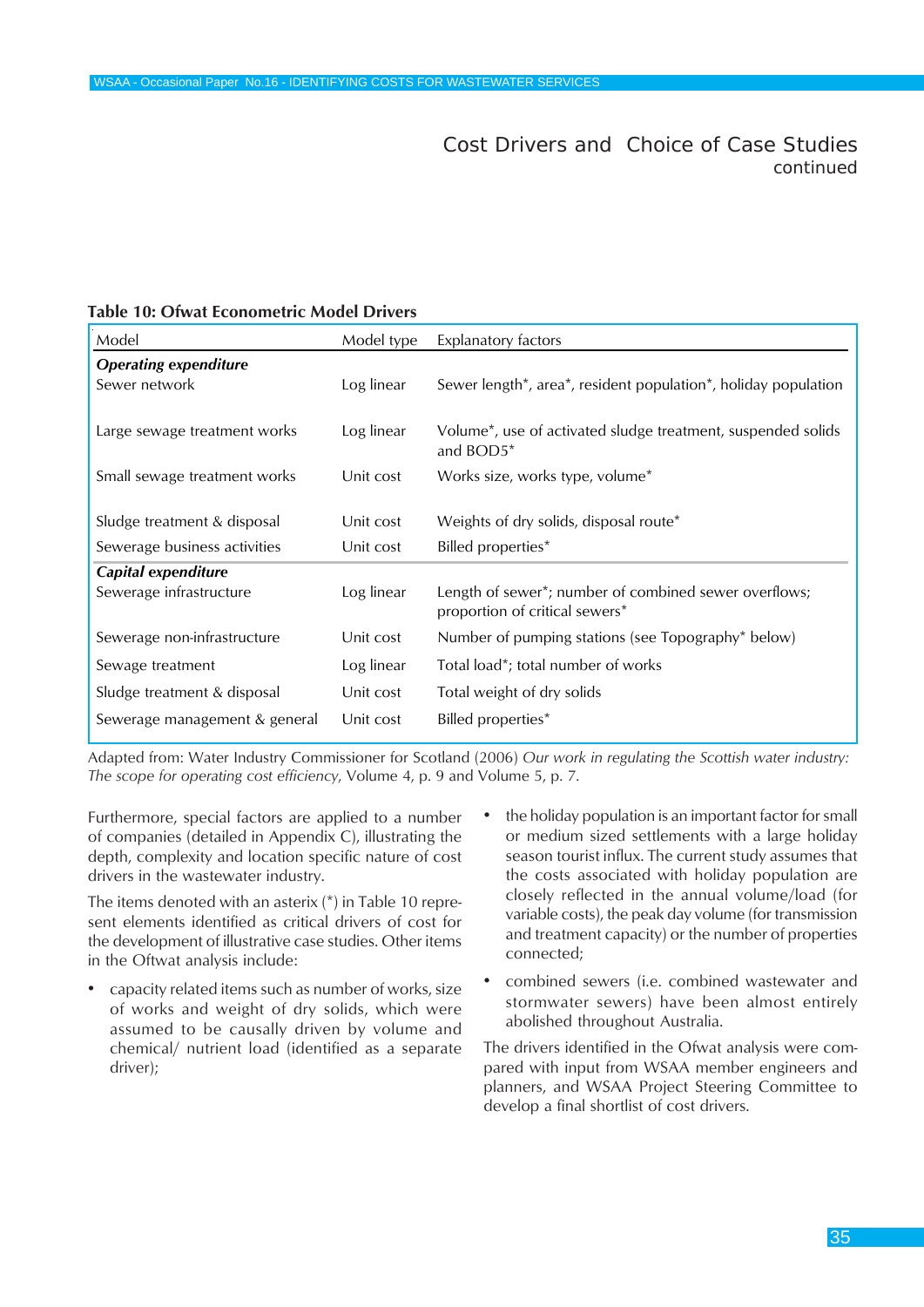<span id="page-35-0"></span>Cost Drivers and Choice of Case Studies *continued*

# 3.3 Shortlist of Cost Drivers

In the Australian context, some of the best understood drivers of wastewater system costs include chemical/ biological load factors such as Biological Oxygen Demand (BOD), Nitrogen and Phosphorous. An understanding of the treatment requirements for nutrient and chemical loads is required to meet environmental discharge obligations. Chemical and biological load factors also appear in trade waste charges as they are readily influenced by customer behaviour.

Load factors predominantly impact the cost of the treatment process. Other drivers of cost, such as growth, are more general and apply (to varying extents) to all aspects of the transmission, treatment and disposal process.

Some of the key drivers of cost, such as the distance between the customer and the treatment point, are often overlooked as they are a function of local development and topographical conditions and are not easily influenced by customers after the settlement is established.

To develop a shortlist of the primary drivers of cost for wastewater services, the MJA team relied upon:

- discussion with, and information from, members of the WSAA Project Steering Committee;
- interviews with wastewater planners and engineers in WSAA member utilities;
- MJA's own experience in advising water businesses in Australia and New Zealand on costs and pricing; and
- the investigations into wastewater cost drivers commissioned by the UK economic regulator (Ofwat).

The key cost drivers of wastewater service costs identified through this analysis are identified in the table below.

The short-listed cost drivers and cost considerations are examined in turn in the following sections.

| <b>Cost Driver</b>                               | <b>Primary business segments impacted</b>        |
|--------------------------------------------------|--------------------------------------------------|
| Number of connections                            | Retail, Collection, Transmission, Treatment and  |
|                                                  | Disposal (All)                                   |
| Disposal method                                  | Treatment, Disposal                              |
| Peak wet weather flow                            | Transmission, Treatment and Disposal             |
| Volume discharged                                | Collection, Transmission, Treatment and Disposal |
| Chemical and biological load factors, including: |                                                  |
| Biological Oxygen Demand (BOD)<br>$\overline{O}$ | Transmission, Treatment and Disposal             |
| Suspended Solids (SS)<br>$\overline{O}$          | <b>Treatment and Disposal</b>                    |
| Salt<br>$\overline{O}$                           | <b>Treatment and Disposal</b>                    |
| Topography                                       | Transmission                                     |
| Density of development                           | Collection, Transmission                         |
| Collection/transmission/disposal distance        | Collection, Transmission, Disposal               |
| Other cost considerations:                       |                                                  |
| Size and timing of capacity increments           | Collection, Transmission, Treatment and Disposal |
| Critical sewers                                  | Transmission                                     |

#### **Table 11: Key Cost Drivers and impact on business segments**

Л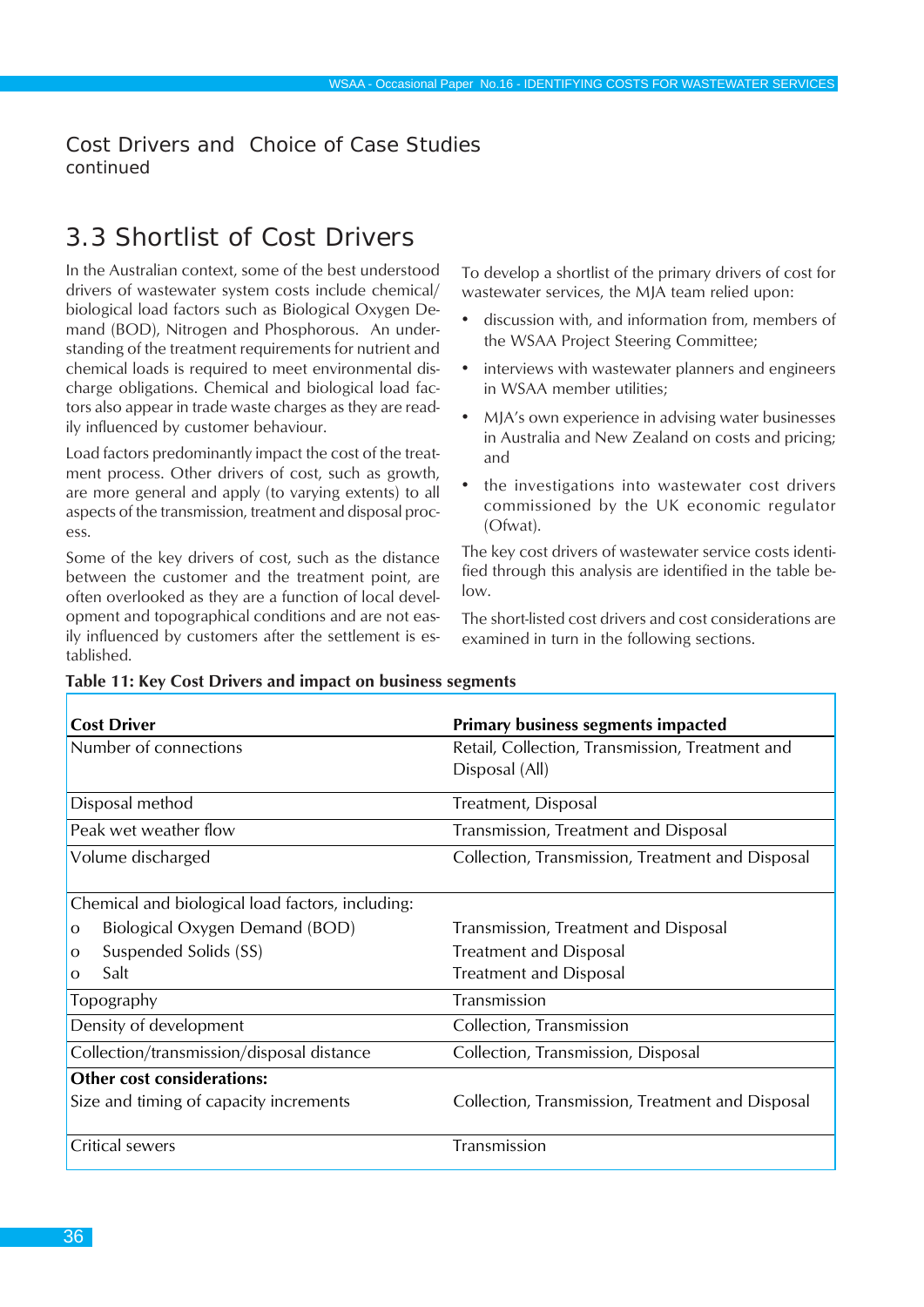# 3.3.1 Number of connections / growth in connections

The number of connections impacts the absolute cost of all elements of the business, including retail, collection, transmission, treatment and disposal costs. The greater the number of connections, the more infrastructure and administrative support is required, except where spare capacity exists (see below). The unit cost (i.e. cost per megalitre treated or cost per residential equivalent) is also affected by the number of connections as larger scale transmission and treatment infrastructure typically benefit from increased economies of scale. Conversely, large-scale treatments and disposal costs can often suffer from diseconomies of scale as the magnitude of waste begins to have more serious impacts on the environment. For example, smaller, more remote schemes often employ low cost technologies such as wastewater treatment ponds. These require little operator attention but do not possess the ability to remove organic pollutants such as BOD, nitrogen and phosphorus to low levels. By contrast, the volume of waste treated means that larger urban centres must typically rely on ocean discharge as their primary means of wastewater disposal. Regulatory compliance standards often require this to be treated to a secondary or tertiary level (see degree of treatment).

The growth in the number of connections is typically the largest driver of capital expenditure. The growth rate drives treatment capacity, transmission requirements and reticulation costs. In the schemes reviewed for this study, growth accounted for more than 70% of total wastewater capital requirements (the remainder representing capital maintenance and service improvements).

# 3.3.2 Disposal method and degree of treatment

The method of wastewater disposal is determined by the size of the settlement, the availability of receiving bodies and the perceived health and environmental risks. Human health could be impacted if a certain disposal method has the potential to contaminate bathing water, groundwater or food supplies or could transmit pathogens through airborne insects or recreational contact. Lower levels of treatment will typically affect the environment, in particular local flora and fauna, to a greater extent. Greater levels of treatment can come at the cost of higher energy use (and therefore higher greenhouse gas emissions) and higher odour control requirements.

For non-coastal population centres and smaller coastal towns, inland disposal will often be the least expensive method of disposal. This can include discharge to inland water courses, infiltration or evaporation. However, for major urban centres increasingly strict regulations, diminishing public acceptance and the economics of multiple disposal points generally relegate inland disposal to a last resort option.

Discharge to oceans also has a poor reputation. Historical discharges of solids near popular beaches have affected national public perceptions of ocean disposal. Such perceptions and images are largely unfounded with modern treatment technology and disposal practices. While inland disposal would appear, *prima facie*, to require greater treatment costs to protect river ecologies, the cost of discharging to ocean can also be costly for a number of reasons, including:

- longer outfall pipelines
- greater odour management at coastal treatment plant sites
- higher coastal land values

The degree (and therefore cost) of treatment required is closely related to the ability of the receiving body to absorb or disperse contaminants. Higher levels of treatment are required for sensitive ecological areas or areas where ocean or river currents do not quickly disperse the outfall. The degree of wastewater treatment varies widely across Australia, as demonstrated in the following Figure 12.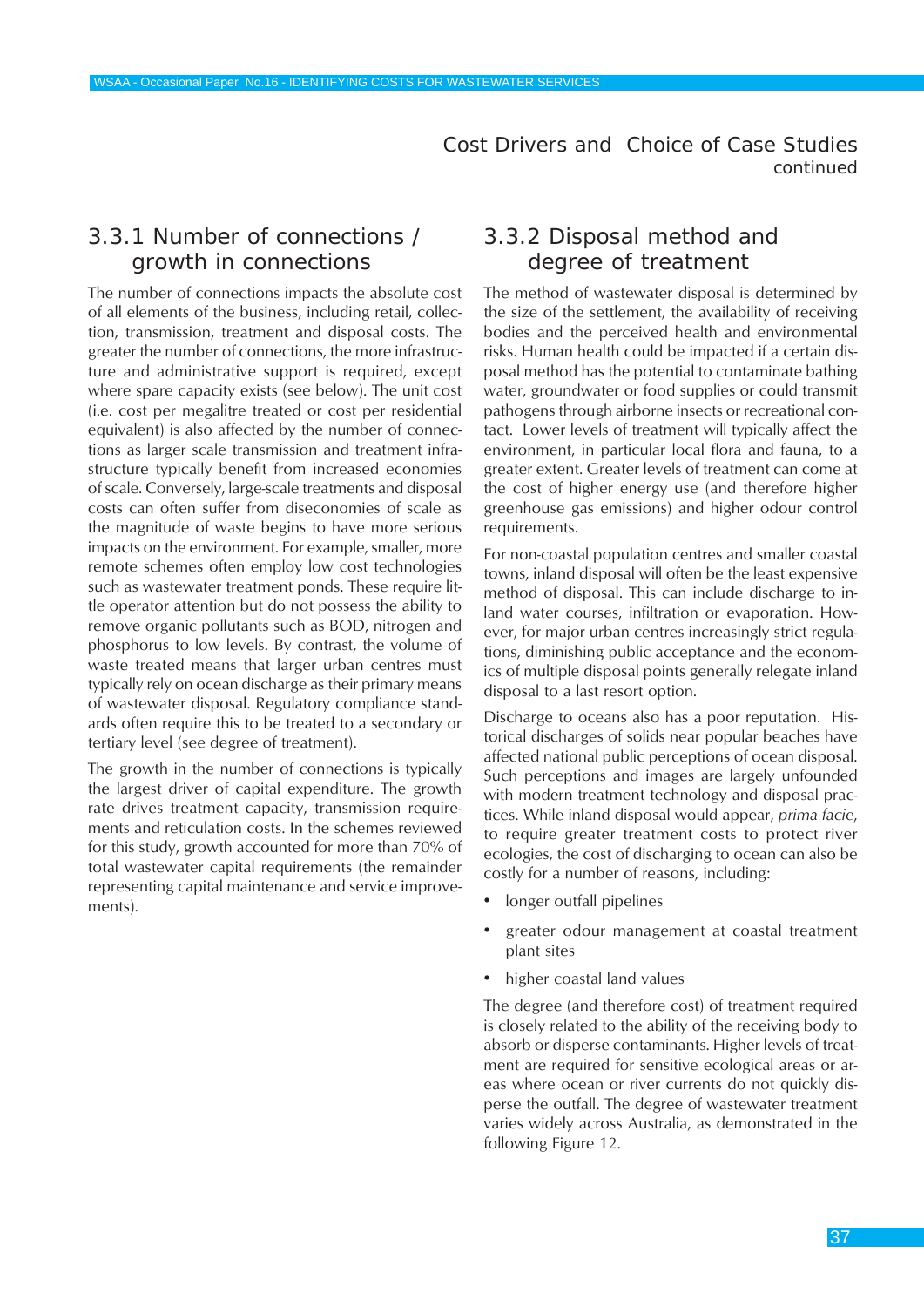|                          | <b>N</b> Tertiary <b>Z</b> Secondary □ Primary |
|--------------------------|------------------------------------------------|
| <b>ACTEW</b>             |                                                |
| Gold Coast               |                                                |
| Watercare NZ             |                                                |
| Yarra Valley             |                                                |
| Maroochy                 |                                                |
| <b>SA Water</b>          | ,,,,,,,,,,,,,,,,,,,,,,,,,,,,,,                 |
| Coliban                  |                                                |
| Logan                    | Sittilitti till                                |
| <b>Brisbane</b>          |                                                |
| Central Highlands        | <i>Villiniminini</i>                           |
| South East               | William                                        |
| Hunter                   | <i>SHIIRIIKII HIIKII HIIKII</i>                |
| Water Corp               |                                                |
| Western                  |                                                |
| <b>Central Gippsland</b> |                                                |
| Goulburn Valley          |                                                |
| Sydney                   |                                                |
| <b>PAWA</b>              | <i>Simmuniminininin</i>                        |
| Ipswich                  |                                                |
| Barwon                   | MUUTUUTUUTUUTUUTUUTUUTUU                       |
| <b>City West</b>         |                                                |
| Gosford                  | <i>mmmmmmmmm</i>                               |
| Melbourne                |                                                |
|                          | 0%<br>20%<br>40%<br>60%<br>80%<br>100%         |

**Figure 12: Wastewater Treatment levels by Utility**

Source: WSAA*facts* 2005: figures relate to proportions of wastewater volumes treated to level for 2004/05

The third major method of disposal is via recycling, in one or more of its forms. Wastewater has gained greater recognition as an increasingly valuable resource and the adoption of wastewater recycling technology has expanded significantly in recent years. Application of recycled water to municipal parks and golf courses has been common over the past few decades, typically involving relatively low levels of treatment and small volumes of recycled water. The recent drought conditions have confirmed the role of recycled water as a valuable resource and current efforts are focused on large scale, often high technology, recycled water schemes. Applications for recycled water have included agriculture, industry, aquifer recharge and third pipe residential solutions. Wastewater recycling has the potential to impact every part of the wastewater transmission, treatment and disposal process as illustrated in Figure 13.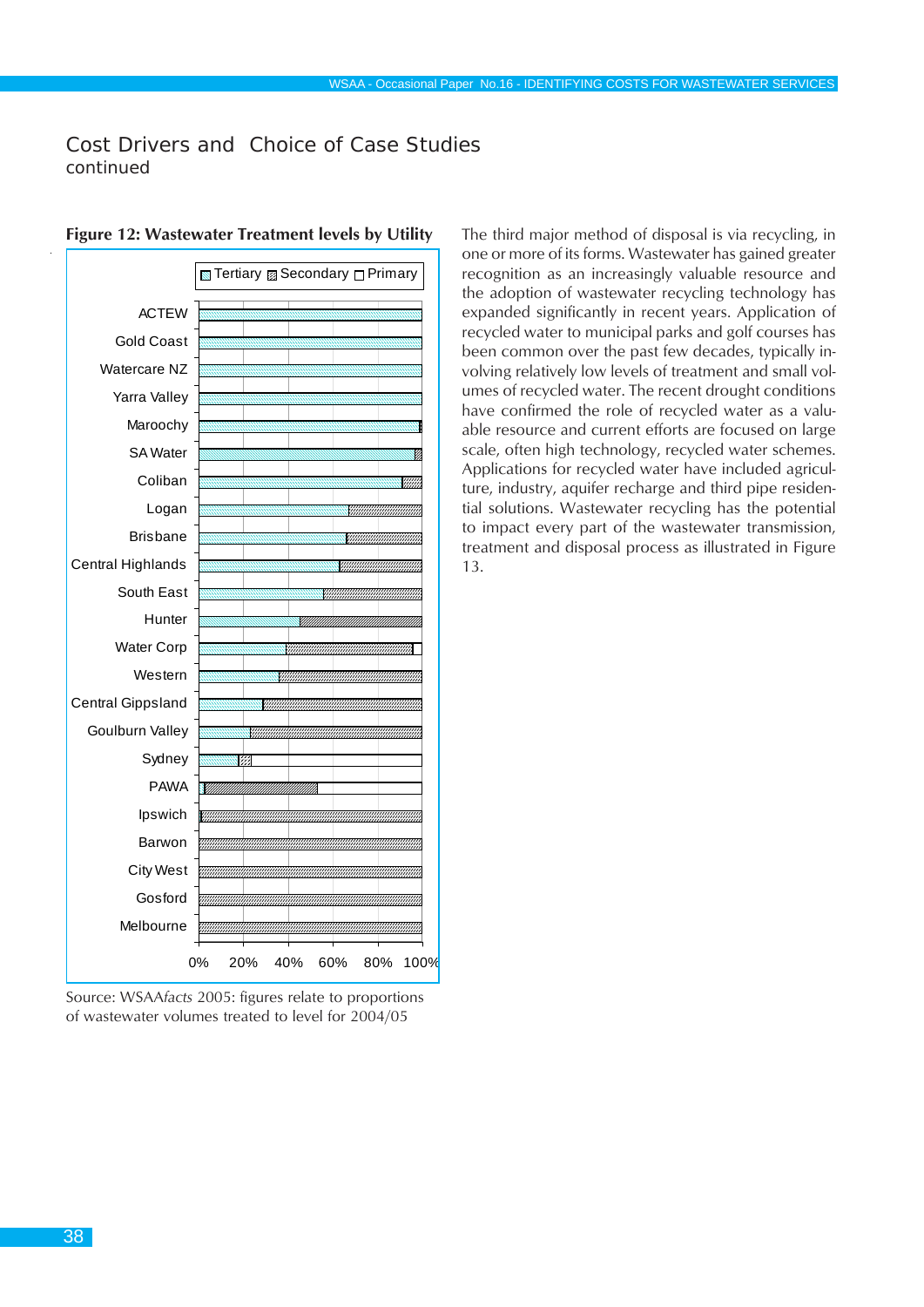

**Figure 13: Potential Points of Wastewater Capture for Water Recycling**

Water recycling may occur at the household level, at the local neighbourhood level, prior to centralised treatment, after treatment or even as extraction from a river downstream of the utility's discharge point. Although the role of water recycling is still being developed in Australia, the potential impact in the future may be substantial.

Recycling schemes vary widely in cost, reflecting the type of treatment (itself driven by the risks to human health and the class of water required), the scale of the plant and the distance that the recycled water needs to be transported.

Recycling to municipal parks, golf courses and agricultural areas may represent a relatively low cost treatment option. These options can become relatively expensive when transmission and reticulation costs are taken into account. Recycling for industrial or potable use is far more expensive and may require Reverse Osmosis or other high levels of treatment.

The primary advantage with recycling technologies is that they represent both a method of wastewater disposal and a source of water. Thus, even comparatively expensive recycling processes may represent an overall reduction in the cost of total water cycle management.

The lack of clear delineation between the water and wastewater processes means that the allocation of recycling costs between potable water, wastewater and recycled water customers is not straightforward. All three customer groups are beneficiaries of recycled water in one form or another. Determining the most efficient method for charging each customer group requires a series of judgements regarding the incremental cost of supplying each group, revenue adequacy for the utility, the by-pass price and each group's respective willingness or capacity to pay. See WSAA Occasional Paper 12 (2005) *Pricing for Recycled Water* for more information on issues related to recycled water pricing.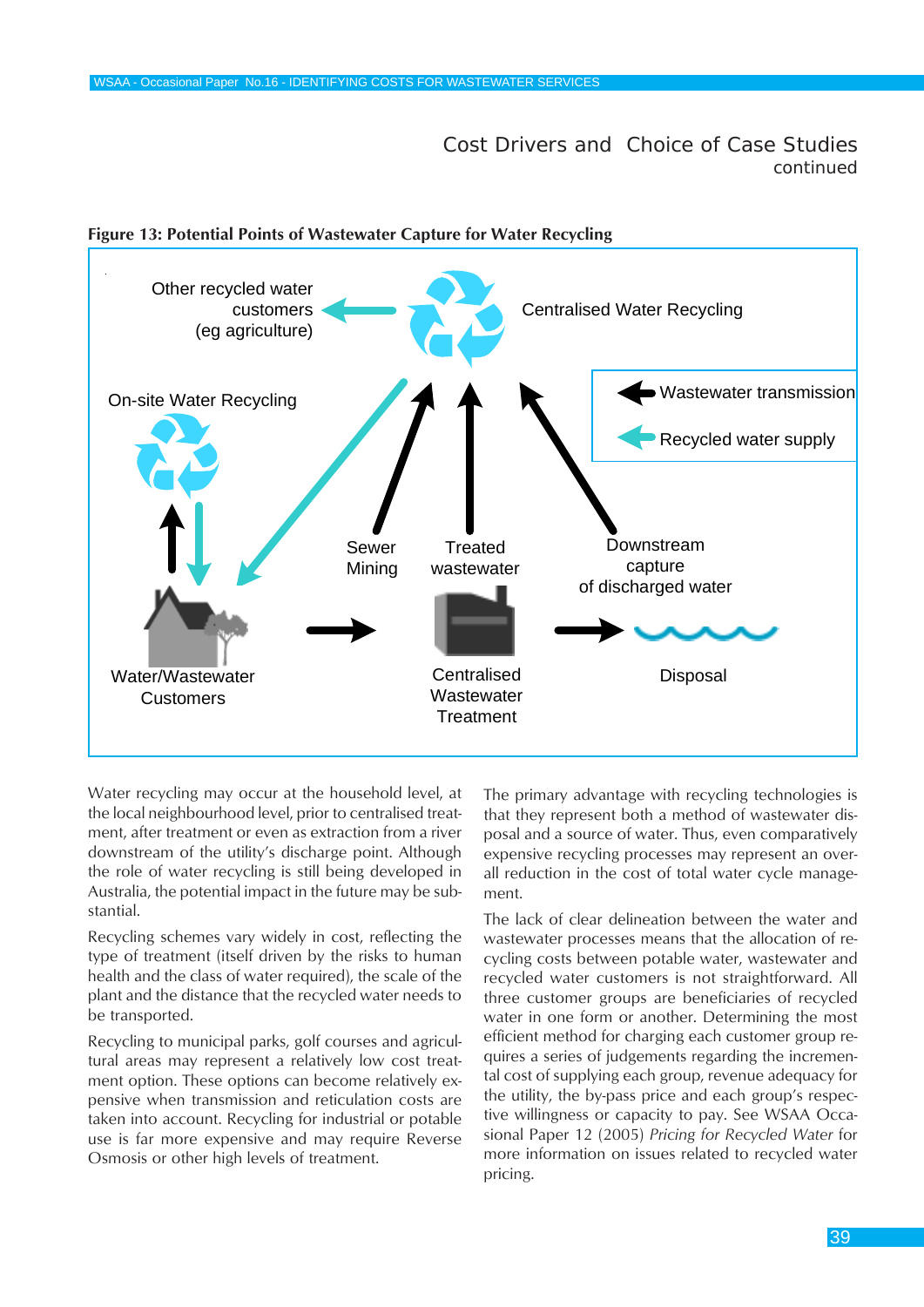# 3.3.3 Volume and Chemical/ Biological Load

Each wastewater system has a unique combination of organic and chemical loads that, together with the receiving environment, affect the nature and level of the treatment processes required. Volume and load drivers include:

- Peak day volume
- Annual volume
- Biological Oxygen Demand (BOD)
- Suspended Solids (SS)
- Salt

Chemical/biological load factors combine to influence a number of infrastructure and operating cost items, treatment costs in particular. Assets costs are typically affected by a combination of factors and therefore engineering assessment must be applied to derive a cost segmentation.

Load influences each stage in the wastewater treatment process to varying degrees. We therefore examine each stage of the wastewater process in turn.

**Retail:** Retail costs are relatively unaffected by chemical or biological load factors, except to the degree that they impact billing, frequency of meter reads and customer liaison requirements. The number of customer connections is typically considered a more relevant driver of retail costs.

**Collection and Transmission:** Collection and transmission infrastructure costs are predominantly driven by the pipeline capacity required to service peak volume. In the schemes reviewed for this study, transmission infrastructure represented more than 60% of existing capital costs and more than 80% of future expenditure. The vast majority of this infrastructure is pipeline cost. Wastewater pipelines are sized to cater for Peak Wet Weather Flows. This is determined in part by customer discharge, which is relatively stable between seasons, and wet weather events. The Peak Wet Weather Flow (PWWF) is typically between 3 and 5 times the Peak Dry Weather Flow (PDWF). This represents inflow into the transmission system caused by infiltration into joints, weaknesses and manholes, in addition to illegal stormwater connections to sewers.

This ratio can vary substantially between cities. For instance:

- in certain areas of Darwin, tropical cyclones can cause inflows of up to 30 times the dry weather flow; and
- at the other end of the spectrum in Perth, the relatively sandy soils do not hold water for the same period as many of the eastern state cities with more dense soils and therefore infiltration is lower. In addition, the majority of Perth sewers were constructed more recently than other cities and are predominantly PVC, PE or plastic lined. PWWF to PDWF ratios used for planning in Perth are therefore often a third of those used in other cities.

BOD was also noted to have a corrosive effect on transmission pipelines. The cost of combating the effects of BOD were found to range from minimal impact to almost 20% the capital cost and 25% of operating expenditure. A review of two WSAA members at either extreme of this range found:

- the organisation reporting the higher impact of BOD focused on preventing odours during the transmission process. Oxygen and chemicals were added into the sewer to limit hydrogen sulphide levels. A key part of the strategy was to reduce odour releases at pumping stations via submerged inlets, washing the walls of all major wet wells regularly and encouraging air flow through the wet well. This combination of control measures minimised the growth of wall slimes in the wet wells and hence reduced the potential for sulphide formation in wet wells; and
- the organisation reporting the lower impact of BOD had high sulphide levels and therefore corrosion was a key problem. Pipe installation was therefore predominantly PVC, PE or plastilined, minimising the corrosion of sewers. The sewers were sealed and there was no forced ventilation. This minimises the impact of BOD and wet weather infiltration, but results in high odours at the treatment plant site. In turn, this increased the need for expensive treatment plant covers, chemical scrubbing and other odour control solutions.

This comparison illustrates that the impact of each driver is highly location specific and that the best practice in each area may involve quite different technical solutions. The exact impact of each chemical/biological load driver on the collection and transmission system will depend on a combination of factors including (but not limited to) pipe material, maintenance practices, wastewater detention times, ground conditions and pipe lining.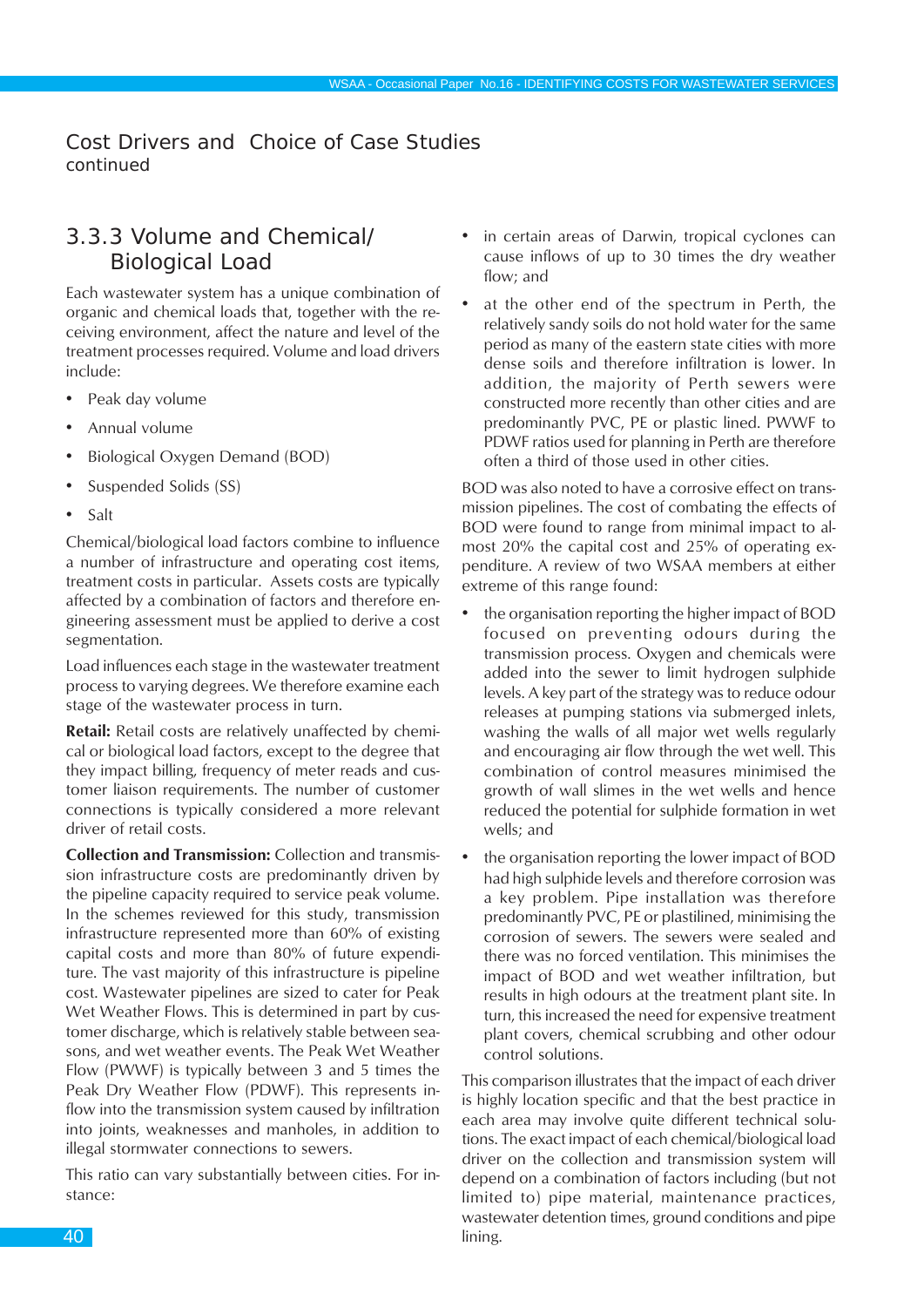**Treatment and Disposal:** The cost drivers for treatment vary according to the stage of the process. The majority of pretreatment infrastructure costs are driven by the raw volume of wastewater treated, while the secondary treatment costs are driven predominantly by the level of BOD, SS and other relevant load factors.

Salt load was raised as a significant emerging issue with the increasing use of recycling. For example, in Werribee Plains, high salt levels were identified as an impediment to growth in the use of recycled water.<sup>10</sup> Melbourne Water and City West Water are promoting the use of low salt detergents, cleaner industrial production processes and trade waste initiatives to reduce salt at source and investigating the construction of a desalination plant to further reduce salt levels at end-of-pipe. The Government is also providing funding to promote salt reduction and water savings by industry. In Queensland, the EPA's recycling guidelines suggested that trade waste agreements and consumer education be used to reduce salt inputs. The guidelines also suggested that users undertake measures (such as diluting recycled water) to meet their needs.<sup>11</sup>

The impact of salt levels on capital and operating expenditure is in early investigation stages at the current time and estimates of the impact of salt were not available for this study. Industry members interviewed by MJA also noted that salt reduction might potentially be pursued through demand side initiatives that may mitigate the need for infrastructure solutions.

The precise impact of each load driver on treatment costs will depend on the technology employed and standard of service required, including the level of treatment, method of disposal, odour control technology and practices, wastewater detention times and discharge requirements.

Several individual water authorities have invested substantial resources to understand the role of volume and chemical/biological load in driving the costs of their wastewater system. This investment has occurred in order to formulate their policies and charges for tradewaste. The variation in results from these investigations are illustrated by a comparison of the respective capital costs of treatment for two WSAA members operating quite different systems in the following tables.

| <b>Treatment Capital Costs</b> |           |            |           |          |               |           |          | Weighted |
|--------------------------------|-----------|------------|-----------|----------|---------------|-----------|----------|----------|
|                                | Septicity | Screenings | Primary   | Sec.     | Sec.          | Sludge    | Effluent | Average  |
|                                | Control   | and Grit   | Treatment | Aeration | Clarification | Treatment | Pumping  |          |
| Flow - volume                  |           | 30%        | 75%       | 45%      | 70%           |           | 100%     | 45%      |
| Flow - peak                    |           |            |           |          |               |           |          | $0\%$    |
| <b>BOD</b>                     | 90%       |            | 10%       | 35%      | 15%           | 15%       |          | 11%      |
| <b>SS</b>                      |           | 70%        | 10%       |          | 15%           | 85%       |          | 8%       |
| Oils & Grease                  |           |            | 5%        |          |               |           |          |          |
| Nitrogen                       |           |            |           | 15%      |               |           |          | 36%      |
| Phosphorous                    |           |            |           | 5%       |               |           |          |          |
| Sulphur                        | 10%       |            |           |          |               |           |          |          |

#### **WSAA Member A**

#### **WSAA Member B**

|               | <b>Treatment Capital Costs</b> |         |           |            |           |                  |         | Weighted |
|---------------|--------------------------------|---------|-----------|------------|-----------|------------------|---------|----------|
|               | Pre-treat                      | Primary | Secondary | <b>BNR</b> | Disinfect | <b>Biosolids</b> | Outfall | Average  |
| Flow - volume | 20%                            | 20%     | 10%       |            | 90%       |                  | 100%    | 13%      |
| Flow - peak   | 60%                            | 60%     | $0\%$     |            | $0\%$     |                  | $0\%$   | 15%      |
| <b>BOD</b>    |                                |         | 70%       |            | 10%       | 30%              |         | 31%      |
| <b>SS</b>     | 20%                            | 20%     | 20%       |            |           | 70%              |         | 26%      |
| Nitrogen      |                                |         |           | 75%        |           |                  |         | 15%      |
| Phosphorous   |                                |         |           | 25%        |           |                  |         |          |

<sup>10</sup> Reference/more detail.

<sup>11</sup> Environmental Protection Agency (2005) *Queensland Water Recycling Guidelines*, Waterwise Queensland, December, p. 66.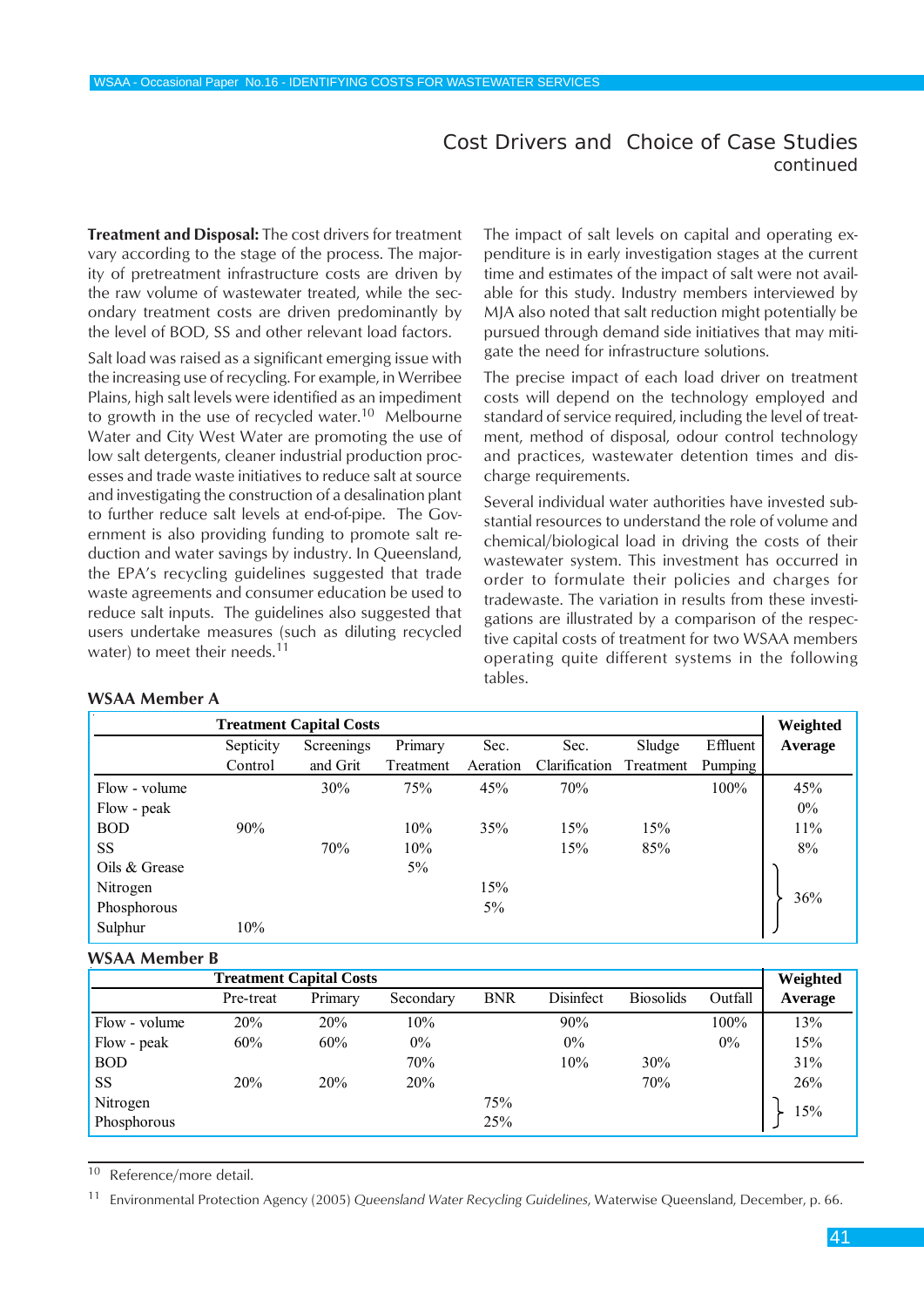The differences in the costs can be attributed to differences in treatment plant design, the different environmental discharge limits for each organisation, diverse customer loads, the comparative approach to odour control management and, it should be expected, differences in expert opinion when assessing the impact of each factor. These investigations underline the importance of volume and load as drivers of costs of wastewater systems but also illustrates the significant variation between locations.

The impact of various load factors used for the case study analysis in this project are shown in the tables below. In each case, these estimates have been based on the expert assessment of planners and engineers for an actual wastewater scheme. The results below are therefore intended for case study analysis only. Estimates for any particular location should be conducted by relevant experts with knowledge of the local wastewater infrastructure and the associated operating requirements.

The relative impact of each factor outlined in the tables above was applied to each scheme to determine the cost breakdown between business segments (ie transmission, treatment, disposal, recycling and retail) and between customer groups, based on assumptions about customer discharge volume and quality. The capital cost of the collection system was not included in this analysis, as it was assumed that all collection (i.e. wastewater reticulation) capital costs within the study time horizon would be funded by developers. The cost of operating the collection system has been included in the "transmission" category.

# 3.3.4 Topography

The natural topography of a city has a significant impact on wastewater transmission costs. A natural slope toward the ocean (or other disposal site) will allow extensive use of gravity systems and a relatively shallow depth of sewer. For cities with relatively flat topography, elevated coastal land or extensive hill or mountain terrain, pure gravity systems can be either technically unfeasible due the sewer grades required or economically unfeasible due to the depths involved. In these cases, cost-benefit trade off decisions must be made about the comparative use of gravity, pressurised transmission and alternating lift and gravity systems. Added pumping requirements increase the capital, the operating and the annual maintenance cost of a wastewater system.

## 3.3.5 Density of development

The density of development – or more precisely the size of lot frontages – primarily impacts the cost of the wastewater collection (reticulation) system. The density of development also has a flow on impact on the total length and breadth of the settlement and therefore on transmission distances (see 3.3.6 below).

As noted earlier, this study examines the cost of supplying wastewater services from the standpoint of a major urban wastewater service provider. Collection (reticulation) capital costs are typically met by land developers in Australia and have therefore been excluded from the case study analysis.

|                           | <b>Drivers</b> |               |            |     |       |  |  |
|---------------------------|----------------|---------------|------------|-----|-------|--|--|
|                           | Peak Day       | Annual Volume | <b>BOD</b> | SS  | Other |  |  |
| Transmission              | 60%            | 0%            | <b>20%</b> | 0%  | 5%    |  |  |
| Treatment (Non-recycling) | 15%            | 13%           | 31%        | 26% | 15%   |  |  |
| Disposal                  | 15%            | 13%           | 31%        | 26% | 15%   |  |  |
| Recycling                 | 0%             | 45%           | 5%         | 5%  | 45%   |  |  |
| Retail                    | 0%             | 0%            | 0%         | 0%  | 100%  |  |  |

|  |  |  | Table 13: Operating cost breakdown Adopted in case Studies |  |  |  |  |  |  |  |  |  |  |  |
|--|--|--|------------------------------------------------------------|--|--|--|--|--|--|--|--|--|--|--|
|--|--|--|------------------------------------------------------------|--|--|--|--|--|--|--|--|--|--|--|

|                           | <b>Drivers</b> |               |     |     |       |  |  |  |
|---------------------------|----------------|---------------|-----|-----|-------|--|--|--|
|                           | Peak Day       | Annual Volume | BOD | SS  | Other |  |  |  |
| Transmission              | 40%            | 20%           | 25% | 15% | 0%    |  |  |  |
| Treatment (Non-recycling) | 3%             | 6%            | 58% | 24% | 10%   |  |  |  |
| Disposal                  | 3%             | 6%            | 58% | 24% | 10%   |  |  |  |
| Recycling                 | 0%             | 45%           | 5%  | 5%  | 45%   |  |  |  |
| Retail                    | 0%             | 0%            | 0%  | 0%  | 100%  |  |  |  |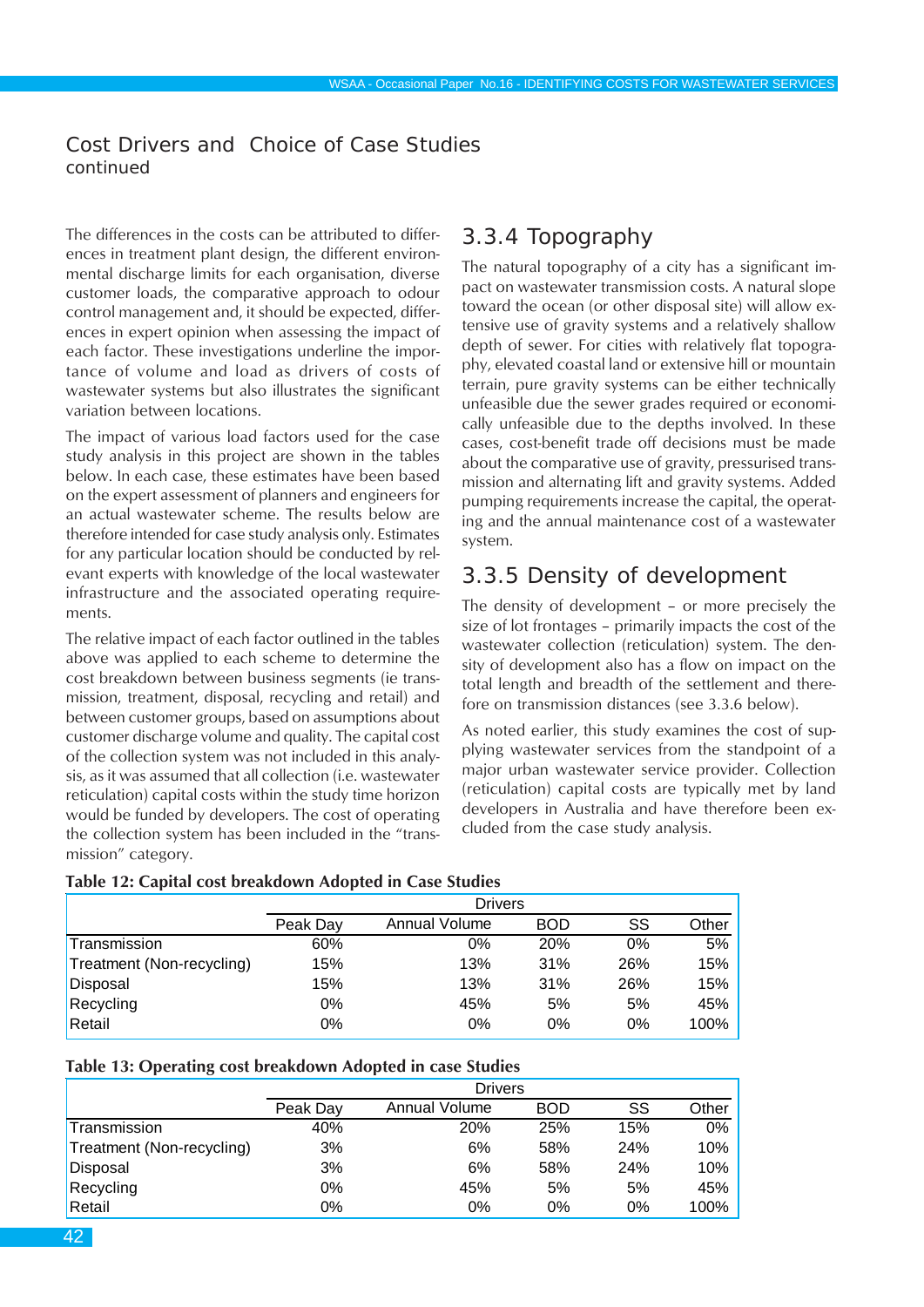# 3.3.6 Transmission/disposal distance

Pipeline costs typically represent two thirds or more of a wastewater service providers total asset base. Therefore the length of sewers required is a key driver of wastewater industry costs. The length of transmission sewers is driven by the distance between the customer and the treatment plant, while the cost of disposal pipelines is driven by the distance between the treatment plant and the outfall site. Typically, treatment plants are located on the coast or close to inland rivers to minimise the disposal distance and therefore the length and depth of major outfall pipelines.

*WSAAfact 2005* indicates a significant diversity in the length of sewer mains per property between Australian wastewater service providers. The length of sewer mains per property ranges from 14 metres per property in Sydney and Melbourne, to more than 28 metres per property for the Central Gippsland Region and Coliban Region Water Authorities.

# 3.3.7 Size and timing of capacity increments

The scale of augmentation in the water and wastewater infrastructure is different from other utilities. At the simplest level, these differences in magnitude and timing arise from the greater depth of water and in particular sewerage infrastructure compared with the infrastructure for electricity and gas.

The minimum economic scale for increasing capacity in transmission, treatment and disposal infrastructure is substantial. For example, Sydney Water is currently upgrading the West Camden Sewage Treatment Plant as part of their long-term water and wastewater strategy. The upgrade will not only help to improve water quality in the Hawkesbury Nepean River system, but will also increase the capacity of the plant from 10.8 ML per day up to 23 ML per day. The increased capacity is sufficient to treat the waste from around 30,000 residential households.12

The large scale of wastewater treatment and transmission upgrades has a significant impact on both existing costs and forward-looking costs. The cost of the existing system may appear atypically expensive for the current number of customers if the system has significant capacity installed for future growth. Some costing systems value existing assets at their "optimised" value

and deliberately remove the impact of spare capacity from their reported costs. Conversely, marginal costs (in particular future capital expenditure) may appear unusually low in systems that have recently conducted a significant capacity upgrade.

In the short run, capital expenditure in a system with capacity to cater for growth will be relatively unaffected by changes in the level of demand. In the longer term, an organisation with steadily increasing customer demand will require the construction of new capital works when excess capacity is fully utilised. Additional demand will contribute to the acceleration or deceleration in the timing of the construction of that infrastructure. The impact of new demand will depend, amongst other things, on the time at which spare capacity will be fully utilised. In present value terms, deferring expenditure that is proposed for construction in 10 years time would have around half the impact of deferring equivalent capital expenditure proposed for construction today. Deferring expenditure planned in 20 years time would have half the impact again.

Therefore, both backward and forward-looking costs will be a function of the minimum size of capacity augmentations and the point at which the business is placed in the infrastructure expansion cycle. If a recent upgrade has just been conducted, one would expect historic costs to appear high and future expenditure requirements to appear low. If the system is currently approaching maximum capacity and major upgrades are due in the short term, then capital expenditure could be expected to be approaching a peak.

The cost of wastewater transmission infrastructure is affected by timing more than any other asset, as the cost of increasing the capacity of transmission infrastructure at the time of laying is significantly less than the cost duplicating or upsizing the infrastructure after urban development is established. While treatment plant upgrades can be deferred for several years if a demand "trigger" has not been reached, assets such as sewer mains are typically uneconomic to install at sizes less than their long term capacity. Estimates of demand will therefore impact the size of the initial sewer main installation rather than the timing. Furthermore, cost and capacity do not typically increase at the same rate. For sewer mains in particular, upgrades at the time of installation are often relatively inexpensive as there are significant economies of scale in sewer trenching and laying.

12 Assumes wastewater discharge is 400 litres/household per day.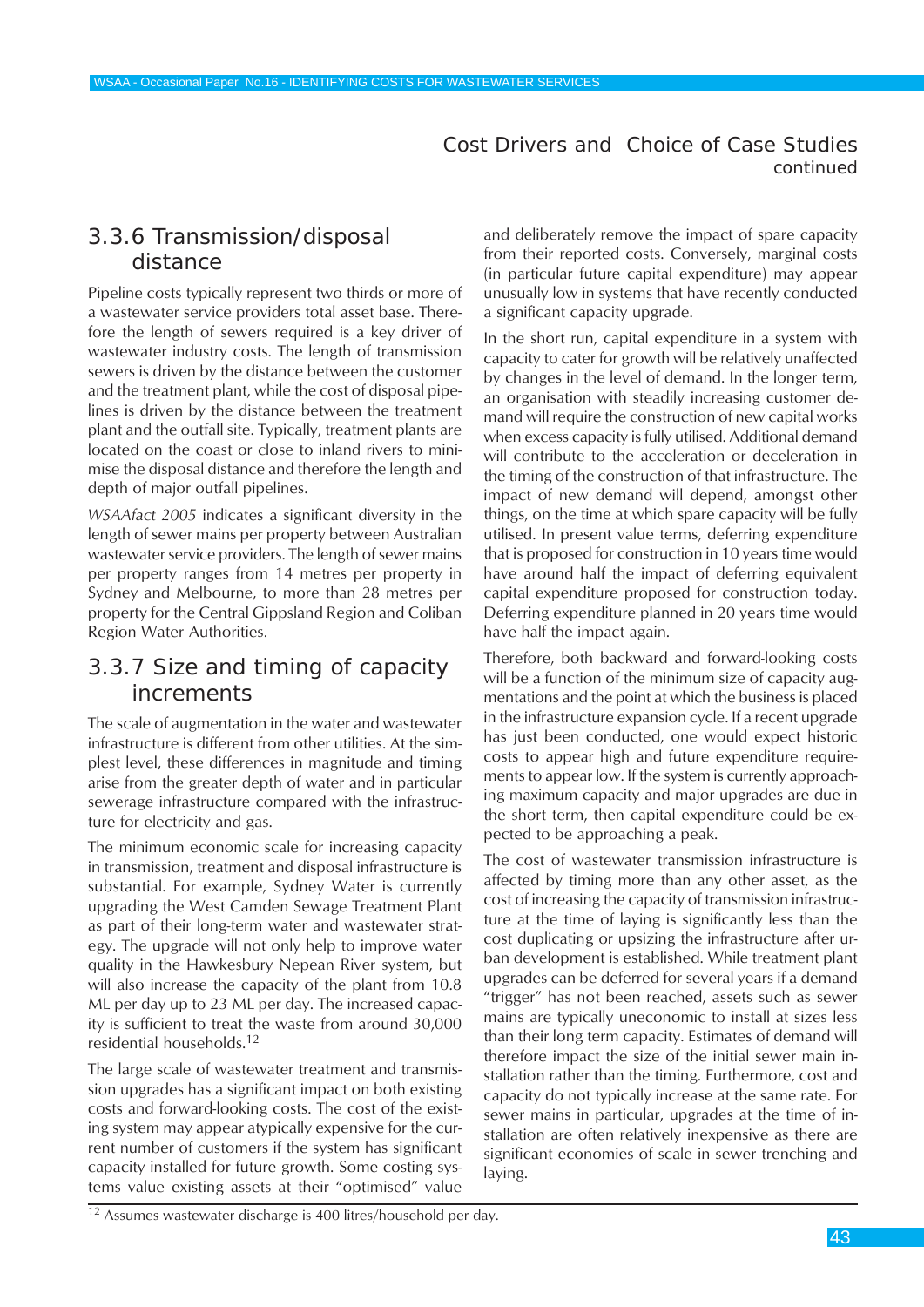As an example, the cost of materials and installation of a 300mm sewer in an established area might be in the order of \$430/m (values for this example have been provided anonymously from a contributing WSAA member - actual costs may vary significantly between cities). The cost of a 400mm sewer under the same conditions might be \$670/m. The increase in cost between these is approximately 56%, while the increase in flow achieved is approximately proportional to the cross section area of the pipe or:

$$
\frac{\Pi * \text{Radius} (1)^2}{\Pi * \text{Radius} (2)^2} - 1 = \frac{3.14 * 40,000}{3.14 * 22,500} - 1
$$

 $= 1.78 - 1 = 78\%$ 

Thus, a 78% increase in flow requires only a 56% increase in cost.

For all sewer mains greater then 300mm reviewed in this study, the analysis indicates that cost increases were proportional to approximately 45% of the increase in flow, e.g. a 10% increase in flow will result in a 4.5% increase in cost.

## 3.3.8 Critical sewers

Underground assets such as sewer mains have three distinguishing features compared with assets in other industries:

- the long asset lives, often up to 100 years or more;
- the difficulty in assessing asset condition due to the reduced opportunity for visible inspection and the limited opportunity to take the asset off-line for maintenance testing.

These features, and the potential for catastrophic consequences from asset failure, make an understanding of asset criticality a crucial issue for the wastewater industry. The criticality of replacement for each asset may be derived through risk analysis identifying factors such as the age of the asset, construction material, pumping pressure, environmental risk and potential disruption to customers. Combined, these factors will indicate the relative importance of asset replacement in each location, which in turn will suggest a certain capital prioritisation.

Risk analysis to identify the criticality of asset replacement is the subject of ongoing investigation in the water industry and will enable water utilities to better identify the timing and need for capital expenditure. Information on the criticality of asset replacement was not available for the case studies in this report.

# 3.4 Future Directions

The analysis undertaken has used existing design parameters and relationships to examine cost impacts. These analyses examine costs (particularly capital costs) over 50 years. It is possible that these relationships will vary over the course of the analysis with changes in demography, land planning and technology. Naturally, the impact of changes toward the end of the analysis period will have significantly lower impact, reflecting discounting.

UKWIR has noted $13$  that climate change, environmental legislation, increasing urbanisation and resource stress are likely to have a significant impact on sewer design and costs over the next eighty years. The UKWIR analysis considered that likely responses could include:

- 'closed loop' systems (where treatment is as close to source as possible);
- disconnection of impervious areas;
- greater water recycling;
- improved transmission;
- new technology such as low flush toilets, black water separation and urine separation.<sup>14</sup>

Some of these technologies and practices are already being applied in parts of the world, including Australia.

By their nature, future "unknowns" cannot be factored into the present analysis but should be recognised in any forward strategic planning.

<sup>13</sup> UKWIR (2005) "Sewer Design in 2080" in *UKWIR News*, Issue 37, December

<sup>14</sup> UKWIR (2005) "Sewer Design in 2080" in *UKWIR News*, Issue 37, December, p.1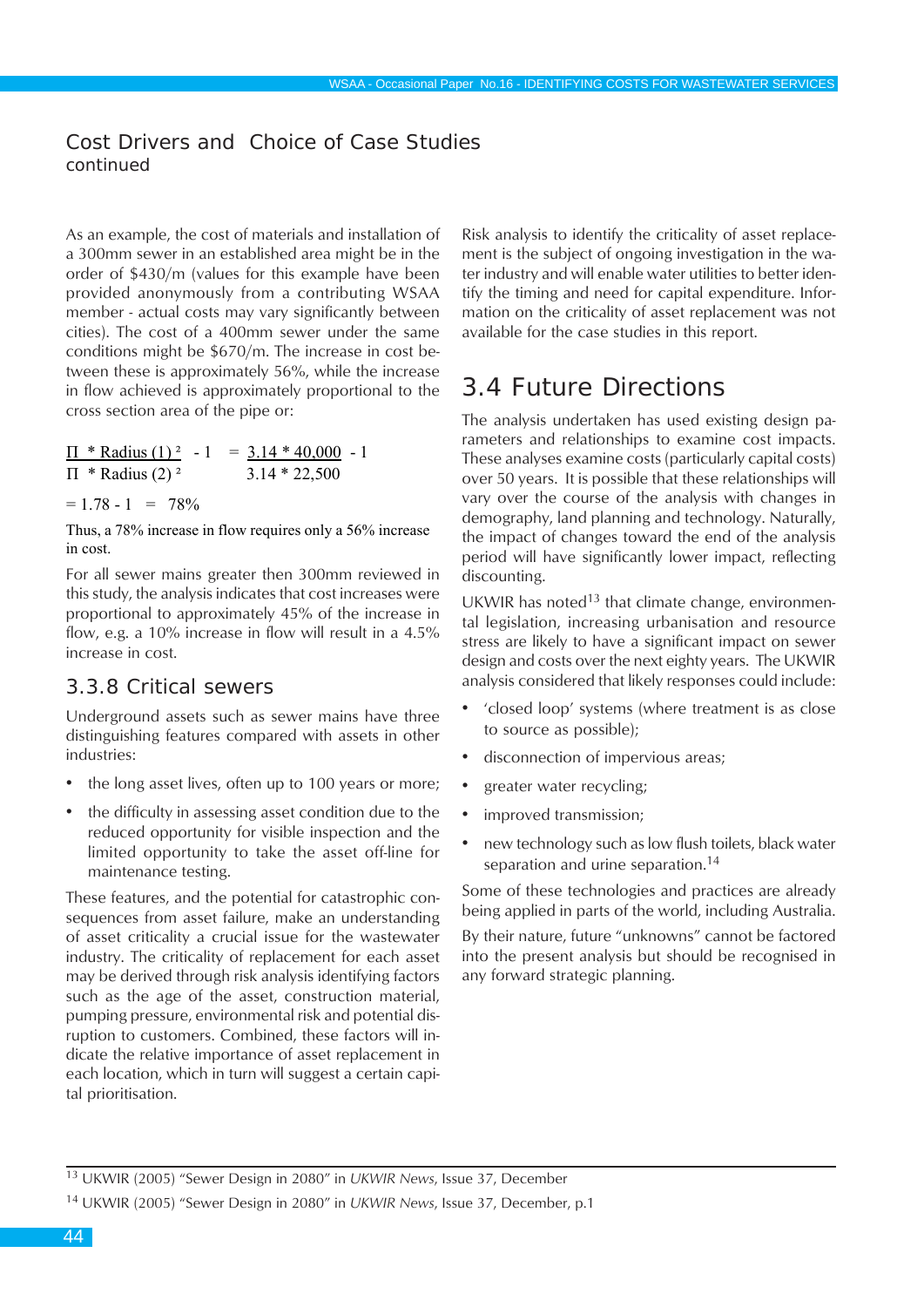# 3.5 Case Studies

To facilitate an understanding of the impact of the major cost drivers on different locations and business segments, the project team, in consultation with the WSAA Project Steering Committee, developed six case studies to represent the major cost variations between schemes. The schemes used to represent each case study are a combination of actual schemes and modelled variations based on data supplied by other utilities. The resulting schemes are a synthesis of the representative elements of each system to create separate systems that mimic many of the standard wastewater industry attributes. For this study we have focussed on those issues unique to the wastewater industry and also draw out some of the additional methodological issues that were not considered in the *Cost Reflective Pricing Study* for water.15

Five of the primary drivers of cost – growth, disposal method, peak wet weather flow, transmission distance and spare capacity – were represented through the use of six schemes variations. Each scheme contains combinations of elements that reflect "typical" groupings of each of the drivers. All schemes developed assume that wastewater is treated to at least a tertiary level before disposal.

The six schemes developed for this report were:

**Case "ModOcean"** reflects a moderate growth (1-1.5% per annum) coastal settlement with tertiary treated ocean outfall. Ocean outfall disposal is expected to continue to be the primary method of disposal for customer growth in the foreseeable future. The scheme has significant transmission, treatment and disposal expenditure planned to service growth over the next ten years (and beyond). The scheme represents a single catchment area of a larger city, with a single pressurised main sewer "spine" running through the catchment. The scheme has typical eastern seaboard peak wet weather flows of around 4 times the peak dry weather flow.

**Case "MOLoWWF"** shares many characteristics with the "ModOcean" case, including moderate growth, tertiary treated ocean outfall and a single pressurised main sewer "spine" running through the catchment. The major point of difference is the peak wastewater flows, which are more representative of a low infiltration scheme, with peak wet weather flows of approximately 1.5 times peak dry weather flow.

**Case "MO10yrscap"** is also similar to Case "ModOcean" (moderate growth, tertiary treated ocean disposal, peak wet weather flows 4 times peak dry weather flows), but has recently completed a major treatment and transmission upgrade to cater for fore-

| Scheme       | <b>Characteristics</b>                                                             | Disposal<br>method  | PWWF:<br><b>PDWF</b> |
|--------------|------------------------------------------------------------------------------------|---------------------|----------------------|
| "ModOcean"   | Moderate growth, ocean disposal                                                    | Ocean<br>discharge  | 4x                   |
| "MOLoWWF"    | Moderate growth, ocean disposal, reduced Ocean<br>wet weather flow                 | discharge           | 1.5x                 |
| "MO10yrscap" | Moderate growth, ocean disposal, ten<br>years' growth capacity                     | Ocean<br>discharge  | 4x                   |
| "MOHiTrans"  | Moderate growth, ocean disposal, long<br>transmission distance                     | Ocean<br>discharge  | 4x                   |
| "ModInland"  | Moderate growth, inland disposal, some<br>recycling planned, big growth allocation | River<br>discharge  | 4x                   |
| "HiRcycl"    | High growth, recycling, greenfield                                                 | Recycling/<br>Ocean | 4x                   |

15 Pickering, P, and Werner, L (2002) *Cost Reflective Pricing Study,* WSAA Occasional Paper 7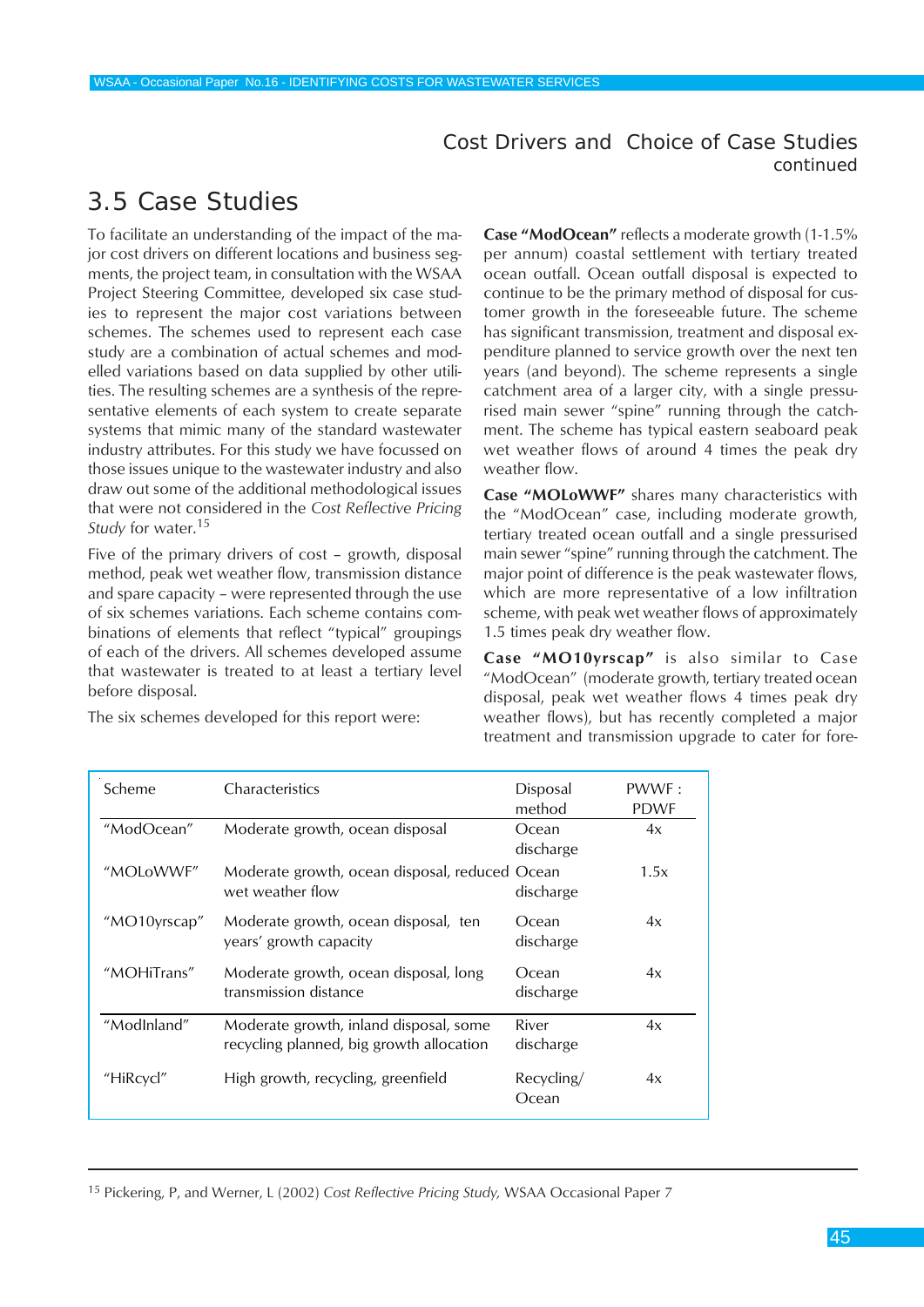cast growth over the next ten years. The scheme therefore has significant growth capacity over the next few years and will require little or no capital expenditure for growth unless the increase in demand is significantly faster than currently anticipated. Note that the Depreciated Optimised Replacement Cost (DORC – see Section 2.5) for "MO10yrscap" is similar to the "ModOcean" case study because the DORC methodology *excludes unutilised capacity*.

**Case "MOHiTrans"** is similar to the "ModOcean" case (moderate growth, tertiary treated ocean disposal, peak wet weather flows 4 times peak dry weather flows, limited capacity for growth), but has an average transmission distance twice that of the "ModOcean" case (total length of mains per property increases from just over 10 metres/property to more than 20 metres/property).

**Case "ModInland"** reflects a relatively small scheme (about one third the number of customers of the ocean disposal schemes) with larger block sizes (ie low density and therefore longer transmission distances) and moderate growth. The scheme has traditionally disposed of tertiary treated wastewater to an inland river and is unable to dispose to the ocean due to its non-coastal location. Tightening environmental regulations and community pressure mean that new wastewater discharge methods are also being examined for the future, including wastewater recycling.

**Case "HiRcycl"** represents a relatively new scheme, with a small number of customers, which is (hypothetically) located on the fringe of an existing major urban settlement. The scheme is expected to grow rapidly in coming years (quadrupling in size over 10 years) and developers have agreed to implement a third pipe wastewater recycling system throughout the development. The water will be supplied for non-potable outdoor use in addition, potentially, to some indoor applications (such as toilet use). The wastewater that is not recycled will be discharged to an ocean outfall. The greenfield nature of the development allows the wastewater recycling infrastructure, including third pipe reticulation, to be installed at a lower cost than would be the case if the settlement was already established. The developer may also gain benefits through lower reticulation and water efficiency compliance costs, however these have not been factored into cost estimates for the current exercise.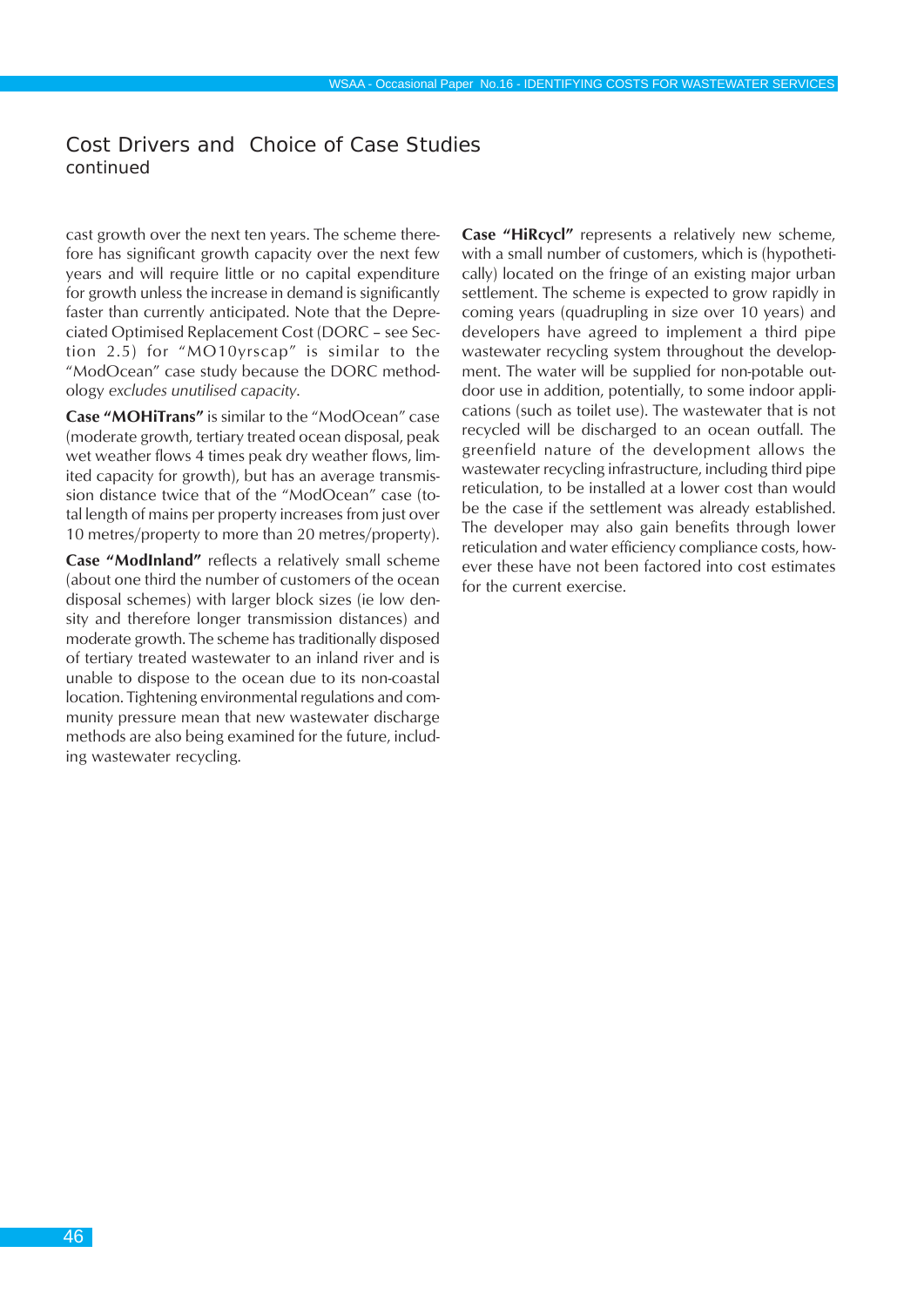# 3.6 Relevance of Cost Drivers to Case Studies

Of the cost drivers identified in Section 3, the six hypothetical case studies will assist in understanding the impact of:

- Number of connections
	- o Small schemes ("HiRecycl" and "ModInland") compared with the other, larger schemes
	- o High growth ("HiRecycl") compared with moderate growth (all other schemes)
- Disposal method
	- o Recycling ("HiRecycl" and "ModInland"), inland disposal ("ModInland"), ocean disposal (all other schemes)
- Peak wet weather flow
	- o 1.5x PWWF:PDWF ("MOLoWWF") compared with 4x PWWF:PDWF (all other schemes)
- Transmission distance
	- o Long transmission distances ("MOHiTrans") compared with moderate transmission distances (all other schemes)
- Spare capacity
	- o Ten years' spare capacity ("MO10yrscap") compared with limited or no spare capacity (all other schemes)

# 3.6.1 Volume and Chemical/ Biological Load

The two primary remaining drivers – volume and chemical/biological load – are captured "cross-sectionally", i.e. the impact is considered for each scheme. The impact of each load driver has been modelled for each of the case studies based on the load / business segment analysis outlined in 3.3.3 and a unit cost for each load factor has been derived.

The relative impact of peak volume, annual volume, BOD and SS was synthesised from a combination of estimates from participating WSAA members. In addition the general category "other" was introduced to reflect cost drivers other than the volume and load factors identified, including:

- in the **transmission, treatment and disposal** process, "other" primarily represents other chemical/ biological load factors such as Nitrogen, Phosphorous, Oils and Grease;
- in the **recycling** process, "other" refers primarily to pathogen levels. Other factors such as BOD and SS are assumed to be removed before being introduced into the recycling process; and
- in the **retail** process, "other" refers to a complex interrelationship of administrative drivers including number of customers, type of customers, reporting requirements, frequency of meter reads and number of customer contacts.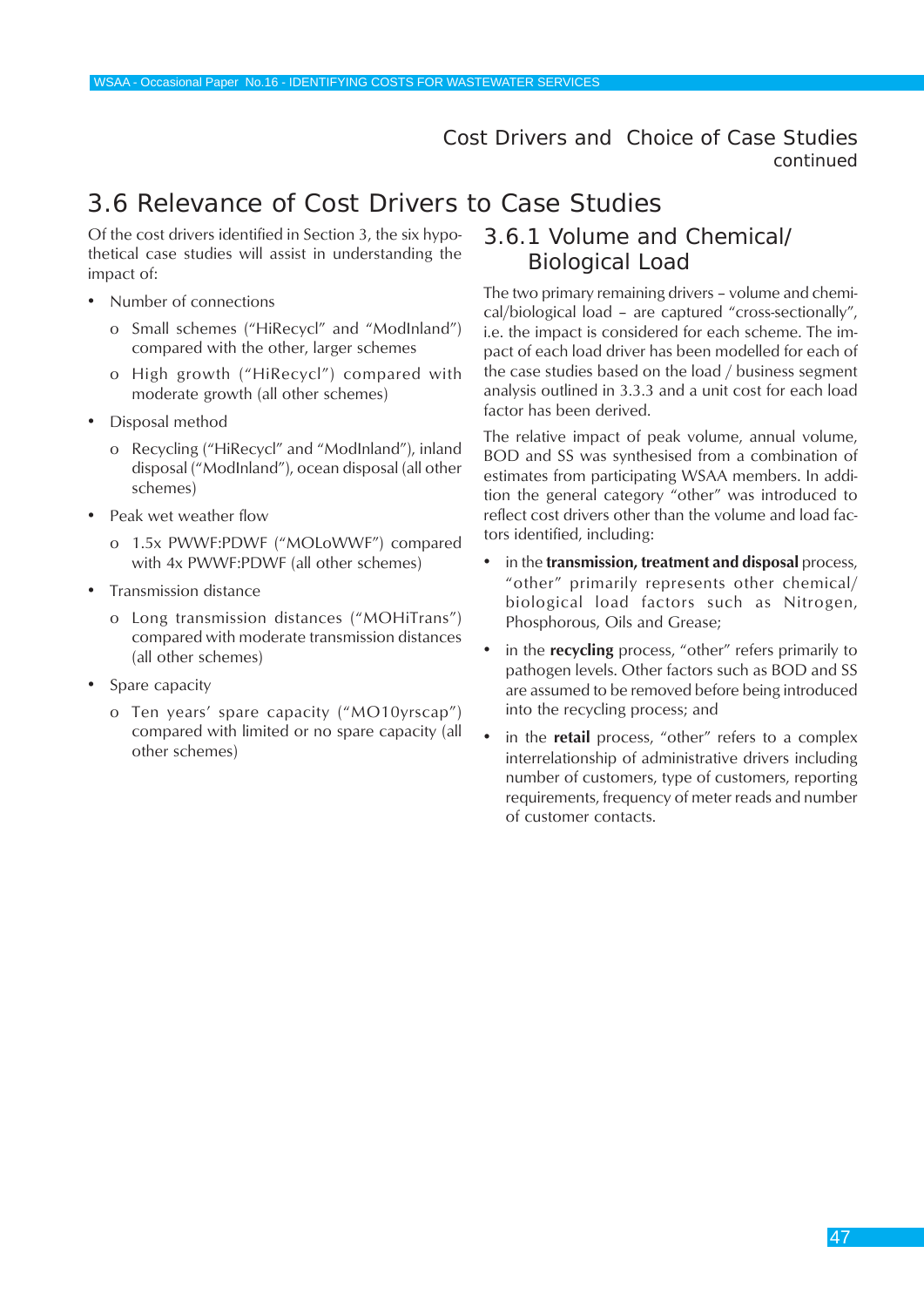# 4 Case Study Results

The case study results apply the methodology reviewed in Chapter 2 to actual data provided by selected WSAA members. The case study modelling determines the Building Block Cost, incremental LRMC and decremental LRMC (Avoided Cost) for each of each of the six hypothetical schemes. The results are strictly applicable only for the systems that were reviewed, however the case studies provide valuable lessons and insights regarding the application of the methodology and the order of magnitude of each of the major cost drivers.

The results were determined through a three stage process, illustrated in Figure 14.

In consultation with WSAA members, the information from actual wastewater schemes was synthesised to reflect the six case studies identified in Section 3.5. Demand, operating and capital cost information was provided for periods ranging from 10 - 50 years and extrapolated for a total of 100 years. Operating and capital cost estimates were separately identified by business segment (i.e. retail, transmission, treatment, disposal and recycling).

For **Stage 1**, the volumetric cost by business segment was determined by comparing total costs (Building Block, LRMC or Avoided Cost) for each segment by against the total volume of wastewater treated (see Appendix D for calculation details). The volumetric cost calculation is intended to provide a coarse guide to the relative cost of each scheme. We discuss the methodology behind the volumetric cost calculation in Section 4.1 below and consider some of the limitations of relying solely on volumetric cost for comparison purposes in Section 4.3.

For **Stage 2**, the costs of each business segment were allocated by volume and chemical/biological load driver. The matrix required to allocate business segment costs by driver was discussed in detail in Section 3.3.3. The matrix applied in this exercise was developed through expert engineering assessment and assumes that the existing chemical and biological composition of wastewater will remain approximately the same over time. Based on the limitations of data availability, we have assumed that the matrix represents not only an appropriate method of allocating existing costs, but also an appropriate means of allocating future expenditure.

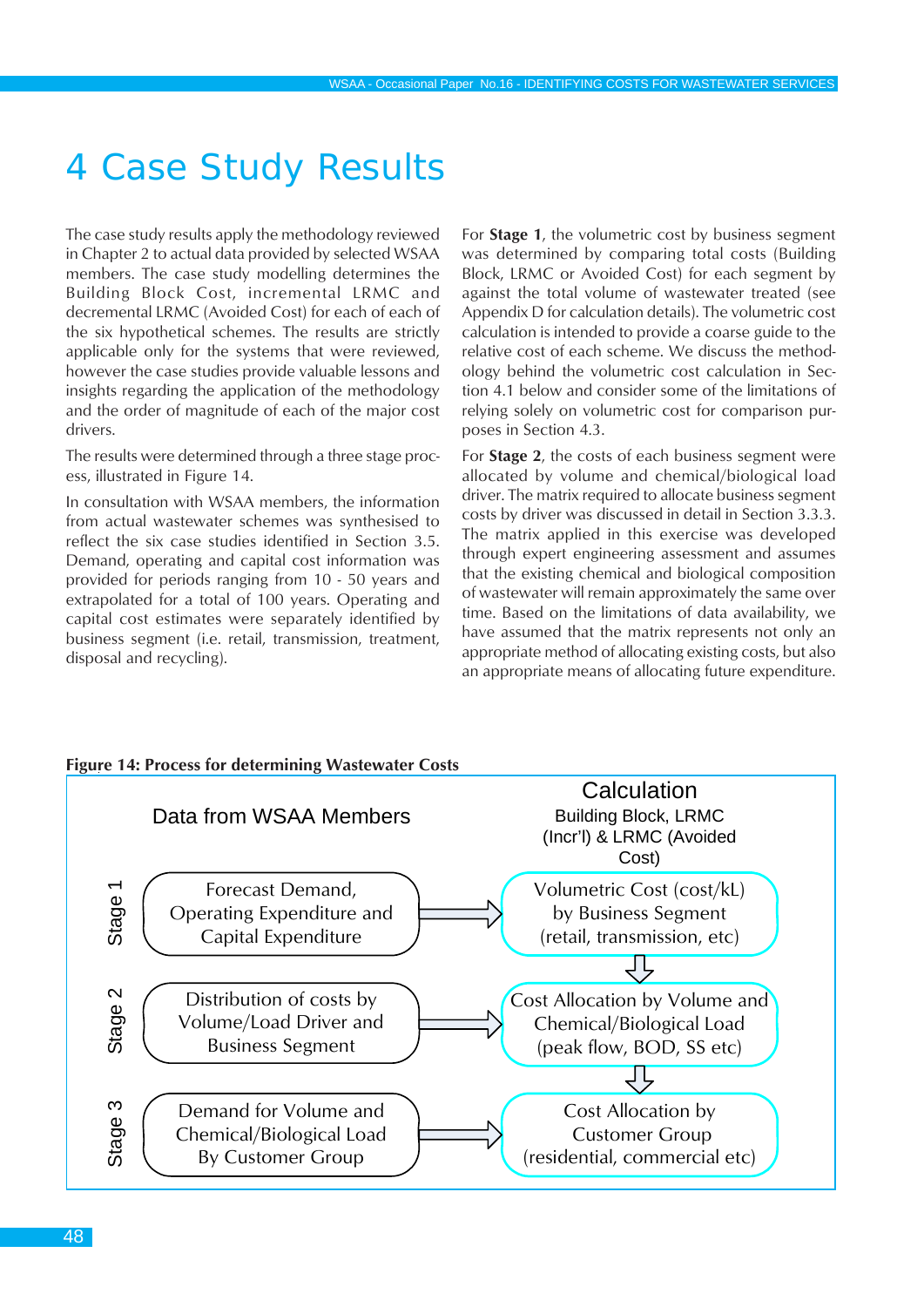For calculating LRMC, a more accurate method of determining the impact of various cost drivers would be to analyse the marginal capital and operating cost associated with an increment and decrement for each load driver. For example, it may be possible to determine the additional cost associated only with a 10% increase in BOD. When determining the LRMC of individual chemical/biological load drivers, it will also be important to recognise the interactions between the various drivers and their combined impact on cost.

The result of the second stage of the analysis is a cost per unit derived for each cost driver, i.e.:

- a cost per kilolitre for volume-related costs and "other" costs;
- a cost per kilolitre per day for costs related to peak volume; and
- a cost per kilogram for costs related to BOD and SS.

These results are aggregated for each scheme to derive a total breakdown of costs by driver.

Finally, **Stage 3** of the analysis combines the usage information for each customer group (by volume and chemical/biological load) with the unit costs derived in Stage 2 to derive costs for each scheme and each customer group. The results are aggregated to provide a total breakdown of costs by customer group.

A methodological review and sample audit was conducted by Mr Paul Webber, a principal of Wedgwood White, Auckland. Mr Webber recently assisted IPART to develop their case studies and cost modelling for the *Investigation into Water and Wastewater Service Provision in the Greater Sydney Region*.

We first consider the Stage 1 methodology in more detail, and then discuss the results of each Stage in turn.

# 4.1 Stage 1: Volumetric Cost **Calculation**

The volumetric cost calculation represents the *total cost* (including costs related to chemical or nutrient concentration) divided by the *total volume of wastewater treated*. The process for developing the volumetric cost estimates (i.e. cost per kilolitre) for each of the three costing methodologies is illustrated in Figure 15 overleaf.

As illustrated in Figure 15, the base information for the case study analysis included:

- LRMC (Incremental) and LRMC (Avoided Cost) calculation:
	- o current year operating expenditure;
	- o forecast demand schedule;
	- o assumptions regarding the relative increase in operating cost compared with increases in demand. For this study, the following assumptions were adopted:
		- electricity and chemicals costs increase in direct proportion to volume;
		- maintenance cost growth relates to capital expenditure;
		- support costs increase at 33% of the rate of growth of demand (e.g. if demand increases by 3%, support costs increase by 1%)
	- o future capital program.
- Building Block calculation:
	- o current year Optimised Replacement Cost Depreciation;
	- o Depreciated Optimised Replacement Cost;
	- o current year operating expenditure;
	- o current year demand.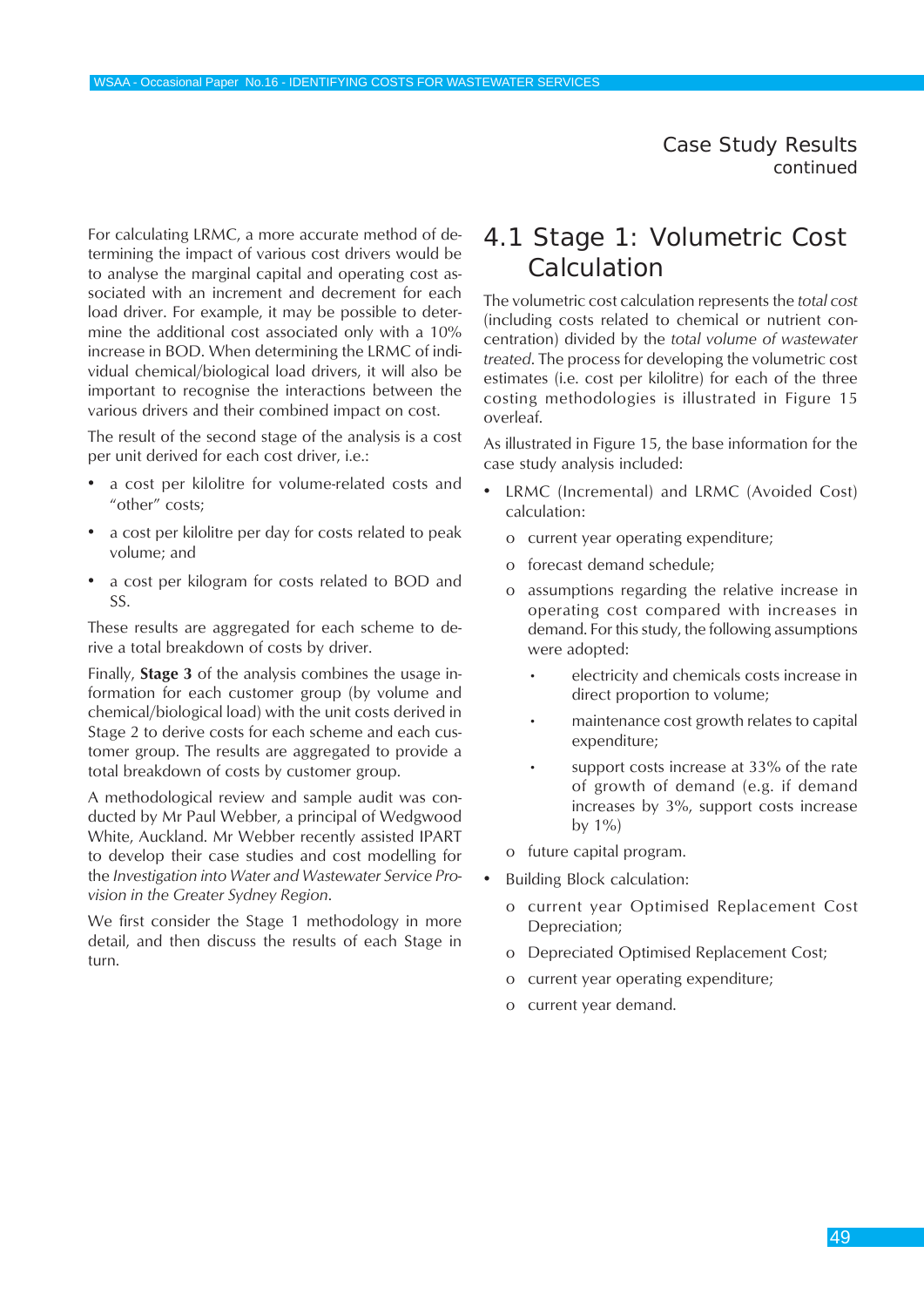

### **Figure 15: Process to Develop Case Study Cost Estimates**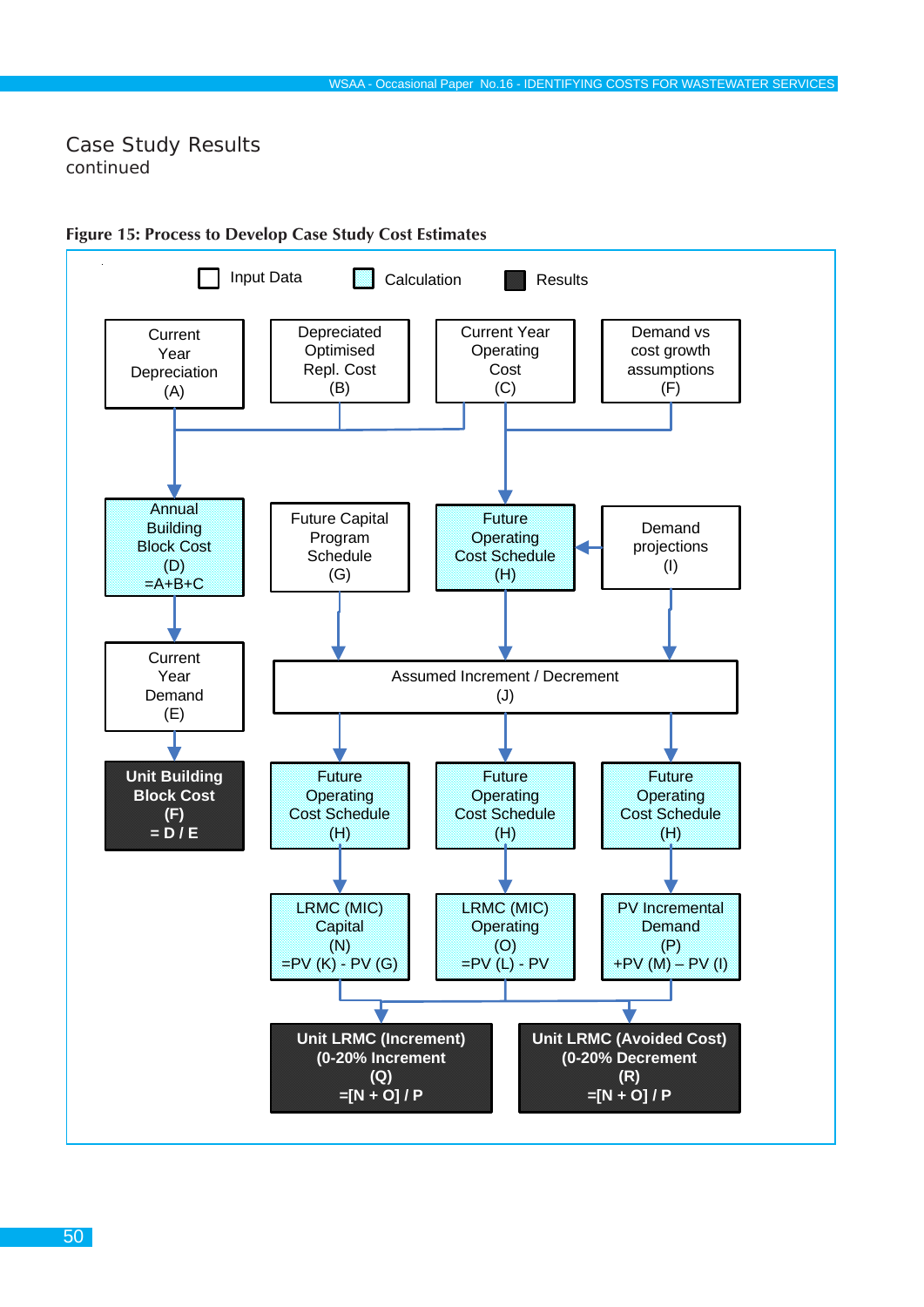The data was collected through a series of meetings and correspondence with WSAA member utilities. Additional information was also gained from other WSAA members to assist in "synthesising" the necessary case studies and to verify order of magnitude costs.

The information required to calculate Building Block costs (current year operating, depreciation and depreciated optimised replacement cost) was found to be readily accessible and clearly categorised by location and business segment (i.e. transmission, treatment and disposal). The primary shortfall of information related to long run costs (i.e. cost projections for 20 years or longer). MJA understands that this is not uncommon in the Australian water industry. Forward planning typically identifies costs with relative reliability over five years, with less reliable planning stretching to 10 years. For periods longer than 10 years, projections of the cost of long term water source solutions (and in many cases the water source planning itself) is limited. Accordingly, the MJA team relied on extrapolations of capital expenditure data beyond the tenth year, based on the assumption that the unit rate of capital spending (i.e. capital expenditure per megalitre) in the first ten years would be approximately equivalent to the unit rate in later years. It is likely that this assumption underestimates the magnitude of long term costs, as the least expensive wastewater treatment and disposal methods (the "low hanging fruit") will have been pursued in the earlier years.

The results have been modelled for each of the six case studies in accordance with the Building Block methodology and Marginal Increment/Decremental Cost approach to LRMC outlined in Chapter 2. The incremental LRMC was calculated as the average MIC for all increments from 0% to 20% of the 2026 forecast demand. The range of 0% to 20% was chosen to reflect a plausible range of demand increments for a wastewater service provider with no precise knowledge about potential increments in customer demand.

The long run "avoided costs" were calculated as the average MIC for all decrements from 0% to 20% of the 2026 forecast demand, for all business segments other than transmission. For illustrative purposes, the avoided cost scenario reflects an access regime in which one or more third parties seek access to an incumbent's transmission system in order to supply retail, treatment and disposal services to existing customers. The range of

0% to 20% was chosen to reflect a plausible range of demand decrements, assuming that the incumbent has no precise knowledge about the total number of customers that would be serviced by third parties in the future.

In practice, the use of a simple averaging process on a range as large as 0-20% may prove to be of little value. If the expected demand increment or decrement is well understood, or if multiple discrete results are meaningful, then a narrower range may be more appropriate. In this case, regression or other mathematical forms of analysis may be appropriate to "smooth" the relatively uneven series of results.

Each of the calculation methods is worked through in detail for the "ModOcean" case study in Appendix E. Results for each case study are provided in Appendix D, with a summary of results below.

# 4.2 Stage 1 Results: Cost Breakdown by Business Segment

The cost of existing assets in all of the case studies was dominated by the cost of transmission. This is a common trait of water and wastewater supply systems. By contrast, treatment and disposal costs represent between 22% and 37% of the total cost. Retail customer management represents a relatively small component of overall cost, as does recycling (other than Location 1).

As noted earlier, the Building Block Cost is based on the Depreciated Optimised Replacement Cost (DORC – see Section 2.5) value of assets. Therefore, the Building Block cost for the scheme with 10 years worth of growth capacity ("MO10yrscap") is similar to schemes with limited capacity (in particular the "ModOcean" case study) because the DORC methodology excludes unutilised capacity.

The costs breakdown for each scheme is shown in Figure 16.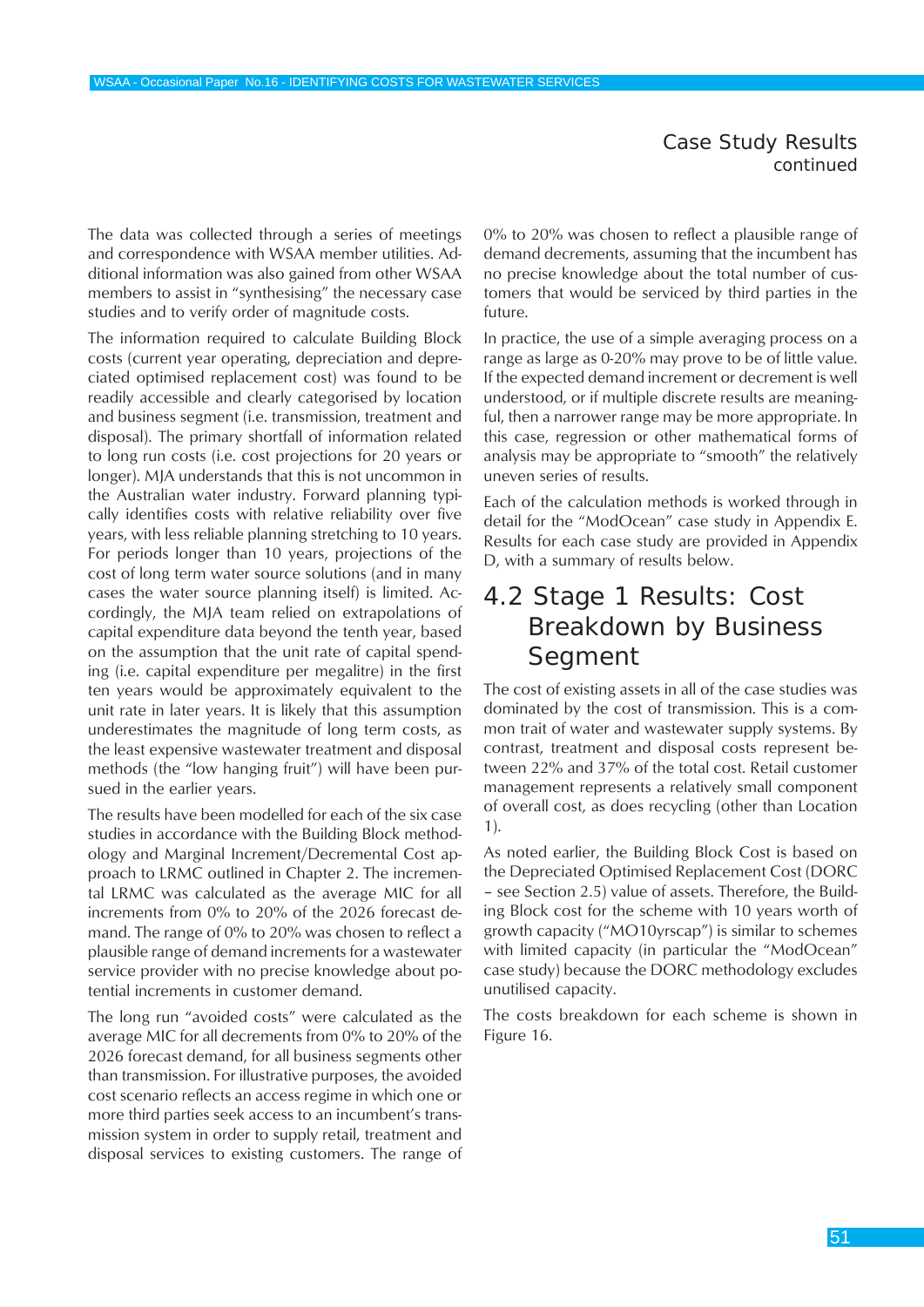

#### **Figure 16: Building Block Cost by Business Segment**

As is shown in the LRMC chart (Figure 17), *future* costs show a quite different story. Across Australia, increasing regulatory standards and public expectations are substantially increasing the cost of wastewater treatment and disposal. Of the six modelled schemes, the fastest growing scheme ("HiRcycl") relies primarily on recycling for treatment and disposal. The capital expenditure on recycling for this scheme represents almost a third of the entire capital budget for the six schemes combined, of which approximately half is accounted for by dual pipes and recycled water transmission assets and the other half represents additional treatment requirements.16 In addition to the large expenditure on recycling, the figure below also demonstrates the continuing high proportion of wastewater transmission costs in non-recycling schemes.

<sup>&</sup>lt;sup>16</sup> Note that recycled water transmission assets are included under "Recycling" in each of the figures in this and subsequent sections.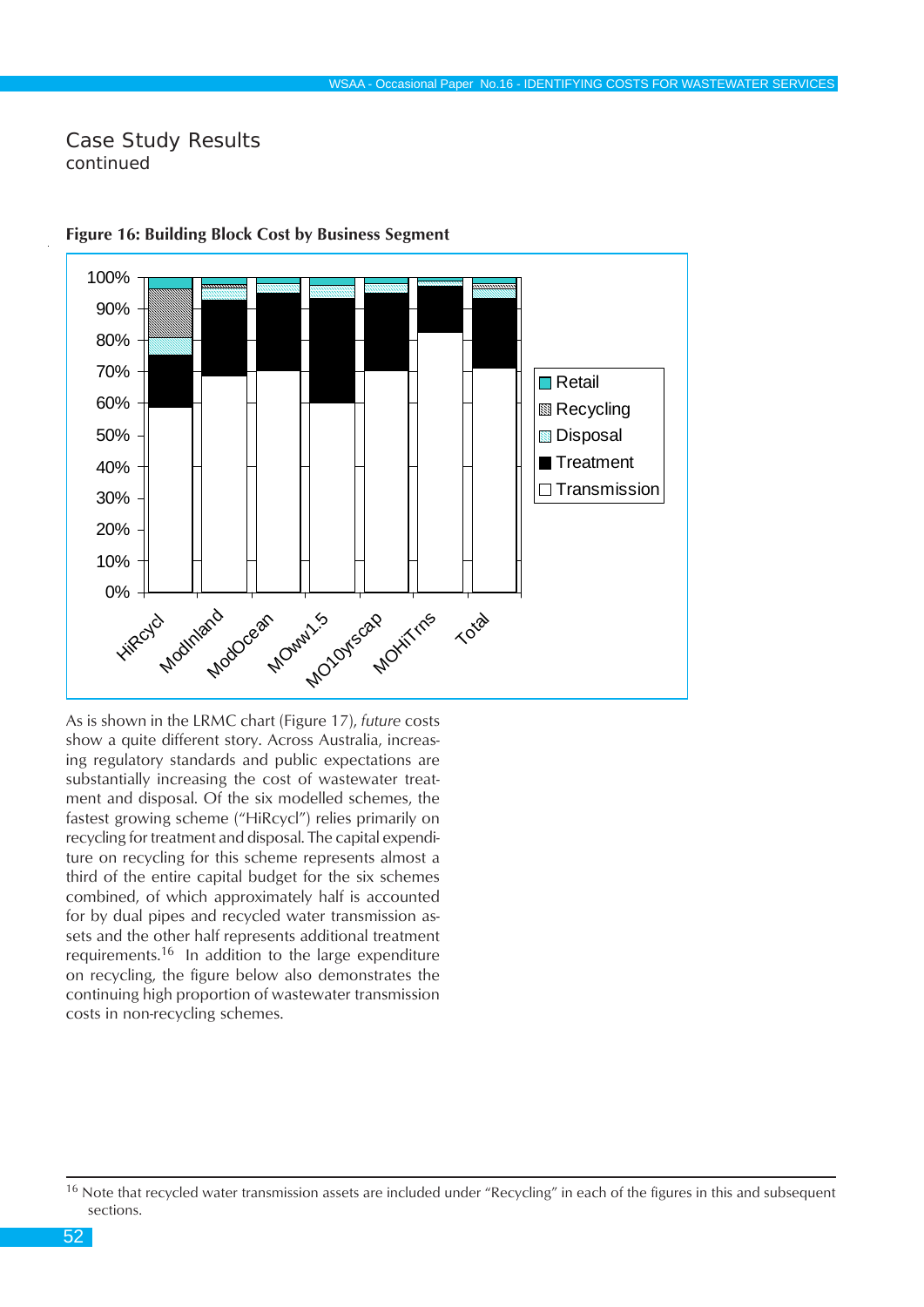

**Figure 17: LRMC by Business Segment**

The Avoided Cost chart (Figure 18) shows a similar story, except that it has been assumed that transmission costs are not avoidable and therefore do not appear in the cost breakdown. Wastewater treatment and recycling costs therefore dominate the avoided cost calculation.



**Figure 18: Avoided Cost\* by Business Segment**

Note: Avoided Cost case studies assume that transmission costs are unavoidable. Recycled water transmission costs are assumed to be avoidable and are included under "Recycling".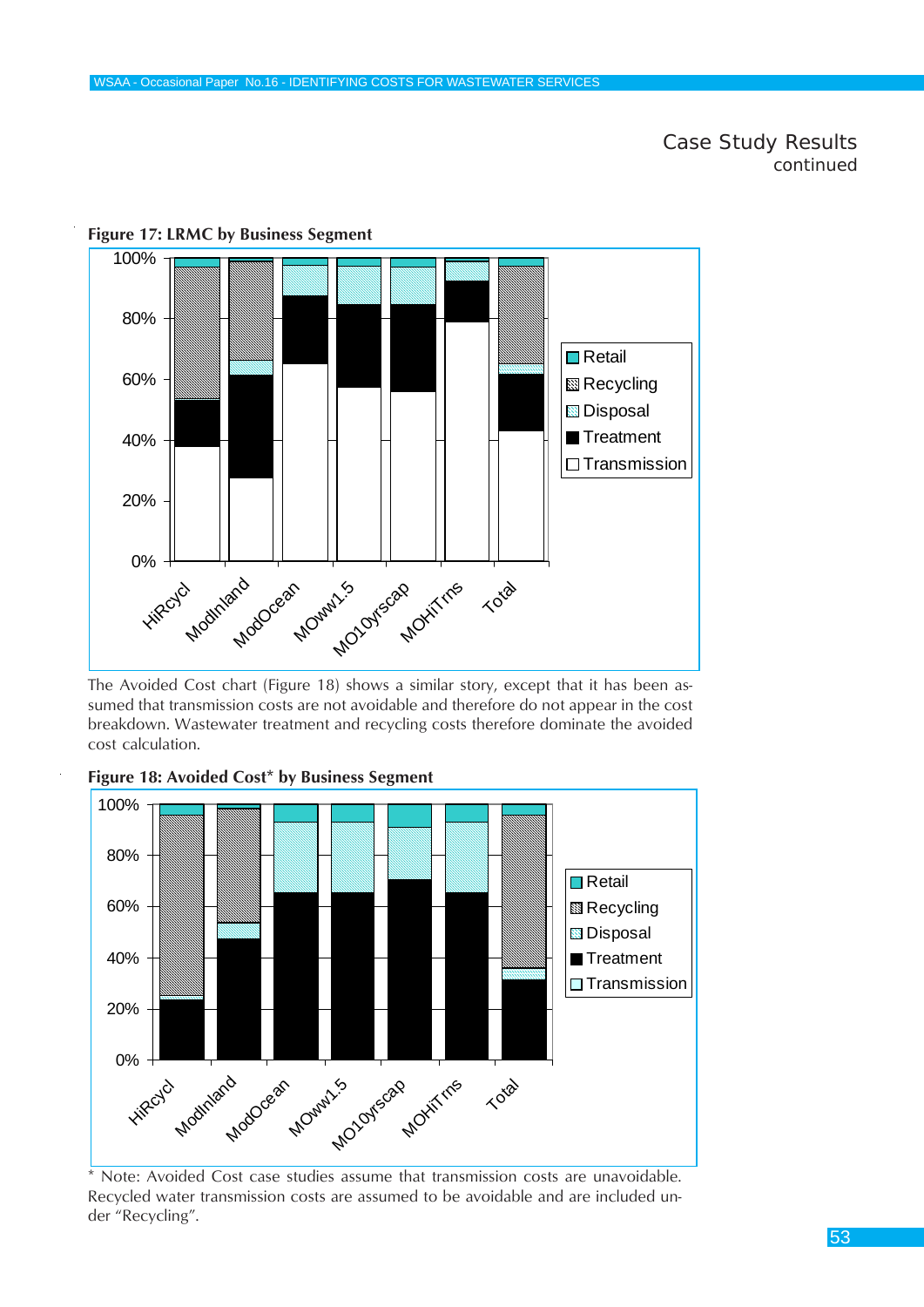# 4.3 Stage 1 Results: Total Volumetric Costs

On a purely volumetric basis, the locational results vary from \$0.40/kL to \$13.10/kL as shown below:

| Scheme        | Description                                 | LRMC<br>(Increment) | LRMC<br>(Avoided*) | <b>Building</b><br><b>Block</b> |
|---------------|---------------------------------------------|---------------------|--------------------|---------------------------------|
|               |                                             | $\frac{1}{2}$ /kL   | $\frac{\xi}{k}$    | $\frac{1}{2}$ /kL               |
| ModOcean      | Mod Growth, ocean disposal                  | 1.67                | 0.53               | 2.62                            |
| <b>MOLoWW</b> | Mod Growth, low PWWF                        | 1.38                | 0.54               | 1.95                            |
| MO10yrscap    | Mod Growth, growth capacity                 | 1.18                | 0.40               | 2.62                            |
| MOHiTrans     | Mod Growth, long transmission distances     | 2.75                | 0.53               | 4.46                            |
| MOInland      | Mod growth, inland disposal, some recycling | 6.86                | 4.30               | 4.53                            |
| HiRcycl       | High growth, recycling                      | 10.18               | 7.06               | 13.1                            |
| All           |                                             | 4.81                | 2.87               | 4.24                            |

\* Note: Avoided Cost case studies assume that transmission costs are unavoidable

The results reflect the incremental, avoided or existing cost (respectively) for each case study divided by the existing, incremental or decremental volume treated. This gives a coarse understanding of the relative cost of each scheme. The variation between schemes is substantial. The unit costs for the last two schemes are higher than the remainder, in part, as they are the smallest of the schemes and do not benefit from the same economies of scale.

The costs for the high growth recycling scheme are substantially higher than the cost of all other schemes, even when the cost of recycling is excluded. The high cost is in part due to the small size of the scheme – initially the scheme has only 10% of the flow of the ocean disposal case studies. Furthermore, interpreting results on a purely volumetric basis can be misleading. Key issues with regard to the "HiRecycl" scheme include:

• the unit cost results do *not* account for savings in the water system. As an indicative estimate, IPART have estimated LRMC of potable water as between \$1.20/kL and \$1.50/kL.<sup>17</sup> The Economic Regulation Authority in WA initially estimated the LRMC of water in Perth as between 72c/kL and \$1.11/kL<sup>18</sup>. In addition, transmission system costs could also potentially be reduced due to the lower volumes of potable water required;

- the "HiRecycl" scheme will employ community education and technology to substantially reduce the volume of water use and 'smart sewers' to reduce sewer infiltration, both of which will lower the volume of wastewater requiring treatment (thereby reducing the denominator of the unit cost calculation); and
- residential recycling requires significant investment in early years, particularly to lay the third pipe network. By comparison, conventional wastewater treatment and disposal can be upgraded in a more modular fashion.

The results demonstrate that the existing average costs are higher than future marginal costs for all schemes other than "ModInland". This implies that under a cost reflective pricing system (noting the strict incompatibility of the different costing methods), it would be anticipated that costs would reduce over time. The LRMC for "ModInland" is higher than the average cost due to

<sup>17</sup> IPART, '*Prices of Water Supply, Wastewater and Stormwater Services: Final Determination and Report*', June 2005, p. 21

<sup>18</sup> Economic Regulatory Authority (2005) *Final Report on the Inquiry into the Cost of Supplying Bulk Potable Water to Kalgoorlie-Boulder*, p. 57.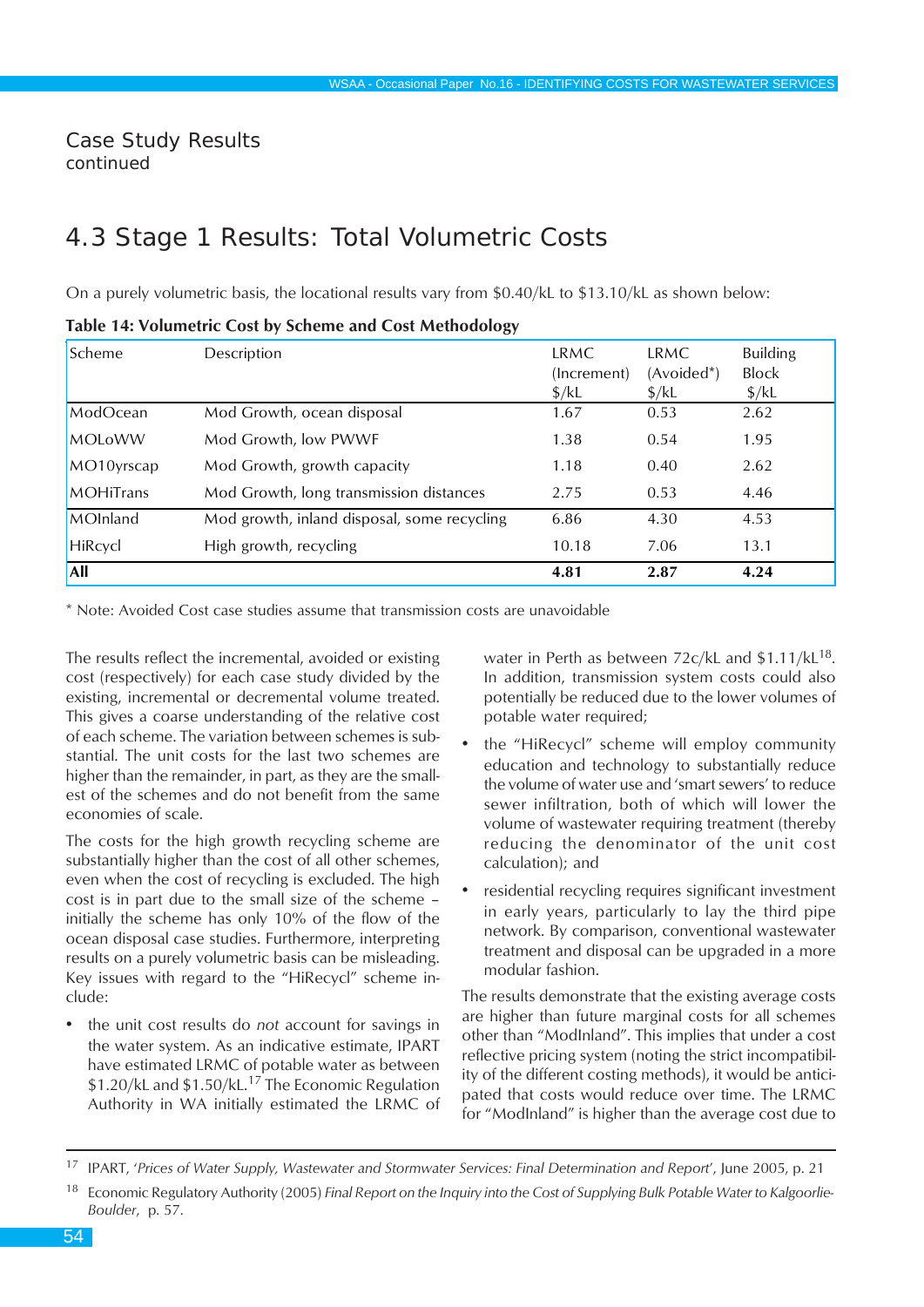substantial transmission system upgrades planned over coming years. This network upgrade is required due to the increasing pressure on the existing, inadequate pipe network and the need for new infrastructure to cater for planned recycling measures. The high cost of treatment is typical for inland wastewater schemes, which tend to have more stringent environmental and health regulation governing discharge.

The "HiRecycl" scheme has a lesser impact on the average Building Block cost than it has on the LRMC and Avoided cost. This results from the substantial growth expected in that scheme. While initially a relatively small scheme, the "HiRecycl" scheme represents a significant proportion of wastewater customers over the longer term. This explains the apparent anomaly in the results, where the combined system cost is *higher* for LRMC than for Building Block costs, despite the fact that the Building Block costs are *lower* than LRMC for five out of the six case studies (including "HiRecycl" itself). Put in another way, the high cost of the recycled water scheme has a greater impact on LRMC than on Building Block costs because of the significant growth in the number of customers and therefore the higher weighting in the LRMC combined scheme calculation.

The avoided cost result is substantially lower than LRMC in all cases because transmission costs have been excluded. The avoided costs of the recycling scheme and inland disposal scheme remain significant, even with transmission costs excluded. The avoided cost of "Mod10yrscap" has an avoided cost of around 40c/kL treated, even with significant spare capacity in the existing system. An analysis of the underlying costs shows that 40% of avoided costs relate to capital expenditure on treatment plant and disposal upgrades. In the "Mod10yrscap" case study, the capital expenditure is not required for more than ten years, but the present value cost of capital deferral remains a significant factor. Around 30% of the avoided cost is the result of both short and long-term savings in day-to-day treatment plant costs such as energy, chemicals and materials.

# 4.4 Stage 2 Results: Breakdown by Cost Driver

The three costing methodologies were also segregated by individual cost driver to give a more precisely defined cost breakdown. The net contribution of each cost driver to final cost allocations is shown in Appendix F and summarised in Figure 19.



**Figure 19: Contribution to Total Cost by Cost Driver**

Note: Avoided Cost case studies assume that transmission costs are unavoidable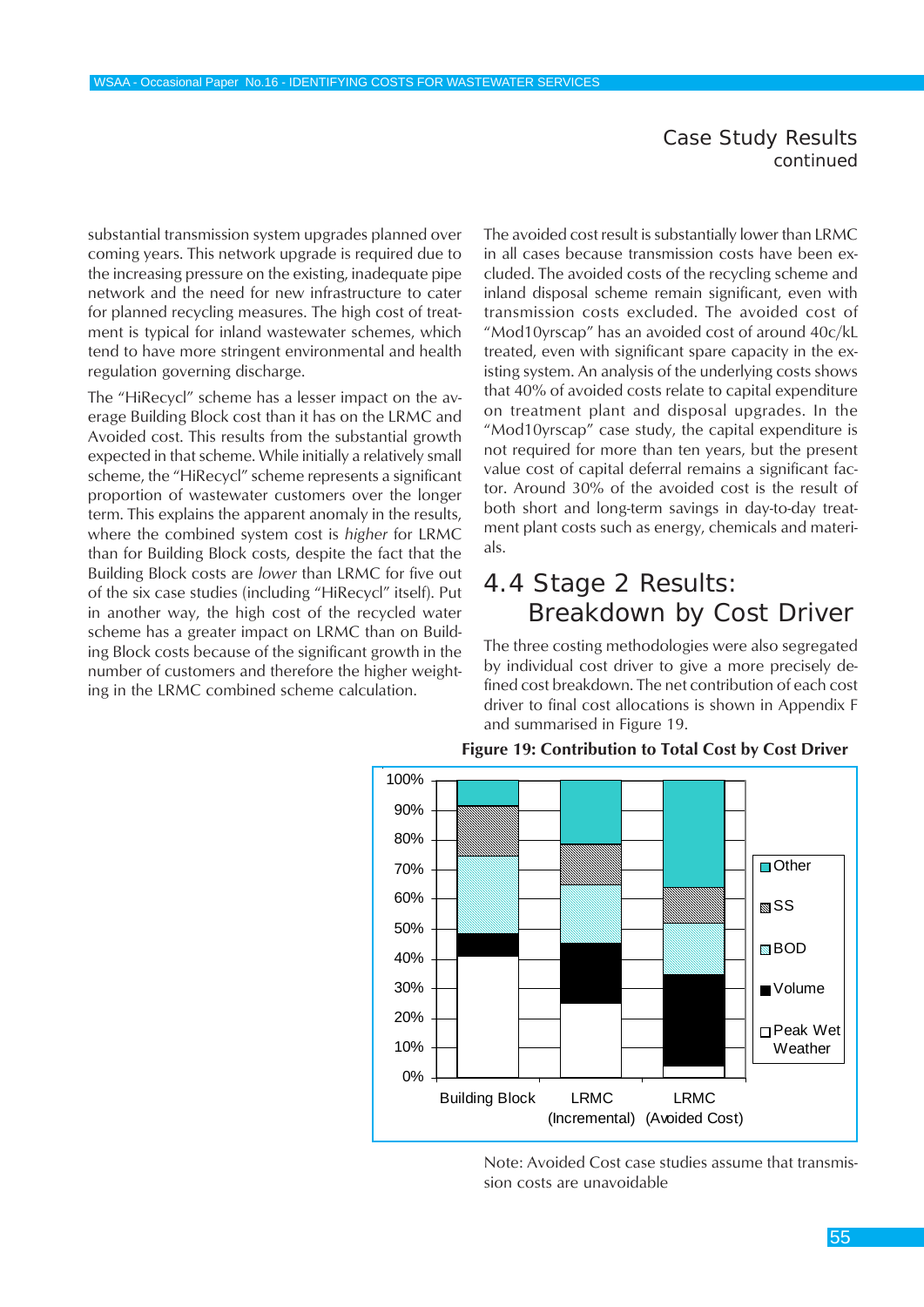Almost 40% of existing costs in the Building Block method are driven by wet weather flows. The large impact of wet weather flows reflects the large proportion of transmission assets and the fact that the Building Block methodology calculates cost on the basis of the proportion of use rather than the marginal cost of augmentation (see footnote<sup>19</sup> for more detail). Note that the proportion of Building Block costs attributed to peak wet weather flows does not represent the costs that could be avoided if infiltration were reduced to zero - reducing wet weather infiltration to zero would avoid less than 5% of total cost (see Avoided Cost).

The annual volume discharged accounts for relatively little of the overall Building Block cost. BOD and SS combined account for more than 40% of existing costs due to their impact on wastewater treatment and transmission pipelines.

The costs are more evenly distributed when the incremental LRMC method is applied. The increased impact of volume and "other" reflects the high degree to which water recycling features in the future capital program. The "other" category partly consists of pathogen removal for recycling. Annual volume plays a more prominent role in the LRMC analysis as the water recycling network has been assumed to remove only a baseload of waste from the treatment plant. This assumes that some capacity is available to overflow from the secondary treatment plant into the ocean discharges of the remaining schemes during peak wet weather events.

The long run avoided cost results show a similar story, but wet weather flows play a further reduced role as transmission assets are assumed to be unavoidable or sunk costs.

# 4.5 Stage 3 Results: Breakdown by Customer Group

The contribution to existing costs based on the Building Block method is shown in Figure 20.





Almost half of existing costs are attributable to residential customers under the Building Block method. Interestingly, the next largest contributor (around 34%) is wet weather flows and unaccounted for water. Unaccounted for water represents the difference between actual discharge and chemical/biological load factors as measured at the treatment plant and estimates of demand using estimated load parameters for each customer. Unlike water, residential and commercial wastewater discharge is not measured directly and therefore the margin for error is significant. The unaccounted for wastewater also takes into account infiltration during wet weather events. The two are not separable without baseline data for dry weather unaccounted for water, which was not available for this study. Wet weather inflow events are likely to account for most of the wet weather/unaccounted result as almost 70% of the capacity of sewer mains in all schemes (other than "ModLoWWF") is designed to cater for wet weather inflows.

<sup>&</sup>lt;sup>19</sup> The Building Block model distributes the cost of the pipe network in direct proportion to peak flow. The costs attributed to the peak wet weather flow reflect the increase in flow caused by wet weather divided by total flow, i.e. [wet weather flow minus dry weather flow] / [wet weather flow]. By contract, the marginal cost methodologies calculate the *marginal* cost of augmenting the network to accommodate wet weather flows. The marginal cost of augmenting pipe networks is relatively low because of the high fixed costs of pipe trenching and laying.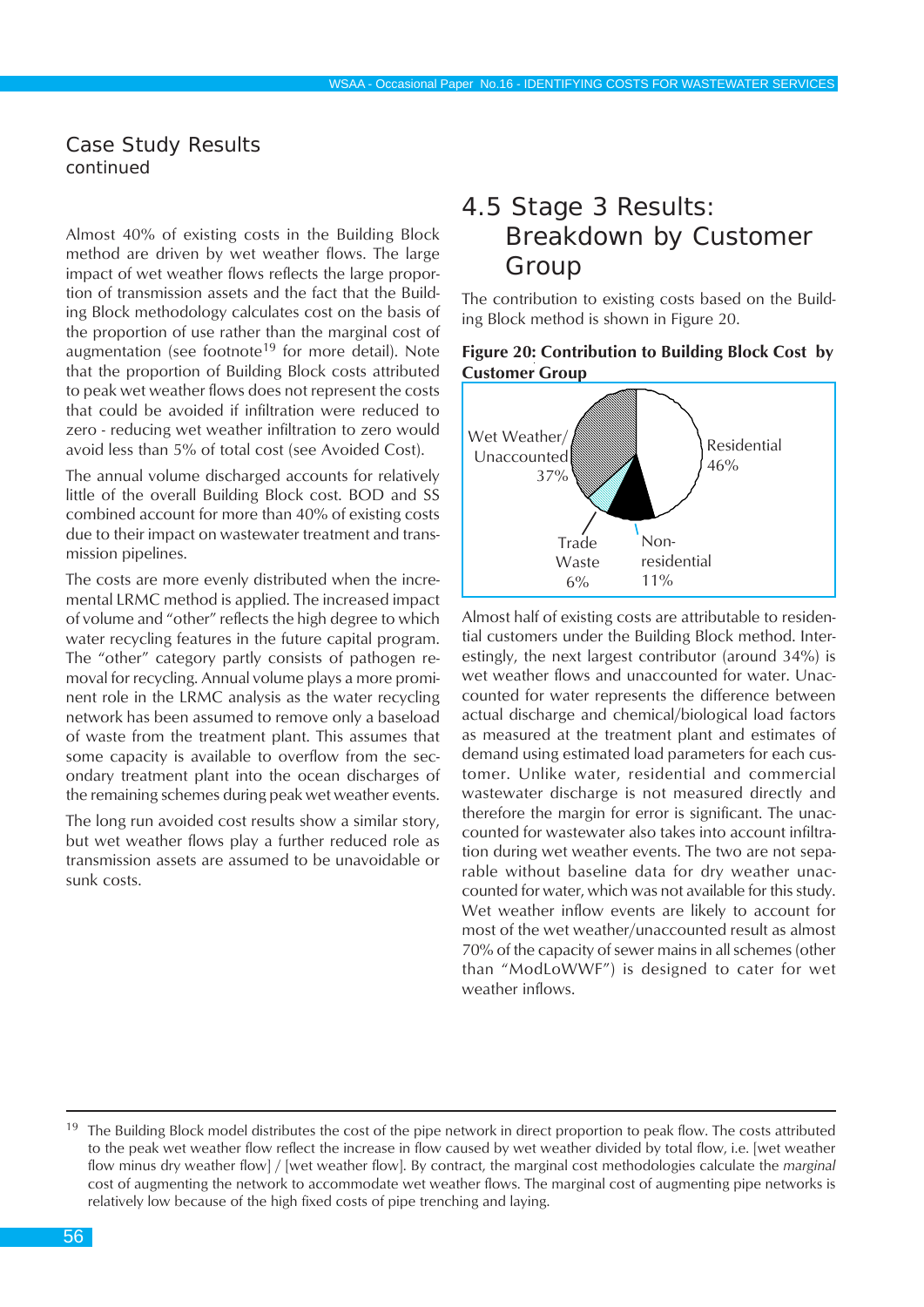Estimates of the contribution of customer groups to LRMC (see Figure 21 below) demonstrates that wet weather events will account for a significantly lower proportion of future costs due to the increasing cost of treatment compared with transmission assets. This also results in a growing impact of Commercial and Trade Waste customers as the removal of BOD, SS, nitrogen, pathogens and other chemical/biological load factors become an increasing emphasis of future capital programs.

The contribution of wet weather flows is also significantly reduced because of the LRMC methodology. LRMC measures the change in costs caused by a change in demand (in this case wastewater flows). As outlined in Section 2.4, the marginal cost of increasing transmission capacity does not increase proportionately with the increase in peak flow. The cost of mains with a diameter greater than 300mm are estimated to increase at only 45% of the rate of the increase in flow. The nonlinear nature of pipeline cost increases and the increasing emphasis on treatment rather than transmission combine to explain the relatively low value of 9% for the impact of wet weather flows and unaccounted water on LRMC.

#### **Figure 21: Contribution to Long Run Marginal Cost by Customer Group**



As the primary impact of wet weather flows is the transmission system, any reduction in flow events would have relatively little impact on avoidable costs, as the transmission system has been assumed to be a "sunk" cost. The contribution of each customer group to avoidable cost reflects this, as shown in Figure 22.

#### **Figure 22: Contribution to Avoidable Cost\* by Customer Group**



\* Note: Avoided Cost case studies assume that transmission costs are unavoidable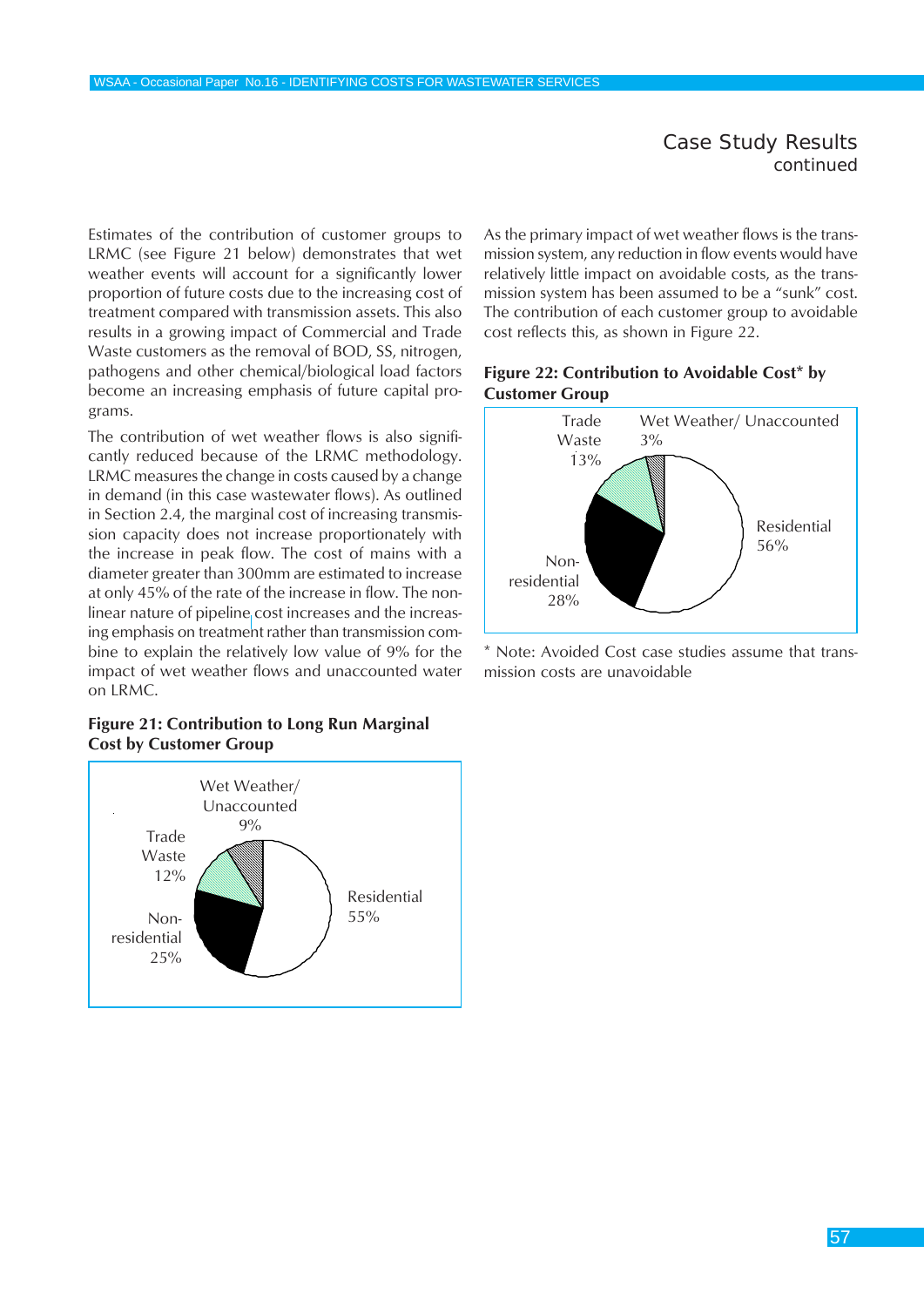# 4.6 Stage 3 Results: Cost for Selected Customer Groups

Table 15 shows the annual cost of supplying selected customers. These are representative customer groups with "typical" characteristics. They are not an exhaustive list of customers, but are included to demonstrate the impact of each costing methodology and the variation between locations.

The Building Block cost to each customer reflects the theoretical "upper bound" of prices to customers. If prices to a particular customer group are higher than the Building Block cost, regulators may perceive the service provider to be overcharging because an efficient competitor could duplicate the system for a lower cost. In practice, the price at which customers would seek to by-pass the system is typically much higher than the Building Block cost.

If the regulator has determined a Regulated Asset Value below the "upper bound", prices will accordingly be lower than the costs shown in Table 15.

#### **Table 15: Cost of Servicing selected customer groups**

| <b>Cost Driver</b> | Typical household | Restaurant    | Beverage<br>manufacturer | Hospital  |
|--------------------|-------------------|---------------|--------------------------|-----------|
| Peak Day           | $0.56$ kL/day     | $1.60$ kL/day | 240 kL/day               | 36 kL/day |
| Volume             | 205.86 kL         | 480 kL        | 87,600 kL                | 13,140 kL |
| <b>BOD</b>         | 51.47 kg          | 624 kg        | 183,960 kg               | 6,570 kg  |
| SS                 | 51.47 kg          | 317 kg        | 14,016 kg                | 1,314 kg  |

#### **Wastewater characteristics**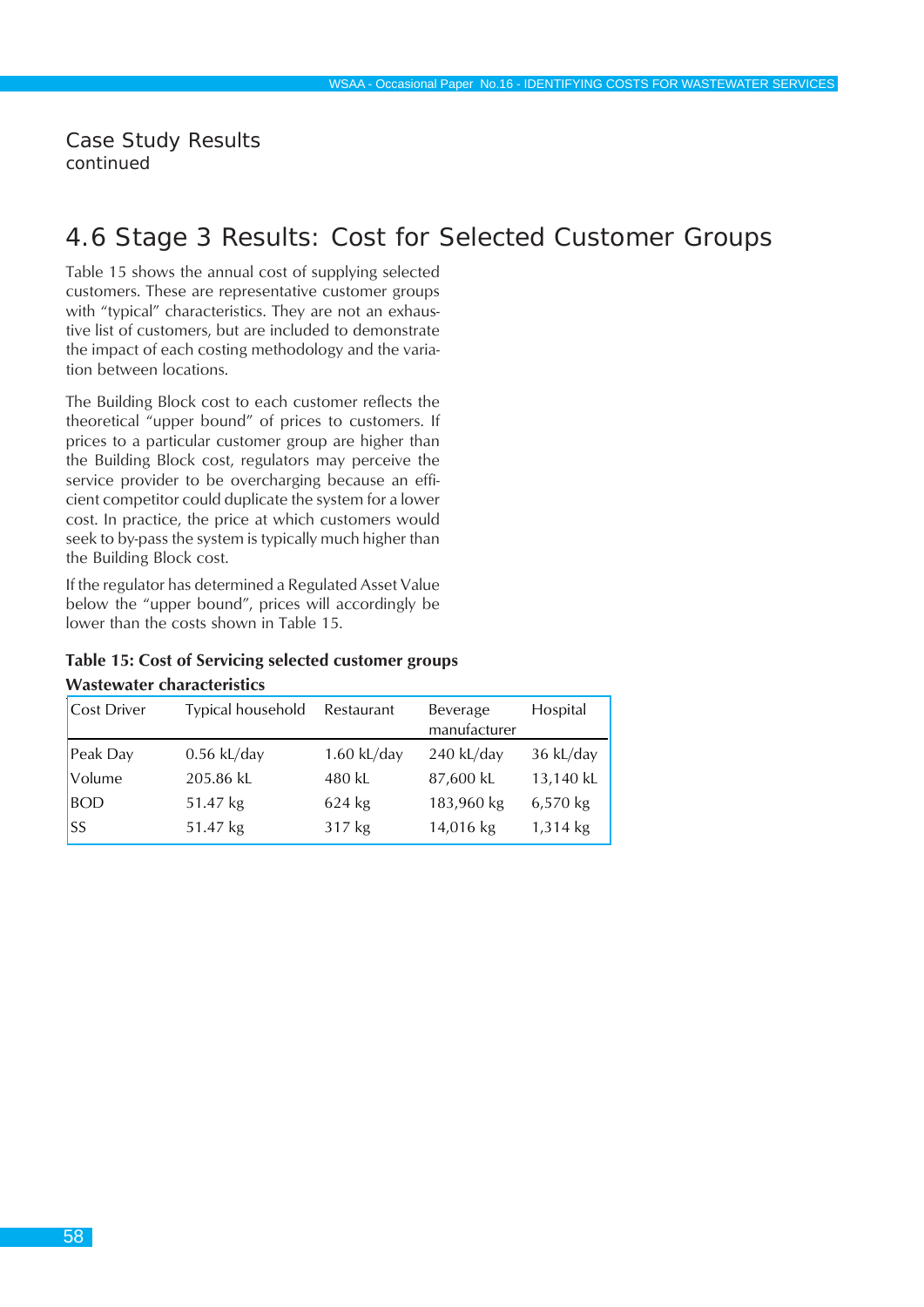## **Cost to a typical household (\$ pa) Table 15 (continued): Cost of Servicing Selected Customer Groups**

|            |                                             |       | Avoided  | <b>Building</b> |
|------------|---------------------------------------------|-------|----------|-----------------|
| Scheme     | Description                                 | LRMC  | $Cost^*$ | <b>Block</b>    |
| ModOcean   | Mod Growth, ocean disposal                  | 221   | 93       | 327             |
| MOLoWW     | Mod Growth, low PWWF                        | 236   | 98       | 329             |
| MO10yrscap | Mod Growth, spare capacity                  | 159   | 71       | 327             |
| MOHITrans  | Mod Growth, long transmission distances     | 751   | 548      | 551             |
| MOInland   | Mod growth, inland disposal, some recycling | 1,113 | 787      | 581             |
| HiRcycl    | High growth, recycling                      | 1.644 | 1.374    | 1,886           |

#### **Cost to a typical restaurant (\$ pa)**

|                  |                                             |       | Avoided  | <b>Building</b> |
|------------------|---------------------------------------------|-------|----------|-----------------|
| Scheme           | Description                                 | LRMC  | $Cost^*$ | <b>Block</b>    |
| ModOcean         | Mod Growth, ocean disposal                  | 1.591 | 687      | 2,375           |
| MOLoWW           | Mod Growth, low PWWF                        | 1,507 | 703      | 2,091           |
| MO10yrscap       | Mod Growth, spare capacity                  | 1.164 | 536      | 2,375           |
| <b>MOHiTrans</b> | Mod Growth, long transmission distances     | 1,591 | 687      | 2,375           |
| MOInland         | Mod growth, inland disposal, some recycling | 5,958 | 3,936    | 4,109           |
| HiRcycl          | High growth, recycling                      | 7,845 | 5,434    | 11,440          |

#### **Cost to a typical beverage manufacturer (\$ pa)**

|                  |                                             |           | Avoided  | <b>Building</b>     |
|------------------|---------------------------------------------|-----------|----------|---------------------|
| Scheme           | Description                                 | LRMC      | $Cost^*$ | <b>Block</b>        |
| ModOcean         | Mod Growth, ocean disposal                  | 372,569   | 164,521  | 554,225             |
| MOLoWW           | Mod Growth, low PWWF                        | 344,185   | 166.966  | 475,354             |
| MO10yrscap       | Mod Growth, spare capacity                  | 273,918   | 130,538  | 554,225             |
| <b>MOHiTrans</b> | Mod Growth, long transmission distances     | 372.569   | 164.521  | 554,225             |
| MOInland         | Mod growth, inland disposal, some recycling | 1,319,622 | 863.791  | 955,928             |
| HiRcycl          | High growth, recycling                      | 1,722,539 |          | 1,154,739 2,625,297 |

#### **Cost to a typical hospital (\$ pa)**

|                  |                                             |         | Avoided  | <b>Building</b> |
|------------------|---------------------------------------------|---------|----------|-----------------|
| Scheme           | Description                                 | LRMC    | $Cost^*$ | <b>Block</b>    |
| ModOcean         | Mod Growth, ocean disposal                  | 18,167  | 7,778    | 26,858          |
| MOLoWW           | Mod Growth, low PWWF                        | 18,608  | 8,100    | 25,864          |
| MO10yrscap       | Mod Growth, spare capacity                  | 13,178  | 6.059    | 26,858          |
| <b>MOHiTrans</b> | Mod Growth, long transmission distances     | 18.167  | 7.778    | 26,858          |
| MOInland         | Mod growth, inland disposal, some recycling | 82,409  | 57,262   | 47,269          |
| HiRcycl          | High growth, recycling                      | 119,250 | 95,543   | 146,782         |

\* Note: Avoided Cost case studies assume that transmission costs are unavoidable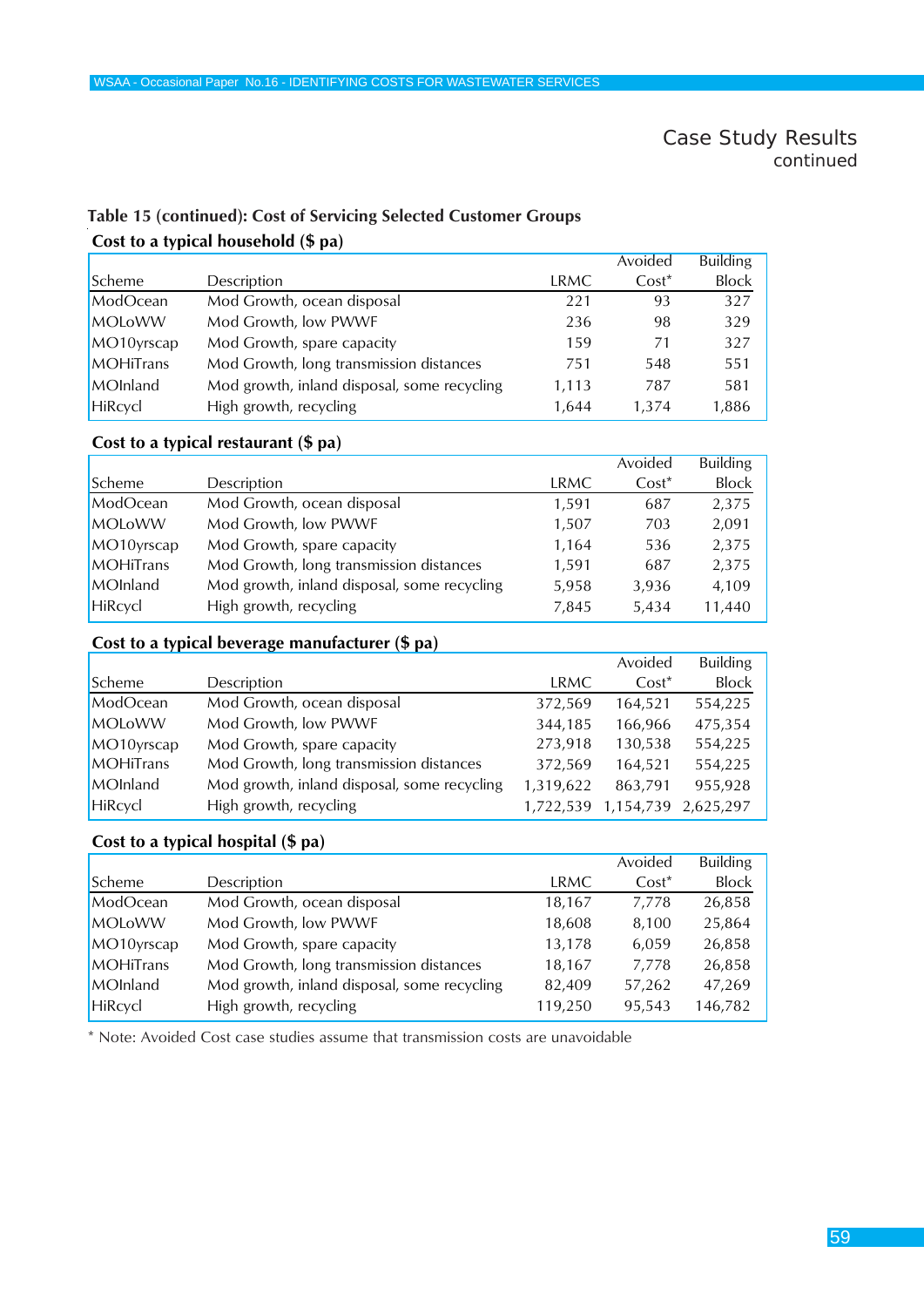# 5. Conclusions

Identification and understanding of the cost of wastewater services by location and by business segment conveys important information for decision making regarding business performance, project evaluation and pricing. Cost analysis can take many forms and the most appropriate method of analysis will be determined by the intended application of the results and the precise question asked. For example, backward-looking costs may be used to evaluate the past performance of a business while forward-looking costs might be used to evaluate potential new business opportunities.

The Long Run Marginal Cost methodology is widely applied for volumetric pricing by economic regulators across Australia and internationally. LRMC recognises the fact that sunk costs cannot be varied by customer behaviour and calculates the cost associated with an increase or decrease in demand for a particular product or service. Long run costs may be determined with regard to the cost of servicing all new demand, or only the cost associated with a particular increment or decrement of demand (the long run marginal costs avoided by a decrement in demand are commonly referred to simply as 'avoided costs'). The appropriate method will depend on the purpose of the analysis. Under the Marginal Incremental/Decremental Cost approach, the LRMC can be extremely volatile depending on the exact choice of increment or decrement. The high variance in results demonstrates the importance of choosing policy relevant increments or decrements when calculating LRMC and, where demand estimates are uncertain, indicates that results should be considered across a range of volumes rather than relying on a single point estimate.

A second important cost concept for the water industry is described by the Building Block approach, which typically reflects the cost of replacing the existing system with the most recent technology and design techniques. The Building Block approach is commonly applied in revenue determinations by economic regulators, because price based on long run marginal cost would be insufficient to achieve full cost recovery over time. Economic theory suggests that the volumetric element of the tariff should reflect the marginal cost of supply, while the fixed annual charge should recover the residual revenue required to ensure overall revenue adequacy. In order to achieve full cost recovery and encourage further investment in the industry, the total revenue for the organization must recoup all efficient costs over time, including the cost of both past and future investments.

The most apparent lesson from the case study analysis is that the cost of wastewater systems across Australia are highly relative to the location and the particular circumstances of the service provider and the receiving environment. The case studies examined in this report demonstrate substantial variations in both locational costs and costs distributed amongst business segments (i.e. retail, transmission, treatment, disposal and recycling). The high variability of results between locations demonstrates the potential susceptibility of wastewater schemes to inefficient "cherry picking" if third party access to infrastructure is granted and uniform pricing policies or regulations are maintained. Regulators of access regimes must therefore be cognisant of the difference in costs between locations to avoid granting a windfall benefit to new entrants that may purchase access at a low price and on-sell the service at a higher uniform price.

The results also demonstrate the potential for significant under-recovery of past investments (represented by the Building Block cost) if access prices are based on LRMC alone. Various strategies can be employed to adjust prices to either the third party access applicant or the customer to compensate for these pricing issues. Incumbent water utilities within jurisdictions that are developing access regimes would benefit from a firm understanding of the costs of each system element and the translation of these costs into a comprehensive pricing framework. The current study outlines cost results for six specific case studies, however each organisation will face a unique set of costs and cost drivers. To assist the industry, further research could be undertaken to improve the understanding of cost functions that relate to the major drivers of cost (e.g. the relationship between the capacity of a wastewater treatment plant and the cost).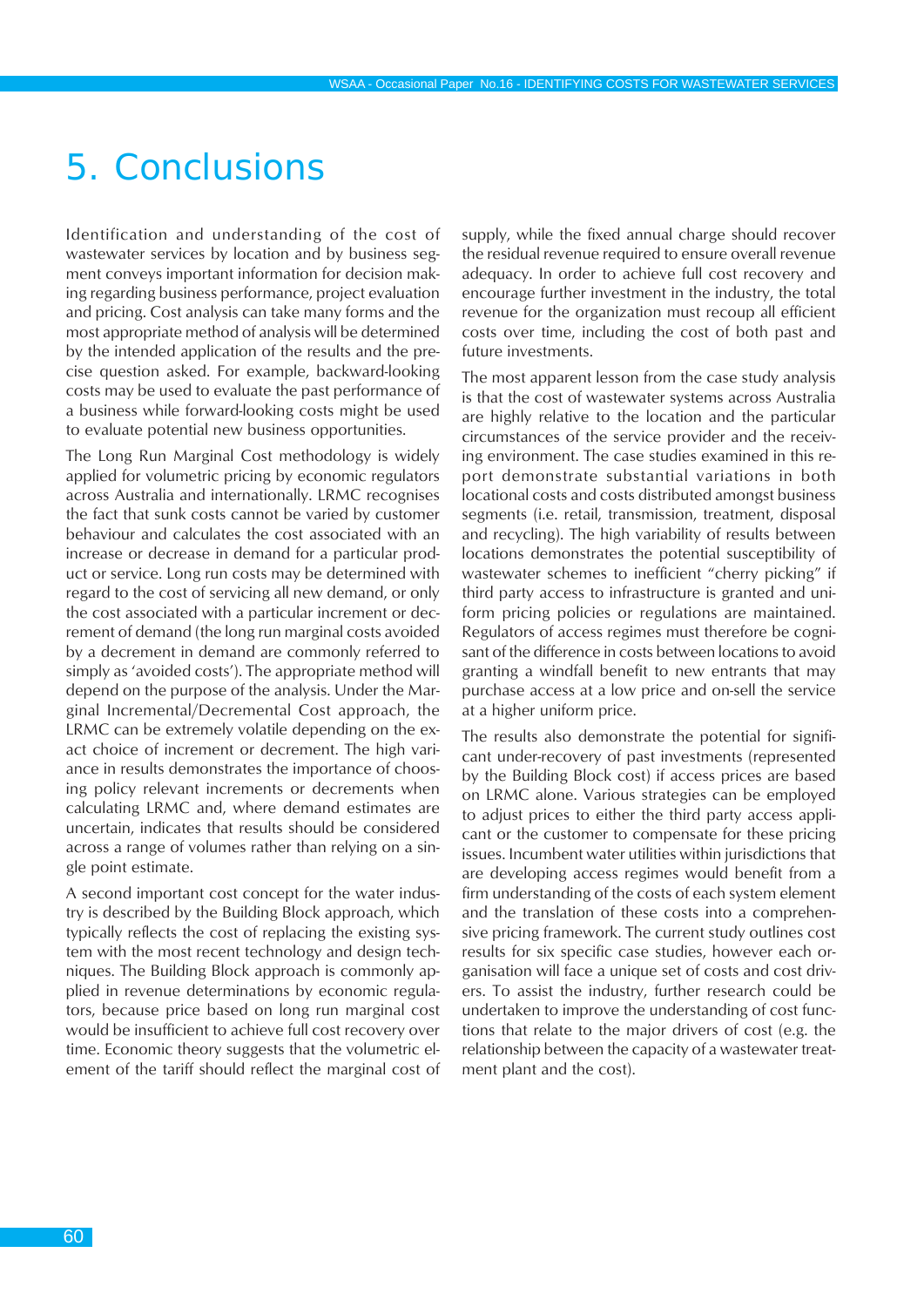### **Conclusions** *continued*

The case study results confirm the traditionally held view that wastewater transmission costs form the most substantial part of a wastewater service provider's existing asset base. The long transmission distances modelled for one of the case studies had the highest impact on cost compared with all other drivers examined, with the exception of the method of disposal (both LRMC and Building Block costs increased by around 70% when transmission lengths were doubled).

Peak wet weather flows were also shown to substantially impact the cost of service provision (reducing costs by around 20-25%). An issue not addressed by the cost allocation procedure was the responsibility of third party service providers to treat wet weather flows. The potentially large wet weather volumes are not generated by customers and therefore disputes about allocation of wet weather flows may arise in "typical" access arrangement situations (i.e. where a third party provides both retail and treatment services but not transmission). Incumbents may claim that the third party should accept the infiltration associated with their infrastructure, while third parties may argue that the system is not optimally designed and therefore that the responsibility of infiltration should remain with the incumbent. The resolution of these issues will be a significant point of negotiation.

The case studies clearly illustrate the comparatively high growth in wastewater treatment costs and in particular water recycling costs. The rapid increase in water recycling costs will put significant upward pressure on absolute wastewater treatment and disposal costs in the future, which may be at least partly offset by a reduction in the cost of, or need for, new potable water sources.

Retail customer service costs (such as billing and meter reading) were found to be a very small component of total costs. This result appears contradictory to the view that competition for retail customer services will play an important role in promoting competition in the water and wastewater industry. The relatively small proportion of costs represented by retail customer services may, however, understate the importance of market entry by third party retailers. In the longer term, retail service providers may bolster their trust and credibility with customers through this apparently small "foot in the door" in order to eventually compete for infrastructure services. Furthermore, it is possible that retail functions such as call centres and meter reading could be aggregated across a number of utilities to increase the overall scale and scope of services.

Finally, with increasing economic regulation and the possibility of access challenges, utilities can expect increasing pressure to develop robust estimates of long run cost, in addition to the impact of incremental or decremental variations in demand. As evidenced by preliminary requests from the ESC, it can be expected that regulators will require utilities to conduct long run incremental analysis of load variables (i.e. the change in cost resulting from a specific change in volume or load concentration) for the calculation of trade waste and other forms of wastewater pricing. The development of long run costs and a reliable source development schedule is not only pertinent to pricing, but also to the analysis of water source options and prudent long term planning.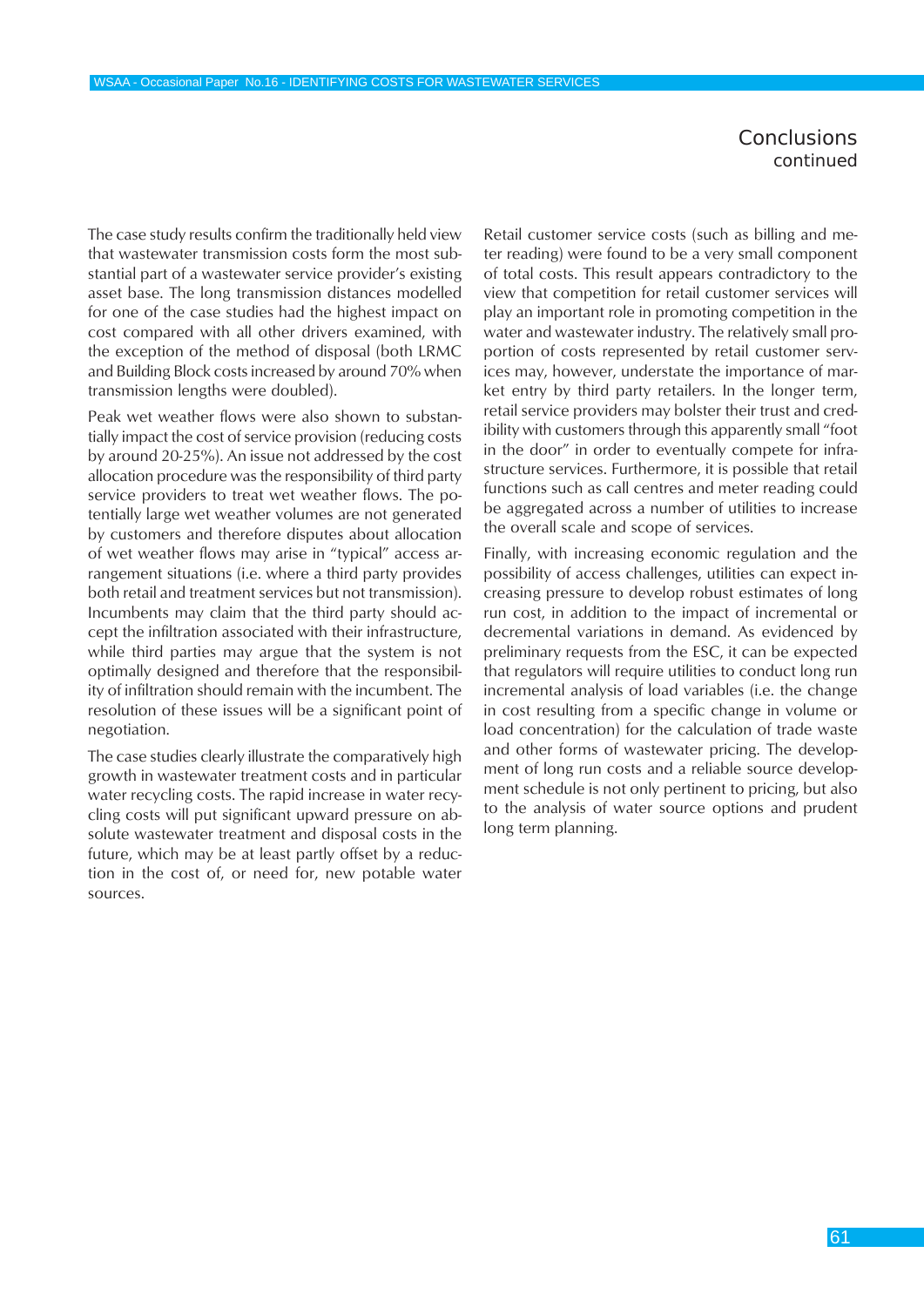# Appendix A: International Experience

LRMC cost concepts are used within the water, aviation and energy sectors. In the aviation sector, for example, LRMC may be used to set the price of access. As in the water industry the cost structures in aviation suffer from lumpiness and natural monopoly characteristics. As in water, there comes a point when increases in capacity can only be addressed by a major project i.e. some facilities simply cannot be expanded incrementally by their very nature (another whole runway or tunnel or road is required).

In the following we review practical experiences in the water sector. Our survey of the literature of the use of LRMC pricing in the water sector yielded few practical and complete examples of the use of LRMC. The most recent and transparent experience is Ofwat in the UK, however, LRMC costing has also been promoted by the Canadian Water Waste Water Authority and the World Bank through projects in developing countries.

# **Ofwat**

In 2001 Ofwat published a series of reports under the heading "The role of Long Run Marginal Costs in the Provision and Regulation of Water Services". The aim of these reports were to explain views on the relevance of LRMC in water service provision and in regulatory policy, publish and comment on existing estimates of LRMC, explain how greater consistency in the estimation of LRMC could be promoted, and consult on proposals for the future scope and format of LRMC submissions.

Table 16 shows the LRMC estimates provided by different water companies in the UK.

Separate estimates of LRMC are made by increment: 'resources', 'treatment', 'bulk transport' and 'local distribution'. The sum of these increment costs yield the total LRMC.

Key observations that can be drawn from the Ofwat assessment include:

- variations in the LRMC occur as a result of varying prices per  $m<sup>3</sup>$  of water for water abstraction, treatment, and transport and distribution, depending upon local circumstances;
- LRMC include costs of provision of additional resources that might involve a variety of different schemes ranging from new boreholes, increased abstractions, or winter storage mechanisms; and
- distribution costs are included since additional distribution costs might be involved for new sources of supply.

Ofwat does not view the LRMC estimation as a standardised calculation. However, water companies are required to make explicit their assumptions, and present a thorough analysis that is demonstrably consistent with the company's Water Resource Plan. Thus, Ofwat seeks to foster consistency in the approach to estimating LRMC and in the level of analysis.

Ofwat does not strongly recommend a specific approach to calculating LRMC. In particular it notes:<sup>20</sup>

*"Companies should clearly specify the methodology used for calculating LRMC (average incremental cost or perturbation approach). It is preferable for companies to include analysis based on both approaches, which is likely to be based on similar underlying investments."*

20 Ofwat (2001) *The Role of Long Run Marginal Costs in the Provision of Water Services*, p. 60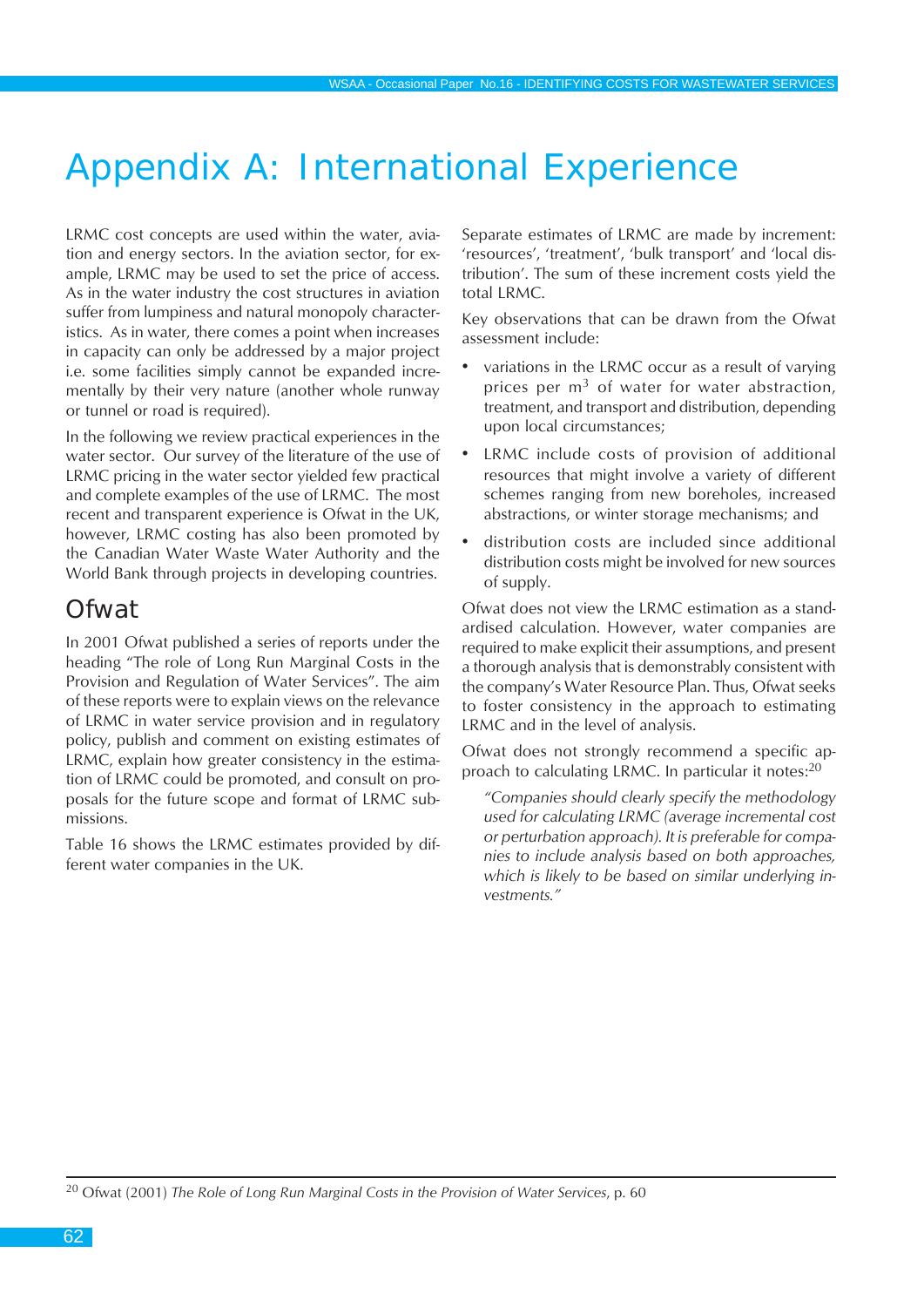## Appendix A: International Experience *continued*

| rable To: EXIVE by company and area (merchicit)<br><b>Water company</b> | <b>Resources</b> | treatment        | bulk           | local            | <b>Total</b> |
|-------------------------------------------------------------------------|------------------|------------------|----------------|------------------|--------------|
|                                                                         |                  |                  | transport      | distribution     | <b>LRMC</b>  |
|                                                                         | $p/m^3$          | $p/m^3$          | $p/m^3$        | $p/m^3$          | $p/m^3$      |
| <b>Water and sewerage companies</b>                                     |                  |                  |                |                  |              |
| Anglian                                                                 |                  |                  |                |                  |              |
| Anglian                                                                 | 16               | 12               | 15             | $\mathbf{1}$     | 45           |
| Hartlepool                                                              | n/a              | n/a              | n/a            | n/a              | $13 - 27$    |
| Dwr Cymru                                                               | n/a              | n/a              | n/a            | n/a              | 47           |
| Northumbrian*                                                           |                  |                  |                |                  |              |
| Northumbrian                                                            | 11               | 5                | 28             | 13               | 58           |
| Essex                                                                   | n/a              | n/a              | n/a            | 12               | 56           |
| Suffolk                                                                 | 65               | $\overline{0}$   | 0              | 20               | 86           |
| Severn Trent                                                            | 13               | 15               | 15             | 15               | 58           |
| South West                                                              | 22               | 21               | n/a            | $\overline{7}$   | 49           |
| Southern                                                                | n/a              | n/a              | n/a            | n/a              | 37           |
| Thames                                                                  | 42               | 3                | $\overline{2}$ | $\mathbf{1}$     | 49           |
| <b>United Utilities</b>                                                 | 20               | 5                | 11             | 12               | 49           |
| Wessex                                                                  | 12               | 12               | 25             | 75               | 125          |
| <b>Yorkshire</b>                                                        |                  |                  |                |                  |              |
| Yorkshire                                                               | 25               | $\boldsymbol{0}$ | $\mathbf 0$    | $\sqrt{2}$       | 27           |
| York                                                                    | $\overline{0}$   | 10               | 13             | $\overline{4}$   | 27           |
| <b>Water only companies</b>                                             |                  |                  |                |                  |              |
| Bournemouth & West Hampshire                                            | 17               | 9                | $\mathbf 0$    | 26               | 53           |
| <b>Bristol</b>                                                          | 14               | $\overline{2}$   | $\mathbf 0$    | $\boldsymbol{0}$ | 16           |
| Cambridge                                                               | 40               | $\overline{4}$   | $\mathbf 0$    | 9                | 54           |
| Dee Valley                                                              | 10               | 19               | $\overline{0}$ | 25               | 54           |
| Folkstone & Dover                                                       | 36               | $\overline{3}$   | 19             | $\mathbf 0$      | 58           |
| Mid Kent                                                                | $\boldsymbol{0}$ | 95               | 25             | $\boldsymbol{0}$ | 120          |
| Portsmouth                                                              | 3                | $\overline{0}$   | $\mathbf{1}$   | 5                | 9            |
| <b>South East</b>                                                       |                  |                  |                |                  |              |
| Northern                                                                | 16               | 9                | 11             | 23               | 60           |
| Southern                                                                | 24               | 45               | 30             | 23               | 123          |
| S. Staffordshire                                                        | 9                | 6                | 16             | 11               | 41           |
| Sutton & E. Surrey                                                      | 39               | $\mathbf 0$      | n/a            | 25               | 64           |
| <b>Tendering Hundred</b>                                                | 33               | $\overline{7}$   | $\mathbf 0$    | 9                | 48           |
| <b>Three Valleys</b>                                                    |                  |                  |                |                  |              |
| Three Valleys                                                           | 8                | 14               | 13             | $\boldsymbol{0}$ | 35           |
| North Surrey                                                            | 34               | 28               | 24             | 4                | n/a          |

#### **Table 16: LRMC by company and area (increment)21**

Source: Ofwat "Tariff structure and charges 2002 – 2003 report", Table 26, p. 65.

Available at: http://www.ofwat.gov.uk/aptrix/ofwat/ publish.nsf/AttachmentsByTitle/of\_trf99.pdf/\$File/ of\_trf99.pdf

<sup>&</sup>lt;sup>21</sup> Total LRMC figures may not add up due to rounding.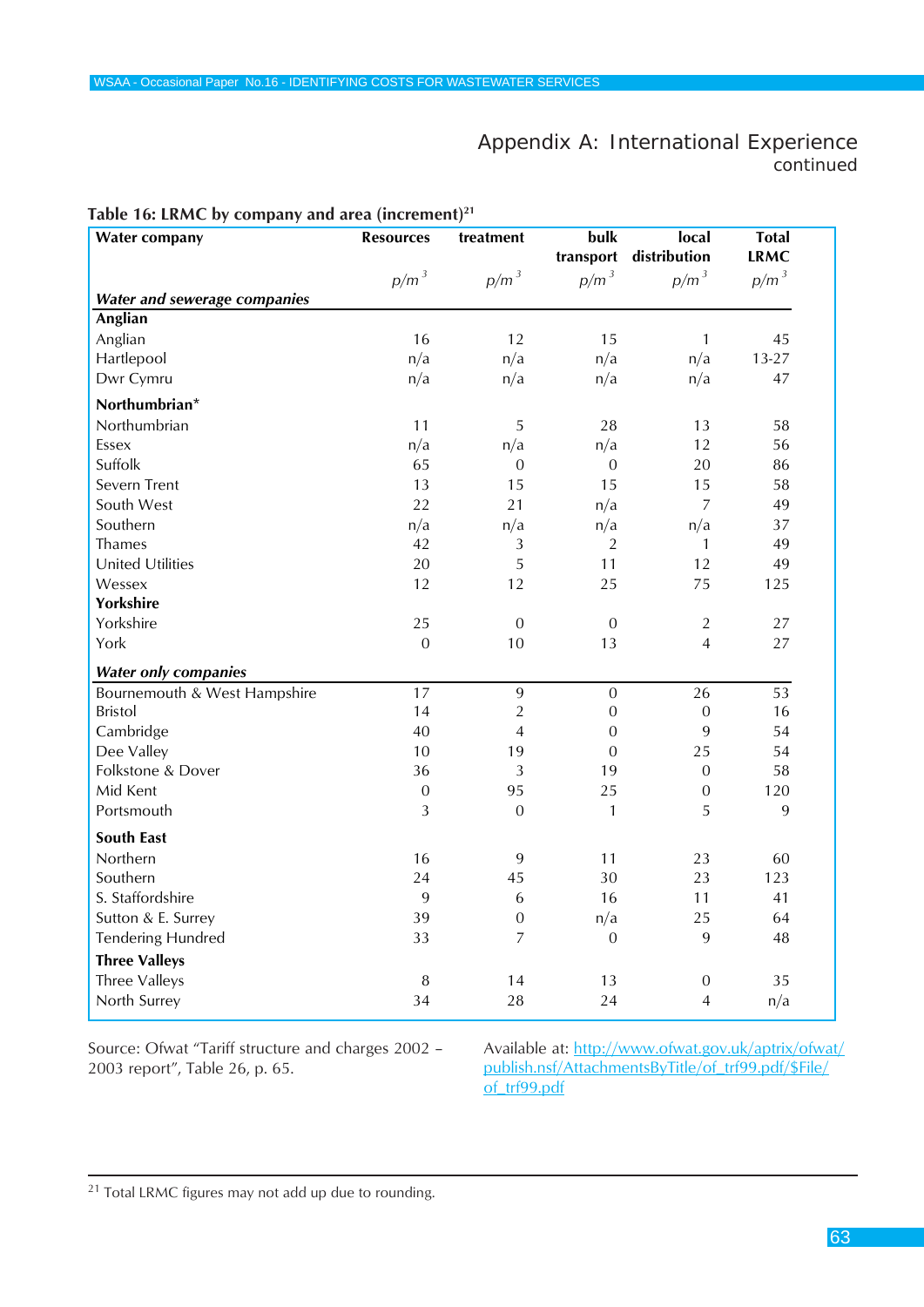### Appendix A: International Experience *continued*

However, most, although not all, companies in the UK have adopted the AIC approach. The AIC approach requires consideration of the relationship between future costs and volume growth. However, it is necessary to separate out changes in future costs that are independent of volume growth. Water company studies of LRMC submitted to Ofwat suggest variation in terms of cost inclusions and exclusions in the AIC approach, in particular on issues dealing with metering, leakage, security of supply, and demand management.

Ofwat's view on these issues are summarised as follows:

*Metering***:** A number of LRMC submissions did not clarify whether metering costs have been included. The Ofwat view is that metering influences demand, the demand reduction associated with metering may be treated as a substitute for development of new resources and treatment facilities. For this reason, the costs associated with metering should be included in LRMC;

*Leakage***:** Leakage reduction forms a significant part of many companies' least cost investment schedules, by making more treated water available to customers and therefore constitutes a direct substitute for development of new resources and treatment works. On this basis, Ofwat believes that costs associated with reducing leakages, in present and future periods, should be reflected in companies' LRMC estimates.

*Security of supply***:** The majority of the LRMC submissions did not clarify the purpose of an intended individual scheme (i.e. whether it is for security of supply or growth). According to Ofwat, the cost of restoring security of supply and the output of such schemes should generally be excluded from estimates of LRMC based on the AIC approach. This is because these are

future costs that must be borne regardless of growth in demand. Ofwat note, however, that it may be appropriate in some circumstances be appropriate to consider the costs of restoring security of supply as avoidable, for example if demand were to fall and in this case present an alternative calculation based on the costs of security of supply schemes.

*Demand management***:** Where water companies choose demand management measures as part of their least cost supply-demand balance program, these costs should be included in the calculation of LRMC. This is particularly appropriate where demand management defers the need for major resource investments.

Ofwat has provided guidance on which costs should be included and which costs should be excluded, to ensure standardisation of LRMC estimates. Indeed as noted by Ofwat:<sup>22</sup>

*"Most companies have provided estimates of LRMC, with a breakdown of the components of their estimate. However, company submissions have contained varying levels of supporting analysis and explanation. In many cases it has been difficult to reconcile company submissions with water resource plans, underlying scheme details or companies' analyses of leakage economics. Many submissions do not clarify the methodology for deriving the least cost investment plan, or the nature of the alternative basis for the LRMC calculation. Sensitivity analyses have also not been presented by many companies."*

A key conclusion that can be drawn from the Ofwat experience is the importance *ex ante* to provide guidelines on the key inputs and assumptions when requiring water companies to engage in a LRMC exercise.

22 Ofwat (2001), p. 55.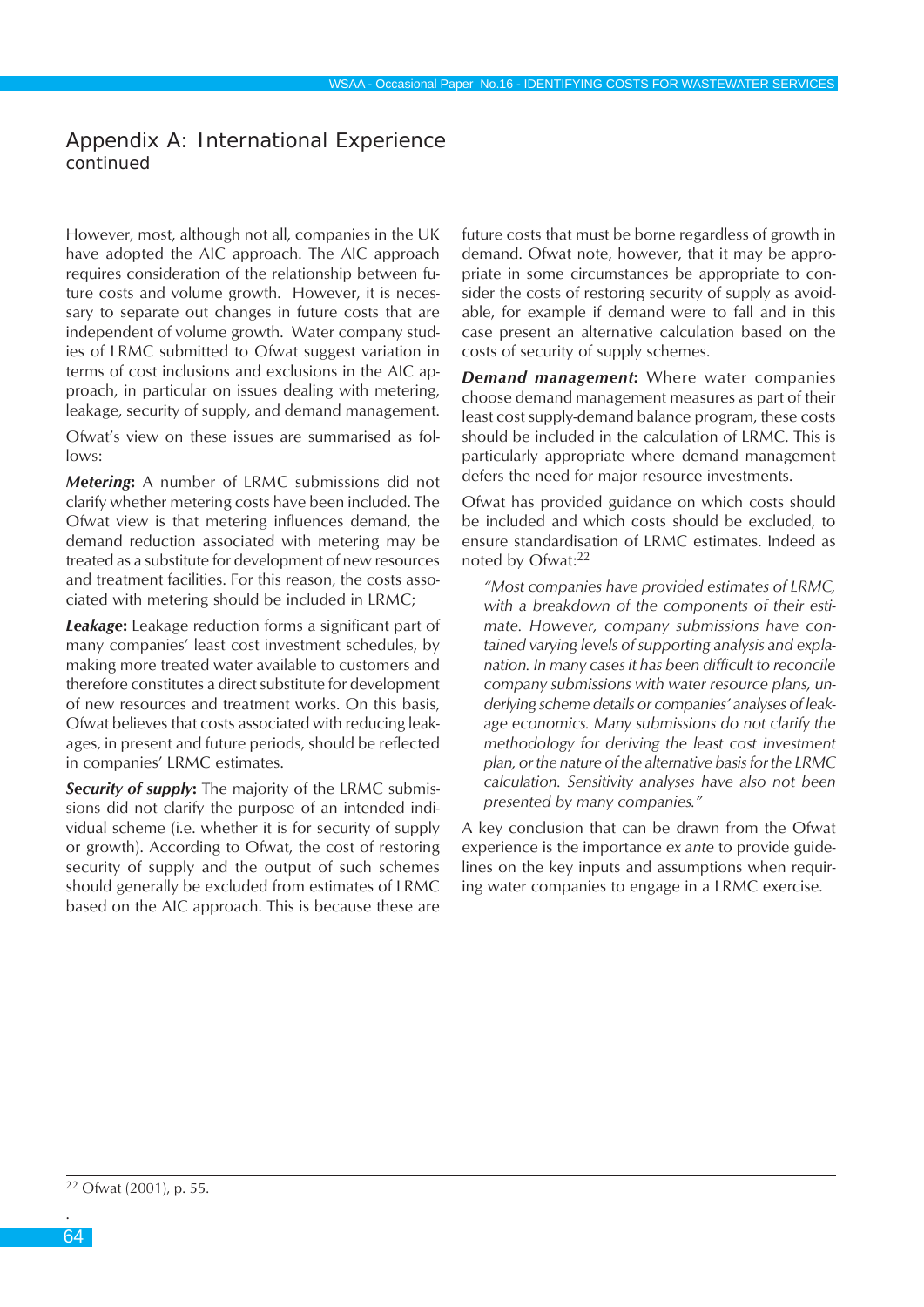Appendix A: International Experience *continued*

# Canadian Water and Wastewater Authority

The Canadian Water and Wastewater Authority (CWWA) published a Rate Manual in 1993, the *Municipal Water and Wastewater Rate Manual*. This Manual sets out the Canadian approach to rate setting. It discusses the methods and theory underlying the logic and process of charge setting and comes with a fully documented charge software model (a spreadsheet to develop retail charges on a simple two-part tariff, featuring a volumetric charge and a fixed charge that varies by meter size).

The CWWA approach to charge setting is based on three principal goals: full cost recovery, the equitable distribution of costs among customers and the efficient use of both water resources and financial resources. In this respect the CWWA promotes a two part rate structure featuring a constant volumetric charge plus a meter charges that vary by size of service. The volumetric charge is based on LRMC and calculated using a AIC methodology. The cost model includes an option for peak load pricing where marginal capacity cost is allocated to the summer charges.

# The World Bank

In 1977, the World Bank investigated alternative concepts of marginal costs for application in the water supply sector.23 To our knowledge, this is the first attempt to consistently discuss different approaches to LRMC in the water sector.

The conclusions reached by the World Bank staff are:

It is not possible to establish a set of precise marginal cost estimation rules that can be followed in all circumstances; and

compromises are required that will depend on:

the degree of capital indivisibility;

the elasticities of demand; and

prices which currently prevail.

While the authors do not recommend one particular approach, they do conclude that:<sup>24</sup>

*"It is when capital indivisibility enters the picture that [LR]AIC can become more appropriate, for then compromises must be reached between the need to avoid price fluctuations, the need to signal justification of investment, and the need to make best use of existing capacity."*

Indeed, the long run AIC is now a well recognised concept within the World Bank and frequently used in water supply projects.

<sup>24</sup> Ofwat (2001), p. 54.

<sup>23</sup> Saunders, R. J., Warford, J.J., Mann, P.C., *AIternative Concepts of Marginal Cost for Public Utility Pricing: Problems of Application in the Water Supply Sector*, World Bank Staff Working Paper No 259, 1977.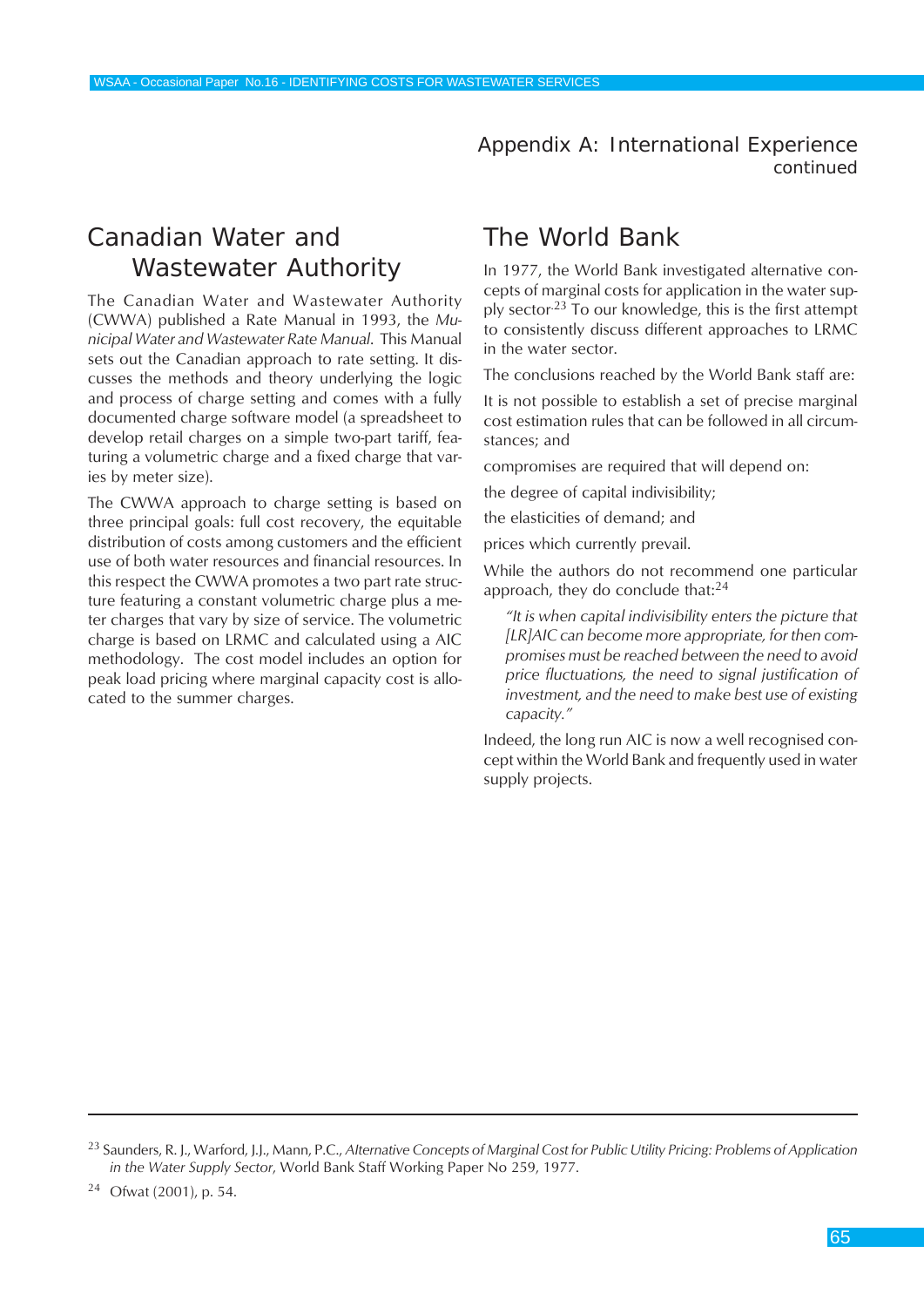# Appendix B: Building Block Methodologies

Various methodologies for representing the total cost of an existing scheme, often referred to as "Building Block" methodologies, have been employed for different purposes in the water industry. The method for calculating Building Block costs may include:

- 1. Historic Cost Depreciation  $+$  ROA<sup>25</sup> on Written Down Historic Cost + Operating Costs
- 2. Replacement Cost Depreciation + ROA on Written Down Replacement Cost + Operating Cost
- 3. Optimised RC Depreciation + ROA on  $DORC^{26}$  + Operating Cost.
- 4. Depreciation (Historic, Replacement, or Optimised) + Smoothed ROA + Operating Cost
- 5. Renewals annuity + ROA on initial investment + Operating Cost
- 6. Depreciation based on  $RAV^{27}$  + ROA on RAV + Operating Cost

We briefly discuss their key features and uses:

### **Historic Cost Depreciation, ROA on Written Down Historic Cost, Operating Cost**

Key features include:

- Rarely used in the industry today
- Considered to have poor intergenerational equity as it does not recognise the impact of inflation
- Retrospectively returns purchase cost of the asset, relatively risk free
- Diminishes over time as asset value reduces

## **Replacement Cost Depreciation, ROA on Written Down Replacement Cost, Operating Cost**

Key features include:

- Commonly used in the industry
- Includes obsolete assets or over-designed capacity
- Retrospectively returns purchase cost of the asset, relatively risk free

• Diminishes over time as asset value reduces

### **Optimised RC Depreciation, ROA on DORC, Operating Cost**

Key features include:

- Commonly used in the industry
- Excludes obsolete assets and over-designed capacity
- May return less than the original purchase cost of the asset. Higher risk may require a higher return or inclusion of obsolescence estimate.
- Diminishes over time as asset value reduces

#### **Depreciation (Historic, Replacement, or Optimised), Smoothed ROA, Operating Cost**

Key features include:

- Rarely used in the industry
- Advantages and disadvantages as under Historic, Replacement or Optimised methods above
- Smooths cost over time

#### **Renewals annuity, ROA on initial investment, Operating Cost**

Key features include:

- Still relatively uncommon in Australia
- Difficult to determine accurately
- May over or under-recover unless
- "Smooths" costing over time

### **Depreciation based on RAV + ROA on RAV + Operating Cost**

Key features include:

- Commonly used by Australian economic regulators
- Adjusts the asset value for 'line in the sand' regulatory or government decisions, including the avoidance of price shocks
- Will return less than the original purchase cost of the asset on a present value basis
- Diminishes over time as asset value reduces
- <sup>25</sup> Return on Assets (ROA). Historic cost formulae require the use of a nominal ROA, while replacement cost methods require an inflation adjusted or real ROA.

<sup>26</sup> Depreciated Optimised Replacement Cost

<sup>27</sup> Regulated Asset Value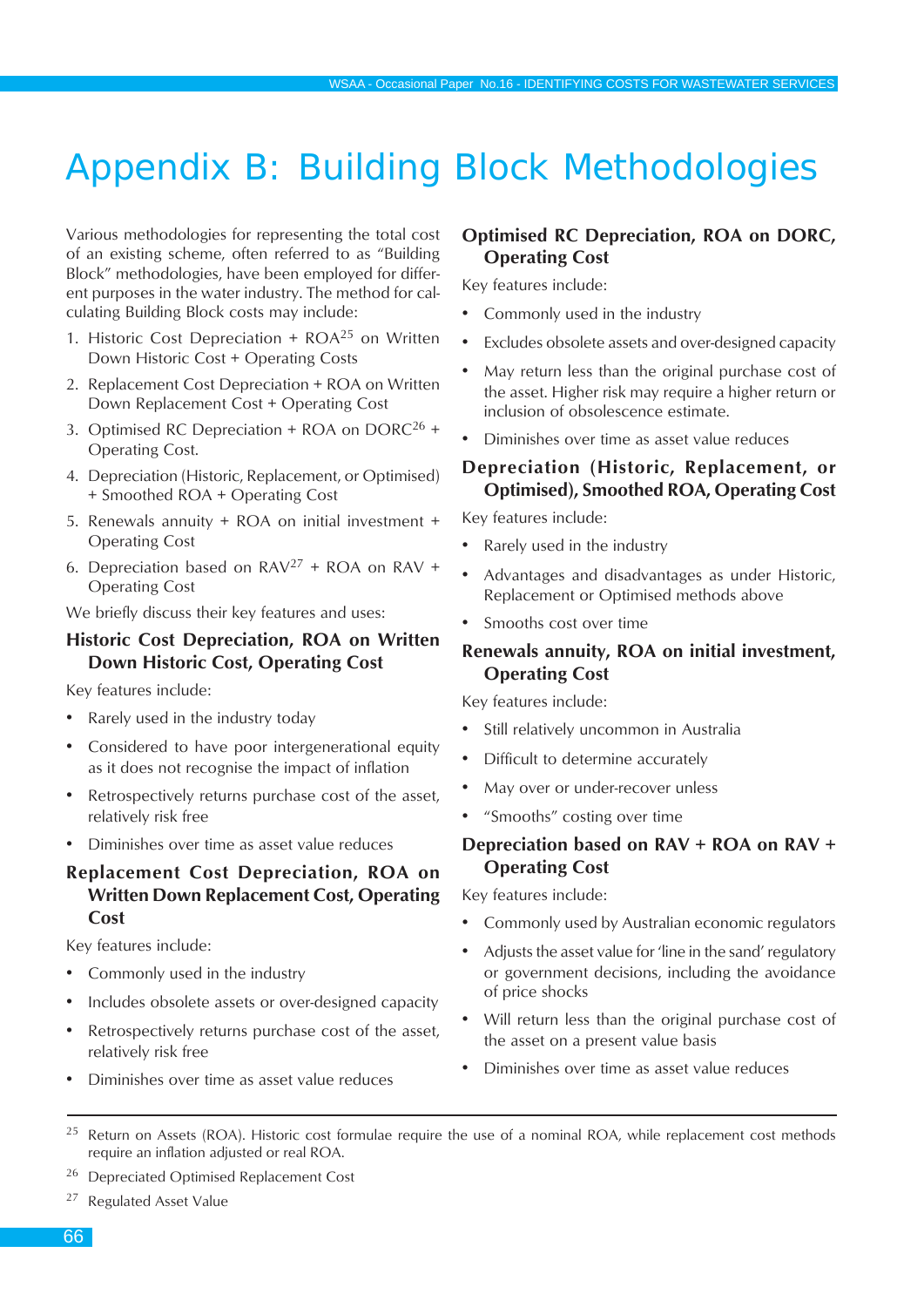# Appendix C: Ofwat Special Factors

The table below shows the Special Factors allowed for price variations by the UK economic regulator (Ofwat). The table illustrates the diversity of factors that can influence wastewater costs.

#### **Table 17: Ofwat Special Factors**

| <b>Operating expenditure</b>                   | Number of<br>companies |
|------------------------------------------------|------------------------|
| Water resources (including bulk supplies)      | 9                      |
| Water quality                                  | $\overline{2}$         |
| Water treatment                                | 6                      |
| Leakage                                        | $\overline{4}$         |
| High level of meter penetration                | 5                      |
| Sewage treatment and sludge                    | 3                      |
| Location                                       | $\Omega$               |
| Regional salaries and construction costs       | 8                      |
| Regional power costs                           | $\overline{4}$         |
| Debt                                           | 5                      |
| Coastal sewage treatment works                 | $\overline{2}$         |
| Traffic congestion                             | $\overline{2}$         |
| <b>Burst rate</b>                              | $\overline{2}$         |
| Location (other)                               | $\overline{2}$         |
| Welsh language obligations                     | 1                      |
| Size and number of assets (including rurality) | 3                      |
| Company size (small companies)                 | $\overline{2}$         |
| Accounting for depreciation                    | 1                      |
| Impact of large industrial customers on the    |                        |
| econometric models                             | $\overline{2}$         |
| <b>Total operating expenditure</b>             | 63                     |

|                                       | Number of |
|---------------------------------------|-----------|
| Capital maintenance expenditure       | companies |
| Shared water resources                |           |
| Water treatment                       |           |
| Tight ammonia discharge consent       |           |
| Number of meter replacements          |           |
| High seasonal tourist population      |           |
| Regional price adjustment             | 9         |
| Impact of reservoir safety            |           |
| Impact of coal mining                 |           |
| Company size (small companies)        | 2         |
| M6 toll road                          |           |
| Total capital maintenance expenditure | 19        |

*Source* : Ofwat (2005) *Water and sewerage service unit costs and relative efficiency 2003-04 report*, January, p. 59.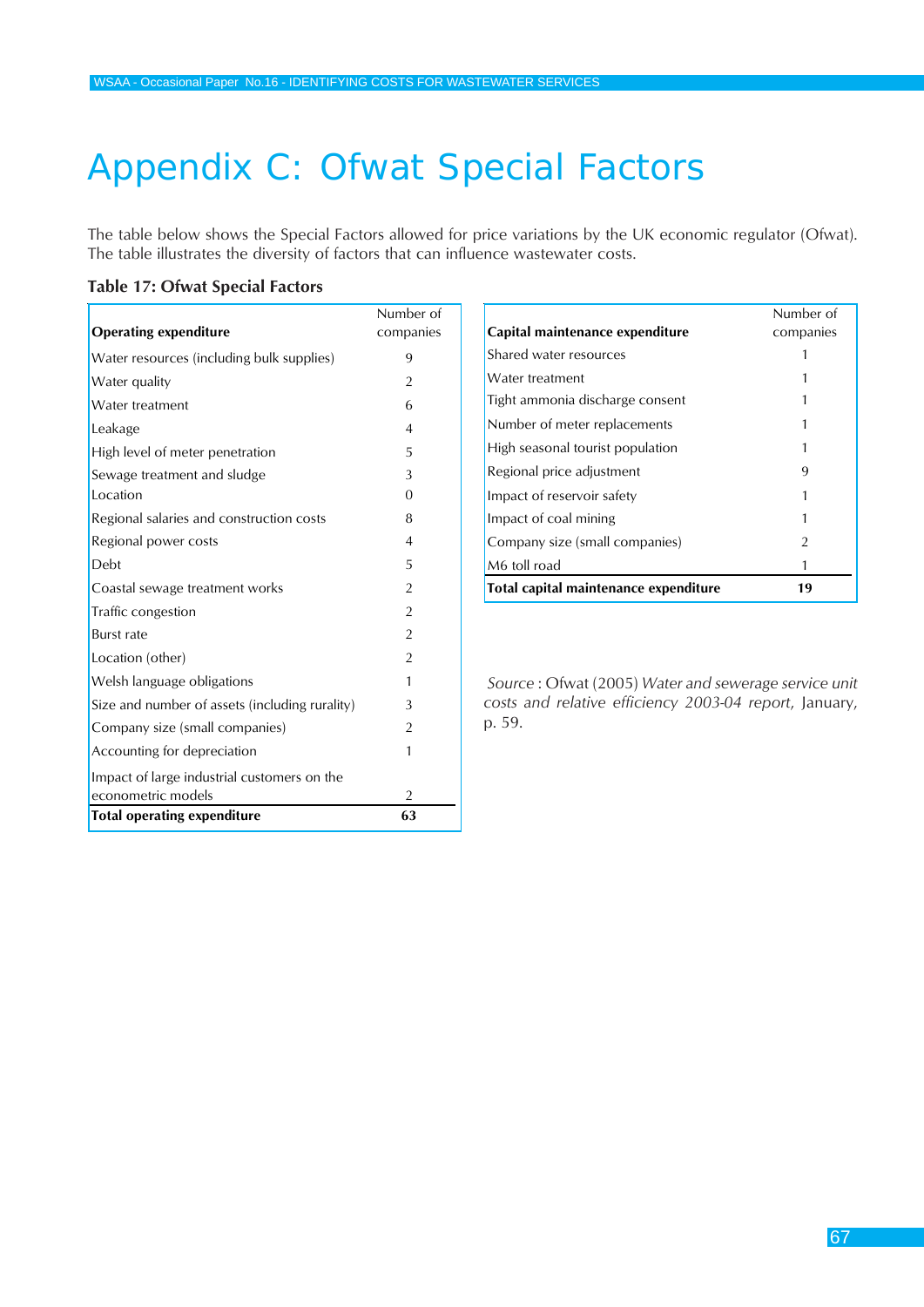| Building Block (\$'000 pa) |                                                   |                                    |                                      |                                    |                                           |                        |                              |
|----------------------------|---------------------------------------------------|------------------------------------|--------------------------------------|------------------------------------|-------------------------------------------|------------------------|------------------------------|
| Case Study                 | $(A1)$ WDRC                                       | $\overline{G}$ (B1) $\overline{O}$ | (C1) Dep                             | $=(A1)*6%$<br>(D1) ROA             | $= (B1) + (C1) + (D1)$<br>(E1) Total Cost | (F1) Vol ML (existing) | (G1) Cost/kL<br>$=(E1)/(F1)$ |
| HiRecycl                   | 41,640                                            | 6,252                              | 1,617                                | 2,498                              | 10,367                                    | 792                    | 13.10                        |
| ModInland                  | 96,786                                            | 5,409                              | 3,412                                | 5,807                              | 14,628                                    | 3,231                  | 4.53                         |
| ModOcean                   | 141,495                                           | 6,037                              | 5,089                                | 8,490                              | 19,615                                    |                        | 2.62                         |
| MOLOWW                     | 96,502                                            | 6,037                              | 2,785                                | 5,790                              | 14,612                                    | $7,487$<br>7,487       | 1.95                         |
| MO10yrscap                 | 141,495                                           | 6,037                              | 5,089                                | 8,490                              | 19,615                                    |                        | 2.62                         |
| <b>MOHiTrans</b>           | 234,696                                           | 9,465                              | 9,861                                | 14.082                             | 33,408                                    | 7,487<br>7,487         | 4.46                         |
|                            | 517,919                                           | 29,77                              | 7.991                                | 31,075                             | 78,837                                    | 26,484                 | 2.98                         |
|                            | LRMC (\$'000 PV) - notional 20% increment         |                                    |                                      |                                    |                                           |                        |                              |
| Case Study                 | (A2) LRMC Capital<br>(AdN 000.3)                  | Opex<br>(3000 NPV)<br>(B2) LRMC    | (C2) LRMC Total<br>(NdN 000S)        | (D2) Incr Vol MLs<br>(PV 50 yrs)   | (E2) Capex/kL                             | (F2) Opex/kL           | (G2) Total Cost/kL           |
|                            |                                                   | $=$ (E4) x 20%                     | $=(A2)+(B2)$                         | $=(14) \times 20\%$                | $=(A2)/(D2)$                              | $= (B2) / (D2)$        | $=(C2)/D2$                   |
| HiRecycl                   | 69,309                                            | 30,218                             | 99,527                               | 9,775                              | 7.09                                      | 3.09                   | 10.18                        |
| ModInland                  | 16,912                                            | 3,101                              | 20,013                               | 2,916                              | 5.80                                      | $1.06$<br>0.72<br>0.72 | 6.86                         |
| ModOcean                   | 4,539                                             | 3,435                              | 7,974                                | 4,764                              | 0.95                                      |                        | $-1.67$                      |
| MOLOWW                     | 3,152                                             | 3,435                              | 6,586                                | 4,764                              | 0.66                                      |                        | 1.38                         |
| MO10yrscap                 | 3,637                                             | 1,979                              | 5,616                                | 4,764                              | 0.76                                      | 0.42                   | 1.18                         |
| <b>MOHiTrans</b>           | 7.414                                             | 5,702                              | 13.116                               | 4.764                              | .56                                       | 120                    | 2.75                         |
|                            | 1,549                                             | 42,168                             | 39,717                               | 26,984                             | 2.3                                       | 0.30                   | 5.18                         |
|                            | Avoided Cost (\$'000 PV) - notional 20% decrement |                                    |                                      |                                    |                                           |                        |                              |
| Case Study                 | (A3) Avoided Capital                              | (B3) Avoided Opex                  | (C3) Avoided Total                   | (D3) Decr Vol MLs                  | (E3) Capex/kL                             | (F3) Opex/kL           | (G3) Total Cost/kL           |
|                            | (AdN 000.\$)                                      | (AdN 000.\$)                       | $=(A3)+(B3)$<br>$(14N 000 \text{S})$ | $=(14) \times 20\%$<br>(PV 50 yrs) | $=(A3)/(D3)$                              | $=(B3)/(D3)$           | $=(C3)/(D3)$                 |
| HiRecycl                   | 51,590                                            | 7,446                              | 69,036                               | 9,775                              |                                           |                        | 7.06                         |
| ModInland                  | 11,341                                            | 1,203                              | 12,543                               | 2,916                              | 3.89                                      | 0.41                   | $\frac{4.30}{0.53}$<br>0.54  |
| ModOcean                   | 1,374                                             | $\frac{1,168}{1,168}$              | 2,542<br>2,550                       | 4,764                              | $0.29$<br>$0.29$                          | 0.25                   |                              |
| MOLOWW                     | 1,382                                             |                                    |                                      | 4,764                              |                                           | 0.25                   |                              |
| MO10yrscap                 | 731                                               |                                    | 1,899                                | 4,764                              | 0.15                                      | 0.25                   |                              |
| MOHiTrans                  | 1,367                                             | 1,168                              | 2,534                                | 4,764                              | 0.29                                      | 0.25                   | 0.53                         |
|                            | 66,418                                            | 22,152                             | 88,570                               | 26,984                             | 3.00                                      | 0.25                   | 3.28                         |

# Appendix D: Detailed Results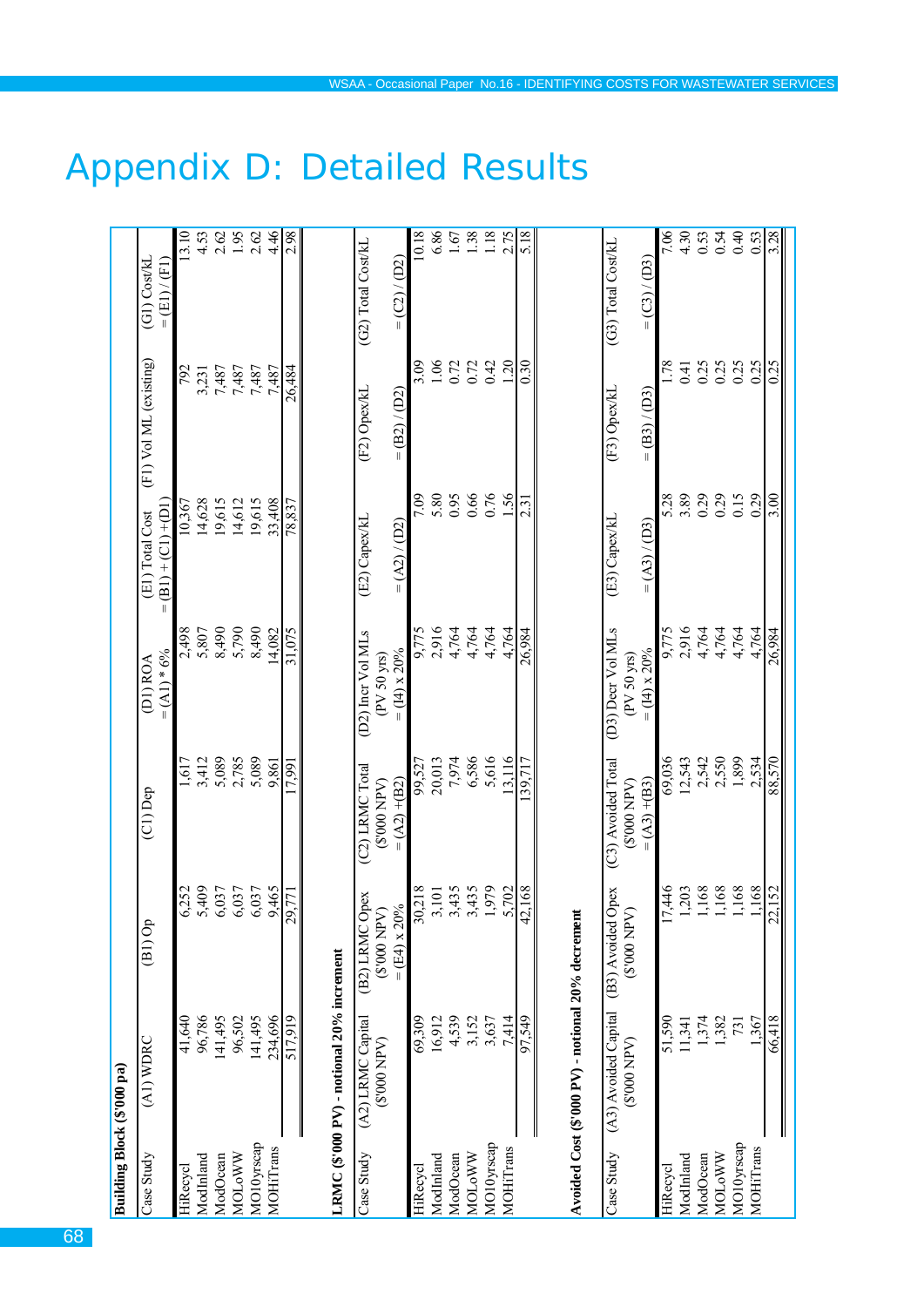# Appendix E: Case Study "ModOcean" Worked Example

The following calculation illustrates the stages required to calculate the LRMC (Increment), the LRMC (Avoided Cost) and the Building Block costs for the "ModOcean" case study. A similar approach was applied for each of the six case studies identified in this report.

#### **Long Run Marginal Cost - Increment**

Table 18 shows a worked example of the LRMC (MIC) calculation for a 200GL increment above expected ("baseline") usage. The calculation is for illustrative purposes only. The final calculation of LRMC (MIC) averages every LRMC (MIC) result in from 50 GL to 1,900 GL (in 50 GL increments). This range represents increments of between 0.5% and 19.8% of the year 20 demand of 9,578 GL. For the purposes of this study, this is the range within which demand increments are expected to occur.

| Year                                    | Original               | "Trigger"        | Demand                 | Original Capital | <b>Adjusted Capital</b> | Original             | Adjusted         |
|-----------------------------------------|------------------------|------------------|------------------------|------------------|-------------------------|----------------------|------------------|
|                                         | Demand                 | Demand           | $+200$ GL              | Expenditure      | Expenditure             | Opex                 | Opex             |
|                                         | (demand <sub>1</sub> ) | (note 1)         | (demand <sub>2</sub> ) | $(capex_1)$      | $(capex_2)$             | (open <sub>1</sub> ) | $(open_2)$       |
| 2006                                    | <b>Base Year</b>       | <b>Base Year</b> | <b>Base Year</b>       | <b>Base Year</b> | <b>Base Year</b>        | <b>Base Year</b>     | <b>Base Year</b> |
| 2007                                    | 7,641                  | 7,564            | 7,841                  | 1,074            | 4,668                   | 6,156                | 6,300            |
| 2008                                    | 7,796                  | 7,718            | 7,996                  | 3,594            | 6,913                   | 6,273                | 6,417            |
| 2009                                    | 7,950                  | 7,873            | 8,150                  | 6,913            | 2,774                   | 6,389                | 6,533            |
| 2010                                    | 8,104                  | 8,027            | 8,304                  | 2,774            | 1,273                   | 6,504                | 6,648            |
| 2011                                    | 8,259                  | 8,181            | 8,459                  | 340              | 1,642                   | 6,617                | 6,761            |
| 2012                                    | 8,335                  | 8,297            | 8,535                  | 933              | 1,427                   | 6,674                | 6,818            |
| 2013                                    | 8,412                  | 8,374            | 8,612                  | 821              | 1,282                   | 6,730                | 6,874            |
| 2014                                    | 8,489                  | 8,451            | 8,689                  | 821              | 1,282                   | 6,786                | 6,930            |
| 2015                                    | 8,566                  | 8,527            | 8,766                  | 1,427            | 1,282                   | 6,842                | 6,986            |
| 2016                                    | 8,642                  | 8,604            | 8,842                  | 1,282            | 1,282                   | 6,898                | 7,042            |
| 2017                                    | 8,719                  | 8,681            | 8,919                  | 1,282            | 1,282                   | 6,953                | 7,097            |
| 2018                                    | 8,796                  | 8,758            | 8,996                  | 1,282            | 1,844                   | 7,008                | 7,152            |
| 2019                                    | 8,873                  | 8,834            | 9,073                  | 1,282            |                         | 7,062                | 7,207            |
| 2020                                    | 8,949                  | 8,911            | 9,149                  | 1,282            | 1,844                   | 7,117                | 7,261            |
| .                                       | .                      | .                | .                      | .                | .                       | .                    |                  |
| Present<br>Value<br>$(100 \text{ yrs})$ | 156,143                |                  | 159,278                | 32,541           | 35,787                  | 124,411              | 126,671          |

#### **Table 18: LRMC for 200 GL Increment**

Note 1: Case studies use a "Trigger" demand rather than the "Original" demand to determine the timing of capital and operating costs. Ideally the "trigger" point would be determined by the engineering capacity of relevant infrastructure. For this study, the "trigger" point for new infrastructure costs is assumed to be the midpoint of the current year and previous year demand.

The long run marginal cost of an increment of 200 GL is therefore:

$$
LRMC^{MIC} = \frac{PV(Change\_in\_cost)}{PV(Change\_in\_demand)}
$$
  
= 
$$
\frac{PV(Capex_2) - PV(Capex_1) + PV(Opex_2) - PV(Opex_1)}{PV(demand_2) - PV(demand_1)}
$$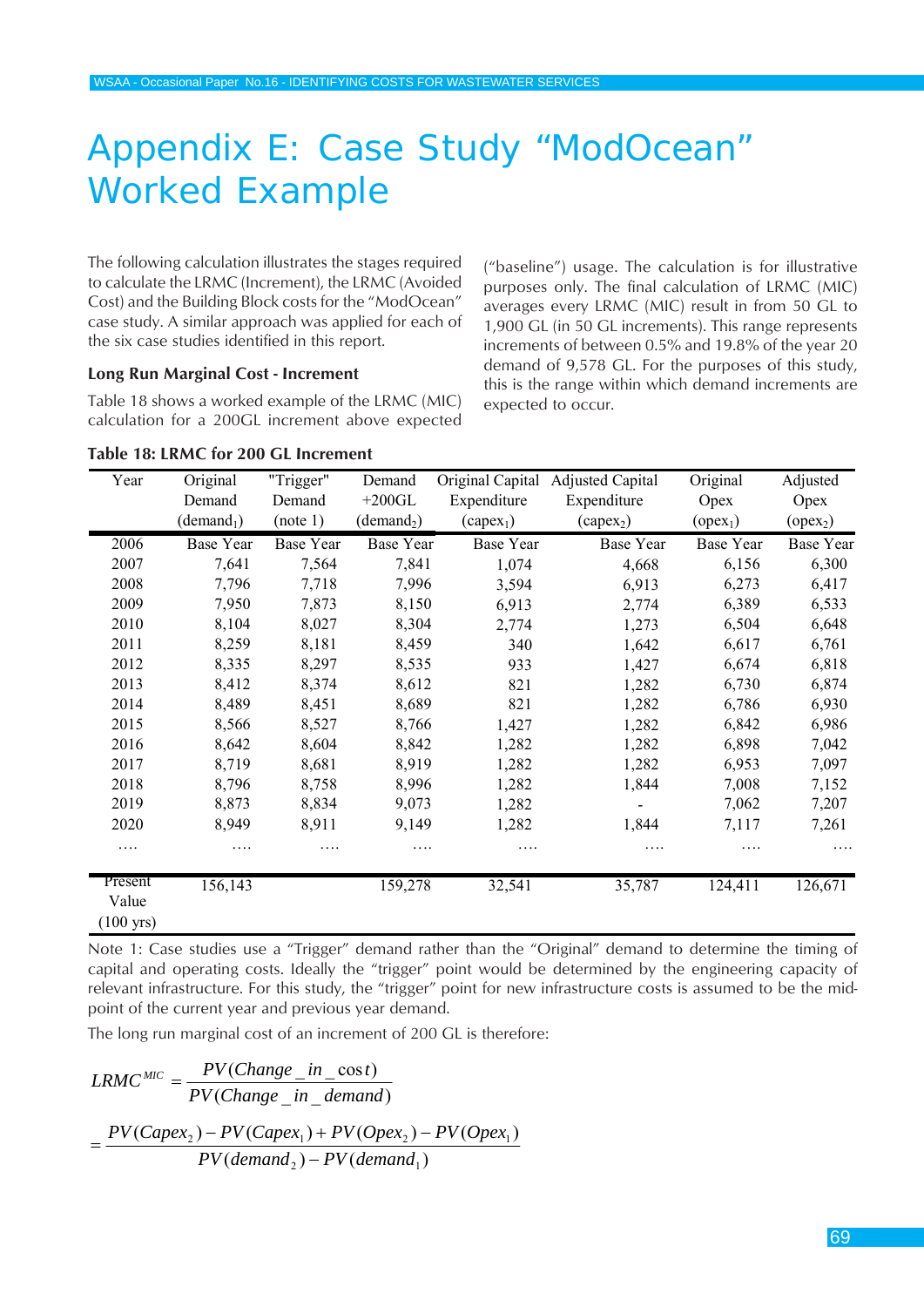## Appendix E: Case Study "ModOcean" Worked Example *continued*

 $= 35,787 - 32,541 + 126,671 - 124,411$ 159,278 – 156,143  $= 5,506$  $3,135 = $1.76/kL$ 

As noted, this is an illustrative result only. The case study analysis applied this calculation to every increment between 0 and 20% to determine an average incremental LRMC over the whole range. The results for each increment are shown in Table 19.

#### **Table 19: LRMC Results for "ModOcean" case by increment**

| Increment (GL)                       | Increment $(\% )$ | Capital<br>Cost/kL | Operating<br>$\mbox{Cost/}k\mbox{L}$ | Total Cost/kL | Comment                                                 |
|--------------------------------------|-------------------|--------------------|--------------------------------------|---------------|---------------------------------------------------------|
| 50                                   | 0.5%              | 0.47               | 0.72                                 | 1.19          |                                                         |
| 100                                  | $1.0\%$           | 1.07               | 0.72                                 | 1.79          |                                                         |
| 150                                  | 1.6%              | 0.94               | 0.72                                 | 1.66          |                                                         |
| 200                                  | 2.1%              | 1.04               | 0.72                                 |               | $1.76$ +200 GL increment used for worked example (above |
| 250                                  | 2.6%              | 0.99               | 0.72                                 | 1.71          |                                                         |
| 300                                  | 3.1%              | 1.05               | 0.72                                 | 1.77          |                                                         |
| 350                                  | 3.7%              | 0.99               | 0.72                                 | 1.71          |                                                         |
| 400                                  | 4.2%              | 1.02               | 0.72                                 | 1.74          |                                                         |
| 450                                  | 4.7%              | 0.97               | 0.72                                 | 1.69          |                                                         |
| 500                                  | 5.2%              | $1.00\,$           | 0.72                                 | 1.72          |                                                         |
| 550                                  | 5.7%              | 0.96               | 0.72                                 | 1.68          |                                                         |
| 600                                  | 6.3%              | 0.93               | 0.72                                 | 1.66          |                                                         |
| 650                                  | 6.8%              | 0.94               | 0.72                                 | 1.66          |                                                         |
| 700                                  | 7.3%              | 0.93               | 0.72                                 | 1.65          |                                                         |
| 750                                  | 7.8%              | 0.97               | 0.72                                 | 1.69          |                                                         |
| 800                                  | 8.4%              | 0.93               | 0.72                                 | 1.65          |                                                         |
| 850                                  | 8.9%              | 0.96               | 0.72                                 | 1.68          |                                                         |
| 900                                  | 9.4%              | 0.95               | 0.72                                 | 1.67          |                                                         |
| 950                                  | 9.9%              | 0.96               | 0.72                                 | 1.68          |                                                         |
| 1000                                 | 10.4%             | 0.95               | 0.72                                 | 1.67          |                                                         |
| 1050                                 | $11.0\%$          | 0.97               | 0.72                                 | 1.69          |                                                         |
| 1100                                 | 11.5%             | 0.95               | 0.72                                 | 1.67          |                                                         |
| 1150                                 | 12.0%             | 0.94               | 0.72                                 | 1.66          |                                                         |
| 1200                                 | 12.5%             | 0.96               | 0.72                                 | 1.68          |                                                         |
| 1250                                 | 13.1%             | 0.94               | 0.72                                 | 1.67          |                                                         |
| 1300                                 | 13.6%             | 0.96               | 0.72                                 | 1.68          |                                                         |
| 1350                                 | 14.1%             | 0.95               | 0.72                                 | 1.67          |                                                         |
| 1400                                 | 14.6%             | 0.96               | 0.72                                 | 1.68          |                                                         |
| 1450                                 | 15.1%             | 0.95               | 0.72                                 | 1.67          |                                                         |
| 1500                                 | 15.7%             | 0.96               | 0.72                                 | 1.68          |                                                         |
| 1550                                 | 16.2%             | 0.95               | 0.72                                 | 1.67          |                                                         |
| 1600                                 | 16.7%             | 0.96               | 0.72                                 | 1.69          |                                                         |
| 1650                                 | 17.2%             | 0.95               | 0.72                                 | 1.68          |                                                         |
| 1700                                 | 17.7%             | 0.95               | 0.72                                 | 1.67          |                                                         |
| 1750                                 | 18.3%             | 0.96               | 0.72                                 | 1.68          |                                                         |
| 1800                                 | 18.8%             | 0.95               | 0.72                                 | 1.67          |                                                         |
| 1850                                 | 19.3%             | 0.96               | 0.72                                 | 1.68          |                                                         |
| 1900                                 | 19.8%             | 0.95               | 0.72                                 | 1.67          |                                                         |
| Simple average, all increments 0-20% |                   | 0.95               | 0.72                                 |               | 1.67 Average incremental cost for all increments 0-20%  |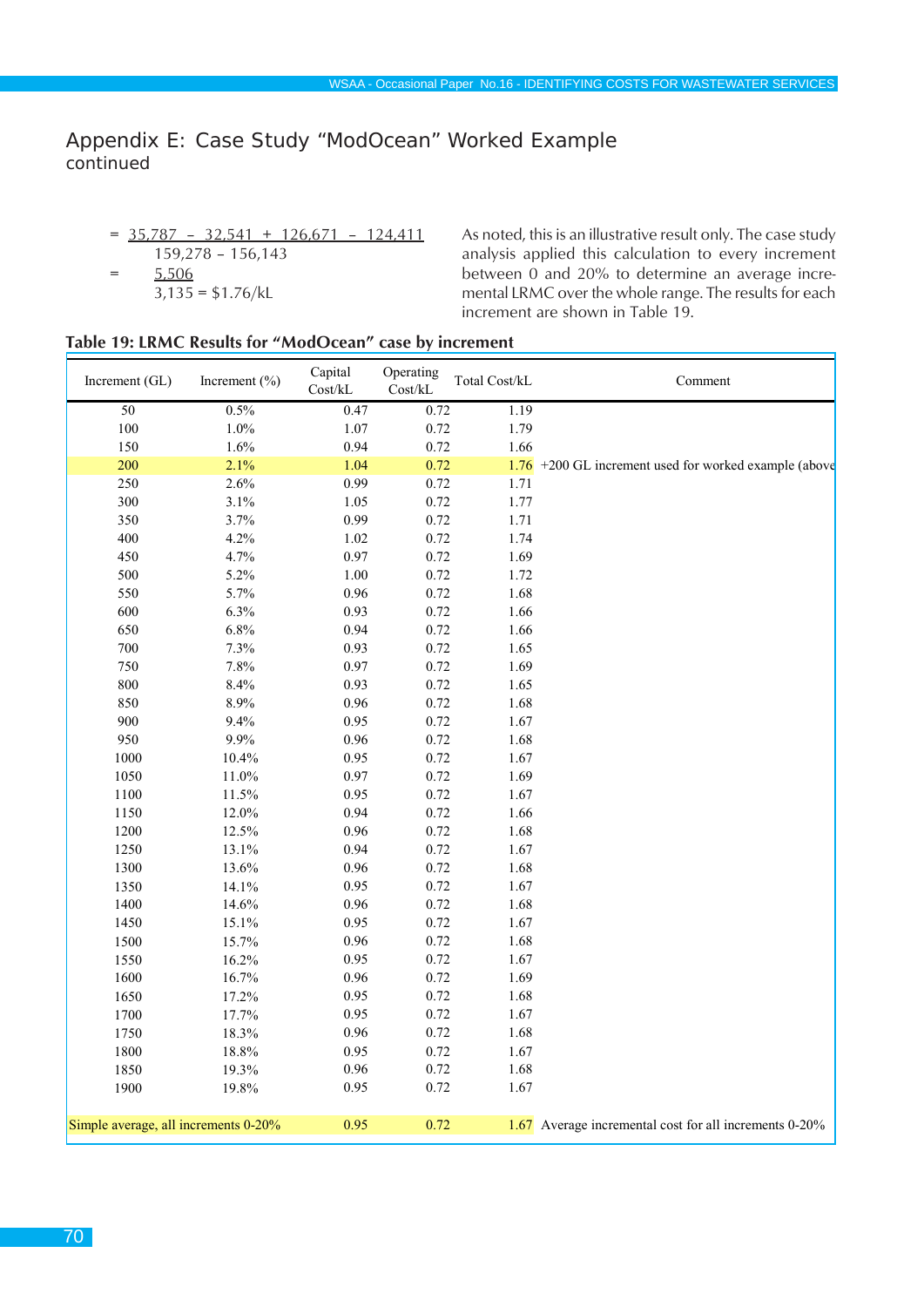## Appendix E: Case Study "ModOcean" Worked Example *continued*

As illustrated in Table 19, the long run capital cost is highly variable for small increments, but relatively stable for large increments. This is a function of the assumptions used to forecast growth expenditure. For large increments of demand that were beyond the current planning horizon, increases in capacity were assumed to occur at a cost equal to the average cost of capacity for the first 10 years (i.e. within the current planning horizon). Similarly, unit incremental operating costs were assumed to be the same for all increments or decrements of demand. In practice, infrastructure capital and operating costs beyond the current planning horizon are likely to more expensive than current planned infrastructure as utilities take advantage of "low hanging fruit" and undertake the least expensive infrastructure upgrades first.

The LRMC cost using the Marginal Incremental/ Decremental Cost approach for increments between 0% and 20% is an average of \$1.67/kL.

#### **Long Run Marginal Cost – Decrement (Avoided Cost)**

Table 20 shows a worked example of the long run avoided cost (MIC) calculation for a 200GL decrement below expected ("baseline") usage, where transmission costs are assumed to be unavoidable. The calculation is for illustrative purposes only. The final calculation of LRMC (MIC) averages every LRMC (MIC) result in from -50 GL to -1,900 GL (in 50 GL increments). This range represents decrements of between 0.5% and 19.8% of the year 20 demand of 9,578 GL.

| Year           | Original               | "Trigger"        | Demand                 |                  | Original Capital Adjusted Capital | Original             | Adjusted         |
|----------------|------------------------|------------------|------------------------|------------------|-----------------------------------|----------------------|------------------|
|                | Demand                 | Demand           | $-200$ GL              | Expenditure      | Expenditure                       | Opex                 | Opex             |
|                |                        |                  |                        | excl transm'n    | excl transm'n                     | excl transm'n        | excl transm'n    |
|                | (demand <sub>1</sub> ) | (note 1)         | (demand <sub>2</sub> ) | $(capex_1)$      | (capex <sub>2</sub> )             | (open <sub>1</sub> ) | $(open_2)$       |
| 2006           | <b>Base Year</b>       | <b>Base Year</b> | <b>Base Year</b>       | <b>Base Year</b> | Base Year                         | <b>Base Year</b>     | <b>Base Year</b> |
| 2007           | 7,641                  | 7,564            | 7,441                  | 382              |                                   | 2,645                | 2,596            |
| 2008           | 7,796                  | 7,718            | 7,596                  | 1,277            | 382                               | 2,682                | 2,633            |
| 2009           | 7,950                  | 7,873            | 7,750                  | 2,456            | 1,277                             | 2,719                | 2,670            |
| 2010           | 8,104                  | 8,027            | 7,904                  | 986              | 2,456                             | 2,756                | 2,707            |
| 2011           | 8,259                  | 8,181            | 8,059                  | 121              | 986                               | 2,793                | 2,744            |
| 2012           | 8,335                  | 8,297            | 8,135                  | 331              |                                   | 2,812                | 2,763            |
| 2013           | 8,412                  | 8,374            | 8,212                  | 292              | 121                               | 2,831                | 2,782            |
| 2014           | 8,489                  | 8,451            | 8,289                  | 292              |                                   | 2,851                | 2,802            |
| 2015           | 8,566                  | 8,527            | 8,366                  | 507              | 331                               | 2,870                | 2,821            |
| 2016           | 8,642                  | 8,604            | 8,442                  | 456              | 292                               | 2,889                | 2,840            |
| 2017           | 8,719                  | 8,681            | 8,519                  | 456              | 292                               | 2,909                | 2,860            |
| 2018           | 8,796                  | 8,758            | 8,596                  | 456              | 507                               | 2,928                | 2,879            |
| 2019           | 8,873                  | 8,834            | 8,673                  | 456              | 456                               | 2,947                | 2,898            |
| 2020           | 8,949                  | 8,911            | 8,749                  | 456              | 456                               | 2,966                | 2,917            |
| .              | .                      |                  |                        | .                | .                                 | .                    |                  |
| Present        | 156,143                |                  | 153,007                | 11,562           | 10,517                            | 51,764               | 50,996           |
| Value<br>(100) |                        |                  |                        |                  |                                   |                      |                  |

#### **Table 20: LRMC for 200 GL Decrement**

Note 1: Case studies use a "Trigger" demand rather than the "Original" demand to determine the timing of capital and operating costs. Ideally the "trigger" point would be determined by the engineering capacity of relevant infrastructure. For this study, the "trigger" point for new infrastructure costs is assumed to be the midpoint of the current year and previous year demand.

The long run avoided cost associated with a demand decrement of 200 GL (for all business segments other

than transmission) is therefore:  $L$ *KM*C  $=$   $=$   $\frac{V}{PV(Change \ in \ demand)}$  $(Change_in\_{cos t})$ *PV Change in demand*  $LRMC^{MC} = \frac{PV(Change\_in\_cos t)}{T}$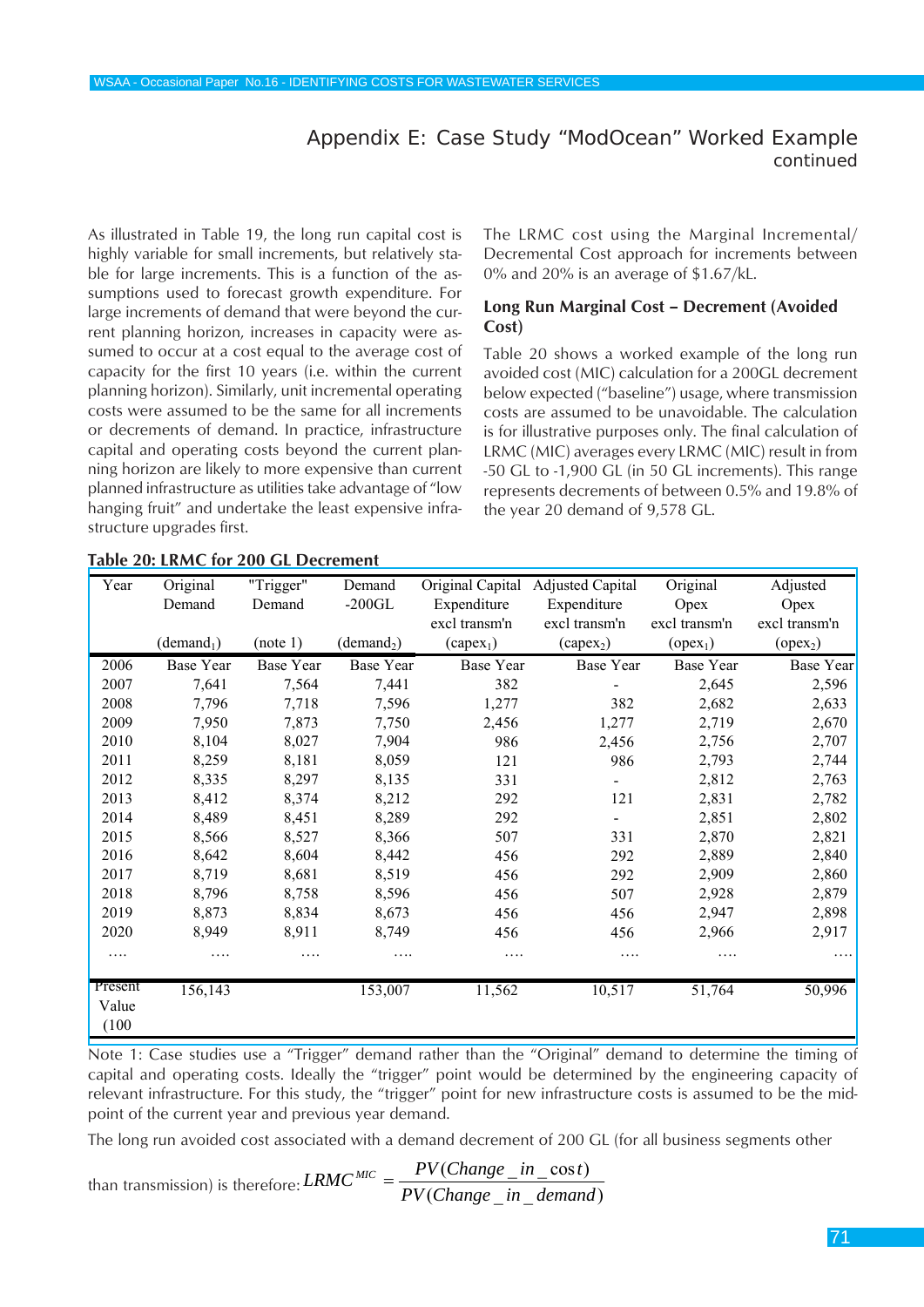Appendix E: Case Study "ModOcean" Worked Example *continued*

 $PV(demand<sub>2</sub>) - PV(demand<sub>1</sub>)$  $=\frac{PV(Capex_2)-PV(Capex_1)+PV(Opex_2)-PV(Opex_1)}{P(V(Opex_1)+P(V(Opex_2))+P(V(Opex_1))}$  $=$  10,517 - 11,562 + 50,996 - 51,764 153,007 – 156,143  $=$  -1,813 -3,135  $=$  \$0.58/kL

As noted, this is an illustrative result only. The case study analysis applied this calculation to every decrement between 0 and 20% to determine an average long run avoided cost over the whole range. The results for each increment are shown in Table 21.

#### **Table 21: LRMC Results for "ModOcean" case by Decrement**

| Decrement (GL)                       | Decrement $(\% )$  | Capital<br>Cost/kL | Operating<br>$\mbox{Cost/kL}$ | Total Cost/kL | Comment                                                |
|--------------------------------------|--------------------|--------------------|-------------------------------|---------------|--------------------------------------------------------|
| $-50$                                | $-0.5%$            | 0.16               | 0.25                          | 0.40          |                                                        |
| $-100$                               | $-1.0%$            | 0.37               | 0.25                          | 0.62          |                                                        |
| $-150$                               | $-1.6%$            | 0.32               | 0.25                          | 0.56          |                                                        |
| $-200$                               | $-2.1%$            | 0.33               | 0.25                          |               | 0.58 -200 GL decrement used for worked example (above) |
| $-250$                               | $-2.6%$            | 0.33               | 0.25                          | 0.57          |                                                        |
| $-300$                               | $-3.1%$            | 0.33               | 0.25                          | 0.58          |                                                        |
| $-350$                               | $-3.7%$            | 0.31               | 0.25                          | 0.56          |                                                        |
| $-400$                               | $-4.2%$            | 0.34               | 0.25                          | 0.58          |                                                        |
| $-450$                               | $-4.7%$            | 0.31               | 0.25                          | 0.56          |                                                        |
| $-500$                               | $-5.2%$            | 0.33               | 0.25                          | 0.57          |                                                        |
| $-550$                               | $-5.7%$            | 0.32               | 0.25                          | 0.57          |                                                        |
| $-600$                               | $-6.3%$            | 0.30               | 0.25                          | 0.55          |                                                        |
| $-650$                               | $-6.8%$            | 0.32               | 0.25                          | 0.56          |                                                        |
| $-700$                               | $-7.3%$            | 0.31               | 0.25                          | 0.56          |                                                        |
| $-750$                               | $-7.8%$            | 0.31               | 0.25                          | 0.55          |                                                        |
| $-800$                               | $-8.4%$            | 0.31               | 0.25                          | 0.55          |                                                        |
| $-850$                               | $-8.9%$            | 0.31               | 0.25                          | 0.56          |                                                        |
| $-900$                               | $-9.4%$            | 0.30               | 0.25                          | 0.54          |                                                        |
| $-950$                               | $-9.9%$            | $0.30\,$           | 0.25                          | 0.55          |                                                        |
| $-1000$                              | $-10.4%$           | 0.30               | 0.25                          | 0.54          |                                                        |
| $-1050$                              | $-11.0%$           | 0.30               | 0.25                          | 0.54          |                                                        |
| $-1100$                              | $-11.5%$           | 0.29               | 0.25                          | 0.54          |                                                        |
| $-1150$                              | $-12.0%$           | 0.28               | 0.25                          | 0.53          |                                                        |
| $-1200$                              | $-12.5%$           | 0.28               | 0.25                          | 0.53          |                                                        |
| $-1250$                              | $-13.1%$           | 0.28               | 0.25                          | 0.52          |                                                        |
| $-1300$                              | $-13.6%$           | 0.28               | 0.25                          | 0.52          |                                                        |
| $-1350$                              | $-14.1%$           | 0.27               | 0.25                          | 0.52          |                                                        |
| $-1400$                              | $\textbf{-14.6}\%$ | 0.27               | 0.25                          | 0.51          |                                                        |
| $-1450$                              | $-15.1%$           | 0.26               | 0.25                          | 0.51          |                                                        |
| $-1500$                              | $-15.7%$           | $0.26\,$           | 0.25                          | 0.51          |                                                        |
| $-1550$                              | $-16.2%$           | $0.26\,$           | 0.25                          | 0.50          |                                                        |
| $-1600$                              | $-16.7%$           | 0.26               | 0.25                          | 0.50          |                                                        |
| $-1650$                              | $-17.2%$           | 0.25               | 0.25                          | 0.50          |                                                        |
| $-1700$                              | $-17.7%$           | 0.25               | 0.25                          | 0.49          |                                                        |
| $-1750$                              | $-18.3%$           | 0.24               | 0.25                          | 0.49          |                                                        |
| $-1800$                              | $-18.8%$           | 0.24               | 0.25                          | 0.49          |                                                        |
| $-1850$                              | $-19.3%$           | 0.24               | 0.25                          | 0.48          |                                                        |
| $-1900$                              | $-19.8%$           | 0.23               | 0.25                          | 0.48          |                                                        |
| Simple average, all decrements 0-20% |                    | 0.288              | 0.245                         |               | 0.53 Average decremental cost for all increments 0-20% |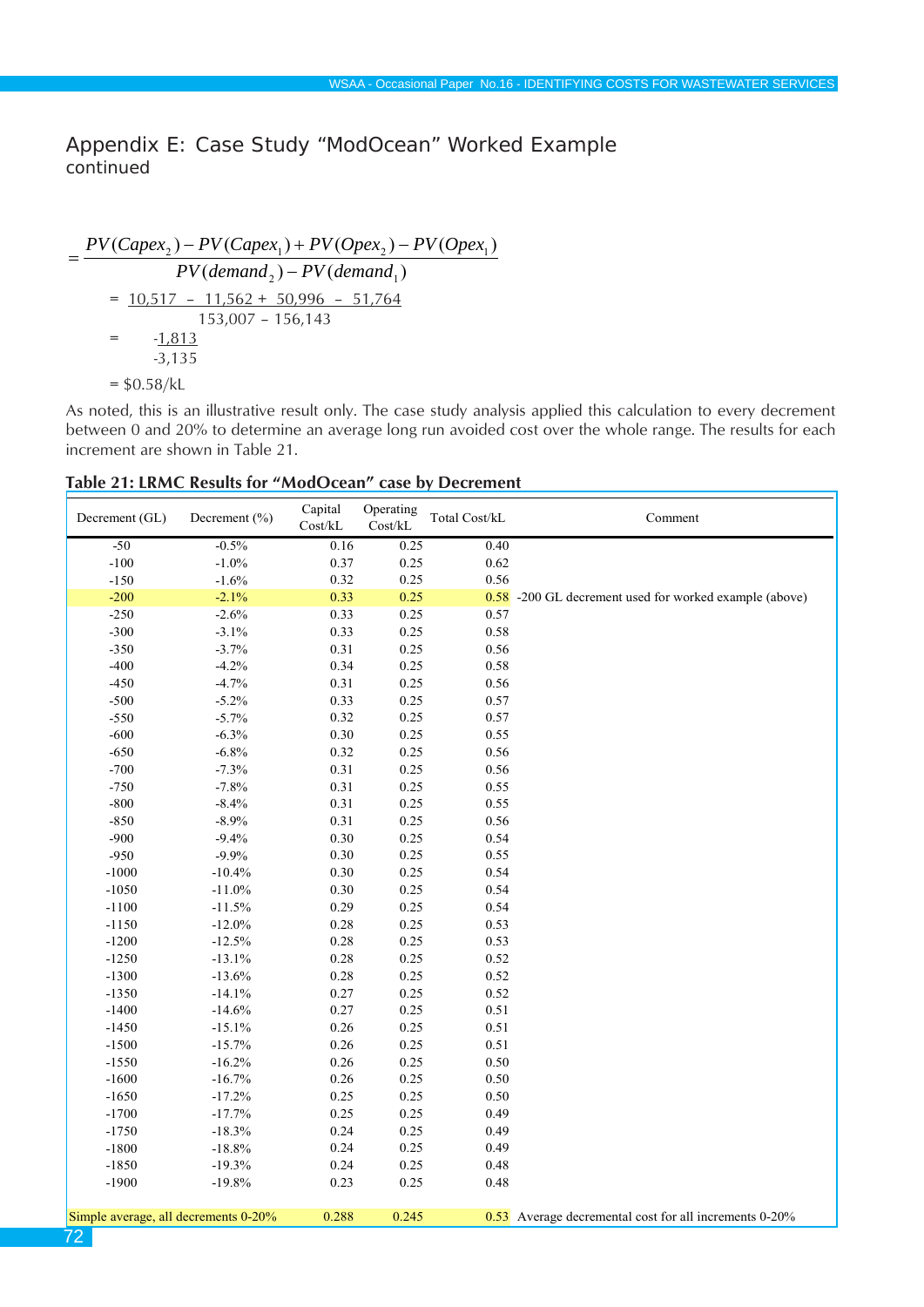Appendix E: Case Study "ModOcean" Worked Example *continued*

The long run avoided cost using the LRMC Marginal Incremental/Decremental Cost approach for decrements between 0% and 20% (for all segments other than transmission) is an average of \$0.53/kL.

#### **Building Block Cost**

The Building Block approach calculates total annual cost as:

Annual operating and maintenance expenditure (including support costs)

*plus* Optimised Replacement Cost Depreciation

*plus* A Return on the Depreciated Optimised Replacement Cost equal to the Weighted Average Cost of Capital

The Building Block cost for the "ModOcean" case study is shown in Table 22.

#### **Table 22: Building Block Cost for "ModOcean"**

|                                              |                        | $(\$'000$ pa) |
|----------------------------------------------|------------------------|---------------|
| (A1) Depreciated Optimised Replacement Cost  |                        | 141,495       |
| (B1) Current year operating expenditure      |                        | 6,037         |
| (C1) Optimised Replacement Cost Depreciation |                        | 5,089         |
| $(D1)$ ROA                                   | $= (A1) * 6\%$         | 8,490         |
| (E1) Total Cost                              | $= (B1) + (C1) + (D1)$ | 19,615        |
| (F1) Volume (ML) - current year              |                        | 7,487         |
| $(G1)$ Cost/kL                               | $= (E1) / (F1)$        | 2.62          |

#### **Results**

The result of the three cost calculations for the "ModOcean" case study (as shown in Table 14 of the main document) are summarised as follows:

| <b>Scheme</b> | <b>LRMC</b> | <b>LRMC</b>       | <b>Building</b>   |
|---------------|-------------|-------------------|-------------------|
|               | (Increment) | (Avoided)         | <b>Block</b>      |
|               | \$/kl       | $\frac{1}{2}$ /kL | $\frac{1}{2}$ /kL |
| ModOcean      | - 67        | 0.53              | 2.62              |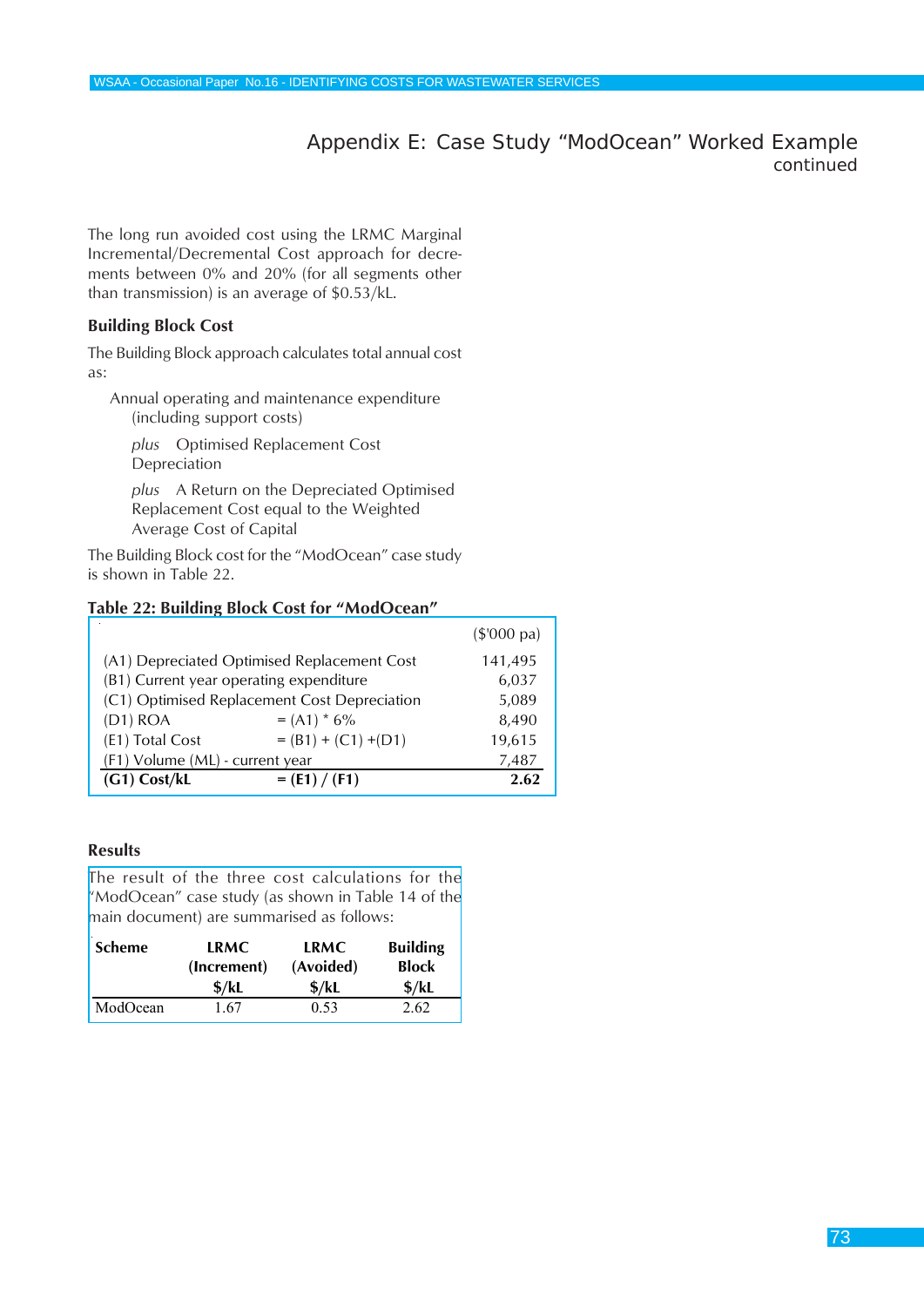# Appendix F: Results Disaggregated by Scheme and Load

The cost of each scheme disaggregated into cost drivers is shown in the tables 23 to 25.

#### **Table 23: Long Run Marginal Cost By Scheme and Load**

| Scheme         | Peak             | Volume      | <b>BOD</b>  | SS          |
|----------------|------------------|-------------|-------------|-------------|
| ModOcean       | \$44.89 /kL day  | \$0.29 / kL | \$1.76 / kg | $$0.89$ /kg |
| <b>MOLoWWF</b> | \$106.82 /kL day | \$0.28 / kL | \$1.54 / kg | $$0.76$ /kg |
| MO10yrscap     | \$29.81 /kL day  | \$0.20 / kL | \$1.30 / kg | $$0.65$ /kg |
| MoHiTrans      | \$44.89 /kL day  | \$0.29 / kL | \$1.76 / kg | $$0.89$ /kg |
| ModInland      | \$99.71 /kL day  | \$2.99 /kL  | $$5.38$ /kg | $$3.18$ /kg |
| HiRecycl       | \$162.45 /kL day | \$5.03 / kL | $$6.48$ /kg | \$3.54 / kg |
| Total          | \$98.32 /kL day  | \$2.00 / kL | $$3.58$ /kg | \$1.93 / kg |

#### **Table 24: Avoided Cost\* By Scheme and Load\***

| Scheme         | Peak            | Volume      | <b>BOD</b>  | SS          |
|----------------|-----------------|-------------|-------------|-------------|
| ModOcean       | \$3.55 /kL day  | \$0.15 / kL | $$0.79$ /kg | $$0.37$ /kg |
| <b>MOLOWWF</b> | \$11.89 /kL day | \$0.15 / kL | $$0.79$ /kg | $$0.37$ /kg |
| MO10yrscap     | \$2.07 /kL day  | \$0.11 / kL | \$0.63 / kg | $$0.26$ /kg |
| MoHiTrans      | \$3.55 /kL day  | \$0.15 / kL | $$0.79$ /kg | \$0.37/kg   |
| ModInland      | \$22.51 /kL day | \$2.41 / kL | \$3.36 / kg | \$2.03 / kg |
| HiRecycl       | \$13.72 /kL day | \$5.22 / kL | \$3.62 / kg | $$2.05$ /kg |
| Total          | \$9.16 /kL day  | \$1.91 / kL | \$1.87 / kg | \$1.02 / kg |

Note: Avoided Cost case studies assume that transmission costs are unavoidable

#### **Table 25: Building Block Allocation By Scheme and Load**

| Scheme         | Peak             | Volume      | <b>BOD</b>   | SS          |
|----------------|------------------|-------------|--------------|-------------|
| ModOcean       | \$79.26 /kL day  | \$0.38 / kL | $$2.63$ /kg  | \$1.35 / kg |
| <b>MOLoWWF</b> | \$166.64 /kL day | \$0.35 / kL | \$2.12 / kg  | \$1.06 / kg |
| MO10yrscap     | \$79.26 /kL day  | \$0.38 / kL | \$2.63 / kg  | \$1.35 / kg |
| MoHiTrans      | \$79.26 /kL day  | \$0.38 / kL | \$2.63 / kg  | \$1.35 / kg |
| ModInland      | \$130.23 /kL day | \$0.77 /kL  | $$4.49$ /kg  | \$2.32 / kg |
| HiRecycl       | \$295.30 /kL day | \$4.01 /kL  | \$11.53 / kg | \$5.83 / kg |
| Total          | \$158.32 /kL day | \$0.68 / kL | $$4.14$ /kg  | \$2.13 / kg |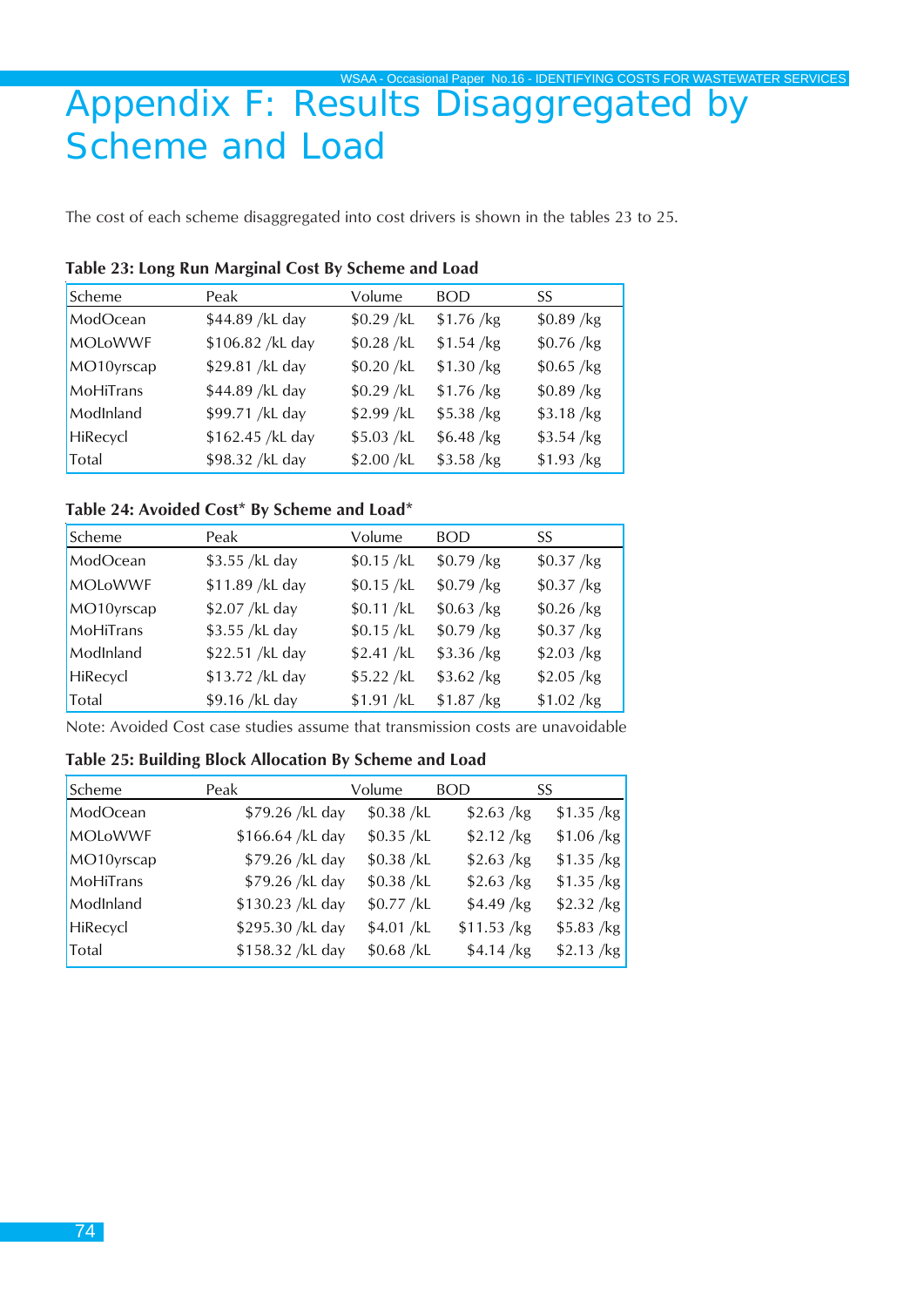## Appendix G: Determining Volume and Load Distribution for "ModOcean"  $\frac{1}{2}$   $\frac{1}{2}$

| 1. LRMC (See Appendix D)                                                                 |                                                          |                                                                                             |                                     |            |                                         |                                       |                                                  |                                                      |                                             |                                     |                                         |                                               |                                                 |
|------------------------------------------------------------------------------------------|----------------------------------------------------------|---------------------------------------------------------------------------------------------|-------------------------------------|------------|-----------------------------------------|---------------------------------------|--------------------------------------------------|------------------------------------------------------|---------------------------------------------|-------------------------------------|-----------------------------------------|-----------------------------------------------|-------------------------------------------------|
| (B) LRMC Operating (0-20% increment)<br>(A) LRMC Capital (0-20% increment)               | $0.95$ /kL<br>$0.72$ /kL                                 |                                                                                             |                                     |            |                                         |                                       |                                                  |                                                      |                                             |                                     |                                         |                                               |                                                 |
| 2. Business Segment Breakdown                                                            |                                                          |                                                                                             |                                     |            |                                         |                                       |                                                  |                                                      |                                             |                                     |                                         |                                               |                                                 |
|                                                                                          | "Base Case"<br><b>PV Capital</b><br>$\widehat{\epsilon}$ |                                                                                             | PV Operating<br>"Base Case"<br>(C2) |            | <b>PV Capital</b><br>$\widehat{E}$<br>ಽ |                                       | PV Operating<br>$\overline{2}$                   |                                                      | $=(D1)x(A)$<br><b>Cap LRMC</b><br>້ພິ       |                                     | $=(D2) \times (A)$<br>Op LRMC<br>ຼີເຊິງ |                                               |                                                 |
| Treatment (Non-recycling)<br>Treatment (Recycling)<br>Transmission<br>Disposal<br>Retail | 18,578<br>5,069<br>5,170                                 |                                                                                             | 11,336<br>4,920<br><b>c</b><br>865  |            | 64%<br>18%<br>18%<br>0%<br>$\delta$     |                                       | 66%<br>29%<br>0%<br>0%<br>5%                     |                                                      | 0.00<br>0.00<br>0.17<br>0.17<br>0.61        |                                     | 0.00<br>0.00<br>0.21<br>0.21<br>0.04    |                                               |                                                 |
| TOTAL                                                                                    | 28,817                                                   | Note: PV "Base Case" is a proxy only. Segment<br>breakdown for 0-20% increment unavailable. | $\frac{17.174}{17.174}$             |            | 100%                                    |                                       | 100%                                             |                                                      | 0.95                                        |                                     | 0.72                                    |                                               |                                                 |
| 3. Volume and Chemical/Biological Load breakdown                                         |                                                          |                                                                                             |                                     |            |                                         |                                       |                                                  |                                                      |                                             |                                     |                                         |                                               |                                                 |
| CAPITAL                                                                                  | Peak Day<br>$\widehat{E}$                                | Annual Vol<br>Œ)                                                                            | န္တြ<br>$\widehat{E}$               | 匡<br>SS    | Other<br>$\overline{F}$ 5)              | <b>LOTAL</b><br>(F6)                  | $=(E1)x(F1)$<br>Peak Day<br>ତି<br>ଓ              | Annual Vol<br>$=(E1)x(F2)$<br>$\widehat{5}$          | $=(E1)x(F3)$<br><b>GOB</b><br>$\widehat{5}$ | $=(E1)x(F4)$<br>$\widehat{G}$<br>SS | $=(E1)x(F5)$<br>Other<br>$\widehat{c}$  | $=(E1)x(F6)$<br><b>LOTAL</b><br>$\widehat{5}$ |                                                 |
| Transmission                                                                             | 60%                                                      | క                                                                                           |                                     | 15%        | 5%                                      | 100%<br>100%                          | 0.37                                             | 80<br>0.0                                            | 0.12                                        | 80.O                                | 0.03                                    | 0.61                                          |                                                 |
| Treatment (Non-recycling)<br>Disposal                                                    | 15%<br>15%                                               | 13%<br>13%                                                                                  | 20% % % %                           | <b>26%</b> | 15%<br>15%                              | 100%                                  | 0.03<br>0.03                                     | 0.02<br>0.02                                         | 0.05<br>0.05                                | 0.04<br>0.04                        | 0.03<br>0.03                            | 0.17<br>0.17                                  |                                                 |
| Treatment (Recycling)                                                                    | 0%                                                       | 45%                                                                                         |                                     | 5%         | 45%                                     | 100%                                  | 0.00                                             | 0.00                                                 | 0.00                                        | 0.00                                | 0.00                                    | 0.00                                          |                                                 |
| Retail                                                                                   | 0%                                                       | $\infty$                                                                                    |                                     | 0%         | 100%                                    | 100%                                  | 0.00                                             | 0.00                                                 | 0.00                                        | 0.00                                | 0.00                                    | 0.00                                          |                                                 |
|                                                                                          |                                                          |                                                                                             |                                     |            |                                         |                                       | 0.42                                             | 0.04                                                 | 0.23                                        | 0.18                                | 0.08                                    | <b>GG</b> <sup>-0</sup>                       |                                                 |
| <b>OPERATING</b>                                                                         | Peak Day<br>Э<br>Э                                       | mnual Volum<br>$\widetilde{E}$                                                              | aoa<br>(Н3)                         | (H4)<br>SS | Other<br>$\widetilde{E}$                | <b>TOTAL</b><br>$\widehat{E}$         | $=(E2)x(H1)$<br>Peak Day<br>Ξ                    | $=(E2)x(H2)$<br>Annual Vol<br>වූ                     | $=(E2)x(H3)$<br>aoa<br>මූ                   | $=(E2)x(H4)$<br>$\mathbf{f}$<br>SS  | $=(E2)x(H5)$<br>Other<br>මු             | $=(E2)x(H6)$<br><b>TOTAL</b><br><u>၉</u>      |                                                 |
| Transmission                                                                             | 40%                                                      | 20%                                                                                         |                                     |            |                                         |                                       | 0.19                                             | 0.10                                                 | 0.12                                        | 0.07                                | 0.00                                    | 0.48                                          |                                                 |
| Treatment (Non-recycling)                                                                | 3%                                                       | 8%                                                                                          | 25%<br>58%<br>58%                   | 15%<br>24% | <b>8%</b><br>10%                        | 100%<br>100%                          | 0.01                                             | 0.01                                                 | 0.12                                        | 0.05                                | 0.02                                    | 0.21                                          |                                                 |
| Treatment (Recycling)<br>Disposal                                                        | 3%                                                       | 6%<br>45%                                                                                   |                                     | 24%<br>5%  | 10%<br>45%                              | 100%<br>100%                          | 0.00<br>0.00                                     | 0.00<br>0.00                                         | 0.00<br>0.00                                | 0.00<br>0.00                        | 0.00<br>0.00                            | 0.00<br>0.00                                  |                                                 |
| Retail                                                                                   | 0%                                                       | $\infty$                                                                                    | <b>5%</b>                           | <b>O%</b>  | 100%                                    | 100%                                  | 0.00                                             | 0.00                                                 | 0.00                                        | 0.00                                | 0.04                                    |                                               |                                                 |
|                                                                                          |                                                          |                                                                                             |                                     |            |                                         |                                       | 0.20                                             | $\frac{1}{2}$                                        | 0.24                                        | 0.12                                | 0.06                                    | 0.04                                          |                                                 |
| <b>TOTAL</b>                                                                             |                                                          |                                                                                             |                                     |            |                                         |                                       | $=(G1)+(11)$<br>Peak Day<br>$\widehat{\epsilon}$ | Annual Vol<br>$=(G2)+(12)$<br>$\widehat{\mathbf{z}}$ | $=(63)+(13)$<br><b>GOB</b><br>මූ            | $=(G4)+(14)$<br>$\mathbf{f}$<br>SS  | $=(G5)+(15)$<br>Other<br>$\widehat{5}$  | $=(66)+(16)$<br><b>TOTAL</b><br>ම             | <b>Business</b><br>Segment<br>$\mathscr{E}_{6}$ |
| Transmission                                                                             |                                                          |                                                                                             |                                     |            |                                         |                                       | 0.56                                             | 0.10                                                 | 0.24                                        | 0.16                                | 0.03                                    | 1.09                                          | 65%                                             |
| Treatment (Non-recycling)                                                                |                                                          |                                                                                             |                                     |            |                                         |                                       | 0.03                                             | 0.03                                                 | 0.17                                        | 0.09                                | 0.05                                    | 0.37                                          | 22%                                             |
| Treatment (Recycling)<br>Disposal                                                        |                                                          |                                                                                             |                                     |            |                                         |                                       | 0.03<br>0.00                                     | 0.02<br>0.00                                         | 0.05<br>0.00                                | 0.00<br>0.04                        | 0.03<br>0.00                            | 0.00<br>0.17                                  | 10%<br>$0\%$                                    |
| Retail                                                                                   |                                                          |                                                                                             |                                     |            |                                         |                                       | 0.00                                             | 0.00                                                 | 0.00                                        | 0.00                                | 0.04                                    | 0.04                                          | 2%                                              |
|                                                                                          |                                                          |                                                                                             |                                     |            |                                         |                                       | 0.61                                             | 0.15                                                 | 0.47                                        | 0.30                                | 0.14                                    | 1.67                                          | 100%                                            |
|                                                                                          |                                                          |                                                                                             |                                     |            |                                         | Volume and Chemical/Biological Load % | 37%                                              | 9%                                                   | 28%                                         | 18%                                 | 8%                                      | 100%                                          |                                                 |